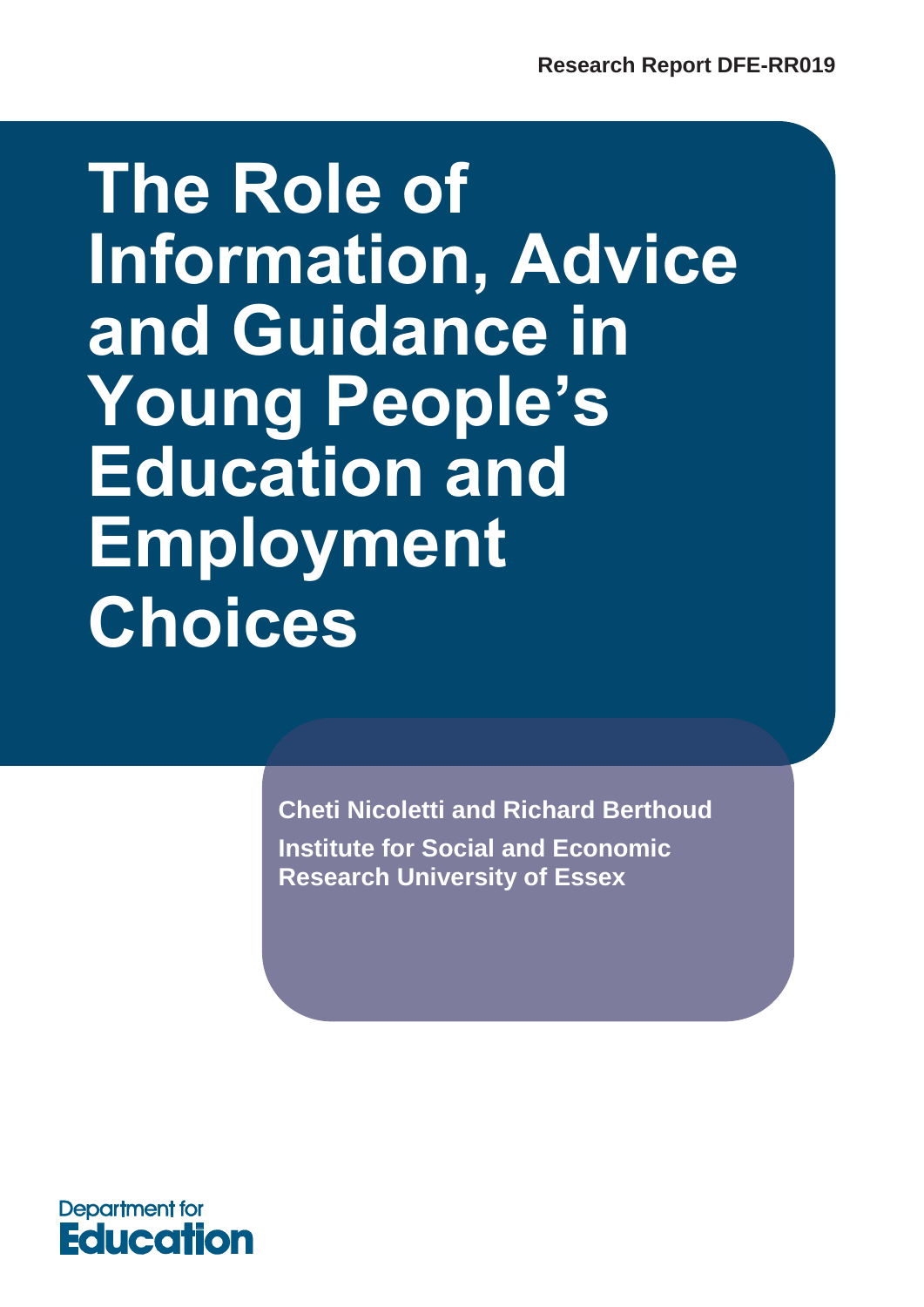## <span id="page-1-0"></span>**THE ROLE OF INFORMATION, ADVICE AND GUIDANCE IN YOUNG PEOPLE'S EDUCATION AND EMPLOYMENT CHOICES**

**Cheti Nicoletti and Richard Berthoud Institute for Social and Economic Research University of Essex** 



This research report was written before the new UK Government took office on 11 May 2010. As a result the content may not reflect current Government policy and may make reference to the Department for Children, Schools and Families (DCSF) which has now been replaced by the Department for Education (DFE).

The views expressed in this report are the authors' and do not necessarily reflect those of the Department for Education.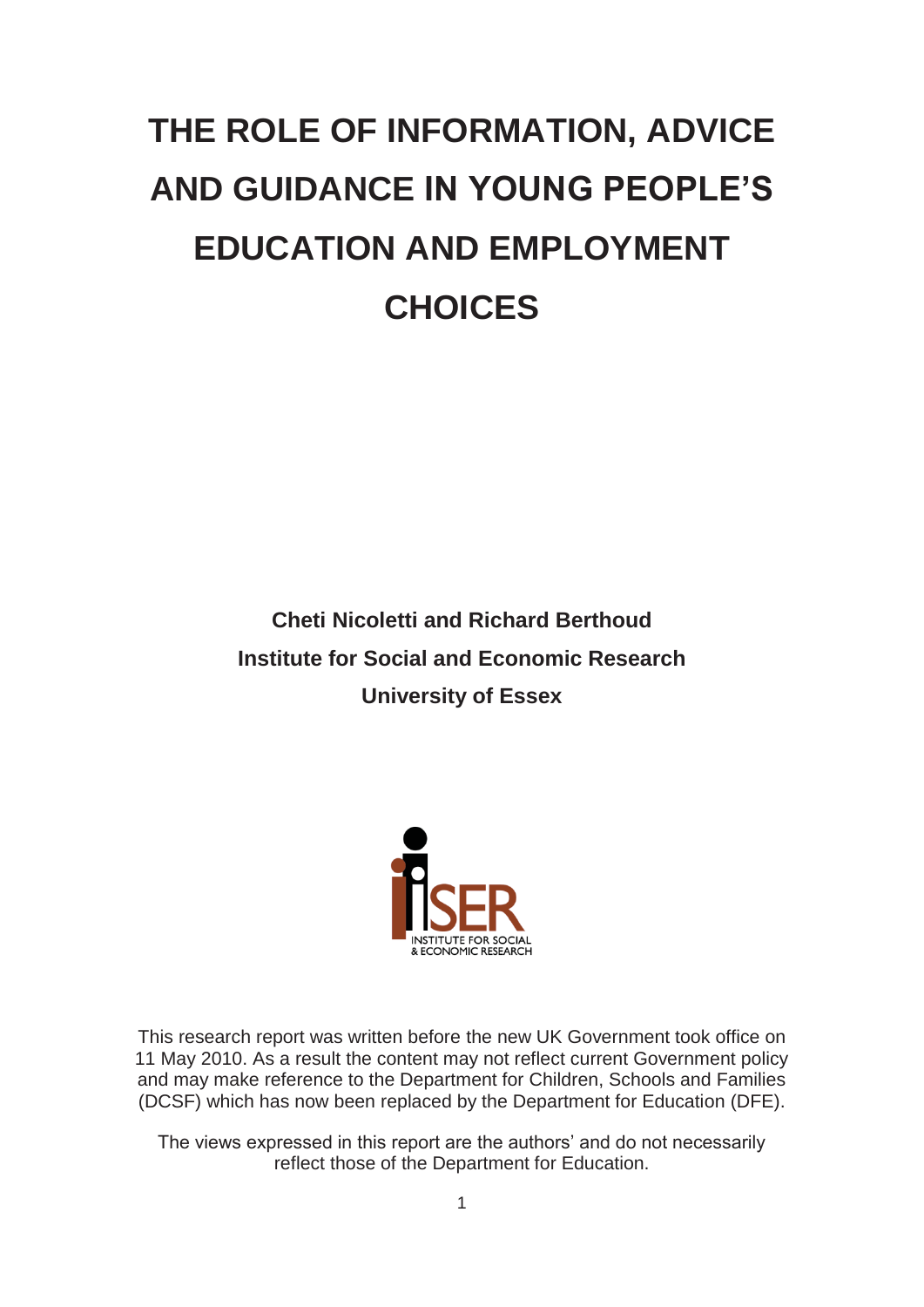## **Contents**

| Acknowledgements                                                      | 3              |
|-----------------------------------------------------------------------|----------------|
| <b>Executive summary</b>                                              | $\overline{4}$ |
| 1. Introduction                                                       | 11             |
| 2. Data and analysis methods                                          | 15             |
| 3. What are the sources and who are the receivers of CE/IAG?          | 25             |
| 4. Effects of CE/IAG on young people's opinions while still at school | 41             |
| 5. Effects of CE/IAG on young people's post-16 outcomes               | 59             |
| 6. Is CE/IAG effective for young people at risk of poor outcomes?     | 66             |
| 7. Discussion and conclusions                                         | 72             |
| Bibliography                                                          | 81             |
| Appendix A: Survey questions used to measure CE/IAG                   | 84             |
| Appendix B: Description of control and outcomes variables             | 87             |
| Appendix C: Comparability of CE/IAG questions                         | 93             |
| Appendix D: Methods of estimating the CE/IAG effect                   | 95             |
| Appendix E: Determinants of CE/IAG                                    | 97             |
| Appendix F: CE/IAG effects on young people's opinions                 | 102            |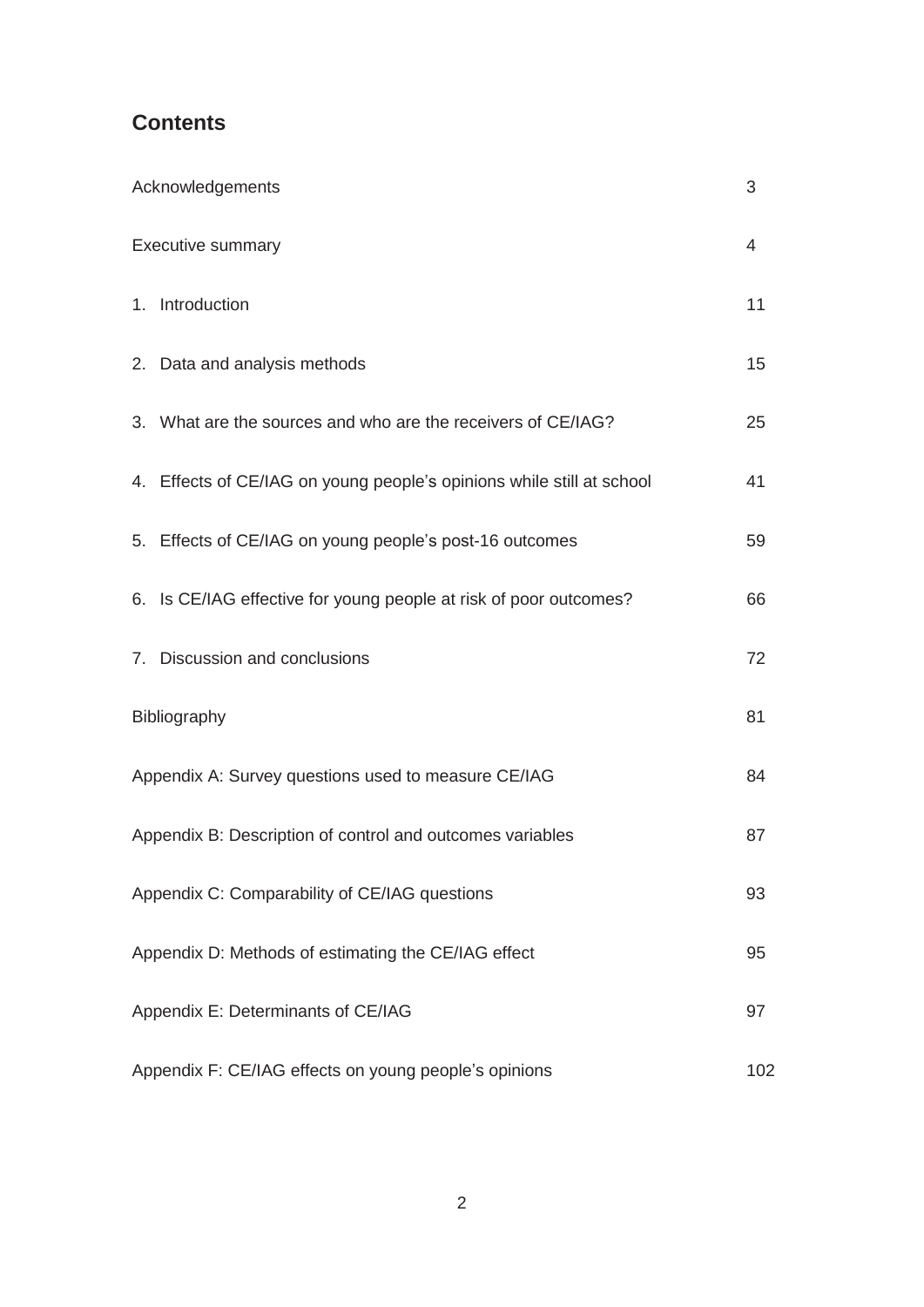## <span id="page-3-0"></span>**Acknowledgements**

 Schools and Families (now the Department for Education, the DfE). We would like to thank the project manager (Jude Belsham), Helen Wood and participants at the DfE This report is the result of a project commissioned by the then Department for Children, presentation for their valuable comments and advice.

 work. We are also grateful to the Department for Education for providing data from We thank Marta Favara of ISER for her useful help in deriving the variables for this wave 5 of the Longitudinal Survey of Young People in England and linked data from National Pupil Data set.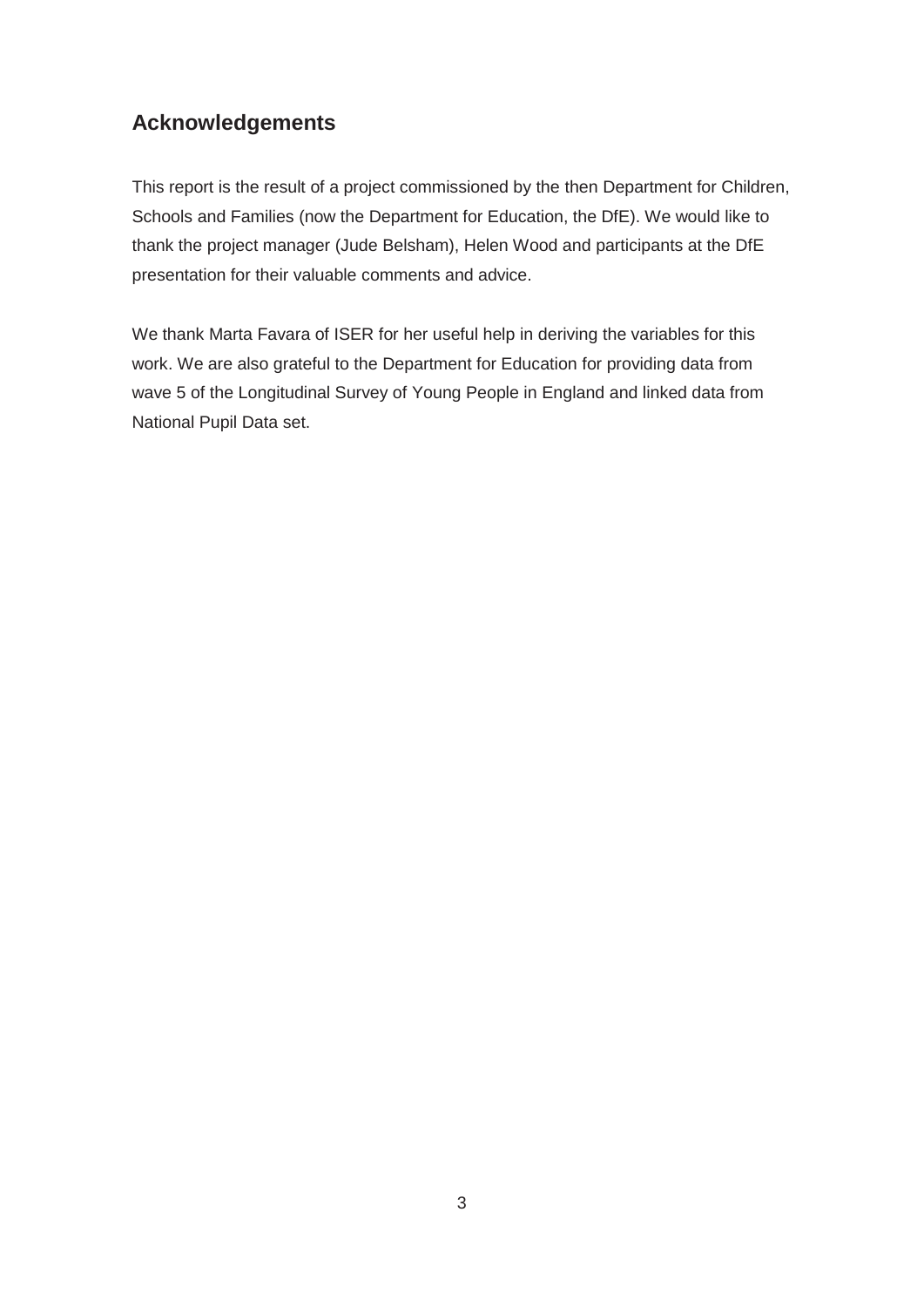## <span id="page-4-0"></span>**Executive summary**

## **Summary: the role of information, advice and guidance in young people's education and employment choices**

#### **Introduction**

 qualified and highly skilled people in the British workforce. The second aim is to Careers Education and Information, Advice and Guidance (CE/IAG) provided to students before the end of compulsory school may be essential to allow them to make suitable educational and employment decisions and to minimise the potential costs associated with uninformed and unsuccessful choices. Good CE/IAG can be thought of as aiming to meet two objectives. The first aim is to increase the stock of highly encourage disadvantaged young people to aim high.

 Young people can obtain CE/IAG from three main sources: from their family, from their school, or from the specialised Connexions service. This paper reports the findings of research designed to estimate how much difference the availability of CE/IAG makes to leaving age. young people's attitudes to school and expectations for post-16 activities, which we call opinions, and to the actual decisions they take after reaching the minimum school-

#### **Data and analysis methods**

The research analyses the Longitudinal Study of Young People in England (LSYPE). A sample of nearly 16,000 young people was interviewed in 2004, when they were in school year 9 (aged 13/14). They have been followed up each year since then, and the research is based on the sequence of interviews between years 9 and 13 (aged 17/18). The longitudinal design (interviewing the same young people every year) allows us to estimate the effects of inputs from year 9 on outcomes up to year 13.

 The survey asked questions in years 9, 10 and 11 about CE/IAG received from each of the three main sources: family, teachers and Connexions. The analysis mainly compares outcomes between young people who reported regular advice from each source and those who reported less. Alternative ways of defining regular advice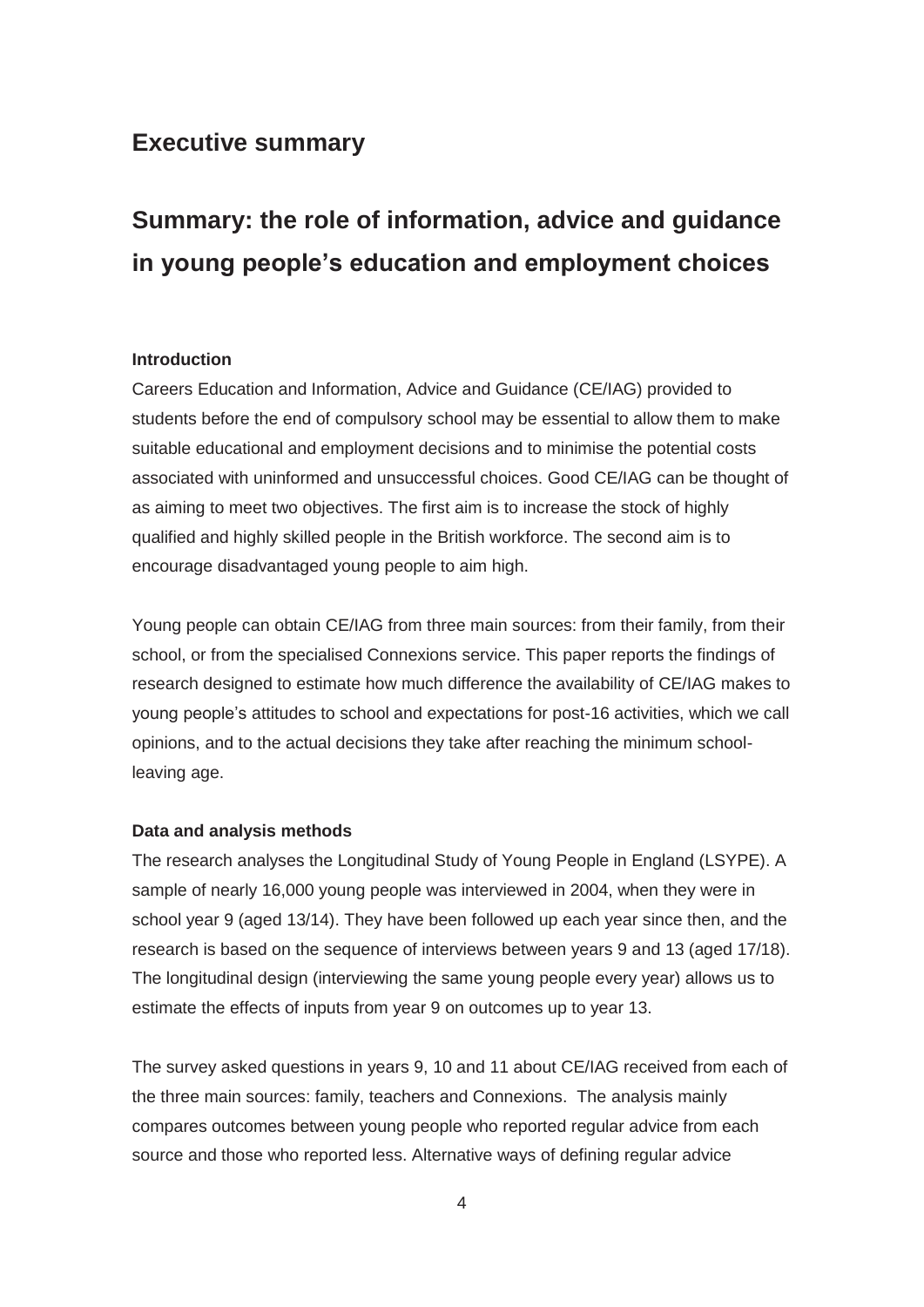#### Executive summary

tested, and the overall conclusions are not sensitive to the precise definition used. (depending on the particular sequence of questions asked in each year) have been

 between young people with more or less input of CE/IAG from each source. It is The outcomes of CE/IAG received in years 9 to 11 can be thought of as potentially occurring in two stages – short-term effects on young people's opinions while still in compulsory education (up to year 11); and longer-term effects on their actual activities after 16 (years 12 and 13). The analytical approach is to compare these outcomes important to allow for the possibility that the young people who received CE/IAG were the types of young people who would have had 'better' outcomes anyway. It is also possible that users of CE/IAG could be the types of young people who would have had poorer outcomes anyway, and that might particularly be so for young people who asked Connexions for advice. Two analytical techniques – 'regression' and 'propensity score matching' – have been used to estimate the net effect of CE/IAG after controlling for the set of other factors (eg family background, previous attainments) potentially affecting young people's outcomes.

 Although clear relationships are identified between the provision of some kinds of CE/IAG and young people's pre-16 opinions, a conclusion of the research is that there are no observable effects on post-16 decisions. The weakness of the measured effects needs to be interpreted in the light of three considerations:

- Whether CE/IAG is expected to promote 'better' outcomes (such as further education) and discourage 'worse' outcomes (such as NEET), over and above tailoring advice to reflect individuals' particular aptitudes and preferences?
- How accurate and consistent are measures of CE/IAG inputs derived from survey questions?
- What interpretation should be put on analysis which shows no significant difference in outcomes between young people who did and did not report receipt of CE/IAG?

 much information as they need, without having to consult the full text. The full text of this report inevitably includes some technical detail, designed to assess the accuracy of the estimated effects of CE/IAG on young people's opinions and decisions. This summary is designed to record the conclusions of the analysis, with minimal technical discussion. Many readers will find that the summary provides as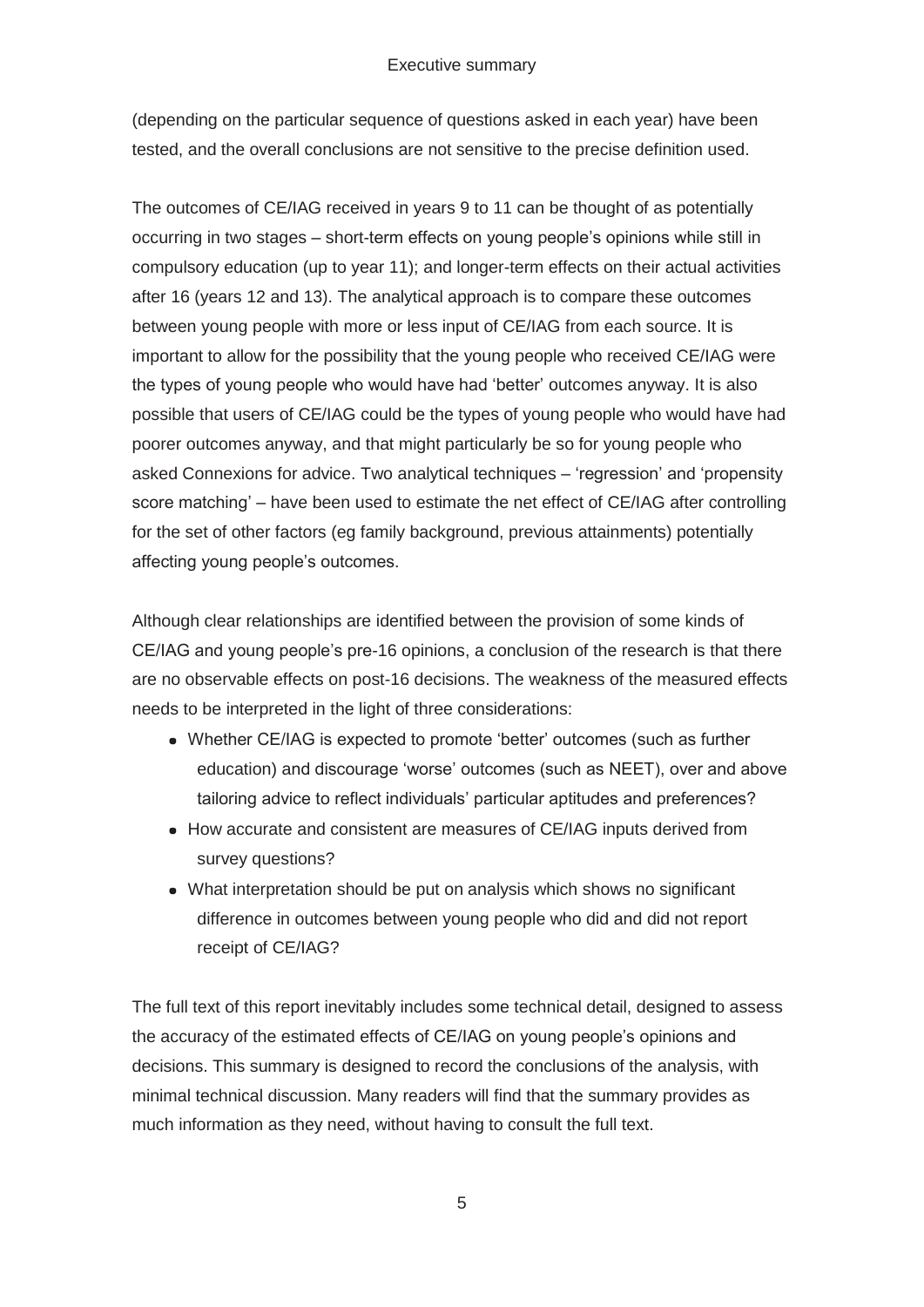#### **What are the sources and who are the receivers of CE/IAG?**

years 9 and 10, but this source was more important in year 11. Most young people said that they had talked to their family about future studies in years 9, 10 and 11. The majority had also talked about this to school teachers in each year, though less frequently in year 11. A minority had received CE/IAG from Connexions in

who might have been expected to have less successful academic trajectories.<sup>1</sup> The answers to the survey questions about CE/IAG received in years 9 and 10 produced some very clear profiles. There was a strong tendency for pupils who had used one source of CE/IAG to have used the other two. There was a strong tendency for those who reported such discussion in year 9 also to report it in year 10. Those who took part differed in measurable ways from those who did not, with some evidence that the penetration of CE/IAG from Connexions was slightly greater among young people

However, the analysis suggested that CE/IAG reported in year 11, though not very much more common than in years 9 and 10, did not exhibit such a clear profile. This may be interpreted to mean that CE/IAG (from all sources) is more widespread (ie less selectively available) during the crucial final year of compulsory schooling

 probability of receiving CE/IAG. Young people with poor financial resources or living in a disadvantaged neighbourhood do not seem to receive either more or less CE/IAG than their better-off peers. On the other hand, characteristics such as special educational needs, KS2 educational attainment, gender, ethnicity, parental attitudes and family socio-economic position, and school characteristics help in explaining the

#### **Effects of CE/IAG on young people's opinions while still at school**

The first stage of the analysis of outcomes looked at the influence of CE/IAG received in years 9 to 11 on young people's opinions expressed over roughly the same period. Both the inputs (CE/IAG) and the outcomes (opinions) are measured before the point at which young people actually decide what to do in year 12.

The young people's opinions we considered are:

attitudes to school,

-

 $1$  We are considering here only CE/IAG from Connexions received on future studies and career.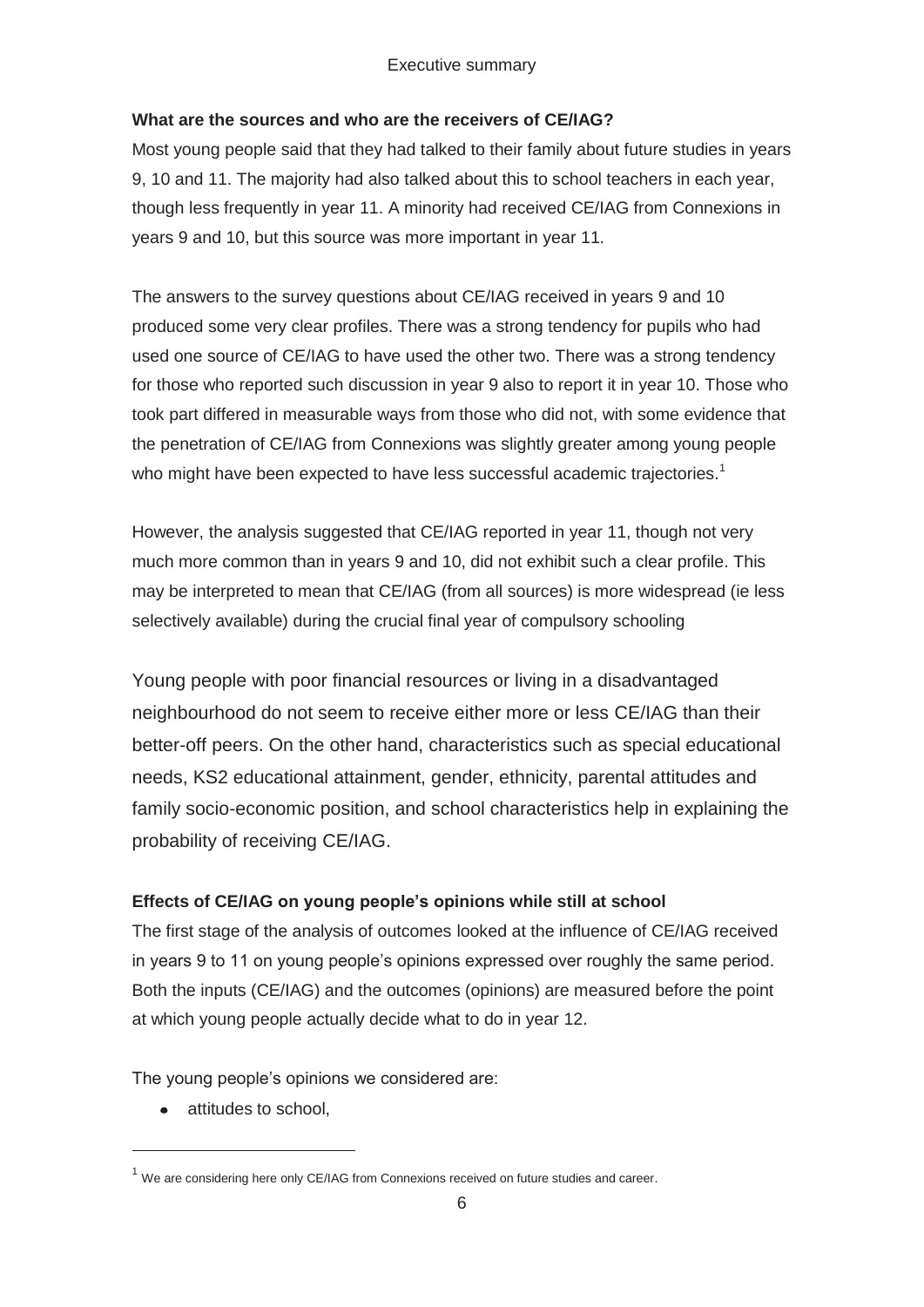- intention to stay in education, to take a training place or apprenticeship, to work,<br>not knowing what they will do after year 11.
- 

There are some clear signs that talking to either family members, or to school teachers, about future studies in the course of years 9 or 10 has some positive effects on attitudes to school, and the intention to stay in education and reduces pupils' probability of not knowing what they would do after year 11.

 Table 1 illustrates these findings, using as an example the effects of CE/IAG received from school teachers on plans to remain in full-time education. When asked about their plans at the end of year 9, the young people who said they had spoken to teachers in 10. But the table suggests that CE/IAG received from teachers at any stage made no difference to expectations reported at the end of year 11 (ie just before the final staying that year about options for future study were 3 percentage points more likely to say that they planned to stay on after year 11 than otherwise similar young people who had not spoken to teachers about this. The stars in the table indicate that we can be quite confident that this is a true difference, not arising by chance. Teachers' CE/IAG provided in year 10 had a slightly greater effect on plans recorded at the end of year on decision was due). In other words, Table 1 suggests that CE/IAG in year 9 and 10 has short-term effects (i.e. effects on pupils' outcomes measured in year 9 and 10) but no long-term effects (i.e. effects on outcomes observed in year 11), whereas CE/IAG in year 11 does not have a short term effect. This seems to hint that early CE/IAG is more effective than late CE/IAG at least on short–term outcomes.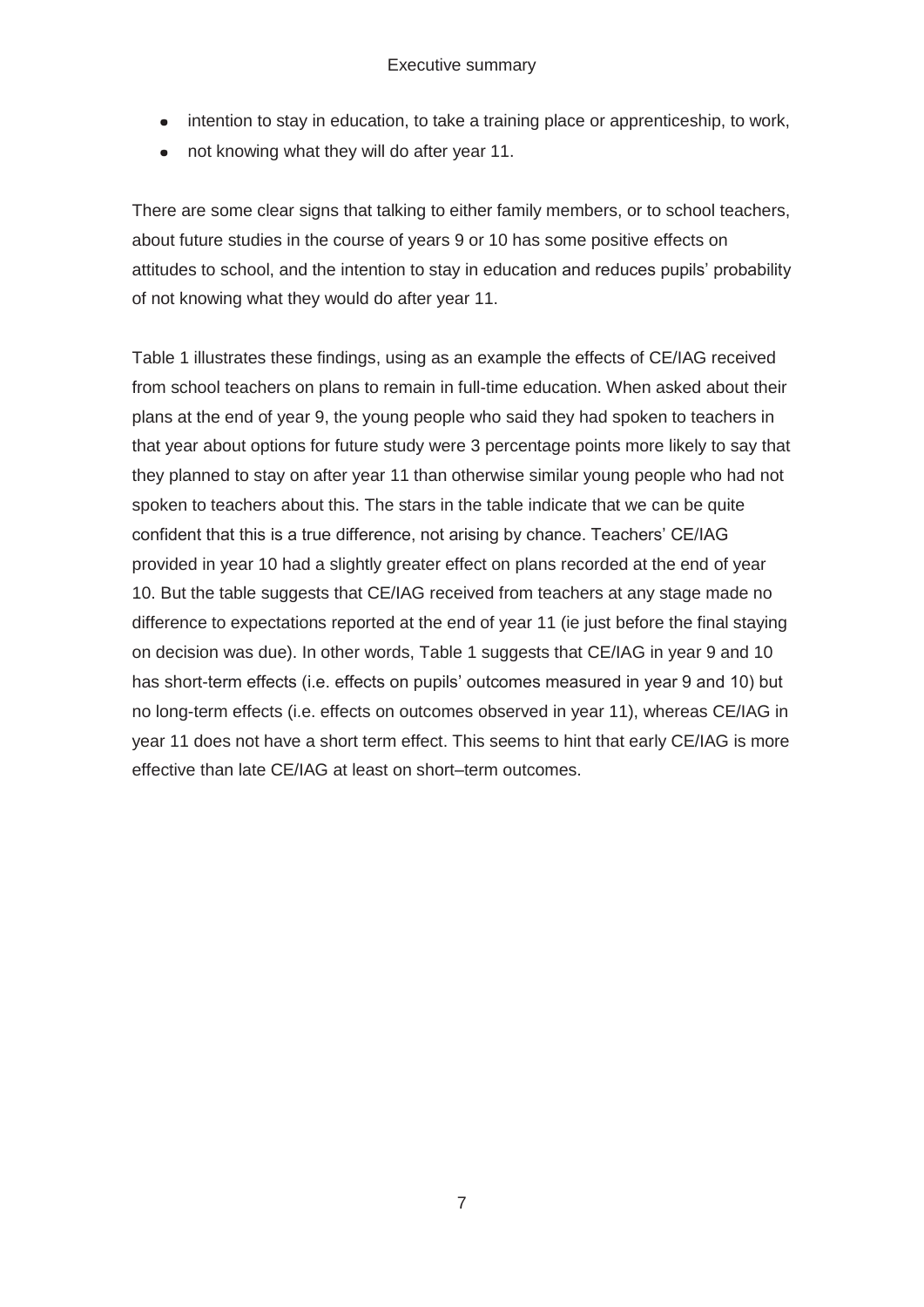| CE/IAG received from school teachers in |          |       |           |       |           |  |
|-----------------------------------------|----------|-------|-----------|-------|-----------|--|
|                                         | (year 9) |       | (year 10) |       | (year 11) |  |
|                                         |          |       |           |       |           |  |
| year9                                   | 0.030    | $***$ |           |       |           |  |
| year10                                  | 0.025    | $***$ | 0.046     | $***$ |           |  |
| year11                                  | 0.007    |       | 0.014     |       | $-0.009$  |  |
|                                         |          |       |           |       |           |  |

#### **Table 1 Net effects of CE/IAG from school teachers on planning to stay in fulltime education**

One, two and three stars indicate statistical significance at 90%, 95% and 99% respectively.

Pupils who spoke to school teachers about the possibility of training or apprenticeships were rather less likely to expect to remain in full-time education, but similarly more likely to intend to get training places, than those who had not had such discussions.

CE/IAG (about either future studies or training/apprenticeships) from Connexions does not seem to have any measurable effect on young people's opinions.

 There is no measurable effect on opinions of CE/IAG received in year 11. This could suggest that early provision of CE/IAG about future studies and training/apprenticeships is more effective.

#### **Effects of CE/IAG on young people's post-16 outcomes**

 might have been expected that this impact on their pre-16 opinions might flow on to opinions, which matter more. If talking to family and or school teachers about future study had a positive effect on young people's attitudes to school and on their intentions to remain in education, it their post 16 decisions. Arguably it is the ultimate decisions, rather than the initial

But there was very little evidence that CE/IAG about future studies (from any source) made any substantial difference to young people's pattern of activities after 16.

Some young people had spoken to either teachers or Connexions about training or apprenticeships. Given that these consultations are specifically focused on training and apprenticeship, it is perhaps not surprising that those who had discussed this with teachers were less likely to remain in education. They were more likely to take up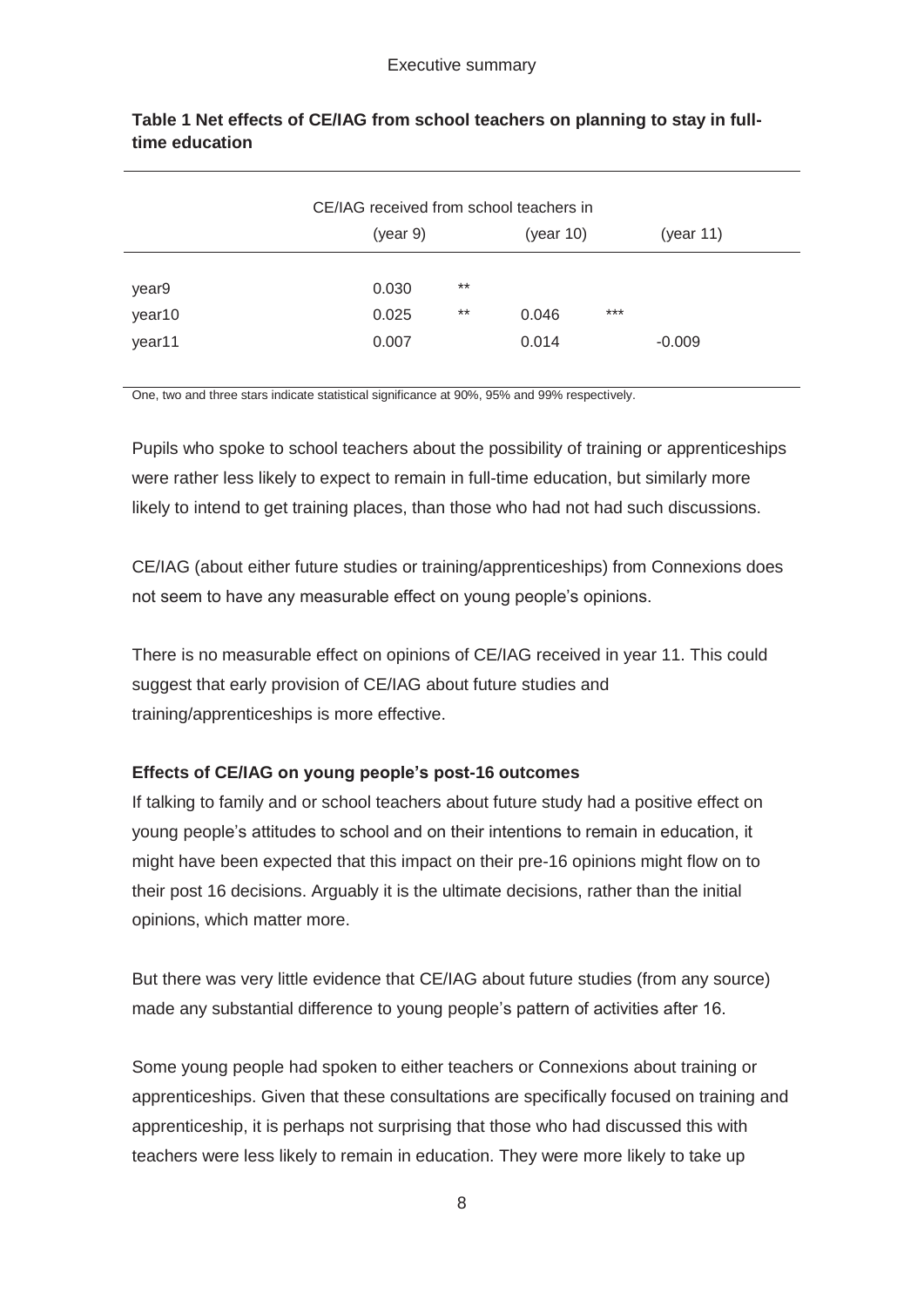<span id="page-9-0"></span> any worthwhile activity (NEET). either training places, or full time work; with no increase in the risk of ending up without

#### **Is CE/IAG effective for young people at risk of poor outcomes?**

It can be argued that young people with poor expectations of educational success are most in need of effective CE/IAG services. We have tested this issue by focussing on two groups of potentially disadvantaged young people – those with low attainments at key stage 2, and those reported to have special educational needs.

 outcomes in terms of attitudes to school, the risk of NEET, and unstable post-16 The LSYPE confirmed that the two sub-groups identified do indeed have poor careers.

 They received slightly less CE/IAG about future study from family and school teachers (than their more advantaged counterparts); they received slightly more CE/IAG about training or apprenticeships.

 The analysis of disadvantaged groups indicated that some of the CE/IAG effects may whole sample of young people, but (given that a much smaller sample is being have been a little larger for the subsamples of disadvantaged children than for the analysed) remained insignificant in the statistical sense. There is no clear evidence that CE/IAG is especially effective for those in most need of it.

#### **Conclusions**

The main conclusions of the analysis are:

- while still at school. 1. Educational advice from home and school impacts on young people's opinions
- make after reaching the minimum school leaving age. 2. But it is very difficult to detect any lasting effect on the choices they actually
- 3. As contact with young people is minimal and only on referral, advice from Connexions has a negligible impact on both short-term opinions and on eventual choices.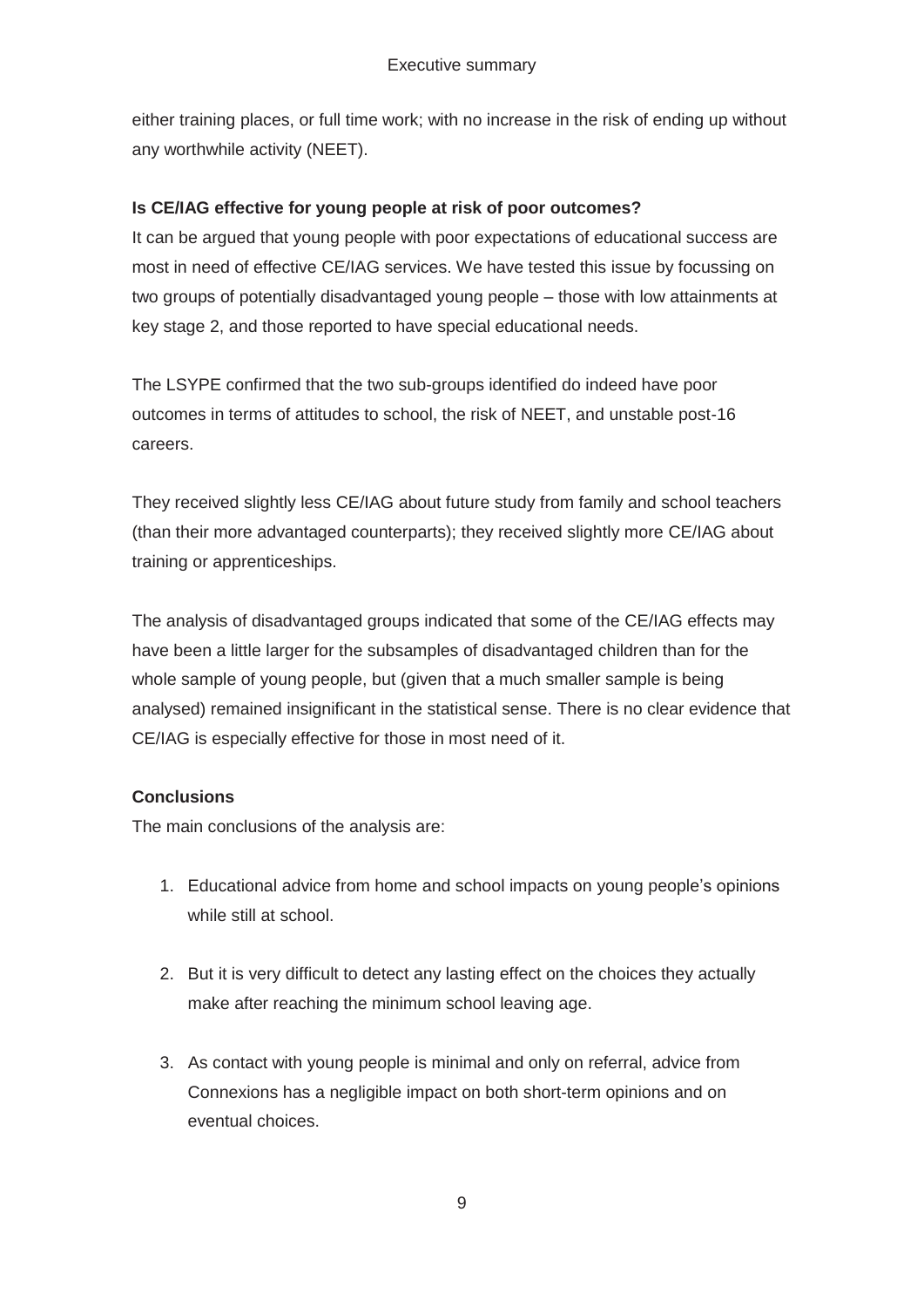- 16. 4. Advice about training opportunities seems to have a positive influence on participation in work and training, among those who expect to leave school at
- are stronger, for low achievers, but the differences are not large. 5. There is some evidence that CE/IAG provision is greater, and that the effects are stronger, for low achievers, but the differences are not large.<br> $10$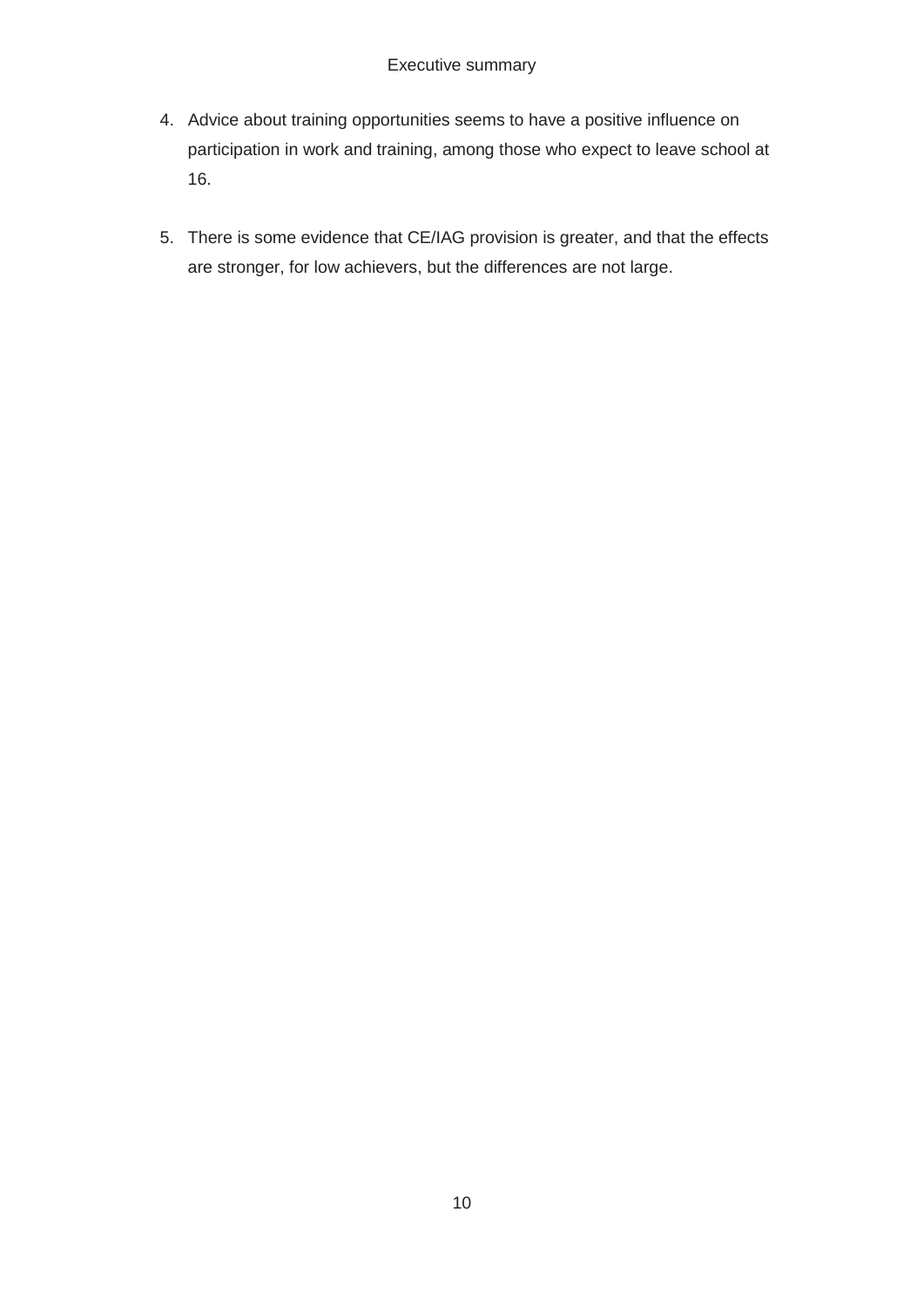## <span id="page-11-0"></span>**1. Introduction**

 before the end of compulsory schooling may be essential to allow them to make that students with better skills in careers exploration (using computers, paper sources from poor family backgrounds or with weak educational attainments tend to be less Careers education, information, advice and guidance (CE/IAG) provided to students suitable educational and career decisions and to minimize the potential costs associated with uninformed and unsuccessful choices. Morris (2004) finds for example or speaking with people), and with more factual knowledge about their educational opportunities, are less likely to switch or drop-out from post-16 courses. Young people well-informed about their future opportunities and are more likely to take a quick but not well-informed decision about their future education and career plan (see Macrae et al 1996). Providing good quality CE/IAG to these students may help them to make better choices, leading to an improvement in their skills and ultimately to a decrease in their risk of unemployment.

 CE/IAG is broadly defined and covers the full range of issues which might impact on a young person's life – ranging from careers and learning to lifestyle issues. It comprises:

- "Information: accurate, up-to-date, facts and data about: personal and lifestyle issues, learning and career opportunities, progression routes and choices; where to find help and advice; and how to access it.
- Advice: activities that help young people to gather understand and interpret information and apply it to their own situation.
- Guidance: impartial guidance and specialist support to help young people to understand themselves and their needs, confront barriers, resolve conflicts, develop new perspectives and make progress." (DCSF 2009b)

 recommendations relevant to the supply of CE/IAG (Cabinet Office 2009). At the same CE/IAG as being "multi-dimensional, the product of many different inputs, opportunities and experience over a long period of time; CE/IAG must be a process, not an event. The Milburn panel on fair access to the professions made a number of time, the (then) DCSF and other government departments released a number of CE/IAG related publications, one of which (DCSF 2009b) describes the vision for This means that CE/IAG needs to be thought about and organised in ways that seek consciously to build young people's knowledge and understanding progressively."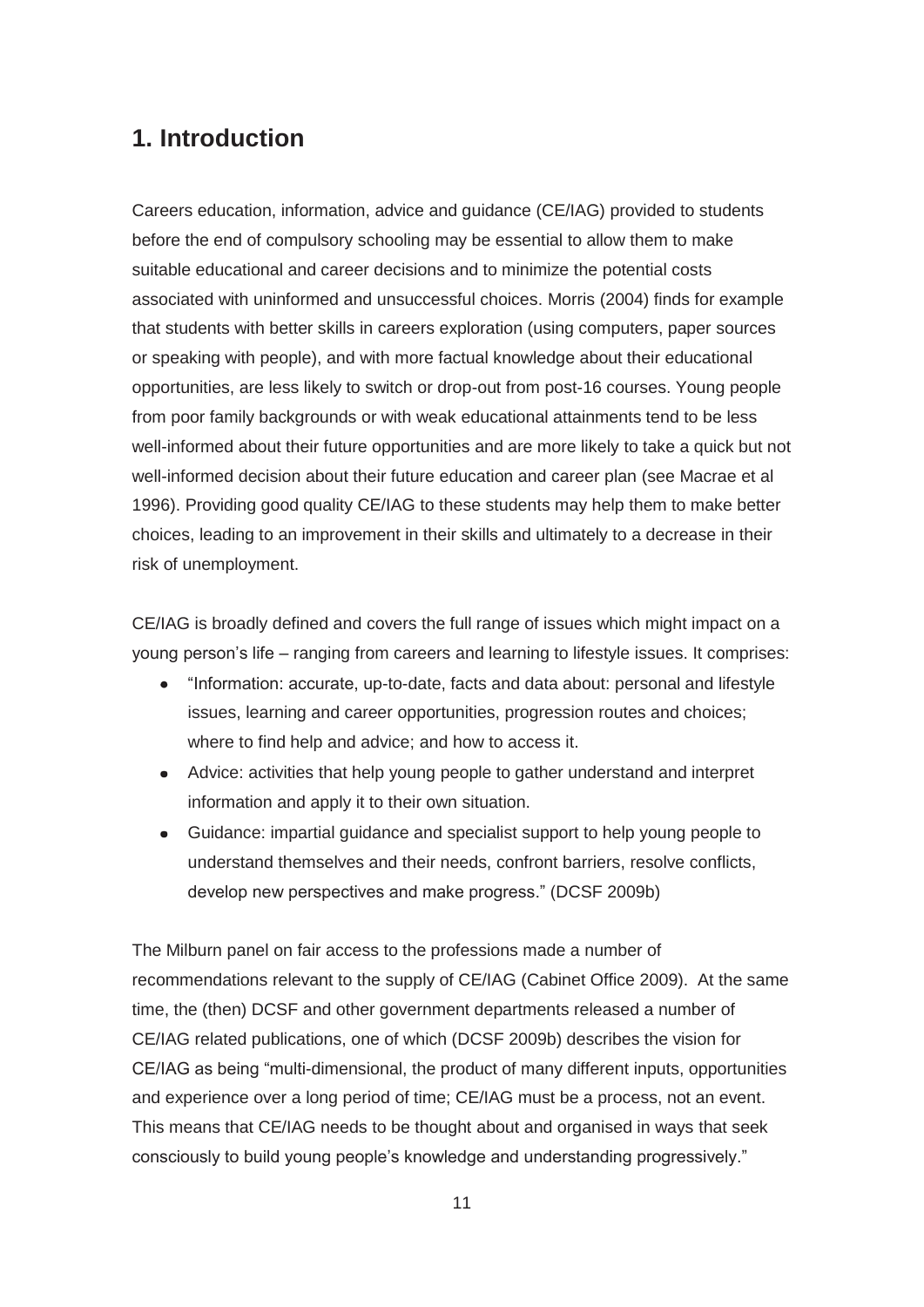#### **Introduction**

 The objective of good quality CE/IAG is to help young people to choose their own best options, rather than to push or suggest what they should do. After speaking with an advisor providing CE/IAG to young people should not constrain what their best choice advisor, a young person might decide to take a gap year and postpone his/her decision about future studies, and this could be considered a good outcome. A teacher or for the future might be. Nevertheless, it seems rational to think that CE/IAG should help, at least in the long term, to increase the percentage of young people in education or training and to reduce the percentage who do not know what to do.

 concerned with the overall volume of quality output from the education system. The aim groups. The aim is to encourage disadvantaged young people to aim high – objectives are in harmony with each other – a higher educational qualification for a Good CE/IAG can be thought of as aiming to meet two objectives. One objective is is to increase the stock of highly qualified and highly skilled people in the British workforce – it has been pointed out, for example, that 40 per cent jobs will require higher educational qualifications by 2020 (DCSF 2009a). The other objective is concerned with the equitable *distribution* of education and training between social responding for example to the fact that while 56 per cent of the children of professional workers hope to have a professional job themselves, only 13 per cent of the children of unskilled workers have the same ambition (DCSF 2009a). Up to a point, these disadvantaged young person hits both targets. But in principle there may be tension between them – would a degree for the child of a professional worker take precedence over successful apprenticeships for a disadvantaged child? Both outputs and equity require consideration.

 lead to even greater, and more complex, roles for CE/IAG, as advisers strive to find For the past 40 years the 'minimum school leaving age' has been 16 – that is, young people are required to remain in education until just after their 16<sup>th</sup> birthday, and can then either remain in education, or get a job (with or without a training component) or do nothing. In practice, the number of young people remaining in the education system at age 16 has steadily risen, to reach about 80 per cent in 2008. From 2013 young people will be required either to participate in education or training until the age of 17; and from 2015 the minimum age will be 18. Raising the participation age is expected to alternative educational or training courses suitable for young people.

The wide range of sources of CE/IAG for young people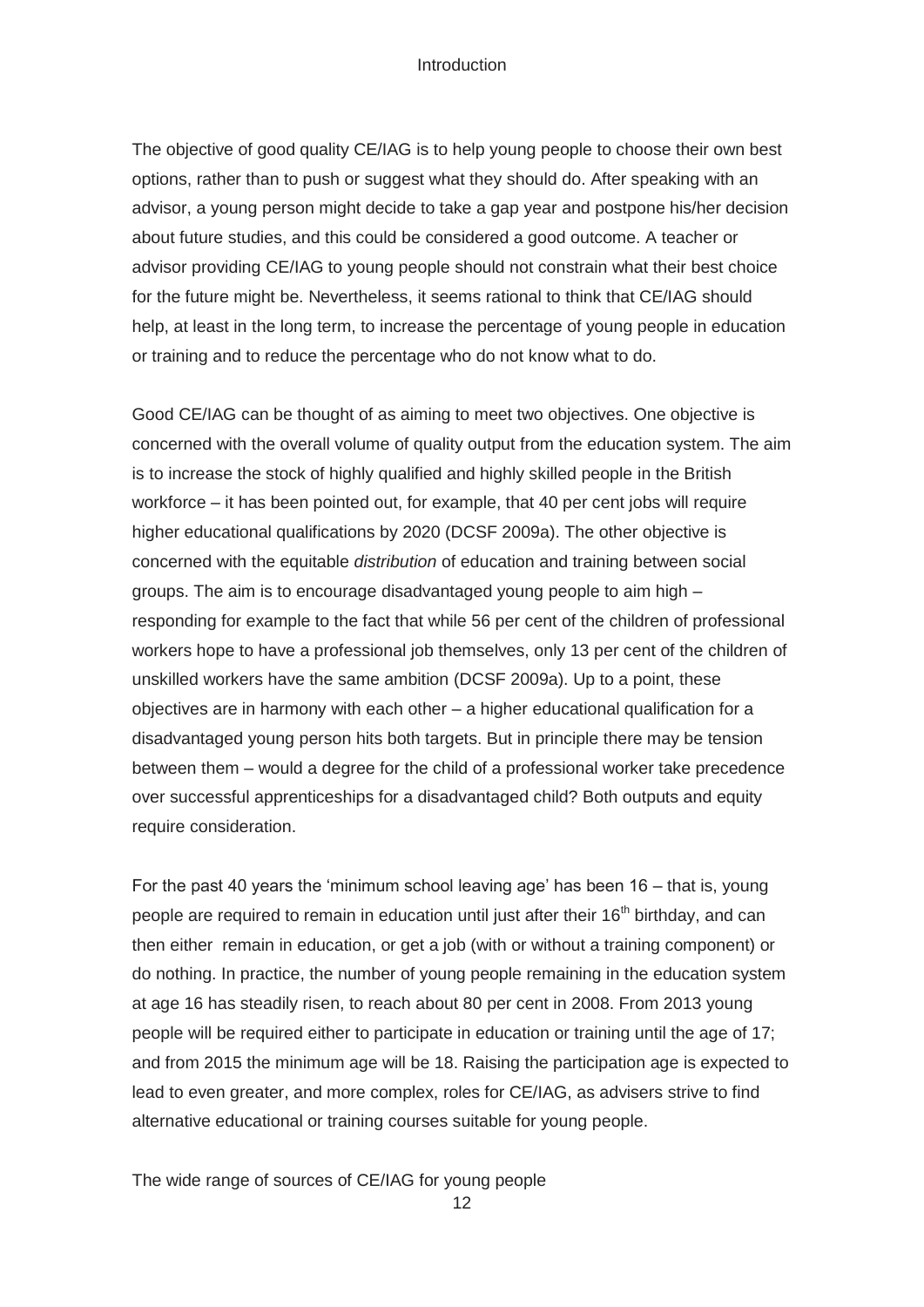#### **Introduction**

 which can be obtained from the three main sources of Connexions, teachers and service has recently been through a process of transition. Since April 2008 the funding targeted on young people at risk of poor post-16 outcomes. includes friends, employers, the internet or other media. We focus here on CE/IAG family. The most formal service is called Connexions and provides IAG not only on careers and education but also on a wider range of domains (social welfare, housing, drug and alcohol use, etc.) . It was established in 2001 with the aim of providing a comprehensive service to meet young people's needs for information, advice and guidance. It aims to provide impartial CE/IAG, together with access to personaldevelopment opportunities to help remove barriers to learning and progression and ensure young people make a smooth transition to adulthood and working life. The that originally went directly to 47 Connexions Partnerships now goes to all 150 Local authorities, who are now responsible for delivery.<sup>2</sup> The Connexions Service has provided universal CE/IAG to all students, but it has also been more specifically

Schools also provide CE/IAG to their pupils. This can cover a range of activities from group sessions to individual tutorials, provided either by careers co-ordinators (including the possibility that Connexions staff should be invited into the school), or class teachers.

 family. Parents are the people who know the child best and speak to them most often, The third main source of information and advice available to young people is their own but will typically have a much more limited stock of information about options and their consequences. Parental advice in the form of informal chats about future studies and career is likely to occur over a period, whereas more formal advice available in schools and from Connexions is likely to be supplied in more intensive and more clearly defined sessions.

 This paper reports the findings of research designed to estimate how much difference detail in the next Chapter has followed a sample of school pupils since Year 9. The the availability of CE/IAG (obtained from these three sources) makes to young people's perceptions of school and of the options available to them; and to the actual decisions they make after reaching the minimum school leaving age. The research analyses the Longitudinal Survey of Young People in England (LSYPE) which, as explained in more

-

<sup>&</sup>lt;sup>2</sup>'Connexions' from DCSF website

http://www.dcsf.gov.uk/everychildmatters/Youth/youthmatters/connexions/connexions/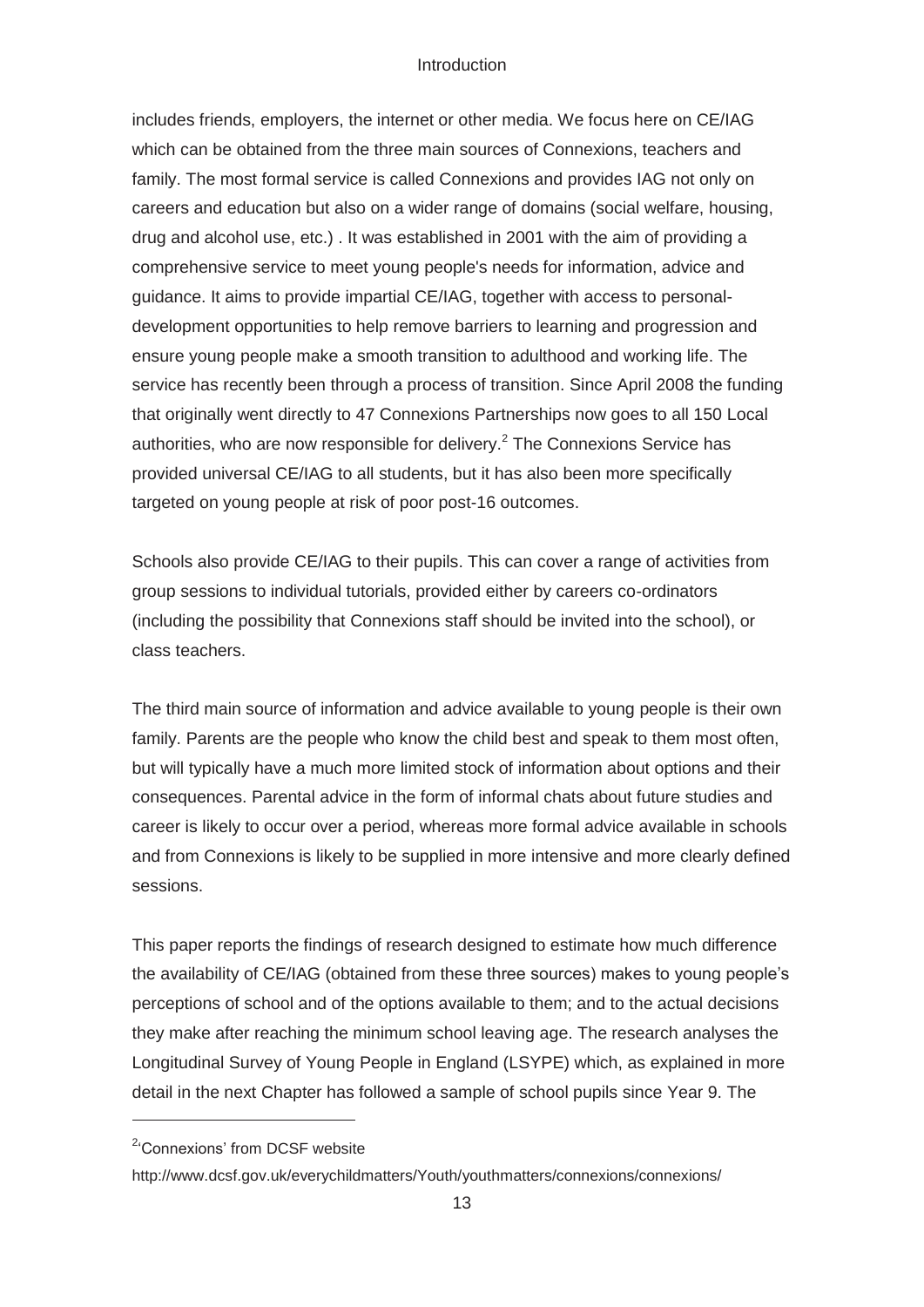#### Introduction

research approach is to compare the outcomes up to year 13 for those who did, and did not, say that they had had CE/IAG from various sources, in each of years 9, 10 and 11.

 analysis, and the analytical approach. That is followed by an outline description of the amount of CE/IAG from different sources, as reported by young people. The key analysis of the effects of CE/IAG on outcomes is then presented in three stages. We who have received CE/IAG differ from those who have not in their actual choice of careers. The final chapter reviews the findings and discusses the implications. The next chapter describes the LSYPE, the main survey questions used for this consider, first, whether CE/IAG affects pupils' opinions (their attitudes to school and their expectations for post-16 activities) during the remainder of the period prior to reaching the minimum school leaving age. Second, we show whether young people post-16 activities. Third, we review these two issues from a perspective focussing on young people who can be expected to have relatively disadvantaged educational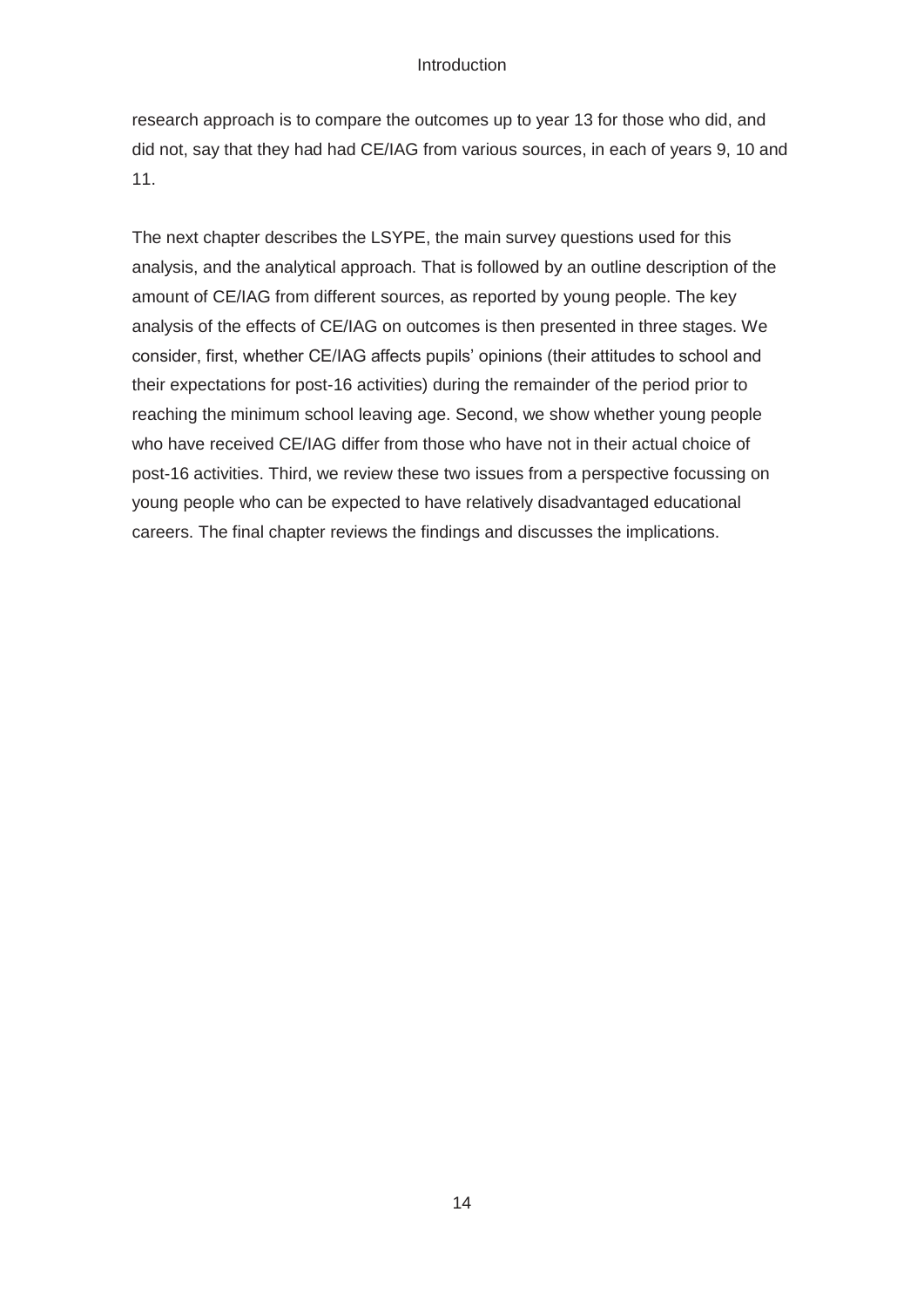## <span id="page-15-0"></span>**2. Data and analysis methods**

In this section we give some details of the data source, and of the questions asked in the survey that are used in the analysis. Furthermore we discuss the analytical methods used to identify the true effect of CE/IAG on young people's outcomes.

#### $2.1$ **2.1 The LSYPE**

 We use data from the Longitudinal Survey of Young People in England (LSYPE). The years old (school year 9). The data used for this report takes us up to two years after in education or to look for work (expressed before the event in years 9 to 11) and their trajectories. LSYPE has been following a group of young people from 2004 when they were 13-14 they took their GCSEs (year 13).3 Therefore we can analyse their *intentions* to remain *actual destinations* recorded after the event in years 12 and 13. This is widely recognised as a crucial period of adolescence, with major implications for life-course

 (2009). In the following we provide a summary description of the LSYPE provided by the Department's documentation. More details are available in the LSYPE User Guide

#### *Overview*

-

 survey of young people which brings together data from a number of different sources, administrative sources. The Longitudinal Study of Young People in England (LSYPE) is an innovative panel including both annual interviews with young people and their parents, and

 affecting young people's progress in transition from the later years of compulsory Its key role is to identify, and enable analysis and understanding of, the key factors

 to 17/18 and data for the first 4 waves are publicly released through the UK Data Archive at  $3$  At the moment the LSYPE has collected data for the first 5 waves following young people up http://www.esds.ac.uk/findingData/lsypeTitles.asp

We obtained Data for the fifth wave directly from the DCSF.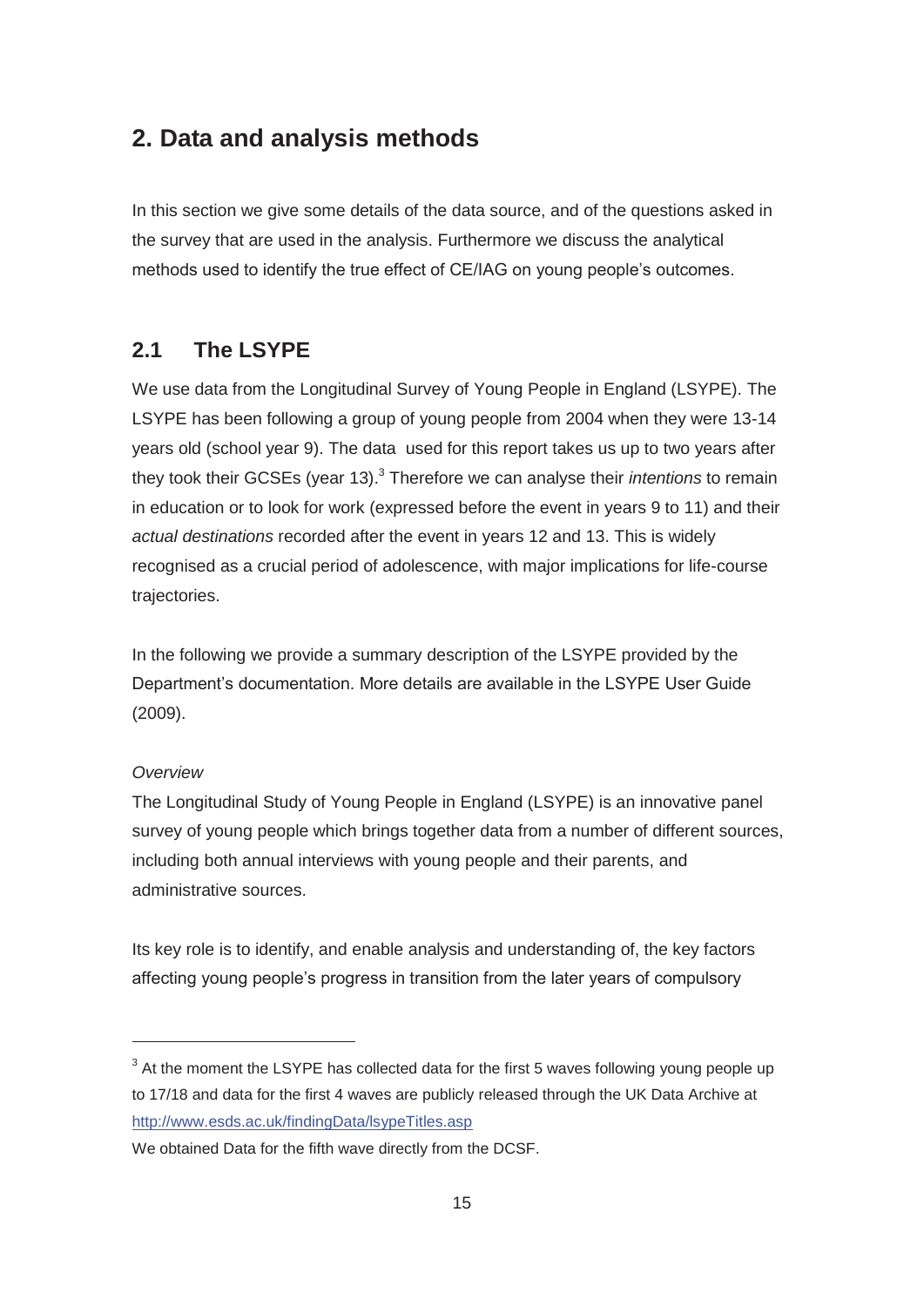education, through any subsequent education or training, to entry into the labour market or other outcomes.

 waves used face to face interviewing. Data collected through interview are Beginning in spring 2004, when the young people sampled were in Year 9 (aged 13-14), sample members and their parents have been interviewed annually. The first four supplemented by linkage to administrative databases, such as the National Pupil Database and Individual Learner Record.

#### *Sample design*

 The original sample drawn for Wave 1 of the study was just over 21,000. The target population sampled was young people in Year 9 (or equivalent) in all schools in England in February 2004 and born between 1st September 1989 and 31st August 1990.

LSYPE used a two stage sample. At the first stage a sample of 892 schools was drawn with probability proportional to size. The selected schools were then approached for access to their pupil rolls. 647 (73%) co-operated with the study. At the second stage a sample of pupils in Y9 was drawn from the school rolls. Sample boosts were designed to increase the number of young people in the sample who were either deprived or members of minority ethnic groups.

The issued sample at Wave 1 was 21,234.

#### *Data collection*

The LSYPE involves annual waves of interviewing. At Waves 1 and 2 interviewers were asked to interview the young person sampled and both parents (where present) or those in loco parentis. At Waves 3 and 4 only one parent was interviewed as well as the young people.

Survey data have been linked to various administrative data sources such as the National Pupil Database and School Census details.

#### *Response*

 Wave 1 achieved 15770 households (74%), In 10% of cases this was a partial household, in the large majority of these cases this was a missing second parent interview. interview.<br>16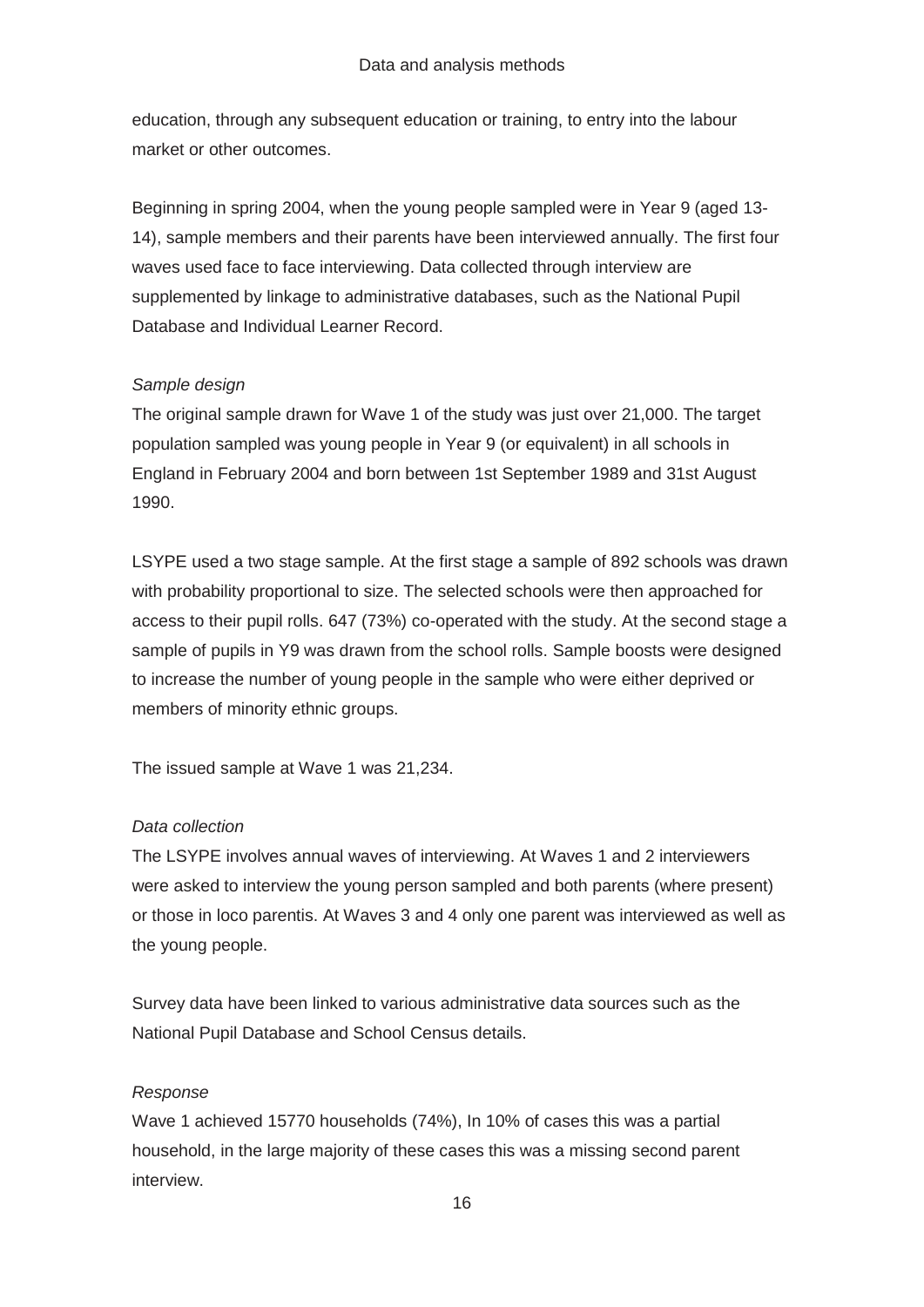Less than 3% of cases have second parents missing at both waves. No major response biases have yet been found. Wave 2 issued 15678 cases and achieved interviews at 13539 (86%), again there were 10% partial interviews and again this was mainly missing second parent interviews.

 Wave 3 had 13,520 cases to be issued to field and achieved a response rate of around 92% (12435). Wave 4 achieved 92% for the main sample and 60% for the boost sample.

#### *Overview of data*

 place in 2004, and interviewed a sample of 15,770 pupils in year 9, aged 13/14. Wave Table 1 summarises the structure of the LSYPE data. The first wave of the survey took 2, in 2005, traced the same pupils, now in year 10 and aged 14/15, and successfully interviewed 13,539 of them. And so on.

 survey itself (eg the questions asked, the sample sizes achieved). We refer to the In the following text, we refer to the LSYPE 'wave' (1-5) when referring directly to the school 'year' (9-13) when referring to the experiences reported by sample members at each stage of their teenage career.

 CE/IAG reported in wave 1), then the (smaller) number of pupils interviewed on the The sample sizes shown in the table record the number of pupils interviewed in each year. When analysis is confined to questions asked in a single wave (eg comparing attitudes reported in wave 2 with CE/IAG reported in wave 2), then the number of pupils interviewed in that wave is the best guide to the size of the sample. But when analysis takes account of several waves (eg comparing destinations in wave 5 with later wave is the best guide to the effective sample size.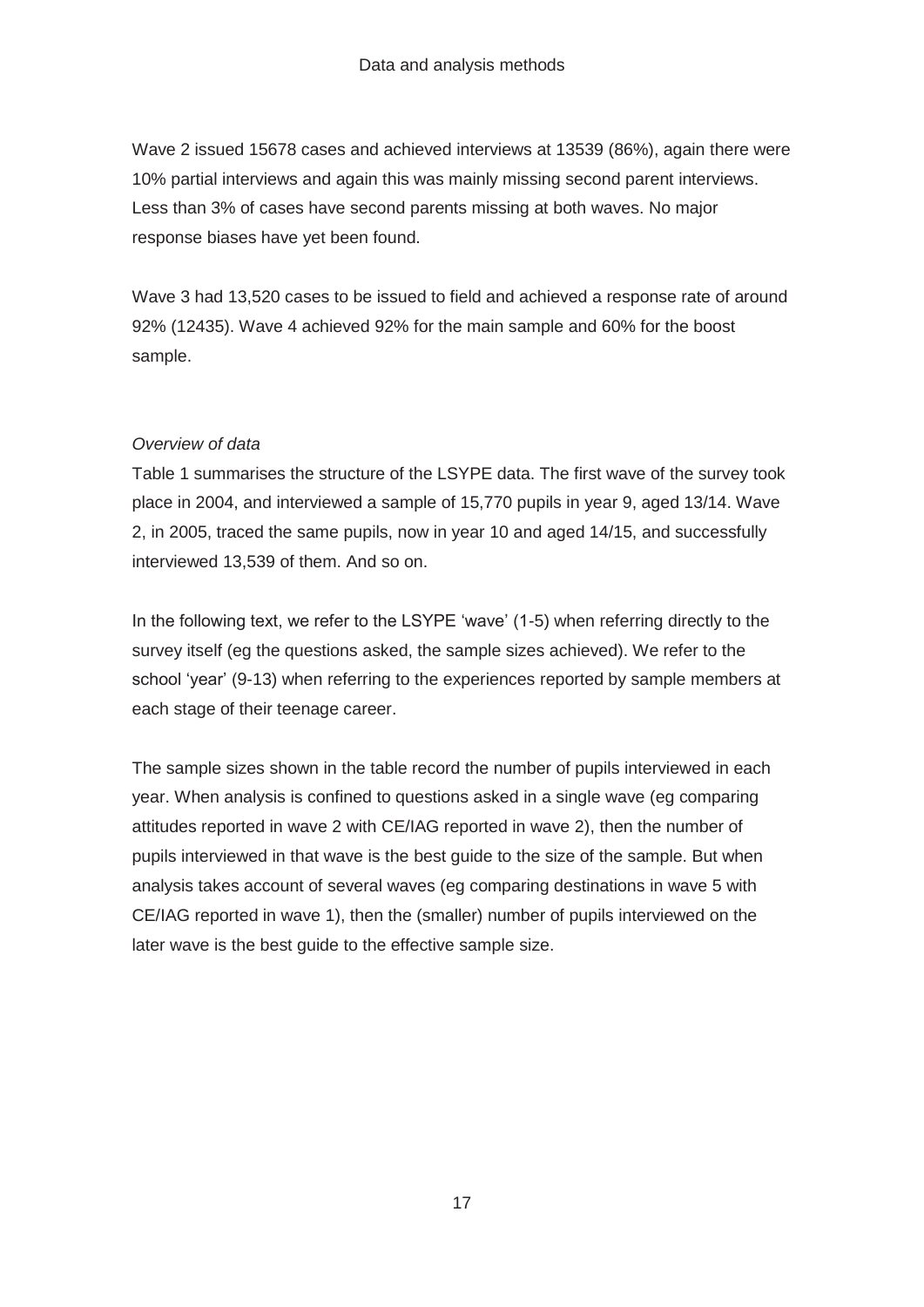| Wave | Date | Year | Age   | Sample size |
|------|------|------|-------|-------------|
| 1    | 2004 | 9    | 13/14 | 15,770      |
| 2    | 2005 | 10   | 14/15 | 13,539      |
| 3    | 2006 | 11   | 15/16 | 12,439      |
| 4    | 2007 | 12   | 16/17 | 11,449      |
| 5    | 2008 | 13   | 17/18 | 10,177      |

Table 1. Summary of LSYPE data analysed

 The sample size is given by the number of young people who returned their questionnaire, though not all of these cases will also have included a full suite of data, including parental interviews.

#### *2.2 Measuring information advice and guidance*

 comparable across years (waves). (See Appendix A for the questions used in the LSYPE in each of waves 1, 2 and 3, corresponding to years 9, 10 and 11) For this reason we focus on a subset of CE/IAG measures for which we have questions. LSYPE contains several questions on CE/IAG provided by Connexions, school, and family, but these questions are not always the same and therefore not fairly comparable information across years, although based on different LSYPE

 studying in the future, with three potential sources of CE/IAG The three main variables are concerned with whether the pupil had discussed plans for

*Connexions:*

 Talking to Connexions *Advisors* either in person, on the phone or as part of a group (years 9-11);

*School* 

 Talking to teachers (including career advisors at school) about plans for studying in the future (years 9-11);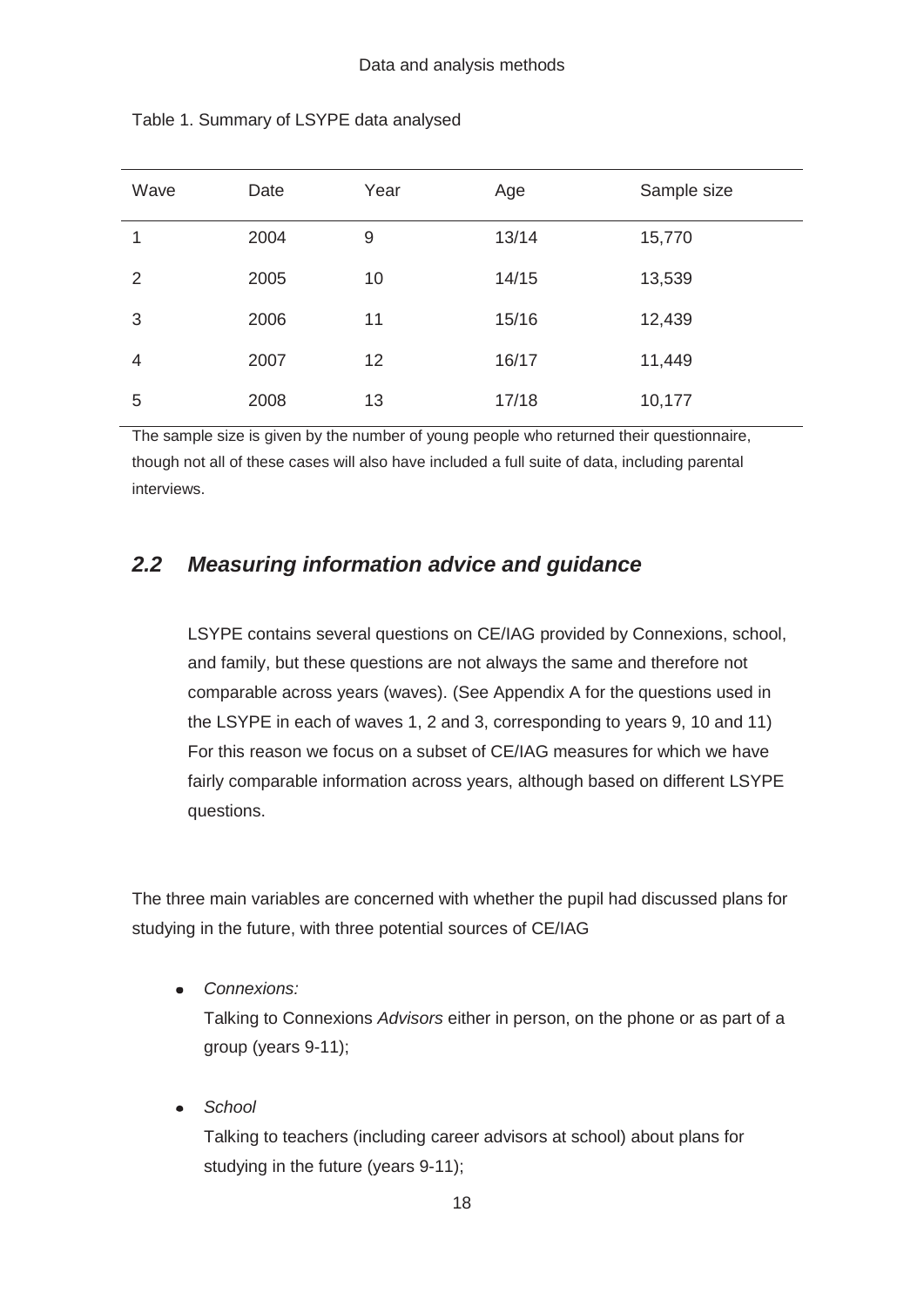*Family* 

Talking to family members about plans for studying in the future (years 9-11);

 partnership agencies. It is possible that there has been a change in Connexions In interpreting the data about CE/IAG from Connexions there are two issues to be taken into account. First, Connexions provides advice to young people on a wide range of 'lifestyle' issues, including sex, alcohol and drug abuse, housing and so on. It is possible that respondents in the survey did not make a clear distinction between contacts with the service about educational and career opportunities, and these other topics. If so, any effects of educational advice might have been blurred. Second, the Connexions CE/IAG reported in the LSYPE for years 9, 10 and 11 refer to 2004, 2005 and 2006 – that is while Connexions was still a national service delivered through 47 CE/IAG delivery since the responsibility was reallocated to 150 local authorities.

We consider three variables to identify young people who have received *CE/IAG about plans for future studies* in year 9, 10 and 11 from three main sources

- Connexions advisors,
- school teachers<sup>4</sup>,
- family members.

-

 be derived separately for years 10 and 11 (but not year 9) and for two types of CE/IAG Connexions). We also consider another two variables to identify young people who have received *CE/IAG about getting a training place or apprenticeship*. These CE/IAG variables can source: school teachers and Connexions people (advisors or someone else form

The variables are based on different questions for different waves. In particular pupils were asked to report whether they talked about "plans for studying in the future" in year 9, or about "what they might do after they finish Year 11" in year 10, or about "whether or not to stay on in full time education" in year 11. In years 9 and 10 pupils were asked to report on a 5-point scale (from "not at all", 1, to "a lot", 5) how often they talked with

 asking children to report if they talked with teachers within or outside lessons, whereas in year <sup>4</sup> In year 9 and 10 our measure of CE/IAG from school teachers is based on a LSYPE question 11 it is based on a question asking children if they talked with career advisors, career teachers and other school teachers.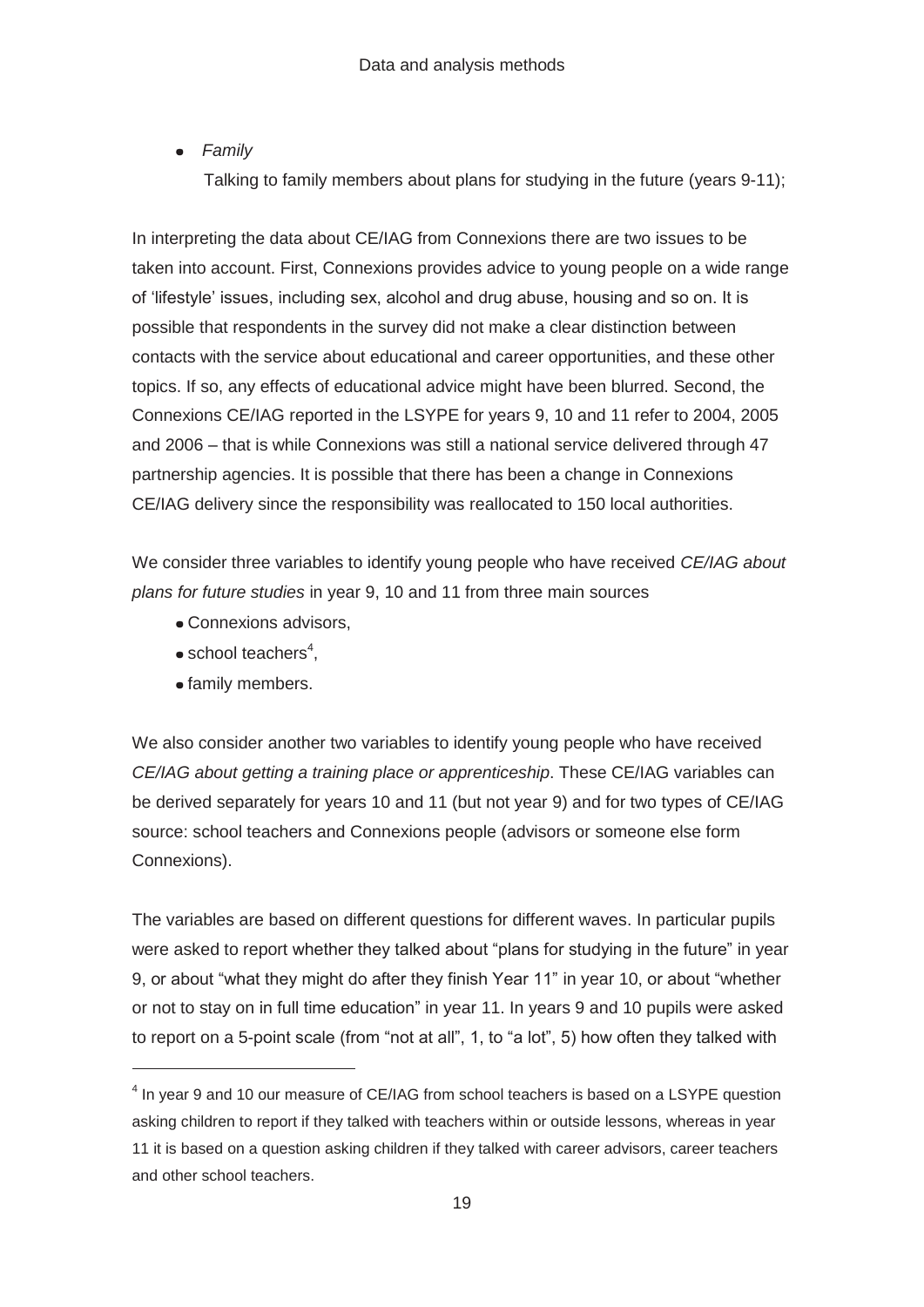#### Data and analysis methods

 had talked at all about their plan for future studies (or about whether to stay on full time education, or what to do after year 11). different people (Connexions, teachers and family members) about their future studies; but in year 11 they were only asked to report whether they talked about whether to stay on full time education with different people using two multiple-option questions. Therefore, the only information comparable across the three years is whether pupils

 The fact that the questions are not comparable across years could bias some of the results we present later. In Appendix C we give more details on this possible issue.

 point scale (not at all useful, not very useful, a little bit useful, quite useful, and very useful). These questions are subjective evaluations which could be difficult to compare LSYPE collected some more detailed information about the CE/IAG received - in particular its frequency, which is reported in years 9 and 10; and its perceived usefulness, which is covered in year 9 only. Frequency is measured on a 5-point scale (not at all, not very often, a little, quite a lot, a lot). Usefulness is also reported on a 5 across pupils and across sources of CE/IAG. Nevertheless, they can still be useful sources of information to study CE/IAG. For this reason we use this more detailed information for sensitivity checks (in Section 4.3) and show that the summary measures used in the main analysis provide a robust set of conclusions.

In an ideal research world, we would have accurate and objective data about the inputs – recording each episode of CE/IAG provided by the three main sources – family members, teachers (and other school staff) and Connexions. In practice, the survey relies on answers given by young people in their interview towards the end of each school year. This gives rise to three potential difficulties

- It is difficult to assess the frequency, duration or intensity of advice sessions, and we mainly distinguish young people who had any CE/IAG from a particular source in a particular year, from those who had none.
- The questions asked changed from wave to wave of the survey, and this made it difficult to adopt comparable definitions across the school years under consideration.
- Answers in an end-of-year survey interview may be influenced by the young person's subjective view. This subjectivity may be much more relevant to their perception of informal events (such as a chat with dad over the lunch table or a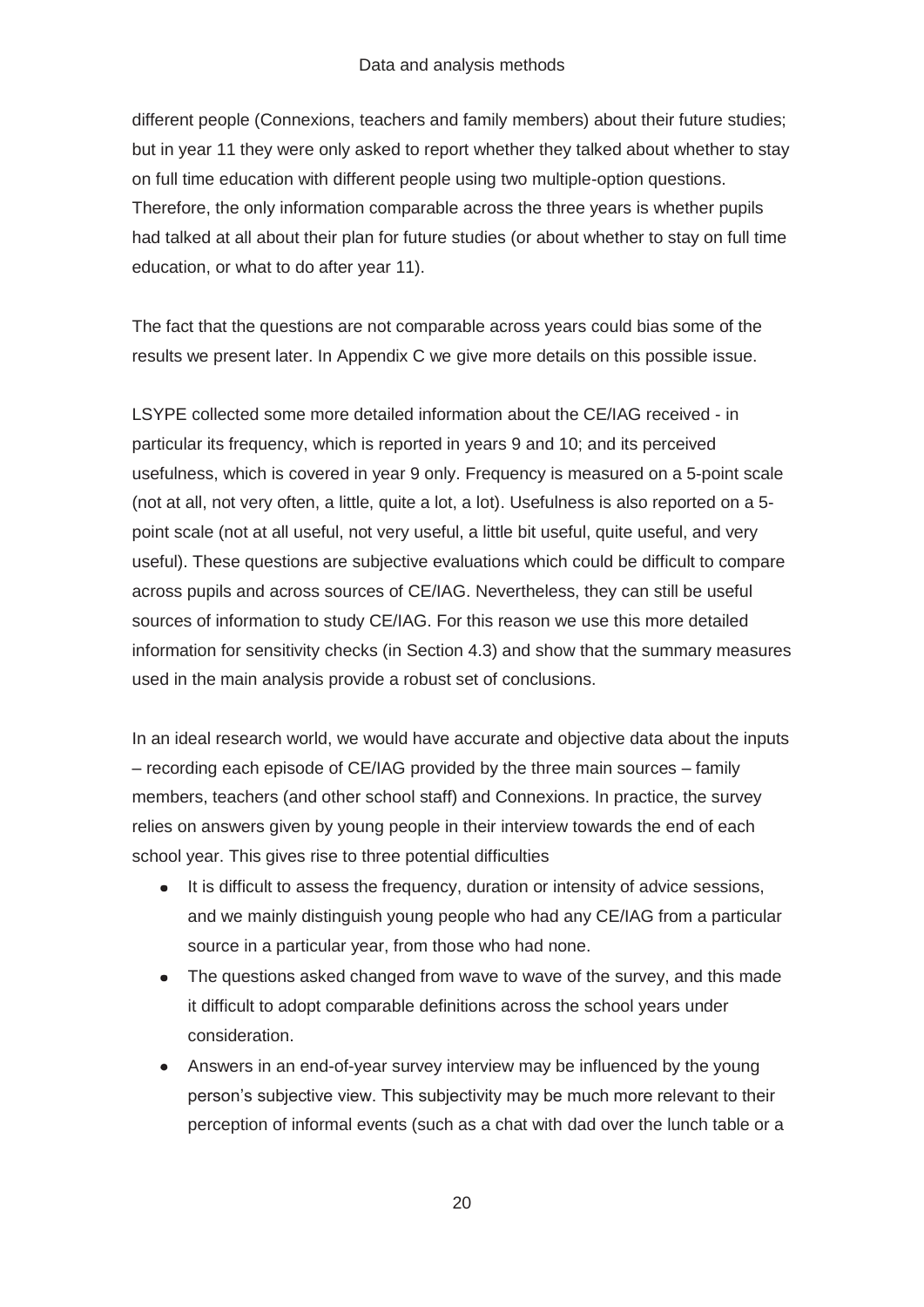word with teacher in the corridor), than to their recall of formal events (such as a one-to-one session with a school careers specialist or a Connexions adviser).

## **2.3 Measuring young people's outcomes**

 at 17-18 (post-16 outcomes). In particular we consider the following We consider young people's outcomes before the end of compulsory schooling (shortterm intermediate outcomes called opinions) and after compulsory school at 16-17 and

#### *Short term outcomes (opinions)*

- attitudes to school (years 9, 10 and 11),
- expectation about staying in education, going to work or beginning a training place or apprenticeship after year 11 (years 9, 10 and 11),

#### *Post-16 outcomes*

- Inconsistency between expected and actual post-16 destinations
- Full time education, training or apprenticeship, work and NEET at 16/17 (year 12) and 17/18 (year 13),
- Number of months spent in full-time education; in work; in training or apprenticeship, and in NEET over 21 months from September of year 12 (2006) to May of year 13 (2008),
- Stability of post-16 main activity.

 Attitudes to school is a score taking a value from 0 to 48, given by the sum of 12 items likes being at school). High scores correspond to more positive attitudes. each scored 0 to 4. These items are answers to questions on how the young person feels about school (for example whether he/she is happy at school and whether he/she

More details on the definitions of the remaining outcome variables are provided in Chapters 4 and 5 and in Appendix B.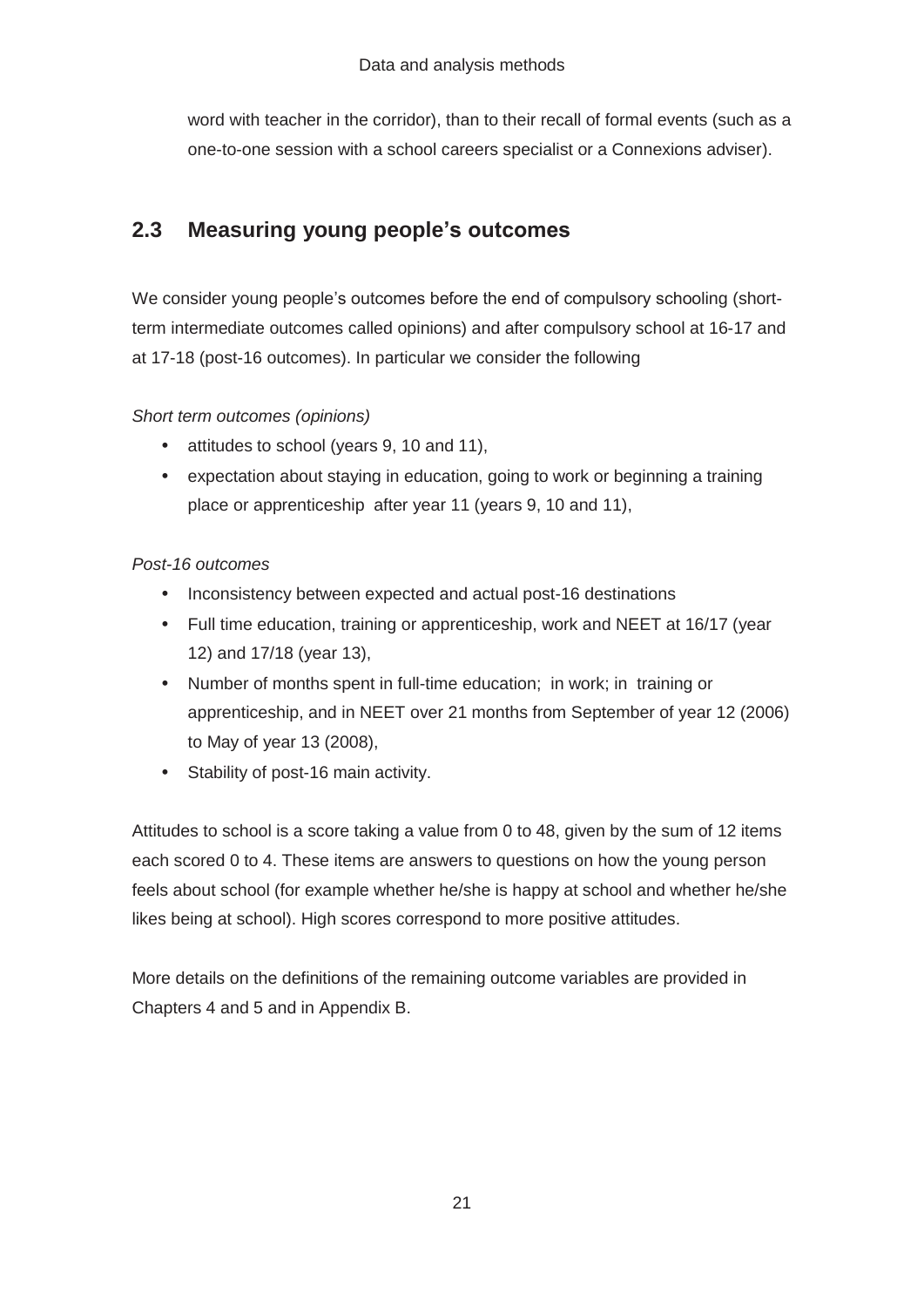## **2.4 Estimating the effects of CE/IAG on young people's outcomes**

 of average outcomes between young people who reported receiving CE/IAG and those Initially, we are looking for evidence that pupils who received CE/IAG from various sources had better outcomes than those who did not. 'Better' is generally interpreted to mean more positive attitudes to school, an intention to remain in education or training after the end of compulsory schooling, a subsequent lower probability of becoming NEET (not in education, employment or training) after 16. Straightforward differences who do not are referred to as 'gross' effects in the following sections. These gross effects could be spurious because a gap in the average outcomes between these two groups of young people could be related to differences in their backgrounds. To take account of this problem we also estimate the net effects which are computed by controlling for differences in background characteristics (a detailed list of these characteristics is provided below)

In other words, it is important also to allow for the possibility that the young people who received CE/IAG were the types of young people who would have had 'better' outcomes anyway, with or without CE/IAG. Research has identified family background and parental expectations, school characteristics and young people's own attitudes and aspirations as key influences on post-16 decisions (Chowdry et al. A. 2009). Young people who react negatively to school are much more likely to leave at 16, possibly because disengagement from education limits the set of future options they consider (Foskett and Hemsley Brown, 2001). CE/IAG can improve educational aspirations and school attitudes, raise educational attainments, increase post-16 participation, and lead to more well-informed educational and career choices and to fewer changes and dropouts from courses (Morris and Rutt 2006).

 The analysis considers the following set of potential determinants, first of receiving CE/IAG, and then of young people's outcomes:

- child's prior educational attainments (KS2)
- young person has special educational needs (SEN).
- demographic characteristics (gender, number of siblings, lone parent family, ethnic group, English as main language)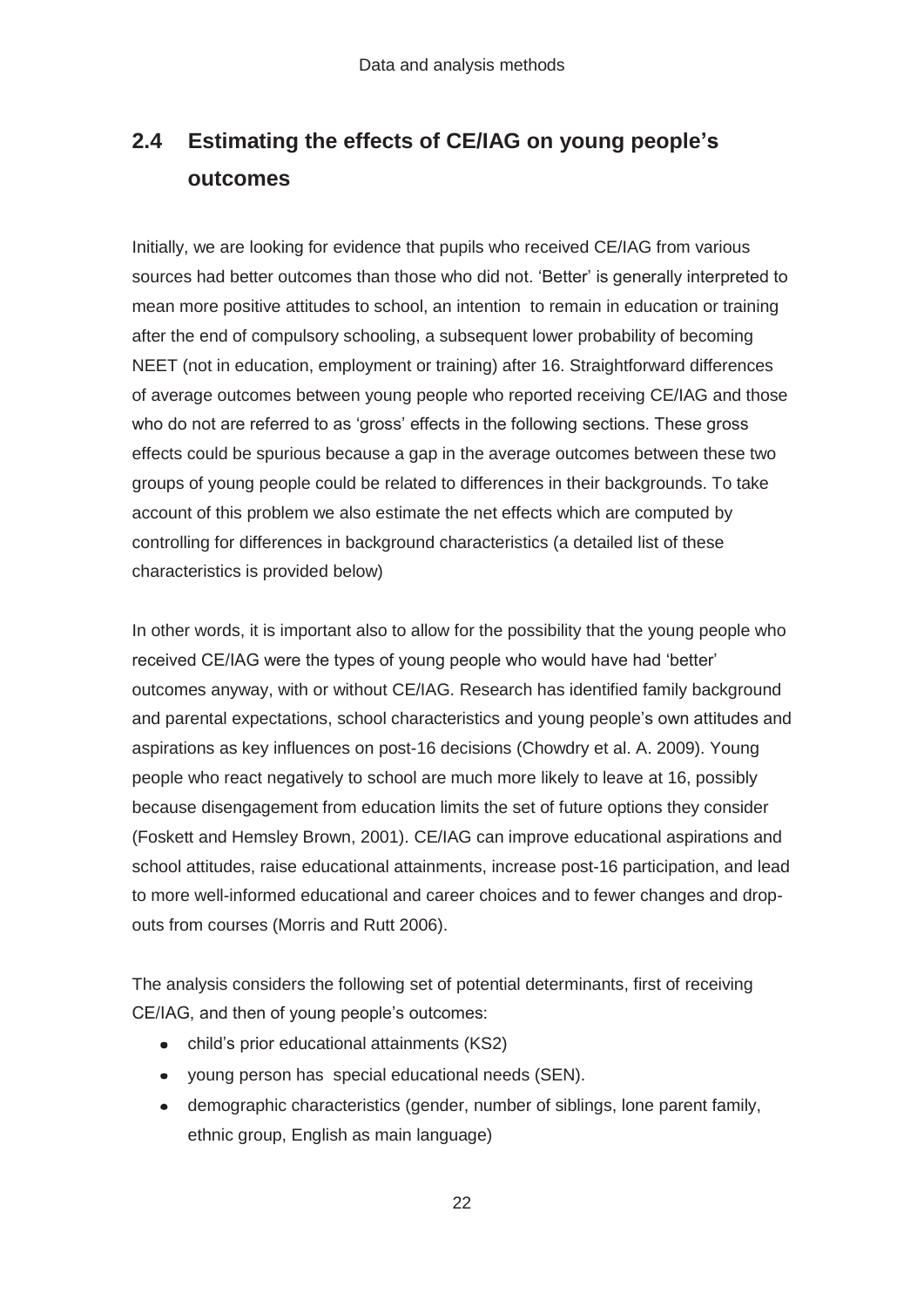- home resources (housing tenure: (i) owned, (ii) rented from council or housing association, (iii) rented privately; household income (expressed as log equivalised income) financial difficulties; having a computer at home, having internet connection at home, private tuition, being eligible for free school meals (FSM))
- parent's role (parents' attitudes to school, school involvement, discipline at home, parenting style positive towards family togetherness<sup>5</sup>, parents' educational aspiration and expectation for their child)
- other type of occupation; and parental education: (a) no qualification, (b) any • family background characteristics (parental occupation: (i) never worked/long term unemployed, (ii) routine, (iii) high managerial and professional, (iv) any educational levels lower than first degree and (c) degree education)
- school characteristics (pupil/teacher ratio, percentage of pupils with SEN, FSM,  $\bullet$ speaking English as main language, average KS2 to KS3 value added, average KS3 to KS4 value added)
- neighbourhood characteristics (Indices of Multiple Deprivation and of Income Deprivation Affecting Children).

All these variables are measured as early as possible (in year 9, wave 1 or earlier). School variables are from the National Pupil Data set and refer to 2004. We provide more details on all these variables in Appendix B.

Estimates of the difference in outcomes between pupils who have and have not received CE/IAG which have taken account of ('controlled for') the potential influence of all these other factors are, as already said, referred to as 'net' effects. These are our best estimates of the true effect of CE/IAG (as measured by questions in the LSYPE).

We use mainly two types of estimation approaches to evaluate the effects of CE/IAG on young people's outcomes: (1) 'regression' and (2) 'propensity score matching'.<sup>6</sup>

-

 $5$  Parenting style positive towards family togetherness is a score taking a value from 1 to 6 and given by the sum of three items: how often the young person had family meals in the last 7 days, spent an evening together at home as a family, and went out together as a family (excluding shopping).

 checks using 'instrumental variables' estimation – see Section 4.3 and Section 5.  $6$  More details on these methods are provided in Appendix D. We also consider some sensitivity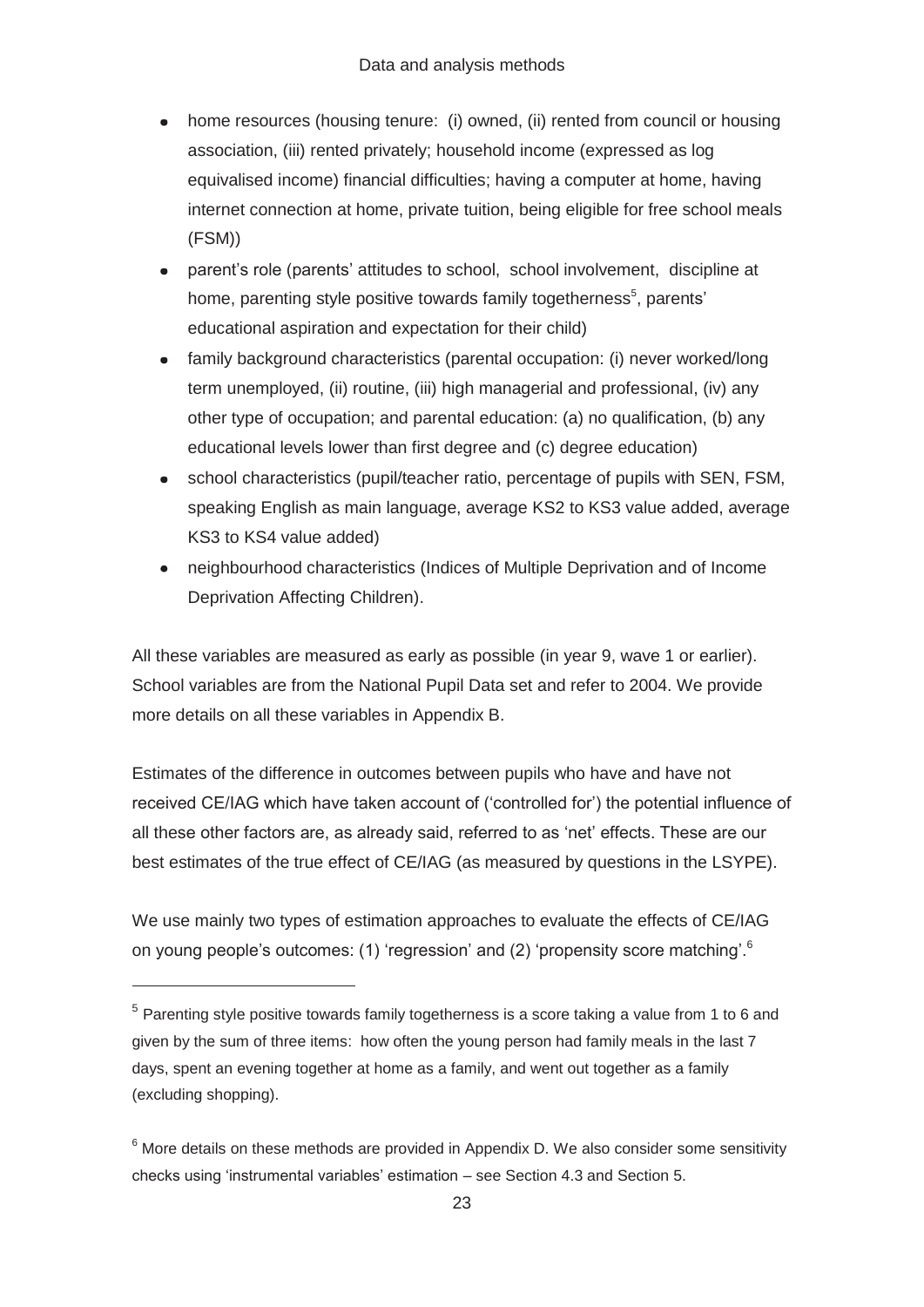Both these methods provide an estimate of the net effect of CE/IAG after controlling for the set of other factors potentially affecting young people's outcomes.

## **2.5 Statistical significance**

 who had or had not received CE/IAG) might have arisen by chance rather than representing a true measure of variations in experience. In general, the larger the based, the more confident we can be that the difference is a true one. When research is based on analysis of a sample survey (such as the LSYPE) rather than on a complete record of all members of the population under study, the possibility arises that any differences observed (in our case, for example, between young people difference, and the larger the sample of young people on which the measurement is

It is often possible to calculate the risk that a particular finding has arisen by chance, and the results presented in this report are regularly annotated by stars. One star means that there is less than a 10 per cent risk that the observed difference has arisen by chance; two stars means less than a 5 per cent risk; three stars less than a 1 per cent risk. Conversely, we can be 90 per cent (95 per cent; 99 per cent) confident that the observation is a true one.

reject the assumption that there is no difference. When we are 'confident' (as just defined) that an observation is true, we say that it is (statistically) *significant*. The word is always used with that meaning in this report, and means 'true', not 'important'. In spite of the large sample of young people in the LSYPE, many of the differences between CE/IAG receivers and non-receivers are found not to be 'significant', and the correct interpretation is to conclude that we cannot reject the assumption that there is no difference.<br>
<br>
24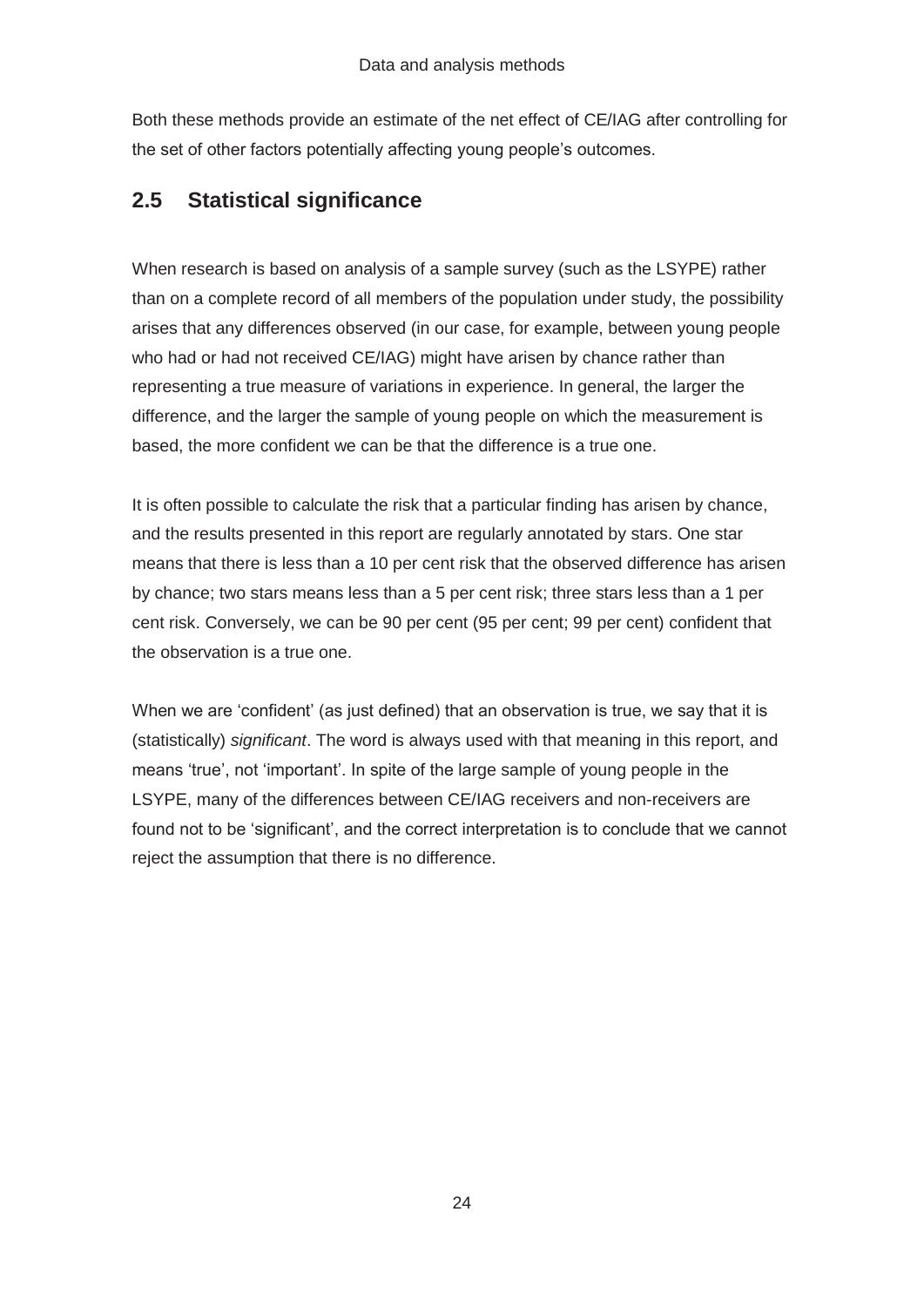## <span id="page-25-0"></span>**3. What are the sources and who are the receivers of CE/IAG?**

 In this chapter we examine the amount of CE/IAG received by students, as reported by LSYPE respondents. Our analysis focuses on CE/IAG about future studies and about future training or apprenticeships that pupils receive in years 9, 10 and 11.

school year with the aim of answering the following questions: In Section 3.1 we examine the level of CE/IAG received separately by source and

- Does the percentage of young people receiving CE/IAG vary across sources?
- Does receipt of CE/IAG vary between years 9, 10 and 11?
- sources, or do different pupils consult different sources? • Do the same young people tend to obtain CE/IAG from each of the three
- Do the same young people persistently receive either a little or a lot of CE/IAG across years?

experience across years 9 to 11. Furthermore, we consider an across-year measure of CE/IAG which summarizes

 attainments, type of school they attend, and neighbourhood characteristics. targeted by the Connexions services were reached effectively. In Section 3.2 we analyse whether there are differences in the types of pupils who do and do not receive CE/IAG. This analysis is important to understand whether the receipt of CE/IAG depends on pupils' family background, previous educational Furthermore, our findings shed light on whether the disadvantaged students especially

## *3.1 Receipt of CE/IAG by source*

-

 Young people have three main sources of CE/IAG: family members, school teachers and Connexions advisors. Figures 3.1 and 3.2 plot the percentage of young people talking about future studies and about training or apprenticeships separately by source and year.<sup>7</sup> Note that questions about CE/IAG on training or apprenticeships were asked

 $7$  The exact values used to plot these Figures are reported in Table C.1 in Appendix C.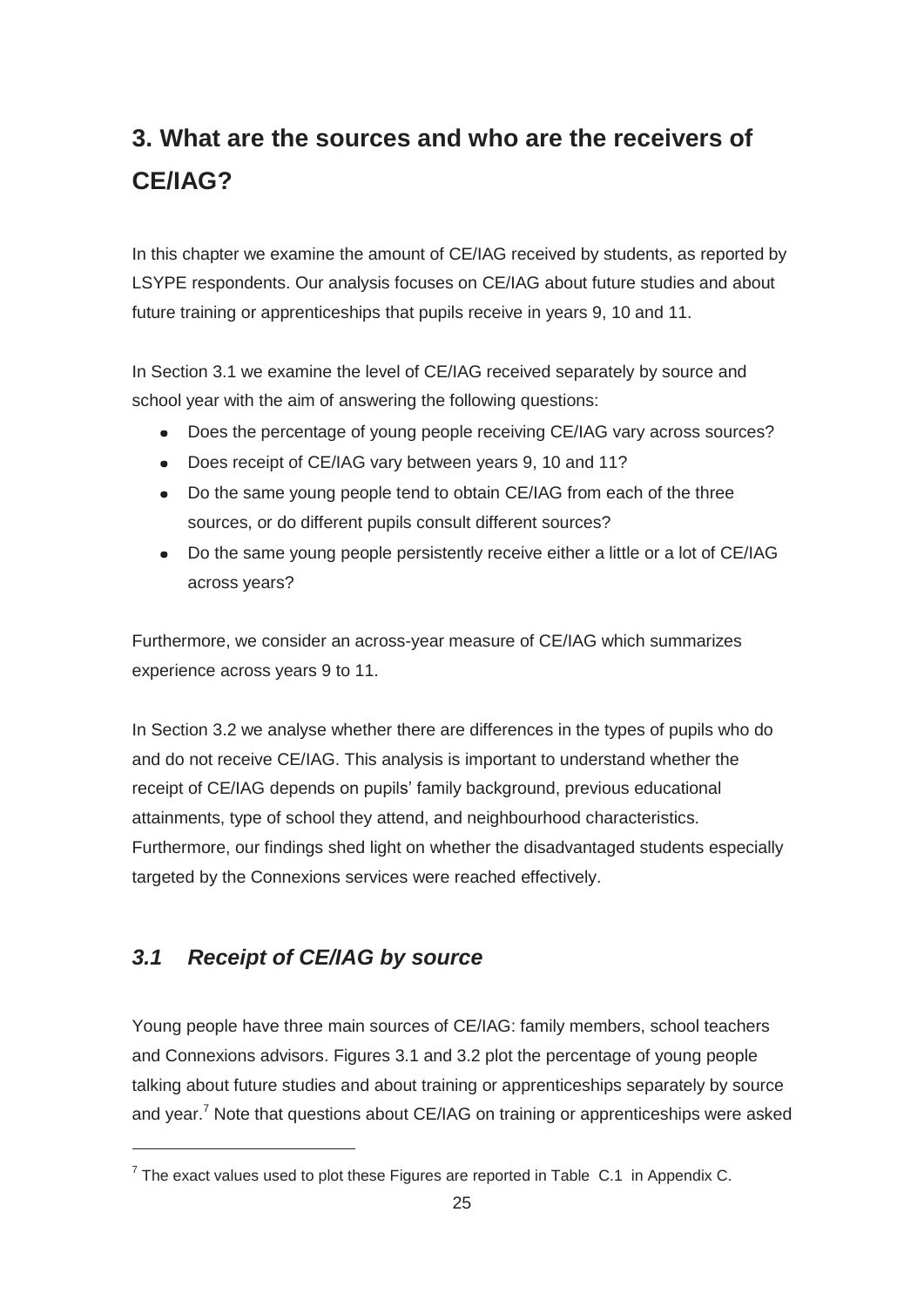only in year 10 and 11 (waves 2 and 3 of the survey) and only for CE/IAG from school Connexions). teachers and Connexions people (including advisors and anybody else from



 Figure 3.1 Percentage of young people receiving CE/IAG about plans for future studies by year

 Figure 3.2 Percentage of young people receiving CE/IAG about training or apprenticeships by year



#### *Does the percentage of young people receiving CE/IAG vary across sources?*

Young people seem to talk about plan for future studies most with family members followed, in turn, by school teachers and Connexions advisors. School teachers seem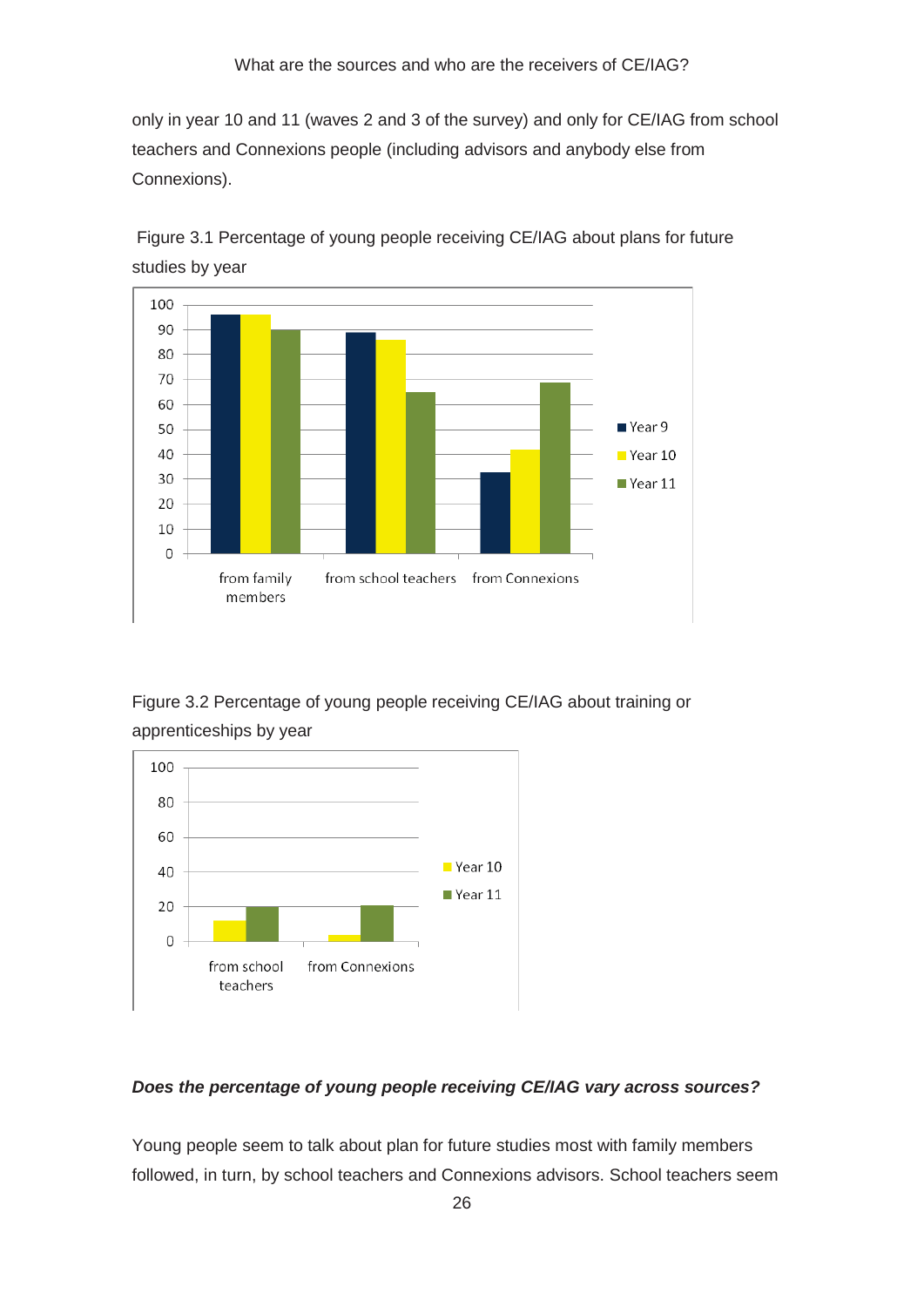year 10 and about the same in year 11. to provide more CE/IAG on training or apprenticeships than Connexions advisors in

#### *Does receipt of CE/IAG vary between years 9, 10 and 11?*

 while the use of Connexions tends to increase at the end of the period. Some young people might seek and receive CE/IAG only when it is needed for looming decisions. We expect this type of person to need and receive more CE/IAG in year 9, ie in the transition from KS3 to KS4 when they choose their GCSE courses, and in again in year 11 when they eventually have to decide what to do after compulsory school. But there are probably also other young people who do not postpone their decisions to the last moment. For those we might expect a higher level of CE/IAG in year 9 and 10 and a low level in year 11. Therefore, it is difficult to make an assumption about what the pattern of variation of CE/IAG across years might be. Looking at Figure 3.1 the pattern seems to differ substantially across sources. Family is continuously involved across the period. CE/IAG about future study from school teachers falls away slightly in Year 11,

## *Do the same young people tend to obtain CE/IAG from each of the three sources, or do different pupils consult different sources?*

In Table 3.1 we report a measure of the overlap between the types of CE/IAG sources by each survey respondent.<sup>8</sup> This overlap measure is a correlation coefficient designed so that:

- a score of 1.00 would indicate that all the young people who consulted source A also consulted source B, and vice versa
- a score of 0.00 would indicate that there was no tendency for those consulting source A to be either more or less likely to use source B
- A score of -1.00 would indicate that none of the young people using source A also reported source B, and vice versa.

 There seems to be a strong association between CE/IAG about future studies from to receive CE/IAG from family members are also more likely to receive CE/IAG from school teachers. On the contrary, the probability of receiving CE/IAG about future family members and from school teachers. In other words, year 9 pupils who are likely studies from Connexions advisors is only slightly and not significantly associated with

-

 $8$  The correlation coefficient used in Tables 3.1-3.4 is Goodman and Kruskal's gamma.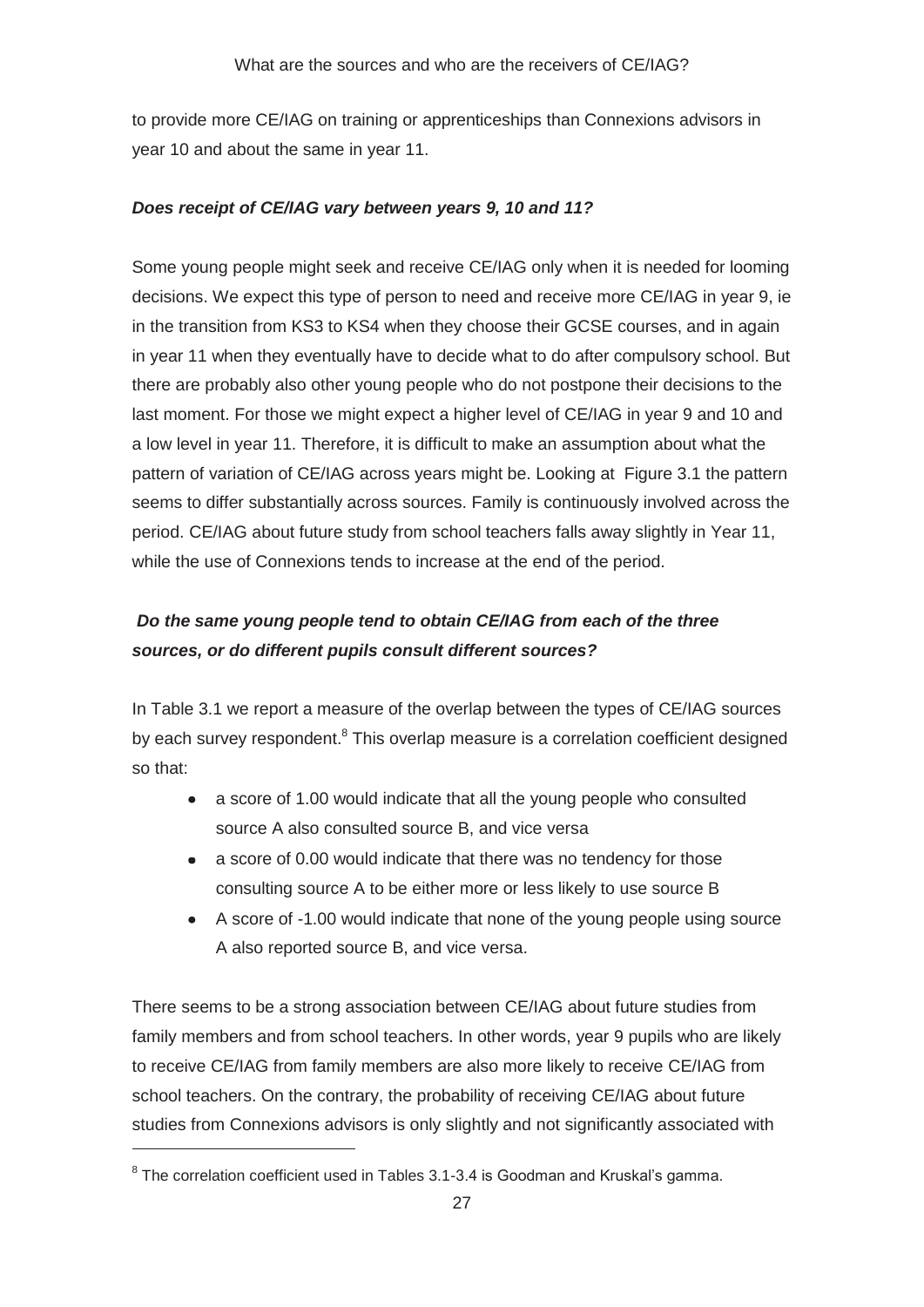school and family CE/IAG. The first two sources tend to act in combination, potentially two sources. reinforcing each other. But advice from Connexions seems to be independent of the other two, with no particular tendency either to overlap with or substitute for the other

|            | CE/IAG about future studies |        |            |  |  |  |
|------------|-----------------------------|--------|------------|--|--|--|
|            | Family                      | School | Connexions |  |  |  |
| Family     |                             |        |            |  |  |  |
| School     | $0.709***$                  |        |            |  |  |  |
| Connexions | 0.043                       | 0.026  |            |  |  |  |

| two sources.                                          |  |  |  |
|-------------------------------------------------------|--|--|--|
|                                                       |  |  |  |
| Table 3.1 Overlap between sources of CE/IAG in year 9 |  |  |  |

One, two and three stars indicate significance at 90%, 95% and 99% respectively.

In tables 3.2 and 3.3 we report the overlap between different types of CE/IAG, including CE/IAG on training, in years 10 and 11. We find again a strong association between CE/IAG about future studies received from family and school and an insignificant association between these two and CE/IAG about future studies from Connexions advisors.

students when providing CE/IAG on training. We also observe a strong association between CE/IAG about training from school and from Connexions. In this case it seems that Connexions and schools reach similar

CE/IAG about future studies from Connexions advisors is strongly associated with CE/IAG about training from Connexions. This seems to indicate that young people who speak with Connexions about either subject, mostly discuss both subjects.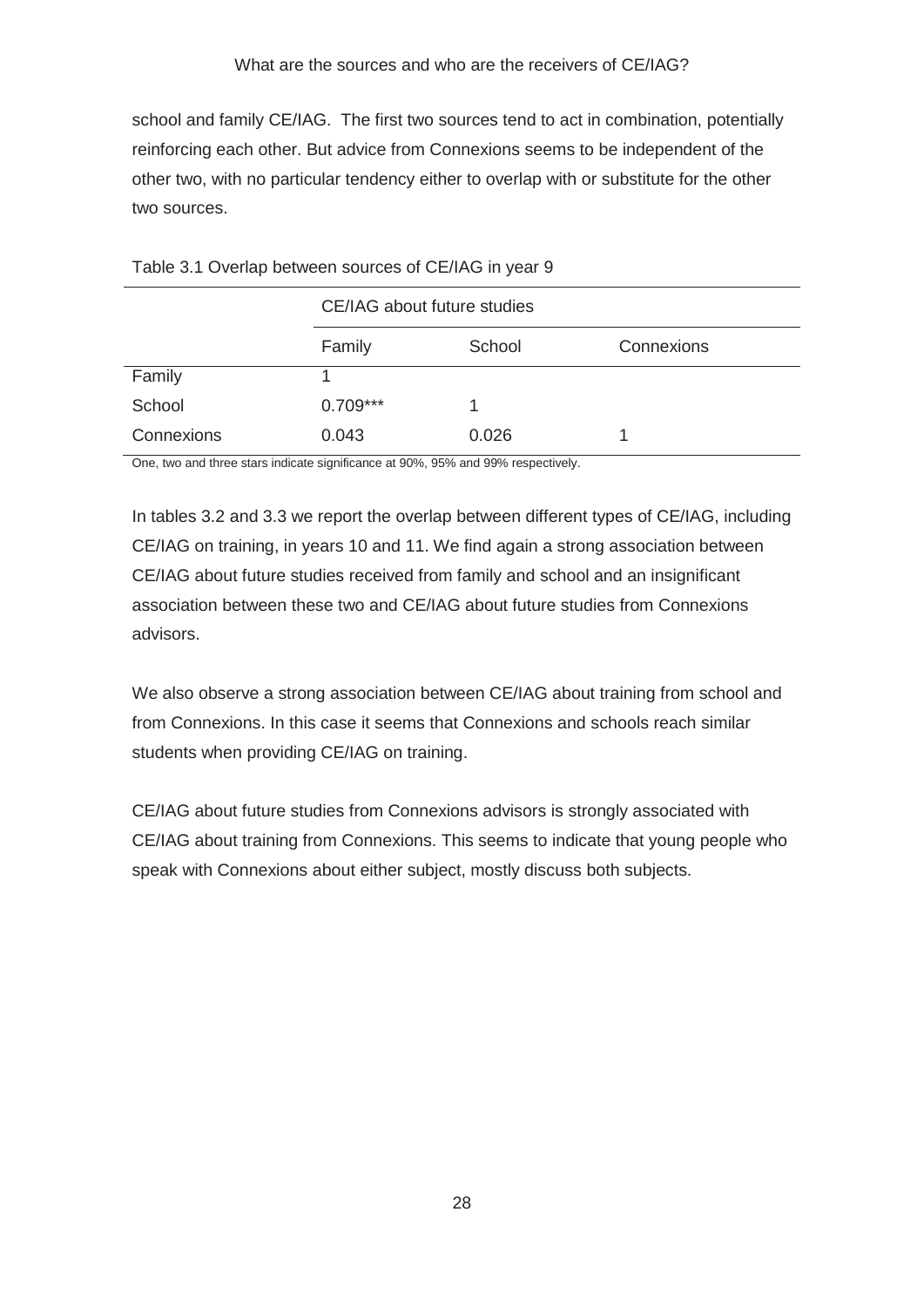#### What are the sources and who are the receivers of CE/IAG?

|                       |                             |            | CE/IAG about future studies |            |            | CE/IAG about training |
|-----------------------|-----------------------------|------------|-----------------------------|------------|------------|-----------------------|
|                       |                             | Family     | School                      | Connexions | School     | Connexions            |
|                       | CE/IAG about future studies |            |                             |            |            |                       |
|                       | Family                      | 1          |                             |            |            |                       |
|                       | School                      | $0.658***$ | 1                           |            |            |                       |
|                       | Connexions                  | 0.027      | $0.102***$                  | 1          |            |                       |
| CE/IAG about training |                             |            |                             |            |            |                       |
|                       | School                      | $0.028***$ | $0.465***$                  | $0.332***$ |            |                       |
|                       | Connexions                  | $-0.048$   | $0.261***$                  | $0.916***$ | $0.892***$ | 1                     |

Table 3.2 Overlap between sources of CE/IAG in year 10

One, two and three stars indicate significance at 90%, 95% and 99% respectively.

Table 3.3 overlap between sources of CE/IAG in year 11

|                       |                             |            | CE/IAG about future studies |            |            | CE/IAG about training |
|-----------------------|-----------------------------|------------|-----------------------------|------------|------------|-----------------------|
|                       |                             | Family     | School                      | Connexions | School     | Connexions            |
|                       | CE/IAG about future studies |            |                             |            |            |                       |
|                       | Family                      | 1          |                             |            |            |                       |
|                       | School                      | $0.525***$ | 1                           |            |            |                       |
|                       | Connexions                  | $0.100***$ | 0.016                       |            |            |                       |
| CE/IAG about training |                             |            |                             |            |            |                       |
|                       | School                      | $0.064**$  | $0.537***$                  | 0.016      | 1          |                       |
|                       | Connexions                  | $-0.068**$ | $-0.085***$                 | $0.884***$ | $0.217***$ | 1                     |

One, two and three stars indicate significance at 90%, 95% and 99% respectively.

 future studies from family. In conclusion, it seems that children receiving CE/IAG on future studies from school are more likely to receive CE/IAG from family too, whereas young people who talk about training with Connexions are the ones who are less likely to receive CE/IAG about

#### *Do the same young people persistently receive either a little or a lot of CE/IAG across years?*

 across years – are the same young people reporting CE/IAG every time? CE/IAG In Table 3.4 we report the overlap in different types of CE/IAG received by pupils about future studies in years 9 and 10 are positively and significantly associated – most pupils who reported consulting each source in year 9 did so again in year 10.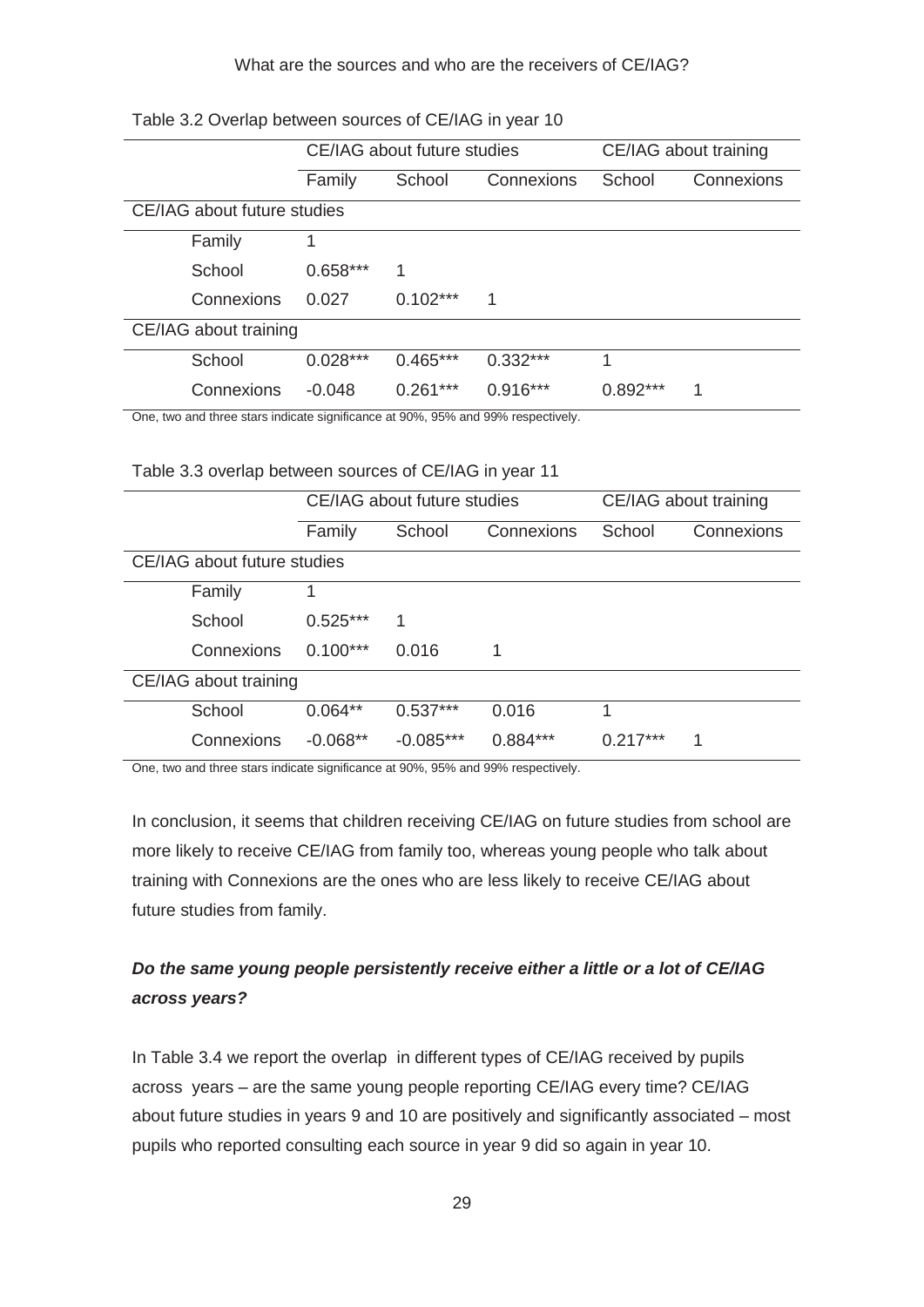and 10. We find a similar lack of association between CE/IAG about training or [But CE/IAG in year 11 does not seem to be significantly related to CE/IAG in years 9](#page-9-0) apprenticeships in years 10 and 11. Those involved in CE/IAG in year 11 appear to be randomly distributed between young people who had or had not already received this support in the two previous years. It could be that there is a more universal access to CE/IAG in year 11. We will test this assumption in Section 3.2.

|         |                                             | CE/IAG about future studies from family members  |         |  |
|---------|---------------------------------------------|--------------------------------------------------|---------|--|
|         | Year <sub>9</sub>                           | Year 10                                          | Year 11 |  |
| Year 9  | 1                                           |                                                  |         |  |
| Year 10 | $0.765***$                                  | 1                                                |         |  |
| Year 11 | $-0.030$                                    | $-0.011$                                         | 1       |  |
|         |                                             | CE/IAG about future studies from school teachers |         |  |
|         | Year <sub>9</sub>                           | Year 10                                          | Year 11 |  |
| Year 9  | 1                                           |                                                  |         |  |
| Year 10 | $0.539***$                                  | 1                                                |         |  |
| Year 11 | 0.045                                       | $-0.002$                                         | 1       |  |
|         | CE/IAG about future studies from Connexions |                                                  |         |  |
|         | Year <sub>9</sub>                           | Year $10$                                        | Year 11 |  |
| Year 9  | $\mathbf{1}$                                |                                                  |         |  |
| Year 10 | $0.512***$                                  | 1                                                |         |  |
| Year 11 | $-0.011$                                    | 0.010                                            | 1       |  |
|         |                                             | CE/IAG about training from school teachers       |         |  |
|         |                                             | Year 10                                          | Year 11 |  |
| Year 10 |                                             | 1                                                |         |  |
| Year 11 |                                             | 0.032                                            | 1       |  |
|         |                                             | CE/IAG about training from Connexions            |         |  |
|         |                                             | Year 10                                          | Year 11 |  |
| Year 10 |                                             | 1                                                |         |  |
| Year 11 |                                             | 0.021                                            | 1       |  |

#### Table 3.4 Overlap in CE/IAG between years

One, two and three stars indicate significance at 90%, 95% and 99% respectively.

#### *Summarizing CE/IAG across years*

 In our analysis we also summarize receipt of each type of CE/IAG across the three discussion about future studies, the two groups are defined as follows: years. The record for each source is divided into two comparison groups. For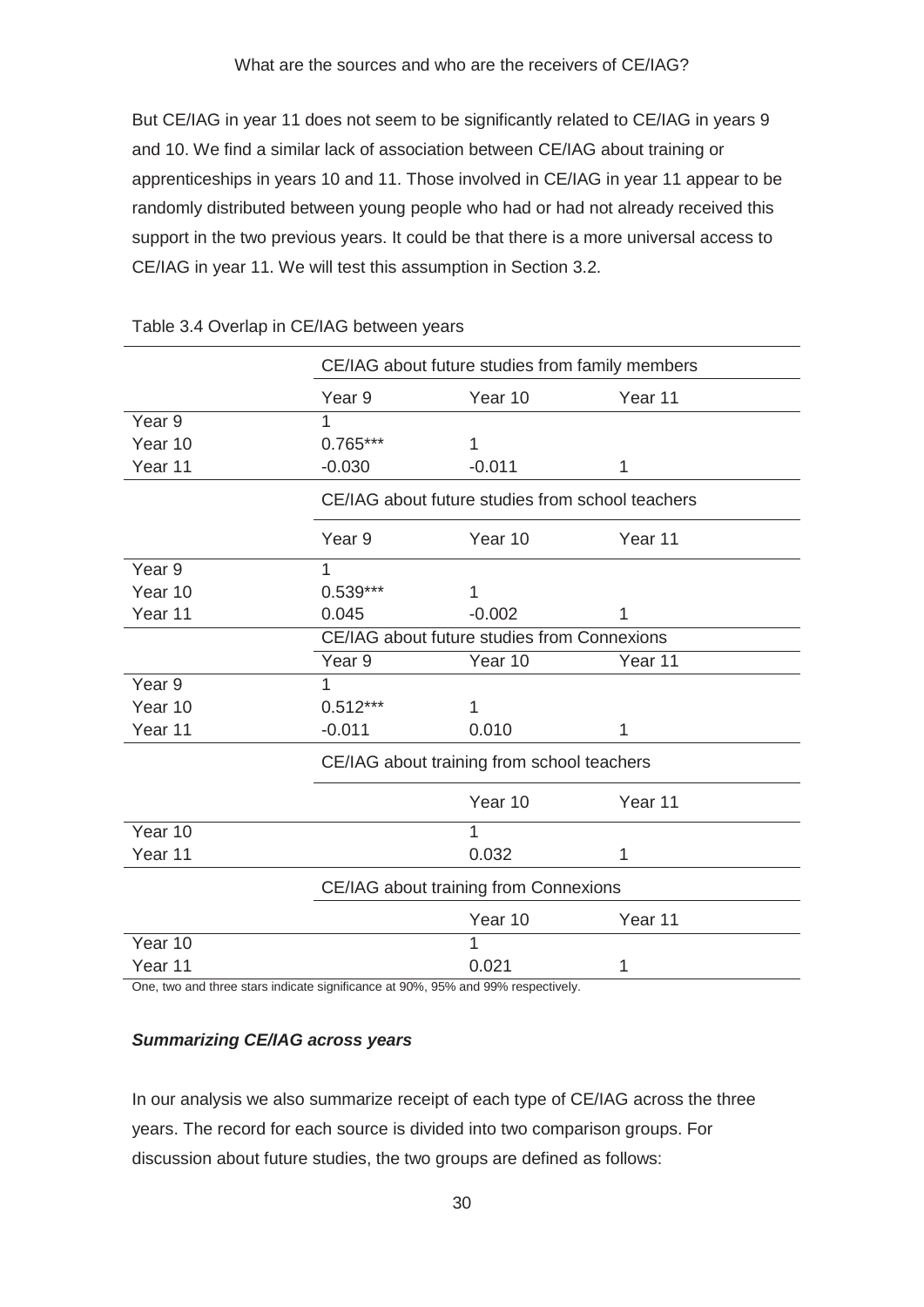- *Continuous CE/IAG*: discussion with the particular source in all three of years 9, 10 and 11
- *Less than that*: discussion with that source less than three years running, including not at all

For CE/IAG about training and apprenticeships, the two groups are defined as:

- Any CE/IAG: discussion with the particular source in either (or both) of years 10 or 11
- None: discussion with that source in neither year.

We choose this different way to summarize CE/IAG about training or apprenticeships because there were relatively few young people who had talked to either source about this option.

 We call these variables, that summarize CE/IAG received in the last three or two years of compulsory school, *across-year CE/IAG* variables. On the other hand, we call CE/IAG received in each year separately, *year-specific CE/IAG*.

In table 3.5 we report the percentages of pupils receiving CE/IAG using the across-year definitions.

|                                                                              | Percentage |
|------------------------------------------------------------------------------|------------|
| CE/IAG about plans for future studies (continuous CE/IAG over years 9 to 11) |            |
| from family members                                                          | 84         |
| from school teachers                                                         | 52         |
| from Connexions                                                              | 14         |
| CE/IAG about training or apprenticeships (any CE/IAG in years 10 or 11)      |            |
| from school teachers                                                         | 30         |
| from Connexions                                                              | 24         |

Table 3.5 Percentage of young people receiving across-year CE/IAG

 year period. About half were continuously (as defined) engaged with their school. Only As expected from the year-specific figures reported in Figure 3.1, the great majority of teenagers had discussions about future studies with their family throughout the three a small minority had this kind of regular contact (on this subject) with Connexions.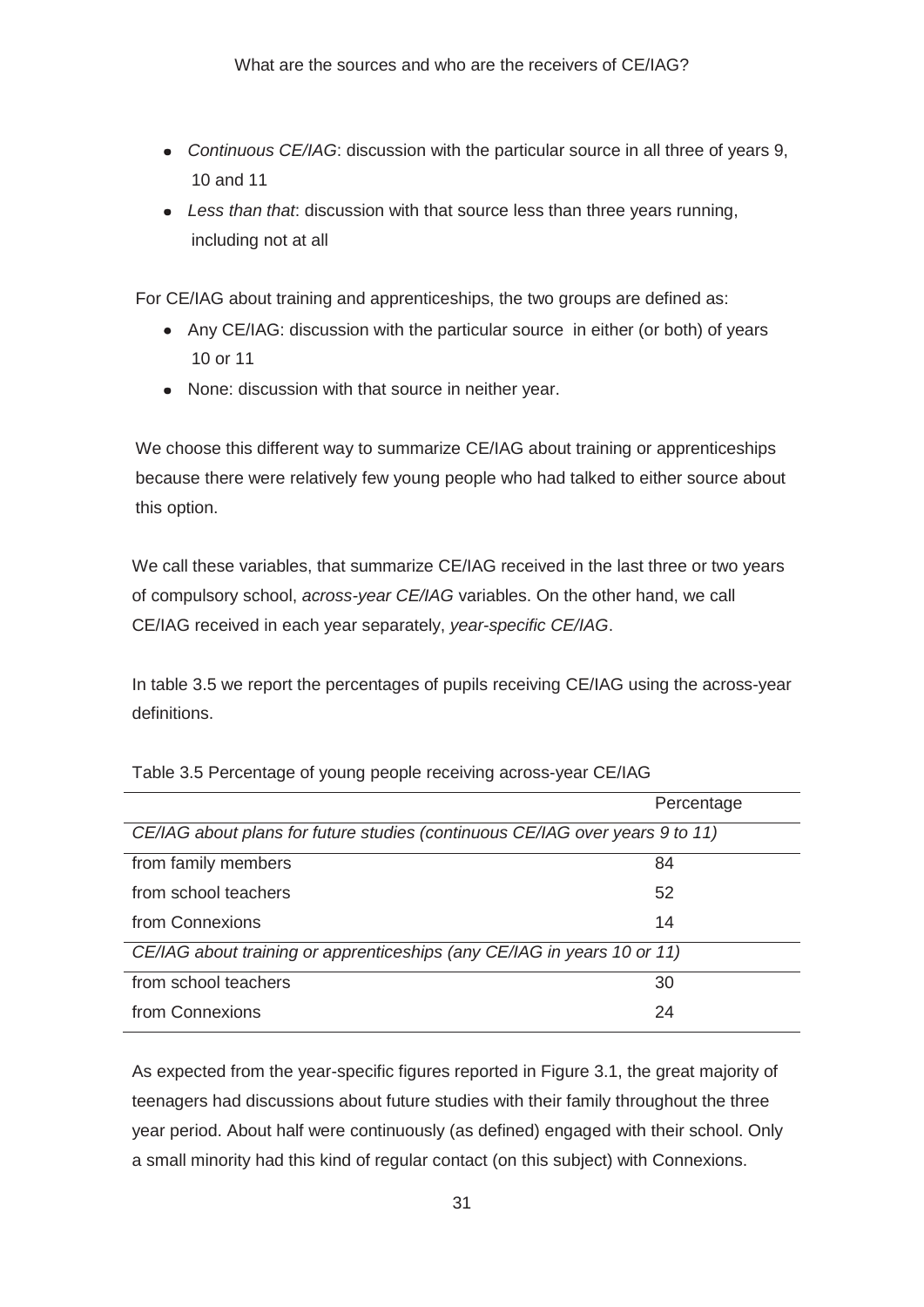The proposed measure of the amount of CE/IAG received by each young person from each source across years 9, 10 and 11 is not the only possible way of combining LSYPE waves 1, 2 and 3. We also undertook some sensitivity checks with different variants on the across-year CE/IAG definitions:

- across-year CE/IAG about plans for future studies defined as having talked with family members (school teachers or Connexions) in both years 9 and 10;
- across-year CE/IAG about plans for future studies defined as having talked with family members (school teachers or Connexions advisors) in either year 9, or year 10 or both.

These variant definitions are designed to focus on years 9 and 10, where the survey measures of CE/IAG appear more robust (see Appendix C for details on survey questions on CE/IAG across years).

 greater effect on young people's outcomes than 'any' CE/IAG. A summary of these sensitivity checks is given at the end of Chapter 4. Furthermore, we also use the quantity of CE/IAG reported by pupils in year 9 and 10 and quality of CE/IAG in year 9 to check whether 'more' or 'better' CE/IAG has a

## *3.2 Determinants of CE/IAG*

-

 In this section we report the main determinants of CE/IAG, using the following set of predictor variables (already described in Section 2.4 and Appendix B):<sup>9</sup>

- child's prior educational attainments (KS2)
- young person has special educational needs (SEN).
- demographic characteristics (gender, number of siblings, lone parent family, ethnic group, English as main language)
- home resources (housing tenure: (i) owned, (ii) rented from council or housing association, (iii) rented privately; household income (expressed as log equivalised income) financial difficulties; having a computer at home, having internet connection at home, private tuition, being eligible for free school meals (FSM)

<sup>&</sup>lt;sup>9</sup> The analysis in this section is based on logistic regression (logit) models predicting the probability of receiving across-year CE/IAG.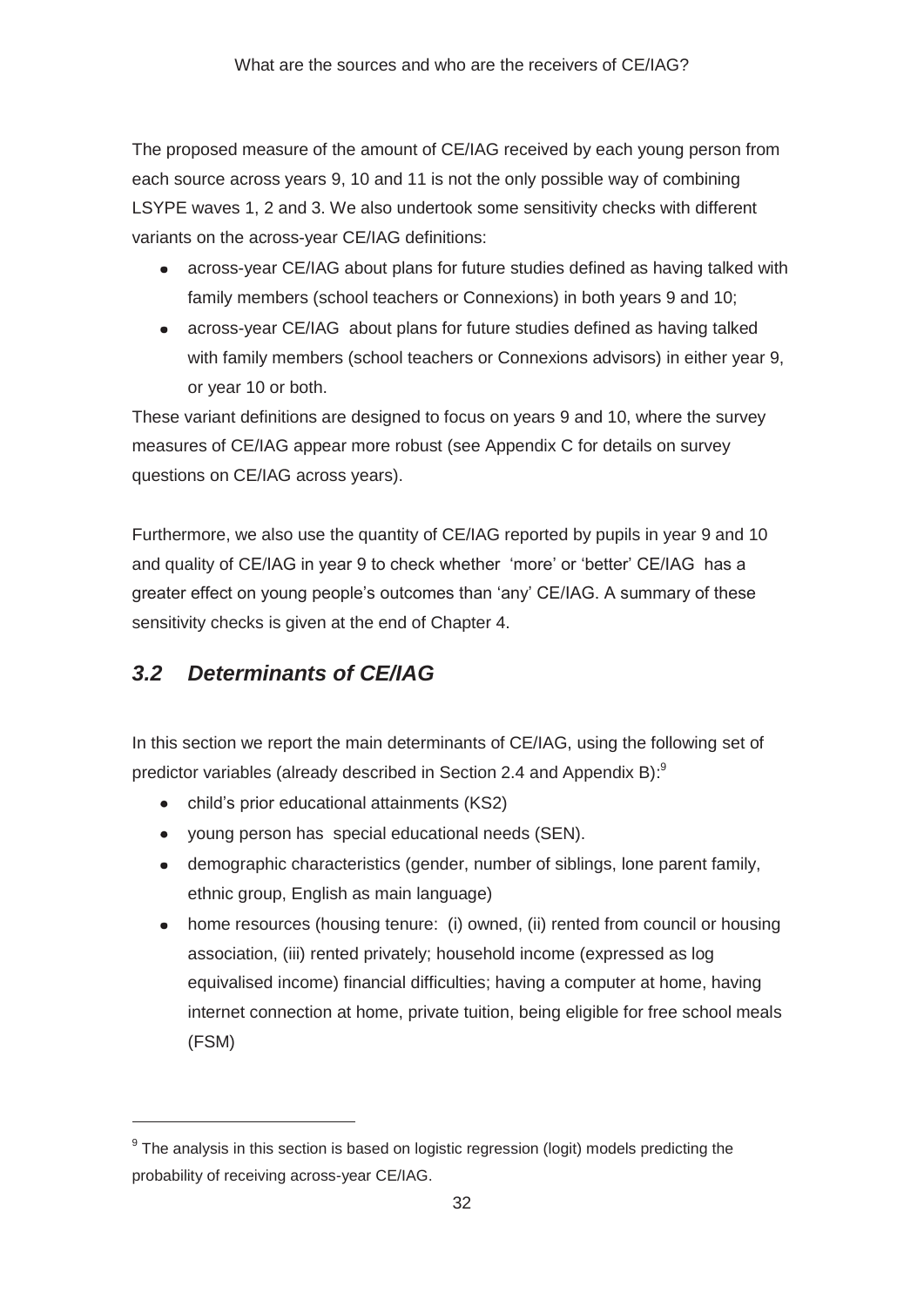What are the sources and who are the receivers of CE/IAG?

- parent's role (parents' attitudes to school, school involvement, discipline at home, parenting style positive towards family togetherness, parents' educational aspiration and expectation for their child)
- other type of occupation; and parental education: (a) no qualification, (b) any family background characteristics (parental occupation: (i) never worked/long term unemployed, (ii) routine, (iii) high managerial and professional, (iv) any educational levels lower than first degree and (c) degree education)
- school characteristics (pupil/teacher ratio, percentage of pupils with SEN, FSM, speaking English as main language, average KS2 to KS3 value added, average KS3 to KS4 value added)
- neighbourhood characteristics (Indices of Multiple Deprivation and of Income Deprivation Affecting Children)

Our two main questions are:

-

- Does the receipt of CE/IAG vary according to pupils' family background, previous educational attainments, type of school they attend, neighbourhood where they live, and so on?
- Is CE/IAG from Connexions reaching pupils with various disadvantaging characteristics?

 the probability of a young person reporting each of the five types of across-year massive set of coefficients for each of the many predictor variables, we report for each type of CE/IAG whether different *groups* of characteristics make a significant contribution *in combination* to explaining the probability of receiving CE/IAG. As We begin by estimating five separate models to show which predictors help to explain CE/IAG defined in Table 3.5. Table 3.6 summarizes the results. Rather than report a explained, one, two and three stars indicate increasing levels of significance at 90%, 95% and 99% level respectively.<sup>10</sup>

 $10$  'Significance' is explained in Section 2.4. We say that a difference in outcomes is 'significant' if we can be 90%, 95% or 99% confident that it has not arisen by chance. We are interpreting significance at the 99% level (three stars) as strong evidence of a true relationship.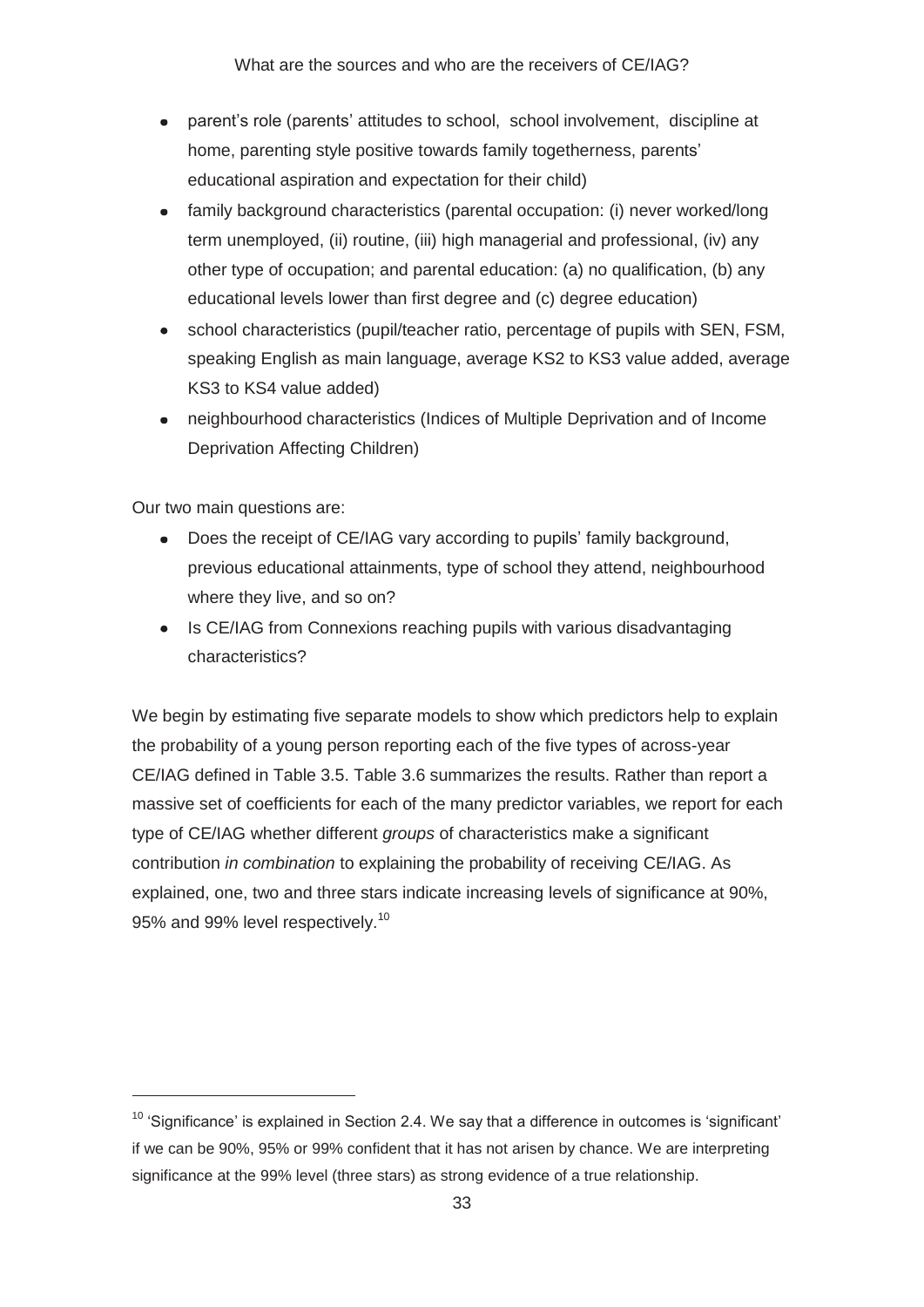|                      | CE/IAG about future studies |        |            | CE/IAG about training |            |
|----------------------|-----------------------------|--------|------------|-----------------------|------------|
|                      | Family                      | School | Connexions | School                | Connexions |
| Previous educational |                             |        |            | $***$                 | $***$      |
| attainment (at KS2)  |                             |        |            |                       |            |
| <b>SEN</b>           | ***                         |        | ***        |                       |            |
| Demographic          |                             |        | $***$      | $***$                 | $***$      |
| Home resources       |                             |        |            |                       |            |
| Parents' role        | ***                         |        |            |                       |            |
| Family background    | $***$                       |        |            | $***$                 |            |
| School               |                             |        | ***        |                       |            |
| Neighbourhood        |                             |        |            |                       |            |

 Table 3.6 Regression models explaining across-year CE/IAG: significance of groups of predictor variables

One, two and three stars indicate significance at 90%, 95% and 99% respectively.

 receiving CE/IAG, for each explanatory variable which is statistically significant. The range (observed minimum and maximum values) between parentheses. In Table 3.7 we also report the size of the estimated effects on the probability of reported marginal effects measure the increase in the probability of receiving CE/IAG when a variable increases by one unit. For each variable we report also the observed range (observed minimum and maximum values) between parentheses. 34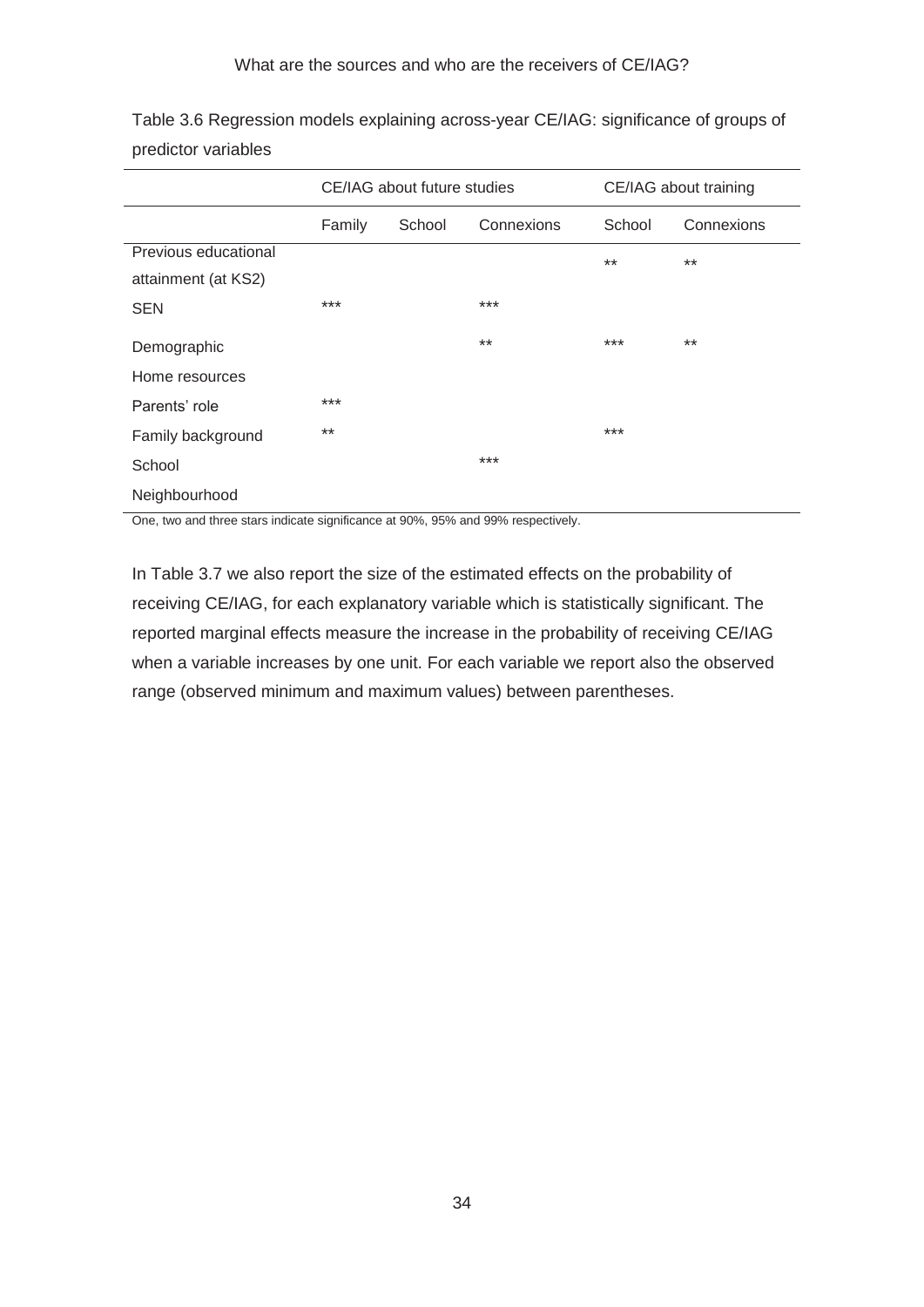| CE/IAG about future studies from families          | Range of  | Effect in         | Significance |
|----------------------------------------------------|-----------|-------------------|--------------|
|                                                    | values    | percentage points |              |
| <b>SEN</b>                                         | (0/1)     | $-3.5%$           | ***          |
| Parents' role                                      |           |                   |              |
| Parental attitudes positive towards education      | $(1-4)$   | $-1.0%$           | $^\star$     |
| Parenting style positive towards family            | $(1-6)$   |                   |              |
| togetherness                                       |           | 2.0%              | ***          |
| Family background                                  |           |                   |              |
| Parents with no qualification                      | (0/1)     | $-3.2%$           | $***$        |
| School characteristics                             |           |                   |              |
| Ofsted's report negative                           | $(1-5)$   | $-1.1%$           | $\ast$       |
| <b>CE/IAG about future studies from school</b>     |           |                   |              |
| Home resources                                     |           |                   |              |
| Internet access at home                            | (0/1)     | $-4.2%$           | $***$        |
| Parents' role                                      |           |                   |              |
| Parenting style positive towards family            | $(1-6)$   |                   |              |
| togetherness                                       |           | 1.8%              | $***$        |
| School characteristics                             |           |                   |              |
| School percentage of pupils speaking English       | $(1-100)$ |                   |              |
| as main language)                                  |           | $-0.3%$           | *            |
| <b>CE/IAG about future studies from Connexions</b> |           |                   |              |
| <b>SEN</b>                                         | (0/1)     | 3.5%              | ***          |
| Demographic characteristics                        |           |                   |              |
| Indian                                             | (0/1)     | 4.1%              | $^\star$     |
| Bangladeshi                                        | (0/1)     | $-4.9%$           |              |
| Caribbean                                          | (0/1)     | 9.7%              | ***          |
| Home resources                                     |           |                   |              |
| Internet access at home                            | (0/1)     | $-3.1%$           | $***$        |
| Parents' role                                      |           |                   |              |
| Parenting style positive towards family            | $(1-6)$   |                   |              |
| togetherness                                       |           | 1.2%              | $***$        |
| School characteristics                             |           |                   |              |
| School pupil/teacher ratio                         | $(1-29)$  | $-0.8%$           | ***          |
| School percentage of pupils belonging to mixed     | $(0-17)$  |                   |              |
| ethnicity                                          |           | $-0.7%$           | ***          |
| School % of pupils belonging to ethnic groups      | $(1-36)$  |                   |              |
| excluding Asian, Black and Mixed Ethnicity         |           | 0.5%              | ***          |

 Table 3.7A Significant estimated marginal effects on the probability of receiving CE/IAG about future studies

One, two and three stars indicate statistical significance at 90%, 95% and 99% respectively.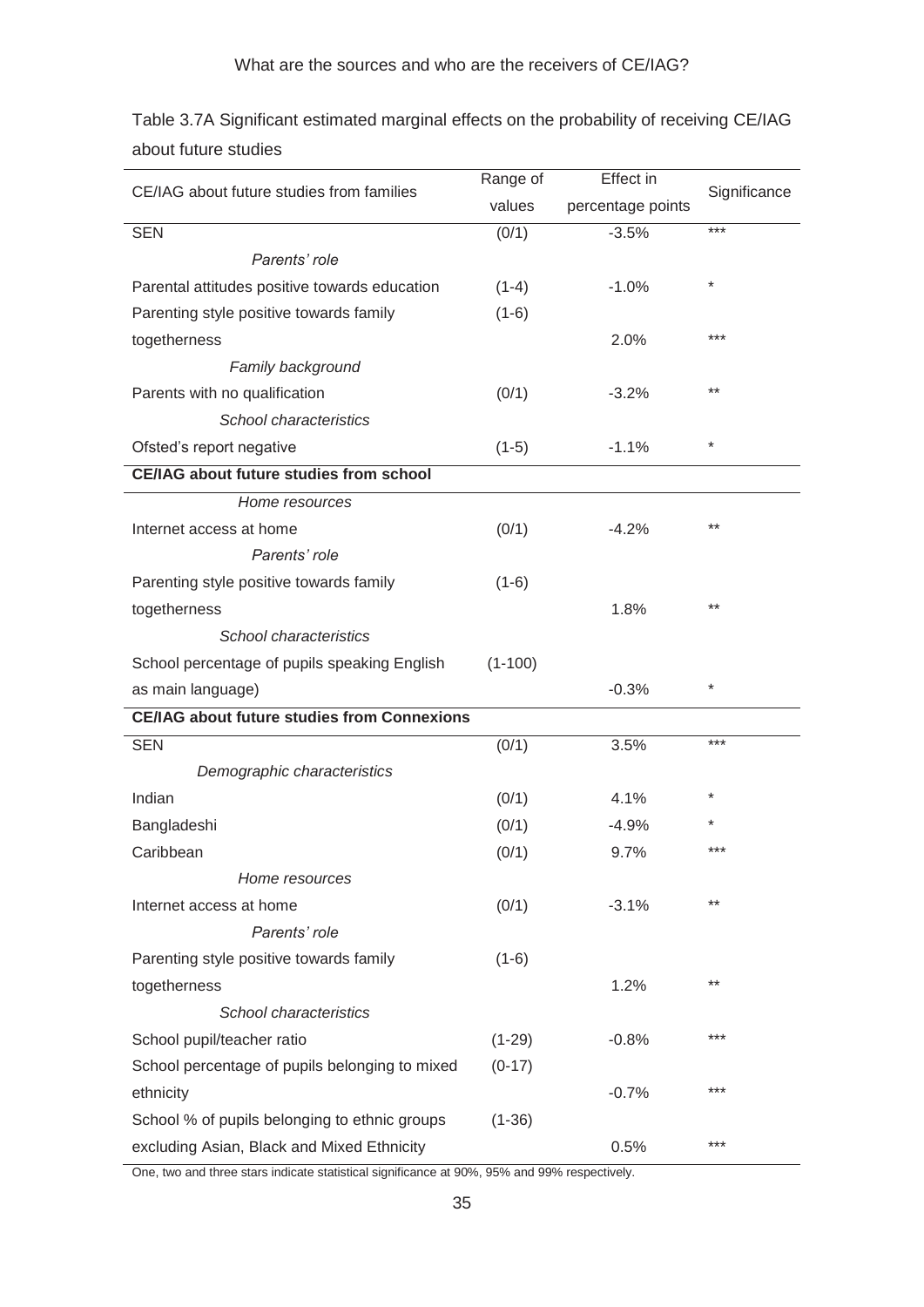|                                          | Range of    | Effect in percentage | Significance |
|------------------------------------------|-------------|----------------------|--------------|
| CE/IAG about training from school        | values      | points               |              |
| Previous educational attainment (at KS2) | $(15-36)$   | $-0.4%$              | $***$        |
| Demographic characteristics              |             |                      |              |
| Male                                     | (0/1)       | 3.1%                 | ***          |
| <b>Mixed Ethnicity</b>                   | (0/1)       | 7.4%                 | ***          |
| Single parent                            | (0/1)       | 3.3%                 | $***$        |
| Home resources                           |             |                      |              |
| Home computer at home                    | (0/1)       | 4.5%                 | $***$        |
| Parents' role                            |             |                      |              |
| Positive parental school aspirations     | (0/1)       | $-5.4%$              | ***          |
| Positive parental school expectation     | (0/1)       | $-3.2%$              | $***$        |
| Family background                        |             |                      |              |
| Parents with no occupation               | (0/1)       | $-4.7%$              | $\star$      |
| Parents with managerial occupation       | (0/1)       | $-2.7%$              | $**$         |
| Parents with no qualification            | (0/1)       | $-4.4%$              | $***$        |
| Parents with degree                      | (0/1)       | $-2.8%$              | $\star$      |
| School characteristics                   |             |                      |              |
| School average KS2 to KS3 value added    | $(15-32.7)$ | 2.1%                 | $***$        |
| School percentage of pupils belonging to | $(0-17)$    |                      |              |
| mixed ethnicity                          |             | $-0.6%$              | $***$        |
| CE/IAG about training from Connexions    |             |                      |              |
| Previous educational attainment (at KS2) | $(15-36)$   | $-0.4%$              | $***$        |
| Demographic characteristics              |             |                      |              |
| Male                                     | (0/1)       | 2.2%                 | **           |
| Parents' role                            |             |                      |              |
| Positive parental school aspirations     | (0/1)       | $-3.2%$              | $***$        |
| Family background                        |             |                      |              |
| Parents with degree                      |             | 4.7%                 | ***          |

 Table 3.7B Significant estimated marginal effects on the probability of receiving CE/IAG about training

One, two and three stars indicate significance at 90%, 95% and 99% respectively.

 in schools with good Ofsted reports are more likely to receive CE/IAG from their family. CE/IAG about future studies from family members is significantly related to SEN, parent's role and family background (see Table 3.6 first column). Children with SEN are less likely to receive CE/IAG from their family (see Table 3.7A). Parents with positive attitudes toward school, a parenting style negative toward togetherness and no qualification seem to talk less about future studies with their children. Finally, children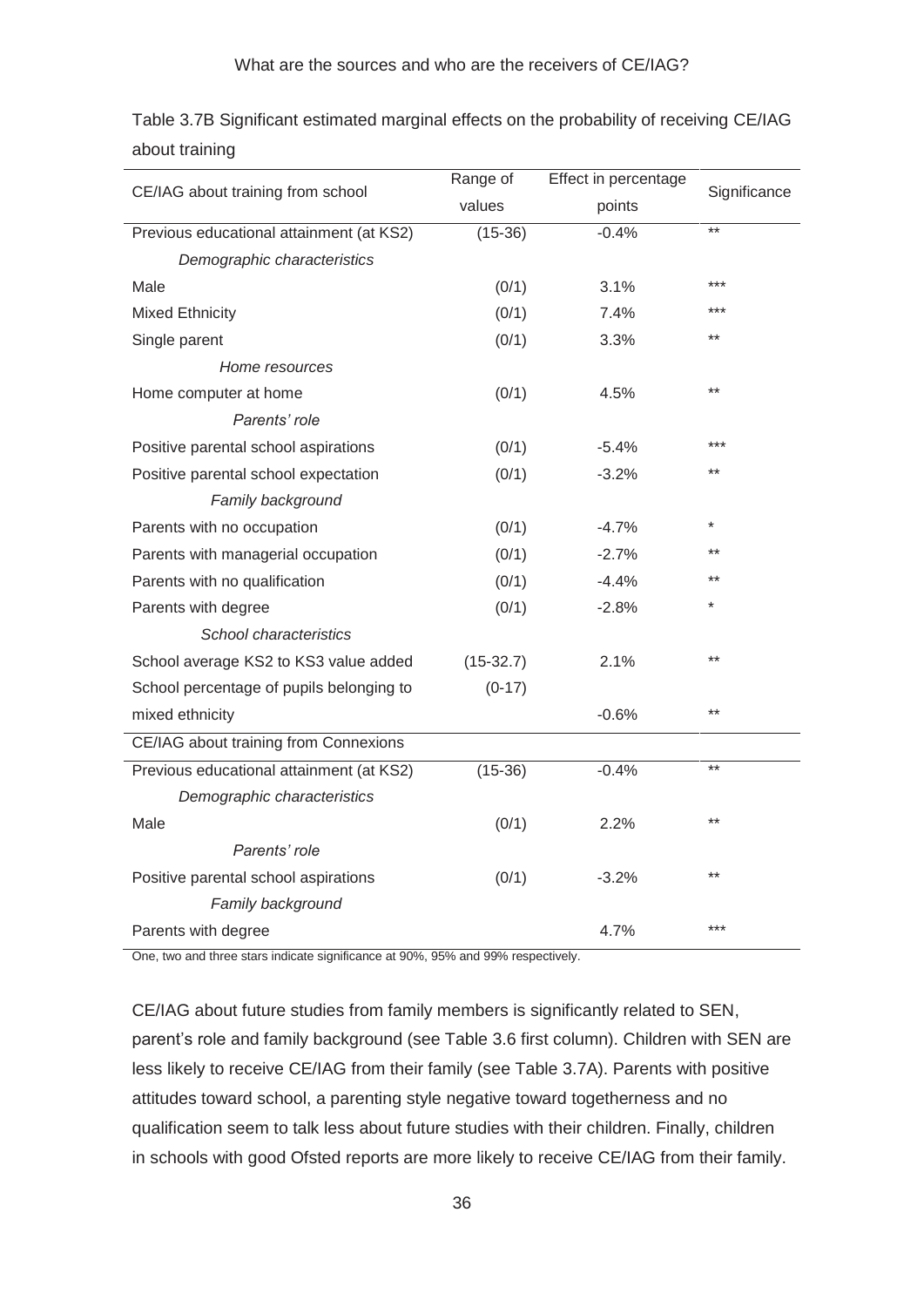CE/IAG about future studies from school teachers is not significantly related to characteristics of the children, their family, their school and their neighbourhood. The only significant variables and with a negative effect are internet access at home, parental style negative to togetherness, and school percentage of pupils speaking English as main language.

 people with internet access at home receive less CE/IAG from Connexions. This could about future studies. Finally, pupils are more likely to talk with Connexion advisors if their school has a higher percentage of pupils belonging to small ethnic groups, a smaller percentage of children from mixed origin and a smaller pupil/teacher ratio. CE/IAG about future studies from Connexions advisors is positively related to SEN and depends also on demographic variables and school characteristics (see Table 3.6). Looking at Table 3.7A we find that Indian and Caribbean pupils receive more CE/IAG from Connexions than white pupils, while Bangladeshi pupils receive less of it. Young be because they are accessing Connexions help online via Connexions Direct or other sources of CE/IAG available on the internet. Parenting style positive towards family togetherness has a positive effect, i.e. pupils that spend more time with their parents (having family meals and evenings, and going out together) are more likely to speak

 children with higher KS2 attainment receive less of this type of CE/IAG. On the household, and having a mixed ethnic identity. We find also that positive parental of the KS2 to KS3 value added receive more of this type of CE/IAG. CE/IAG on training or apprenticeships from school teachers is mainly related to previous educational attainments, demographics, family background characteristics (see Table 3.6). Looking at each of the significant variables in Table 3.7B we find that contrary, this CE/IAG is positively related to being a boy, living in a lone parent school expectations reduce the probability of receiving CE/IAG about training from school. This probability is also reduced for pupils whose parents have managerial occupations, no qualification or a degree. Finally, pupils in schools with a high average

to have parents without a degree (see Table 3.7B). CE/IAG on training or apprenticeships from Connexions is negatively related to previous attainments at KS2, to be female, to positive parental school aspirations and

Note also that the variables describing financial resources, such as household income, having financial difficulties and house tenure, are never significant in explaining CE/IAG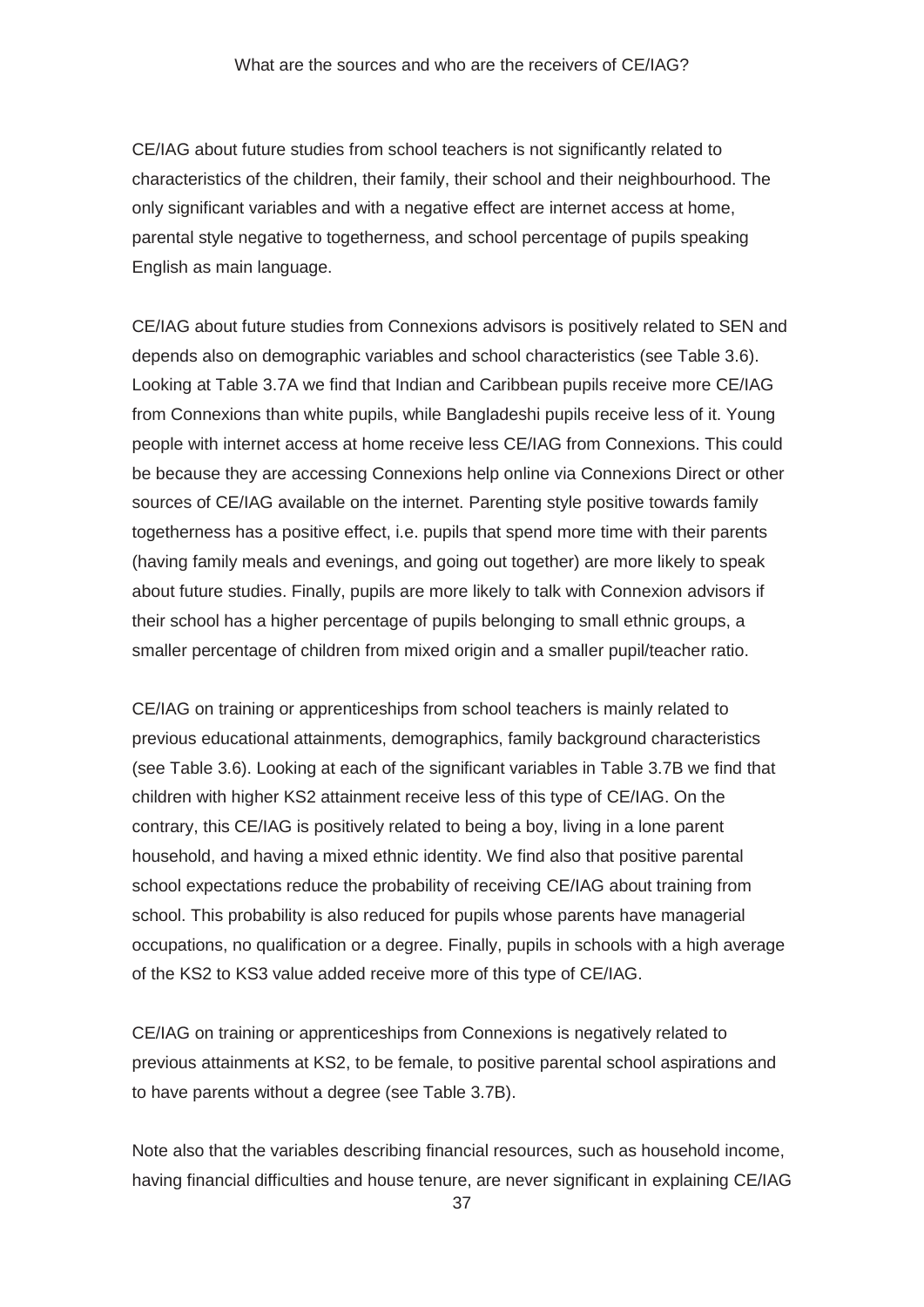probability of receive CE/IAG. from any source. Similarly, neighbourhood characteristics (Indices of Multiple Deprivation and of Income Deprivation Affecting Children) are not related to the

probability of receive CE/IAG.<br>Our main findings can be summarized as follow:

- better-off peers. Young people with poor financial resources or living in a disadvantaged neighbourhood do not seem to receive either more or less CE/IAG than their
- characteristics do matter except for CE/IAG about future studies from school. • On the other hand, SEN, previous educational attainment, personal demographic variables, family background, parent's role and school
- Pupils speaking about future studies with their school teachers do not differ significantly from pupils who do not receive this type of CE/IAG.
- boys talk about training more than girls. Boy and girls have the same probability to talk about future studies, whereas
- future studies from school and Connexions. This could be a consequence of a home. Having internet access at home seems negatively related with CE/IAG about reduced need to talk about future studies with teachers and advisors for young people who looked for CE/IAG about futures studies through internet access at

 attainments, having SEN and being eligible for free school meals (FSM). These three services more precisely. To answer our second question on whether CE/IAG from Connexions has reached disadvantaged young people more effectively than CE/IAG from school and family, we look at how the probability of receiving CE/IAG is related to past educational variables are among the few clearly defined items of information about pupils known to the school, and so available to policy makers and practitioners to target CE/IAG

In the first row of Table 3.8 we report the estimated effects on the probability of receiving CE/IAG of a unit increase in KS2 attainments, ranging between 15 and 36 points. There is no evidence that CE/IAG about future studies – from any source – is especially targeted at better or worse performing pupils. There is some suggestion that CE/IAG about training or apprenticeships tends to be accessed by pupils with weak prior attainments.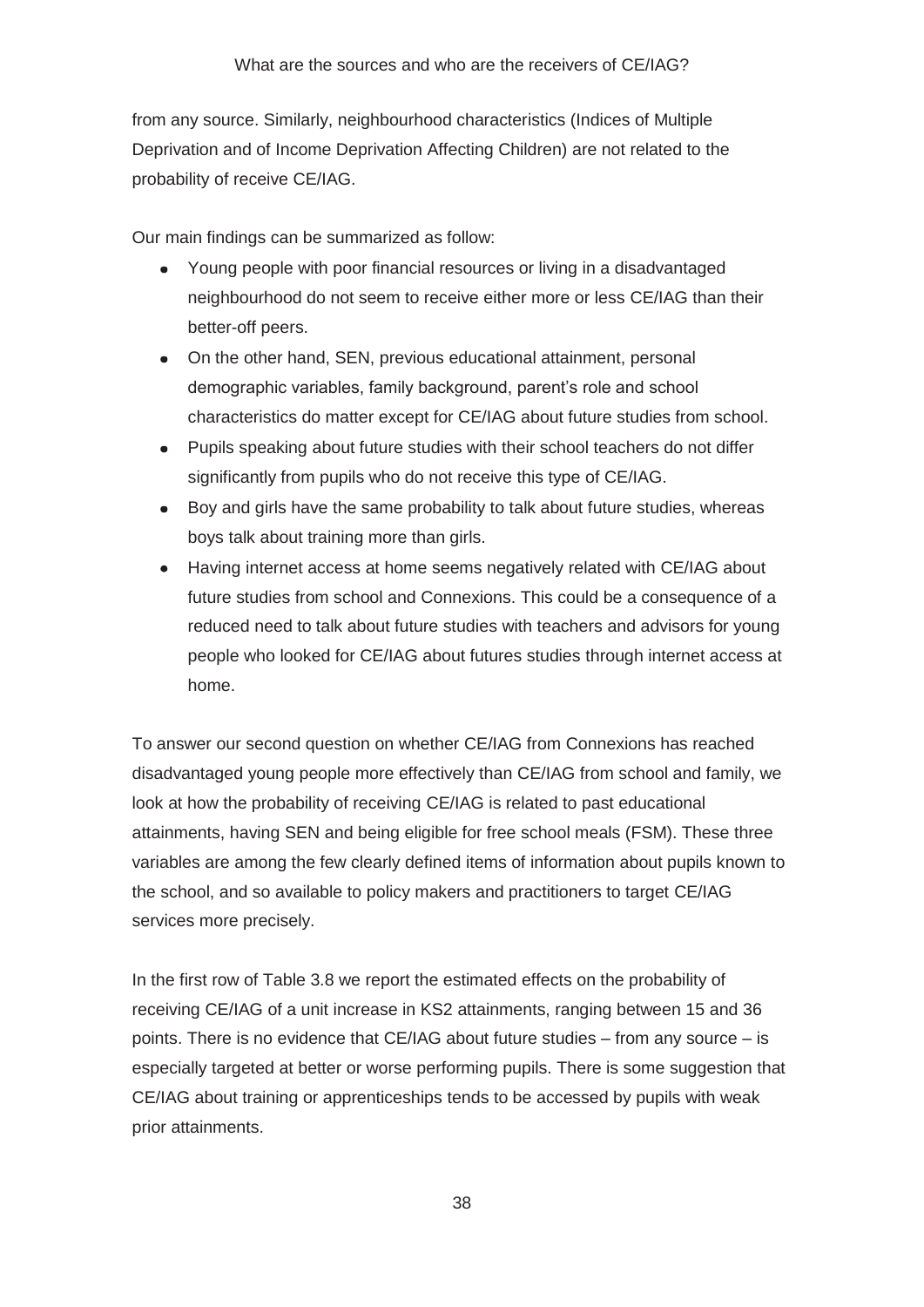people not having those characteristics.<sup>11</sup> In the second and third rows of the Table we report the estimated effects of being reported as SEN, and of being eligible for FSM, in each case compared with young

 combined suggest that the young people with SEN have a probability of receiving Pupils with special educational needs are 3.5 percentage points<sup>12</sup> less likely to talk with family members about future studies. On the contrary, they are 3.5 percentage points *more* likely to talk about future studies with Connexions advisors. The two results CE/IAG from Connexions which is 7 percentage points higher than from family. This difference is consistent with Connexions' policy of targeting disadvantage.

 probability of talking about training (with either schools or Connexions) of about 4 Young people with high KS2 educational attainments are less likely to receive CE/IAG about training. An increase of 10 points in this score implies a decrease in the percentage points.

Young people from poorer background (indicated by eligibility for free school meals) are neither more nor less likely than others to have taken part in CE/IAG activities, once all other factors are held constant.

|                                             | CE/IAG about future studies |          | CE/IAG about training |            |                 |  |
|---------------------------------------------|-----------------------------|----------|-----------------------|------------|-----------------|--|
|                                             | Family                      | School   | Connexions            | School     | Connex-<br>ions |  |
| Previous educational<br>attainment (at KS2) | 0.002                       | 0.002    | 0.002                 | $-0.004**$ | $-0.004**$      |  |
| <b>SEN</b>                                  | $-0.035***$                 | $-0.028$ | $0.035***$            | $-0.005$   | 0.012           |  |
| <b>FSM</b> eligibility                      | $-0.016$                    | 0.011    | 0.014                 | $-0.020$   | 0.003           |  |

Table 3.8 Estimated effects of KS2 attainments, SEN and FSM eligibility on the probability of receiving CE/IAG from various sources

One, two and three stars indicate significance at 90%, 95% and 99% respectively.

-

In Appendix D we also report results on the different groups of explanatory variables for each type of CE/IAG separately by school year (9 to 11). In summary, parents' role is

 $11$  The table shows marginal effects from the logit models, estimated at the mean of all other variables.

 $12$  Percentage points are the unit for the difference between two percentages.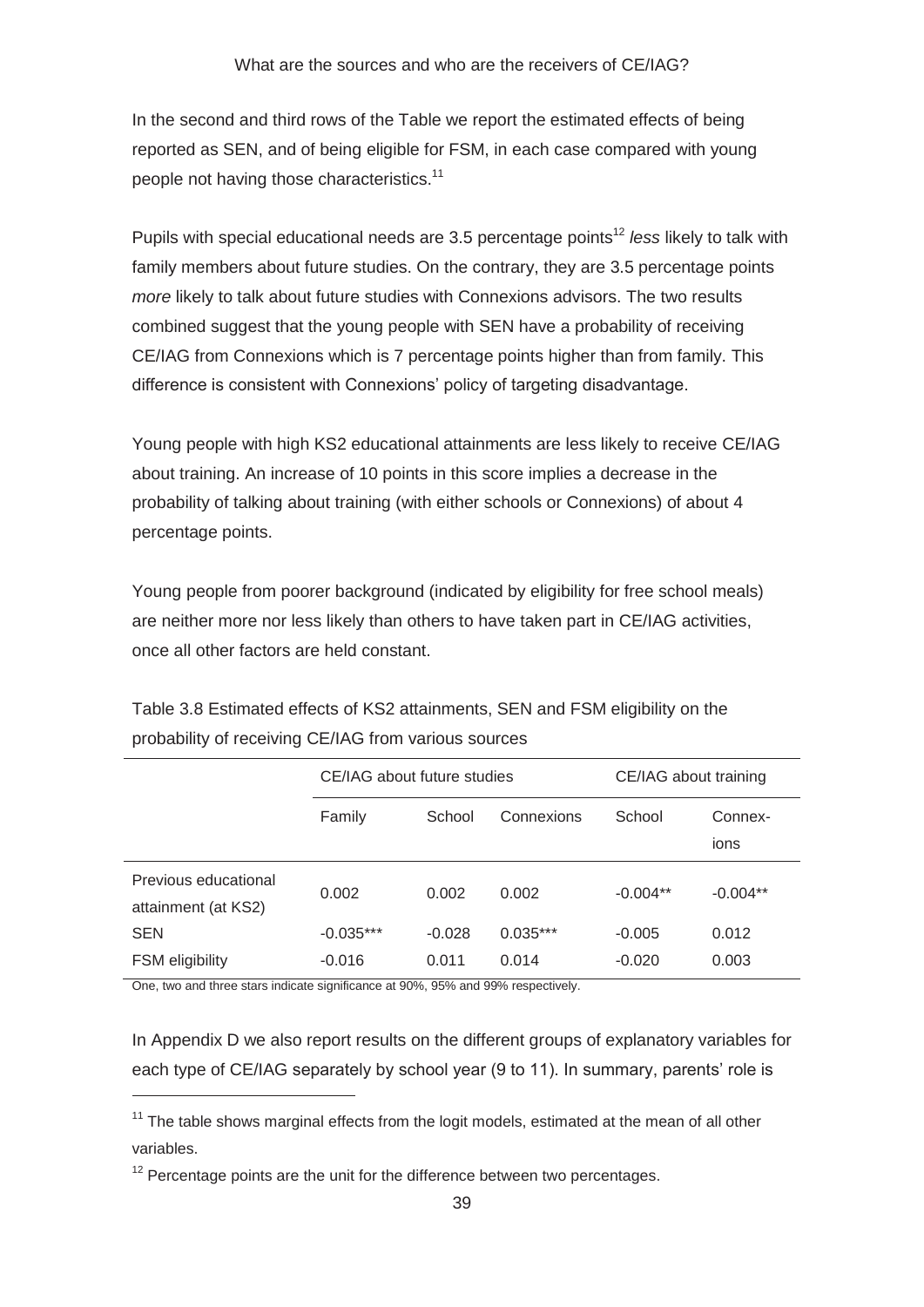Connexions advisors. Looking at year-specific CE/IAG, we find that receiving CE/IAG generally one of the most important groups of factors to explain CE/IAG received, while demographic and school characteristics are more important in explaining CE/IAG from in year 11 does not generally depend on background characteristics whereas young people receiving CE/IAG in years 9 and 10 are a more selected sample. This is consistent with the hypothesis that access to CE/IAG in year 11 seems to reach a broader cross-section of young people.

### *3.3 Conclusions*

 The answers to the questions about CE/IAG asked in waves 1 and 2 of the survey (years 9 and 10) produced some very clear profiles. There was a strong tendency for pupils who had used one source of CE/IAG to have used the other two. There was a strong tendency for those who reported such discussion in year 9 also to report it in year 10. Those who took part differed in measurable ways from those who did not, with some evidence that the penetration of CE/IAG from Connexions was slightly greater among young people who might have been expected to have less successful academic trajectories. This seems to imply that disadvantaged students especially targeted by the Connexions services were reached effectively.

 universal or, in other words, less correlated with pupils' characteristics. This may be selectively available) during the crucial final year of compulsory schooling. On a number of occasions, though, the analysis suggested that CE/IAG reported in year 11, though not very much more common than in years 9 and 10, was more interpreted to mean that CE/IAG (from all sources) is more widespread (ie less selectively available) during the crucial final year of compulsory schooling.<br>
40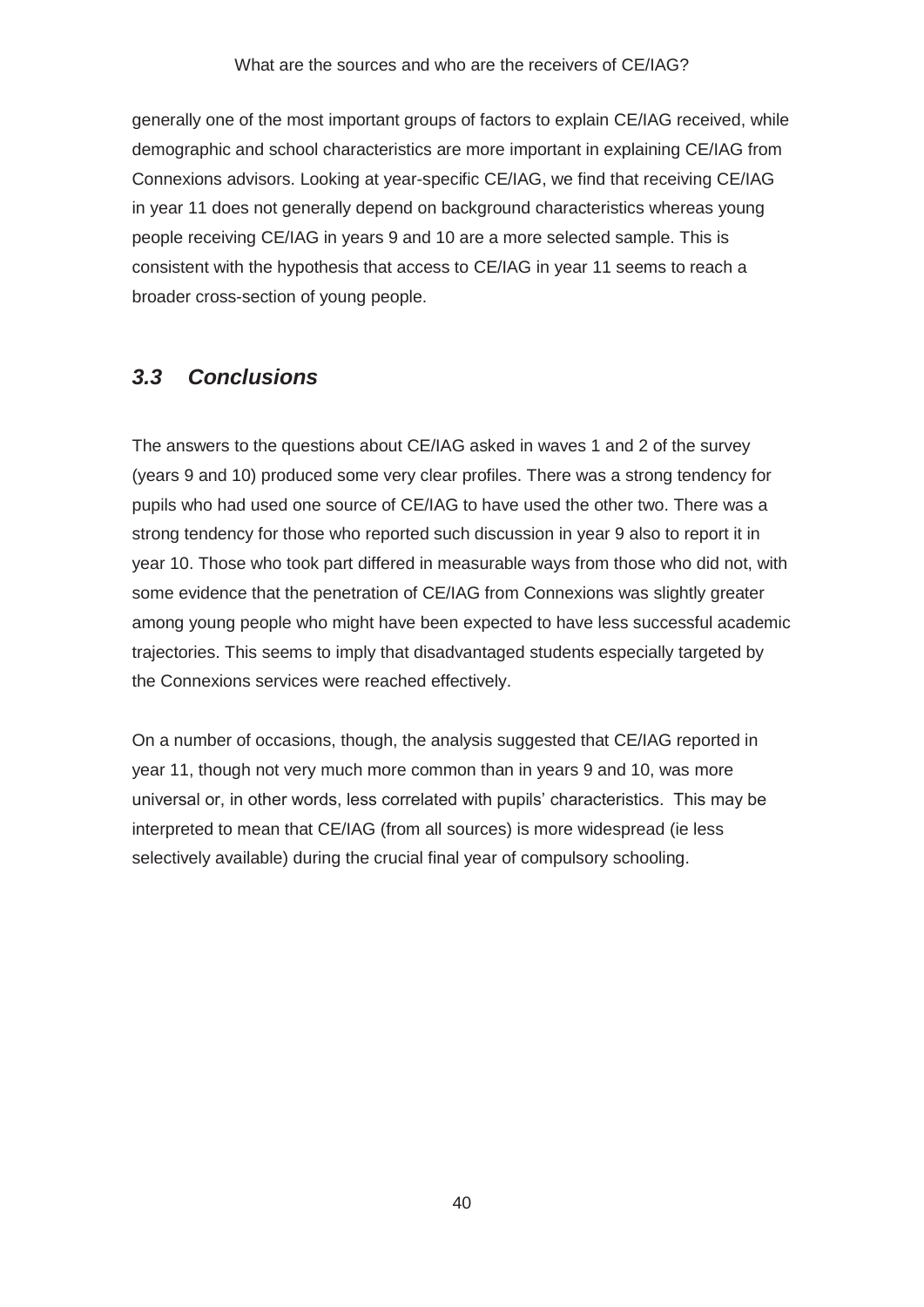In this chapter we evaluate the effects of CE/IAG about future studies on two sets of of their education: their attitudes to school, and expectations about what they would do short-term outcomes measured when young people were still in the compulsory stage after year 11. In the following we will refer in shorthand to this set of attitudes to school and intentions about their future as young people's 'opinions'.

 In Section 4.1 we evaluate the effect of the three sources of CE/IAG about future answering the following questions: studies over the three years 9, 10 and 11. The results of this analysis will help us in

- answering the following questions: Which source of CE/IAG among family, school and Connexions is the most effective?
	- Does the effect of CE/IAG on young people's opinions reduce with time?
	- Does CE/IAG received by pupils in year 9, 10 and 11 have similar effects on young people opinions?

 – the end of the short-term observation period. The aim is to answer the following In Section 4.2 we summarize the effect of CE/IAG received by pupils in years 9, 10 and 11 using the across-year CE/IAG definitions introduced in Section 3.1, assessing the cumulative effect of three year's advice on young people opinions measured in year 11 research questions:

- What is the effect of across-year CE/IAG from family, school and Connexions on pupils' opinions reported in year 11?
- Is CE/IAG about training producing any different effect than that on future studies?
- comparable? • Is the effect of CE/IAG from Connexions advisors and from school teachers

In Section 4.3 we carry out a sensitivity analysis to check the robustness of our result to variants in the definition of across-year CE/IAG.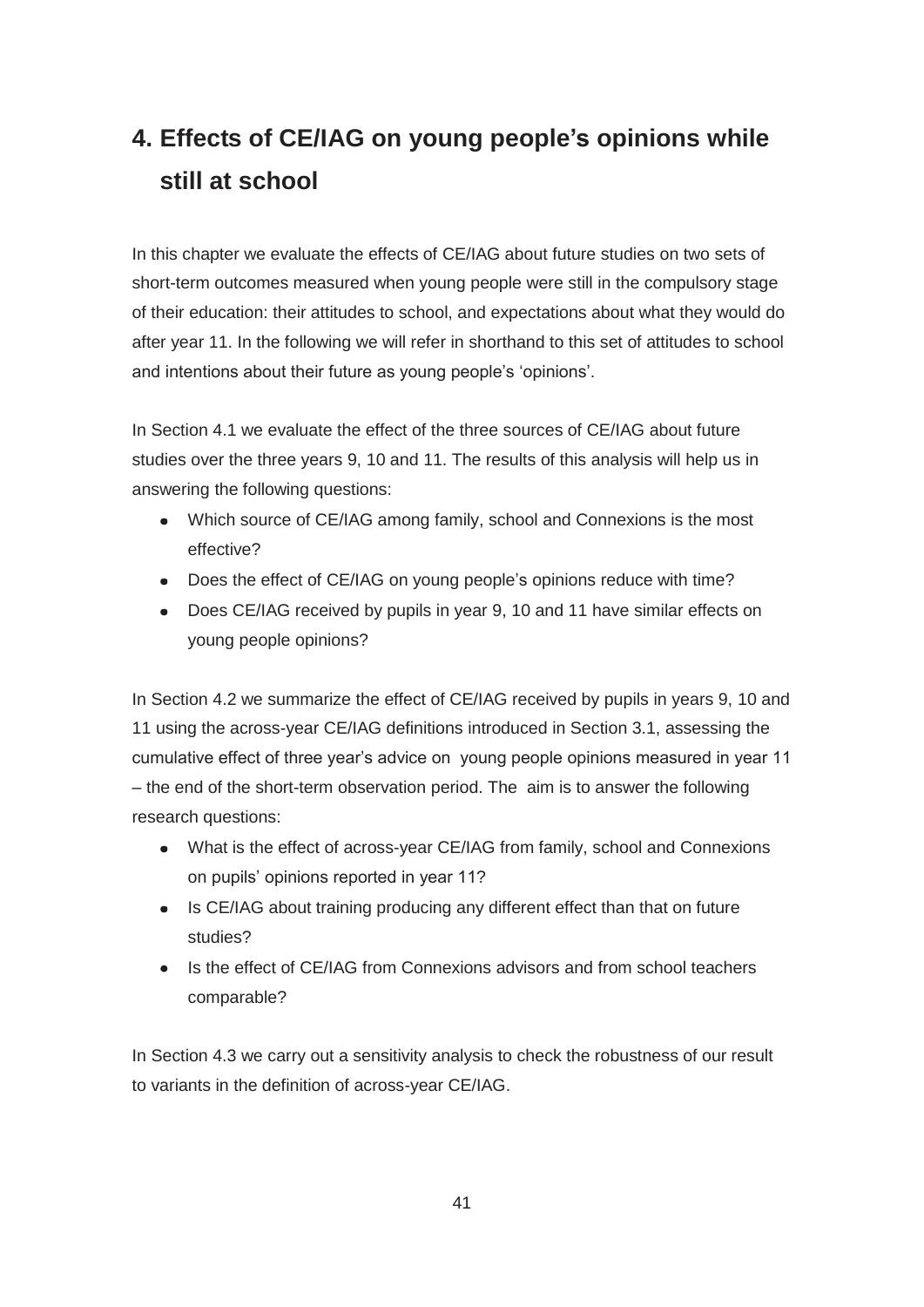# *4.1 CE/IAG and Young People's Opinions in year 9, 10 and 11*

We begin by looking at the effect of CE/IAG about future studies from family members on pupils' attitudes to school reported in year 9, 10 and 11.

As already defined in Section 2, attitudes to school is a score taking a value from 0 to 48, given by the sum of 12 items each scored 0 to 4. These items are answers to questions on how the young person feels about school (for example whether he/she is happy at school and whether the work he/she does in lessons is a waste of time, see Appendix B for more details). High scores correspond to more positive attitudes.

 on CE/IAG in year 9 (first row); attitudes to school in year 10 on CE/IAG in year 9 and (third row). These gross effects represent the raw difference in the attitudes to school for young people who received CE/IAG compared with those who did not. In the upper panel of Table 4.1 we present the gross effects of CE/IAG received from family members in years 9, 10 and 11 on attitudes to school measured in years 9, 10 and 11.<sup>13</sup> These gross effects are computed by regressing attitudes to school in year 9 10 (second row); and attitudes to school in year 11 on CE/IAG in year 9, 10 and 11

A series of tables will be presented in this chapter, all with a similar format, and the first will be explained in detail.

 example the coefficient in the first row, first column measures the effect of CE/IAG from family members received over the course of year 9 on attitudes to school reported at The coefficients measure the effect of CE/IAG in units of the attitudes score. For the end of year 9. Young people who received CE/IAG from family members were 4.4 points higher on the attitude scale than those who did not. Since the maximum scores on the scale is 48, this 4-point advantage could be interpreted as a rise of about 8 (4/48 multiplied by 100) percentage points.

Moving down the table from the top left corner, the next coefficient shows that pupils who reported family CE/IAG in year 9, were still showing a better set of attitudes when

-

 $13$  Tables 4.1 to 4.3 are based on ordinary least squares regression models in which the coefficients can directly be interpreted as increases in attitude scores. Significance is denoted by stars in the normal way.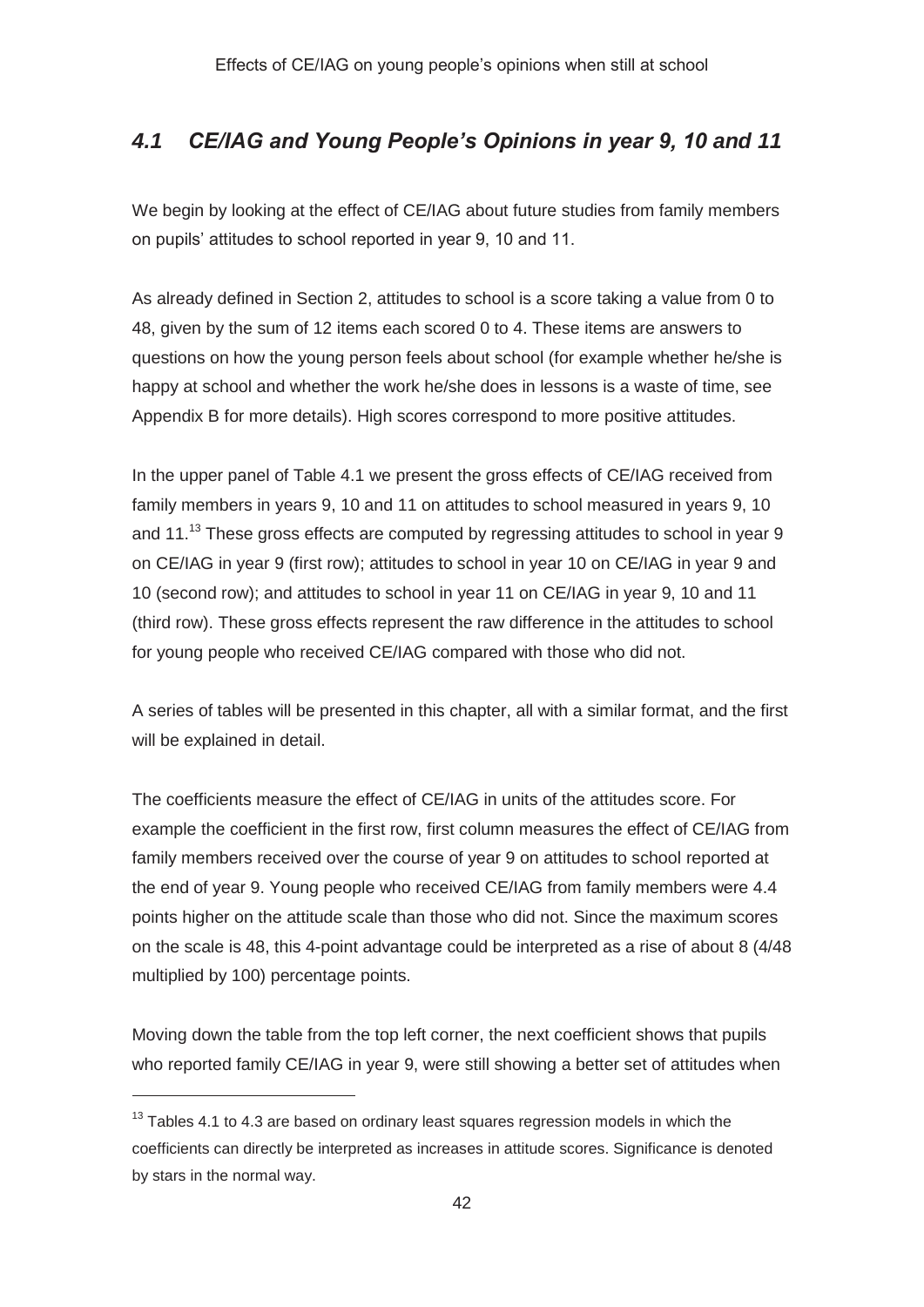interviewed again at the end of year 10, though the effect had shrunk with time from 4.4 points to 3.3. Moving down the column again shows that the same group of young people who had received family CE/IAG in year 9 were still happier or more optimistic at the end of year 11, though the difference has shrunk again to 3.1. Such a shrinkage in the effect over time is probably what one would have expected.

weaker, to year  $11$  (3.3). The next column to the right shows the effects of family CE/IAG received in year 10. Obviously there could be no effect on attitudes in year 9, but again there was an apparent improvement in attitudes measured in year 10 (3.8), which survived, slightly

not significant (no stars) the correct interpretation is that there was no effect either way. The right hand column follows the same logic, showing the difference in attitudes reported at the end of year 11 associated with family CE/IAG received in the course of that year. Unlike the previous cells in the table, though, family CE/IAG in year 11 is apparently associated with a deterioration (-0.2) in attitudes – though since the effect is

 could be spurious because a gap in the average attitudes between these two groups of differences in their background. To take account of this problem we also estimate the parent's role, school variables, neighbourhood characteristics, educational attainments and SEN (see Chapter 2 for more details of these variables). As discussed in Chapter 2, the gross effects reported in the top panel of Table 4.1 young people (who had and had not received family CE/IAG) might be related to net effects which are computed by controlling for differences in background characteristics: demographic characteristics, family background, home resources,

 The net effects are smaller in size than the gross effects (compare upper and lower more on the results about net effects. panels in Table 4.1). This implies that the gross effects are in part spurious and reflect the fact that young people receiving CE/IAG from family members are often the sorts of young people who would have positive attitudes in any case. For this reason we focus

 The net effect of CE/IAG from family members received by pupils in year 9 reduces with time (moving down the columns). It is highest for attitudes to school in year 9 and then decrease in years 10 and 11.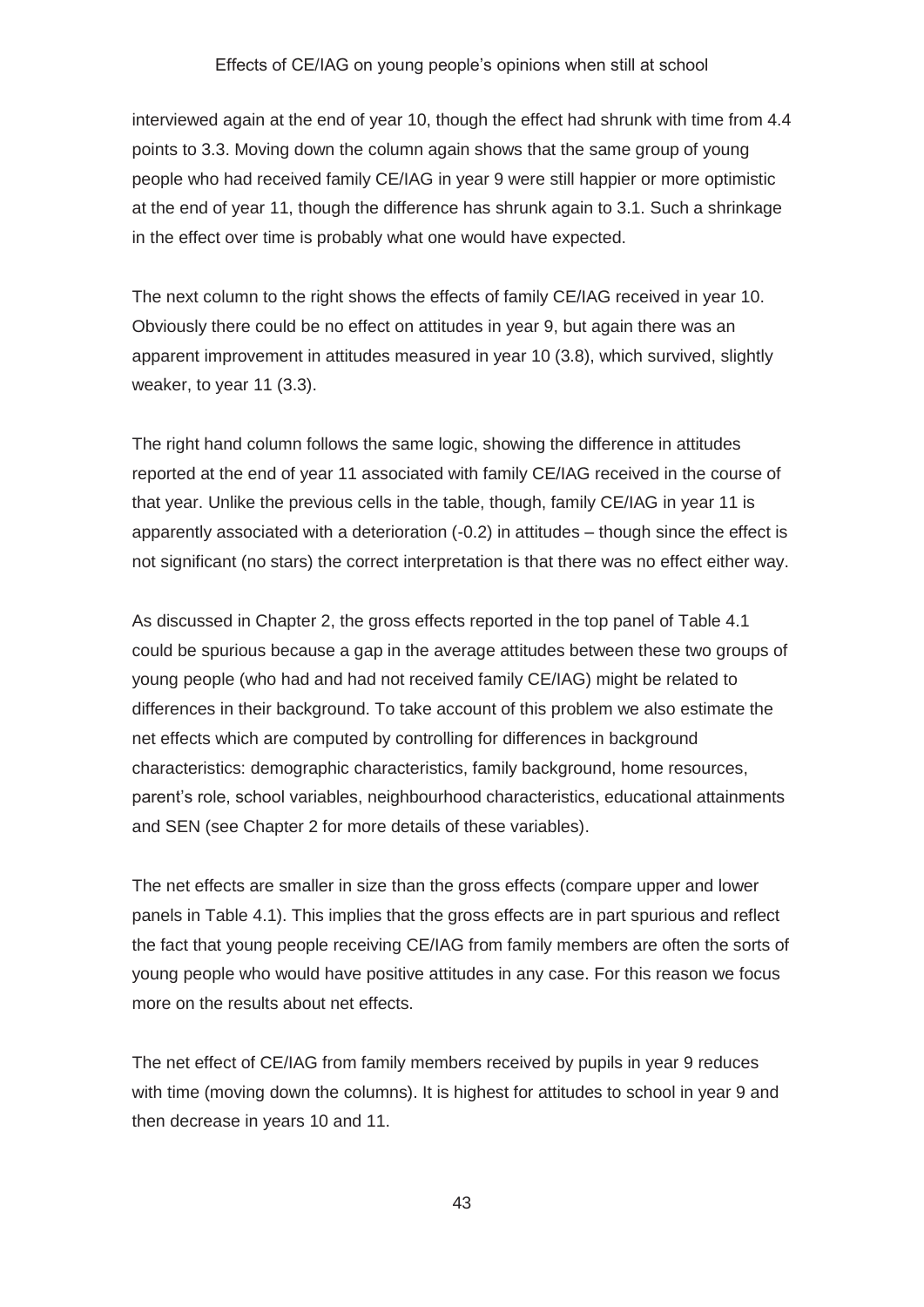CE/IAG from family members received in years 9, 10 and 11. CE/IAG received in years positive effect on top of CE/IAG already received in previous years. positive effect on top of CE/IAG already received in previous years.<br>In summary the results in Table 4.1 inform us that CE/IAG from family members has delivered in year 9 has a slightly stronger effect than that reported a year later; but Looking at attitudes to school reported in year 11, we can compare the net effects of 9 and 10 imply an increase of about 1.6 and 2.2 units in the attitudes score, whereas CE/IAG received in year 11 has a very small negative effect. This indicates that CE/IAG about future studies received by young people in year 11 has no additional significant and positive effects (both gross and net) on attitudes to school. CE/IAG family CE/IAG in year 11 has no positive effect on attitudes.

Table 4.1 Gross and net effects of CE/IAG from family members on attitudes to school (ranging from 0 to 48)

| CE/IAG received from family members in. |          |       |           |     |                    |  |  |
|-----------------------------------------|----------|-------|-----------|-----|--------------------|--|--|
|                                         | (year 9) |       | (year 10) |     | (year 11)          |  |  |
| Gross effect on attitudes measured in   |          |       |           |     |                    |  |  |
|                                         |          |       |           |     |                    |  |  |
| year9                                   | 4.375    | $***$ |           |     |                    |  |  |
| year10                                  | 3.270    | ***   | 3.769     | *** |                    |  |  |
| year11                                  | 3.125    | $***$ | 3.330     | *** | $-0.178$           |  |  |
|                                         |          |       |           |     |                    |  |  |
| Net effect on attitudes measured in     |          |       |           |     |                    |  |  |
|                                         |          |       |           |     |                    |  |  |
| year9                                   | 3.196    | $***$ |           |     |                    |  |  |
| year10                                  | 2.295    | $***$ | 2.938     | *** |                    |  |  |
| year11                                  | 1.643    | $***$ | 2.237     | *** | $\ast$<br>$-0.580$ |  |  |
|                                         |          |       |           |     |                    |  |  |

One, two and three stars indicate statistical significance at 90%, 95% and 99% respectively.

 Tables 4.2 reports gross and net effects of CE/IAG from school teachers on attitudes to school, in exactly the same format as the results for CE/IAG from family members shown in Table 4.1. The results are very similar to the ones found for CE/IAG from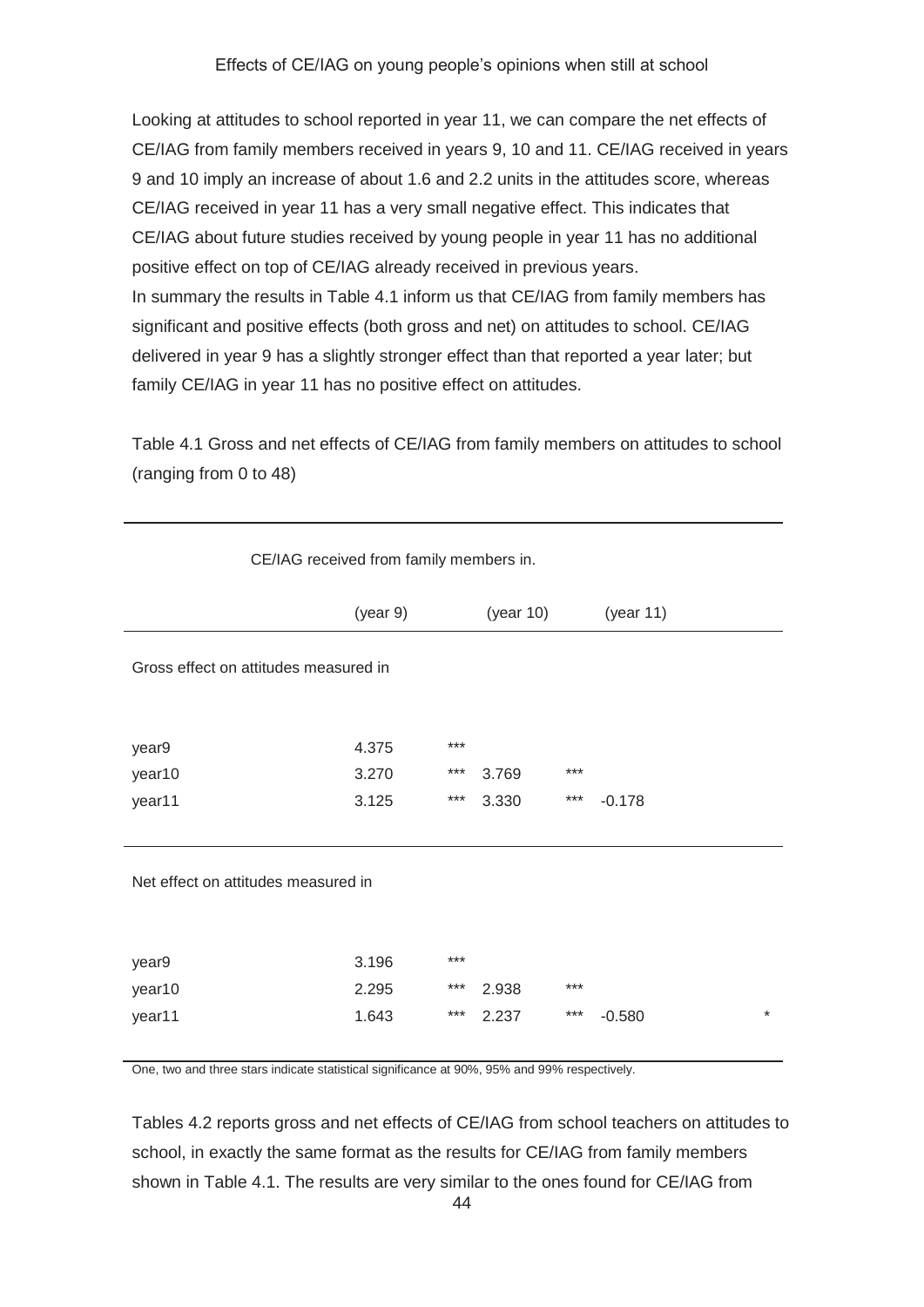before, CE/IAG received in year 11 has no significant effect on attitudes to school. family members. CE/IAG from school teachers has significant and positive effects (both gross and net) on attitudes to school. As before, the impact of any injection of advice seems to wither slightly, the longer the time elapsed before attitudes are measured. As

Table 4.2 Gross and net effects of CE/IAG from school teachers on attitudes to school (ranging from 0 to 48)

| CE/IAG received from school teachers in |          |       |           |       |           |  |
|-----------------------------------------|----------|-------|-----------|-------|-----------|--|
|                                         | (year 9) |       | (year 10) |       | (year 11) |  |
| Gross effect on attitudes measured in   |          |       |           |       |           |  |
| year9                                   | 4.260    | $***$ |           |       |           |  |
| year10                                  | 3.209    | ***   | 3.282     | $***$ |           |  |
| year11                                  | 2.832    | ***   | 2.925     | ***   | 0.122     |  |
|                                         |          |       |           |       |           |  |
| Net effect on attitudes measured in     |          |       |           |       |           |  |
| year9                                   | 3.130    | ***   |           |       |           |  |
| year10                                  | 2.219    | ***   | 2.713     | $***$ |           |  |
| year11                                  | 1.963    | ***   | 2.469     | ***   | 0.171     |  |
|                                         |          |       |           |       |           |  |

One, two and three stars indicate statistical significance at 90%, 95% and 99% respectively.

 in year 10 which appears to be negative. It is important to note though that Connexions IAG covers a wider range of domains (from housing to careers, and from drug and improvement in attitudes to school may not be among its direct targets. The content of Table 4.3 shows the parallel analysis of the effects of CE/IAG from Connexions on young people's attitudes to school. In contrast to CE/IAG from family members and school teachers there are no significant positive effects, neither gross nor net, on attitudes to school. The only impact large enough to reach statistical significance is the gross effect of the CE/IAG from Connexions received in year 10 on attitudes to school alcohol abuse to education) with respect to those provided by family and school, and CE/IAG from Connexions may be more about alternative and more vocational routes.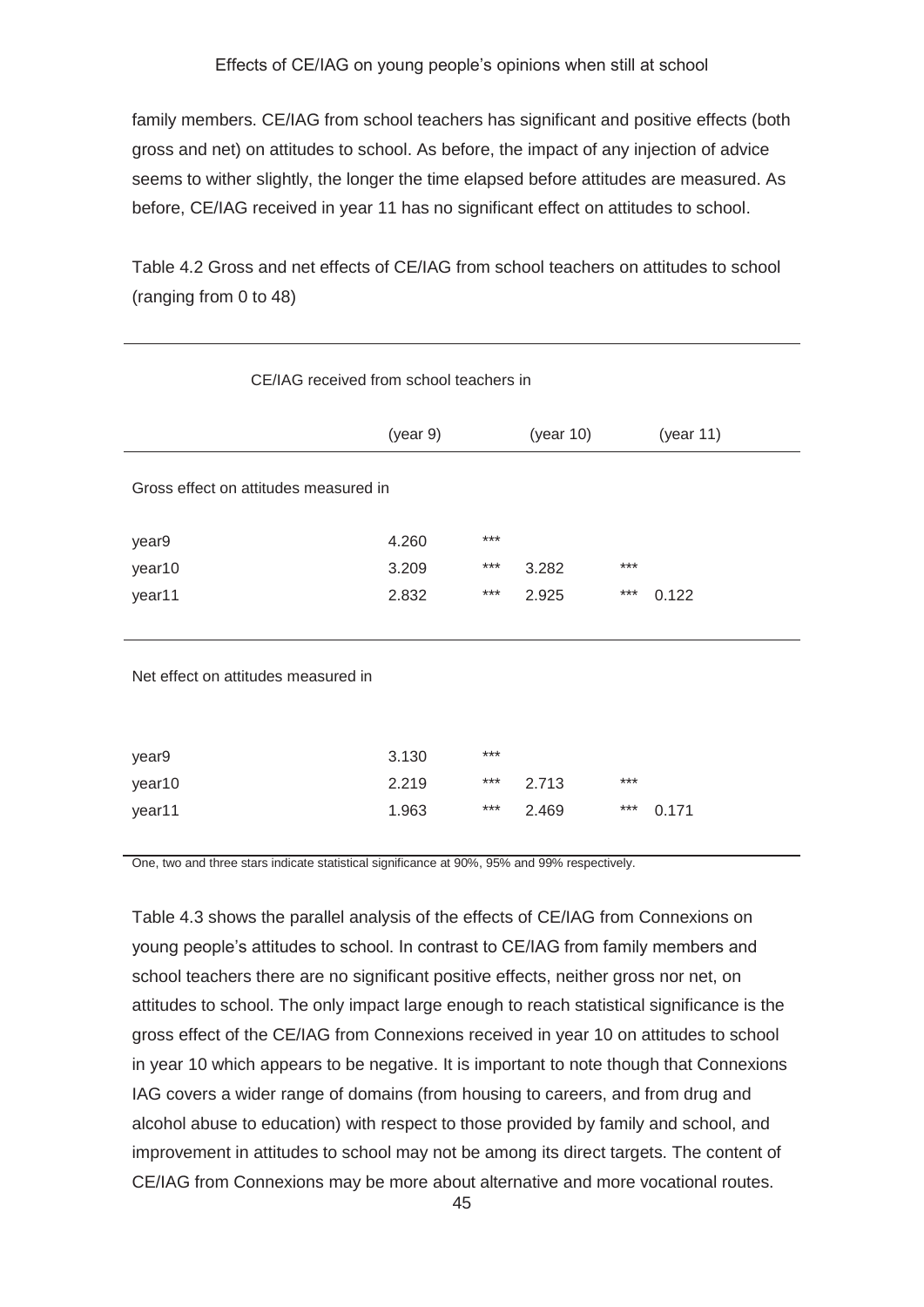Table 4.3 Gross and net effects of CE/IAG from Connexions advisors on attitudes to school (ranging from 0 to 48)

| CE/IAG received from Connexions advisors in |          |                     |           |  |  |  |  |
|---------------------------------------------|----------|---------------------|-----------|--|--|--|--|
|                                             | (year 9) | (year $10$ )        | (year 11) |  |  |  |  |
| Gross effect on attitudes measured in       |          |                     |           |  |  |  |  |
|                                             |          |                     |           |  |  |  |  |
| year9                                       | 0.147    |                     |           |  |  |  |  |
| year10                                      | 0.087    | $\star$<br>$-0.270$ |           |  |  |  |  |
| year11                                      | 0.058    | $-0.204$            | 0.199     |  |  |  |  |
|                                             |          |                     |           |  |  |  |  |
| Net effect on attitudes measured in         |          |                     |           |  |  |  |  |
|                                             |          |                     |           |  |  |  |  |
| year9                                       | 0.196    |                     |           |  |  |  |  |
| year10                                      | 0.158    | $-0.078$            |           |  |  |  |  |
| year11                                      | $-0.063$ | $-0.078$            | 0.156     |  |  |  |  |
|                                             |          |                     |           |  |  |  |  |

One, two and three stars indicate statistical significance at 90%, 95% and 99% respectively.

-

 Comparing Tables 4.1 to 4.3, we can conclude that CE/IAG from family members and effect is observed for CE/IAG (both from family members and school teachers) in year 9 on attitudes to school in year 9, and it implies an increase in attitudes to school of school teachers produce a similar positive effect on attitudes to school. The highest net about 6 percentage points.

In Tables 4.4 to 4.6 we report the effects of different sources of CE/IAG on the probabilities of young people saying that they plan to stay in full time education.<sup>14</sup> The layout of the tables is exactly equivalent to Tables 4.1 to 4.3, except that the outcome

 interpreted as an increase in the probability of the outcome under consideration. Significance is  $14$  Tables 4.4 to 4.6 are based on linear probability models in which the coefficients can be denoted by stars in the normal way.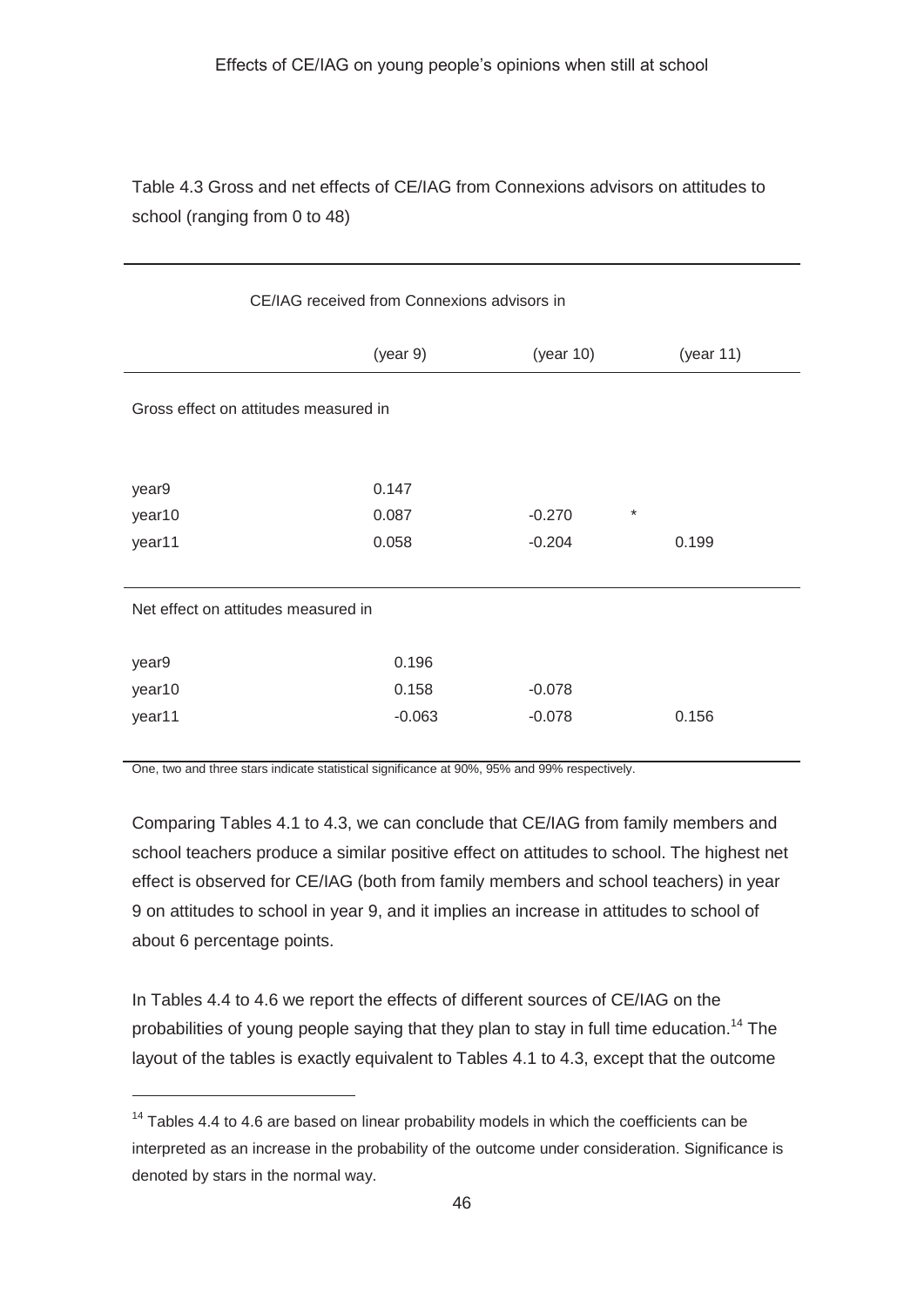here is the probability of any young person saying that s/he expected to stay in full-time education in year 12.

 percentage points (gross) more likely to say they expected to remain in full-time education, when asked at the end of year 9. The effect was only 8 percentage points of attitudes in Table 4.1, the impact of year 9 family CE/IAG reduces over time, the young people's intention to stay in full time education after 16 reported in years 9 and So, for example, young people who had advice from family members in year 9 were 19 (net), after the analysis took account of background characteristics. As in the analysis later the measurement of intentions. While there is a positive effect of CE/IAG on 10, there is no positive effect of CE/IAG on this intention reported in year 11.

Table 4.4 Gross and net effects of CE/IAG from family members on planning to stay in full-time education

|                                                      | (year 9) |         | (year $10$ ) |       | (year $11$ ) |
|------------------------------------------------------|----------|---------|--------------|-------|--------------|
| Gross effect on intention to stay in FTE measured in |          |         |              |       |              |
|                                                      |          |         |              |       |              |
| year9                                                | 0.186    | $***$   |              |       |              |
| year10                                               | 0.142    | ***     | 0.109        | ***   |              |
| year11                                               | 0.043    | $***$   | 0.063        | $***$ | $-0.017$     |
|                                                      |          |         |              |       |              |
| Net effect on intention to stay in FTE measured in   |          |         |              |       |              |
|                                                      |          |         |              |       |              |
|                                                      |          | $***$   |              |       |              |
| year9                                                | 0.082    |         |              |       |              |
| year10                                               | 0.047    | $***$   | 0.044        | $***$ |              |
| year11                                               | $-0.040$ | $^\ast$ | 0.030        |       | $-0.024$     |
|                                                      |          |         |              |       |              |

CE/IAG received from family in

One, two and three stars indicate statistical significance at 90%, 95% and 99% respectively.

CE/IAG from school teachers received in year 9 and 10 (Table 4.5) has significant positive gross and net effects on intentions to stay in full time education reported in years 9 and 10. The net effects of CE/IAG from family members in years 9 and 10 on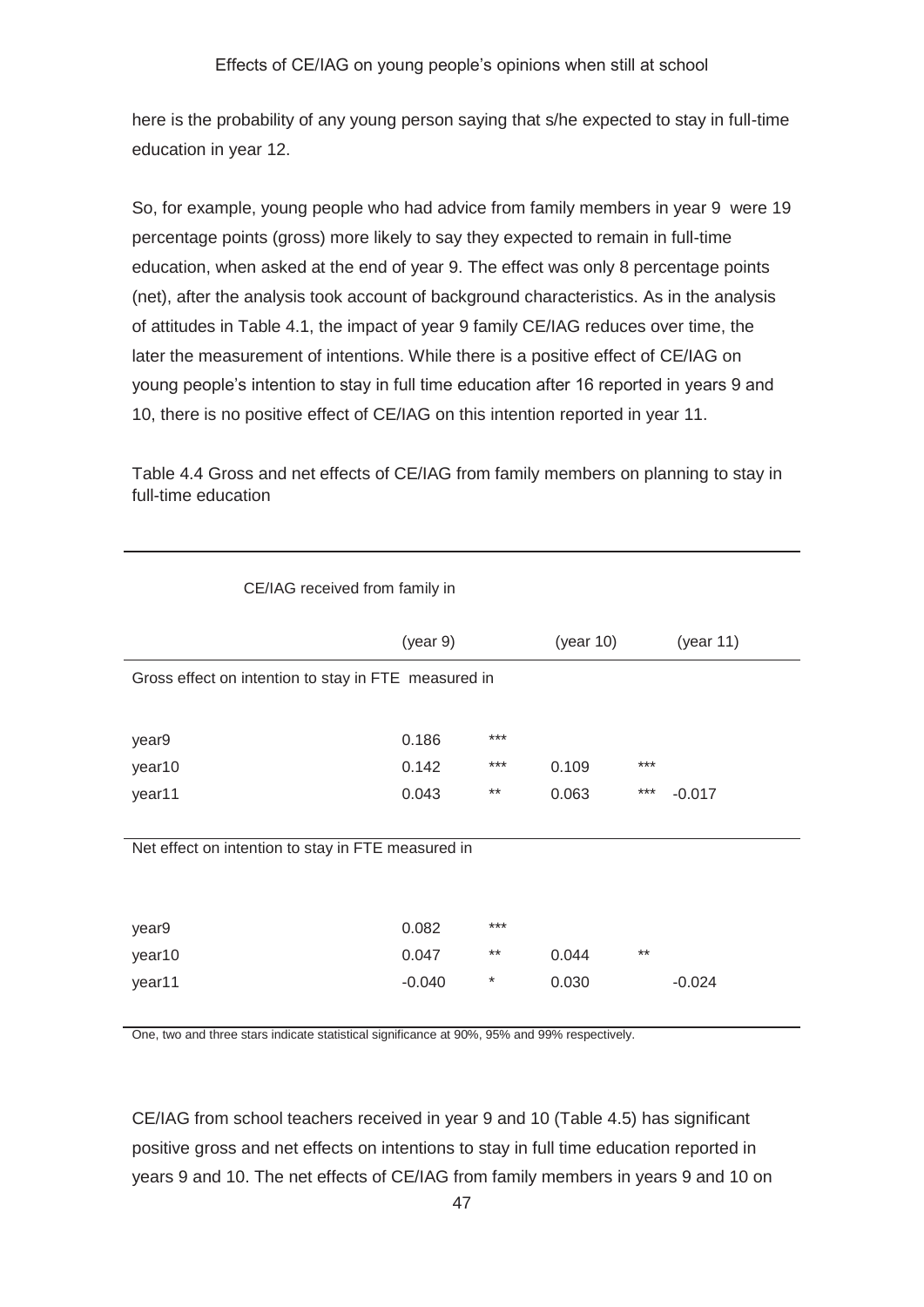4.5 percentage points. Therefore it seems that CE/IAG from family members is more the intention to stay in full time education after 16 vary between 4.4 and 8.2 percentage points (Table 4.4), while the same effects from school teachers vary between 2.5 and effective in increasing the probability that young people will stay in full time education than CE/IAG from school teachers.

 reported in year 11 (see Appendix C). Note, though, that by the end of year 11 (ie at the time the actual decision is taken), neither family nor teachers appear to have a significant and positive net impact on young people's intention to stay in education the following year. The fact that CE/IAG in year 11 has no additional effect on top of the CE/IAG already received in previous years may indicate that CE/IAG during the last year of compulsory school is too late. Pupils in year 11 may already have taken their decision, regardless of any further input from family, school or Connexions. However, this insignificant effect of CE/IAG in year 11 could also be a consequence of measurement error issues affecting the CE/IAG

 Table 4.5 Gross and net effects of CE/IAG from school teachers on planning to stay in full-time education

| CE/IAG received from school teachers in              |          |       |           |       |           |  |
|------------------------------------------------------|----------|-------|-----------|-------|-----------|--|
|                                                      | (year 9) |       | (year 10) |       | (year 11) |  |
| Gross effect on intention to stay in FTE measured in |          |       |           |       |           |  |
|                                                      |          |       |           |       |           |  |
| year9                                                | 0.113    | ***   |           |       |           |  |
| year10                                               | 0.094    | $***$ | 0.074     | $***$ |           |  |
| year11                                               | 0.072    | ***   | 0.034     | $***$ | $-0.003$  |  |
|                                                      |          |       |           |       |           |  |
| Net effect on intention to stay in FTE measured in   |          |       |           |       |           |  |
|                                                      |          |       |           |       |           |  |
| year9                                                | 0.030    | $***$ |           |       |           |  |
| year10                                               | 0.025    | $***$ | 0.046     | $***$ |           |  |
| year11                                               | 0.007    |       | 0.014     |       | $-0.009$  |  |
|                                                      |          |       |           |       |           |  |

CE/IAG received from school teachers in

One, two and three stars indicate statistical significance at 90%, 95% and 99% respectively.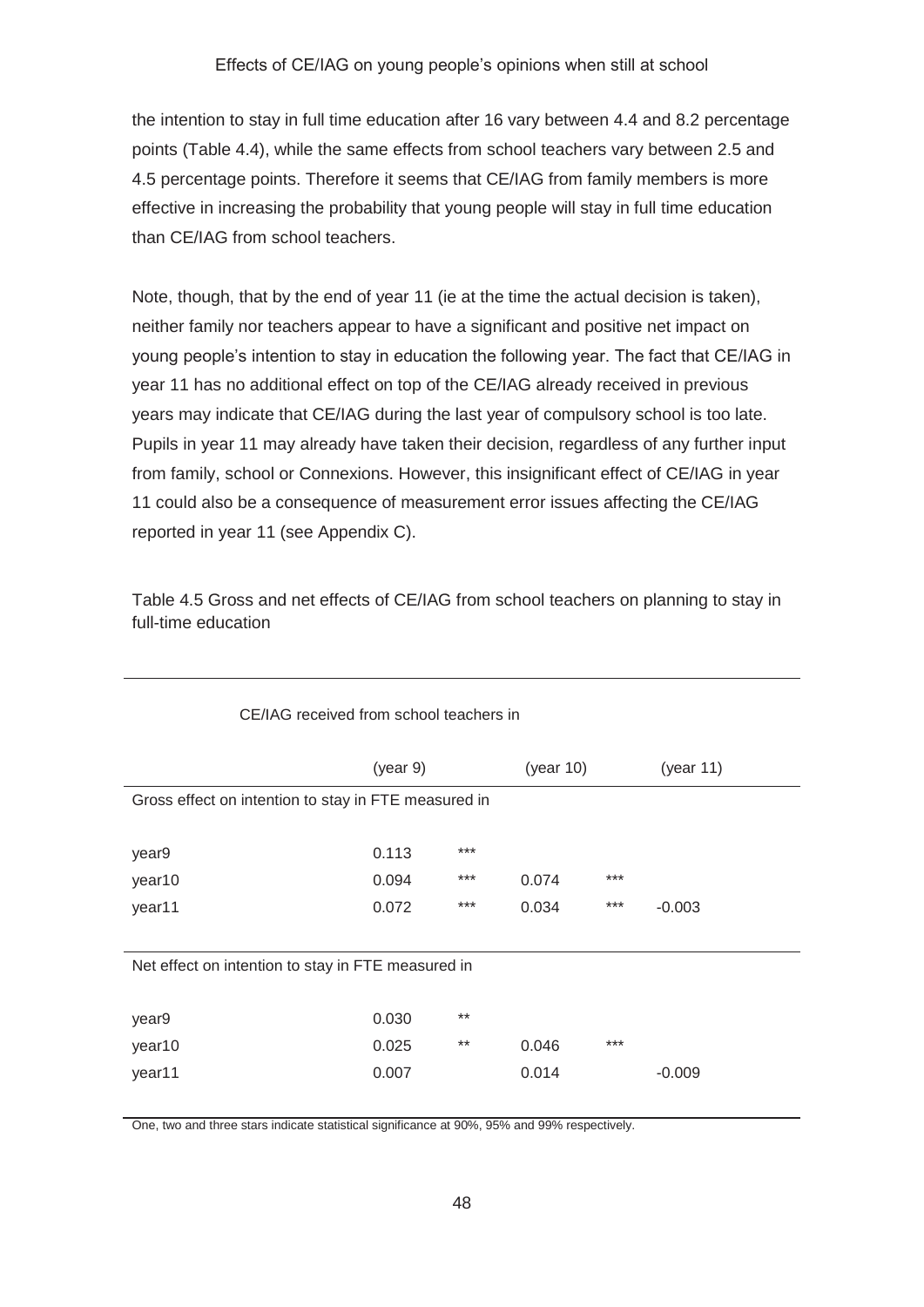Table 4.6 shows the equivalent analysis for advice provided by Connexions. The table not have advice from this source – neither gross nor net. shows no significant differences in intentions between young people who did and did

Table 4.6 Gross and net effects of CE/IAG from Connexions advisors on planning to stay in full-time education

| CE/IAG received from Connexions in                   |          |              |           |  |  |  |
|------------------------------------------------------|----------|--------------|-----------|--|--|--|
|                                                      | (year 9) | (year $10$ ) | (year 11) |  |  |  |
| Gross effect on intention to stay in FTE measured in |          |              |           |  |  |  |
|                                                      |          |              |           |  |  |  |
| year9                                                | 0.012    |              |           |  |  |  |
| year10                                               | 0.010    | $-0.010$     |           |  |  |  |
| year11                                               | 0.006    | $-0.008$     | $-0.006$  |  |  |  |
|                                                      |          |              |           |  |  |  |
| Net effect on intention to stay in FTE measured in   |          |              |           |  |  |  |
|                                                      |          |              |           |  |  |  |
| year9                                                | 0.004    |              |           |  |  |  |
| year10                                               | 0.005    | 0.007        |           |  |  |  |
| year11                                               | 0.008    | $-0.003$     | $-0.009$  |  |  |  |
|                                                      |          |              |           |  |  |  |

One, two and three stars indicate statistical significance at 90%, 95% and 99% respectively.

 the school-based and academic options. For this reason it is not surprising that we find that CE/IAG from Connexions is not significantly related to an intention to stay in fulltime education. To summarize, results on the effects of different sources of CE/IAG on the probability of planning to stay in full time education are very much in line with the effects on attitudes to school. The effects are quite significant only for CE/IAG from family members and school teachers received in year 9 and 10, whereas there are no significant effects of CE/IAG from Connexions advisors. This latter CE/IAG has a different focus and content to that from family and school; in particular it can be more about wider lifestyle choices, finance and housing etc. as well as alternative routes to time education.<br>
49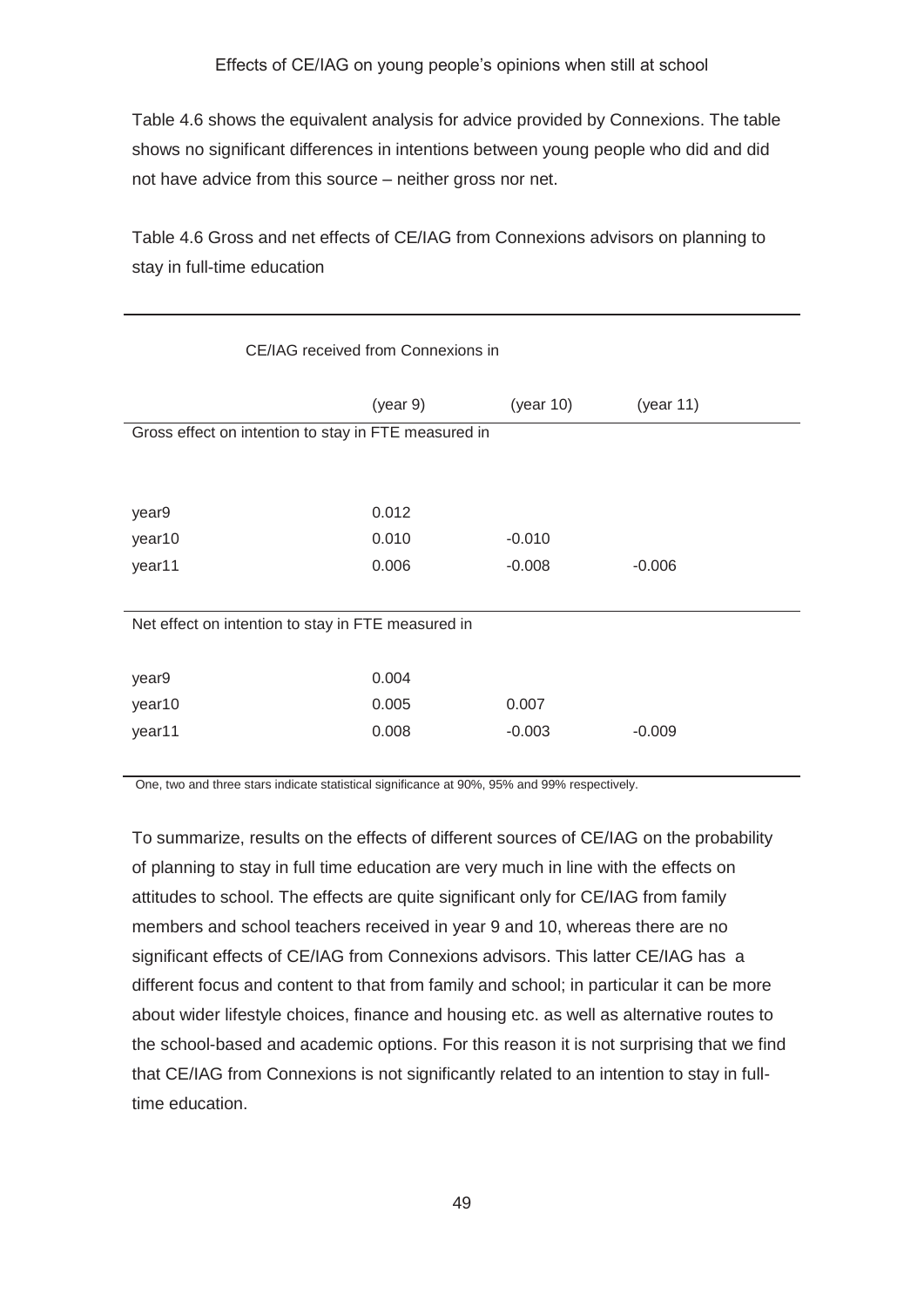do after year 11. We report the results in Appendix D. In evaluating these findings, it For completeness, we also estimated the effect of different sources of CE/IAG on the other possible intended outcomes reported by young people (besides continuing in education): working full time, training or apprenticeship, or not knowing what he/she will can be argued that CE/IAG should encourage young people to choose between the options of continuing in education, getting a training place or apprenticeship or working, but that not knowing what to do is not a desirable 'intention'.

 that they will plan to work full time (Tables F.1 and F.2). The corresponding net effects remain negative, and significant only for CE/IAG provided in year 9 and for the probability of planning to work full time in years 9 and 10. In contrast, CE/IAG from Connexions advisors does not generally have any effect on planning to work full time after year 11 (Table F.3). Because CE/IAG from family members and school teachers in years9 and 10 encourages young people to think of staying on in education, it reduces the probability

 family members in year 9 which seems slightly to decrease expectations of taking a None of the three sources of CE/IAG appears to have a net effect on planning to take a training place. (Tables F.4, F.5 and F.6), except for a mixed result for CE/IAG from training place or apprenticeship in year 9 and to increase them in year 10.

 The net effect of CE/IAG from family members and school teachers is to reduce the nothing by year 11. Again we do not find any effect of CE/IAG from Connexions advisors (Table F.9). risk that, in years 9 and 10, young people don't yet know what they will do after year 11(Tables F.7 and F.8). Having no plans yet for the future is an undesirable outcome, so numerically negative effects of CE/IAG are beneficial. These effects have shrunk to

In summary the four main findings of this section are:

- In summary the four main findings of this section are:<br>only CE/IAG from family members and school teachers received in years 9 and and planning to stay in full time education. 10 has an effect on young people's opinions, and especially attitudes to school
	- $\bullet$  CE/IAG received in years 9 and 10 has in a bigger effect than that received in year 11, although this can be in part due to a change in the questions used to collect information on CE/IAG in year 11.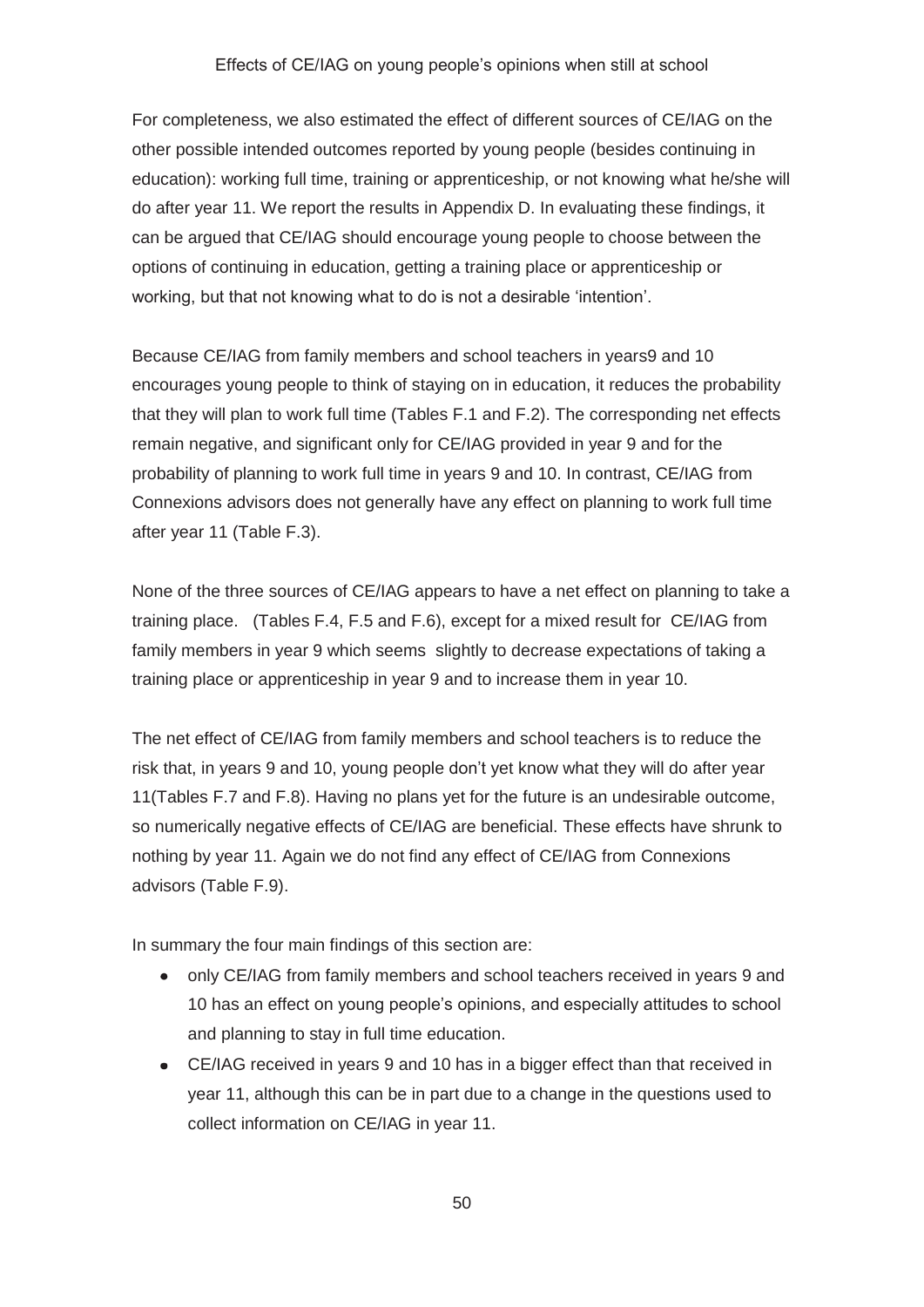- The effect of CE/IAG is higher for young people's opinions measured in year 9 and 10 than in year 11. This seems to indicate that the effects of CE/IAG shrink with the passage of time.
- CE/IAG from Connexions advisors does not seem to have any effect on pupils' career in mind and talk to Connexions about the steps they need to take to get opinions. However, a change of opinion may not always be the aim of the intervention. For example, a young person may already have an option or there

# *4.2 Across-year CE/IAG and young people's opinions in year 11*

 talked to the relevant source about this in each of the three last years of compulsory analysis do not change (see Section 4.3). To get an overview of the effects of CE/IAG about future studies on young people's opinions in year 11, we consider the sequence of CE/IAG receipt over years 9 to 11. As already said in Section 3 across-year CE/IAG about future studies is defined as having school. Those consulting the source less than three years running are counted as the comparison group. This definition is potentially arbitrary. For this reason we also consider other alternative definitions of cumulative CE/IAG and find the results of our

The young people's opinions we consider are again attitudes to school and intentions about what to do after 16. Table 4.7 reports the net effects, using the same regression techniques as have already been used for year-specific CE/IAG reported in tables 4.1- 4.6.

maximum score of 48). The previous tables showed some effects on opinions expressed in years 9 and 10, but few large effects of CE/IAG on young people's opinions measured in year 11. The analysis of year 11 outcomes in Table 4.7 is consistent with that. The only significant effect (at the 99% confidence level) is that CE/IAG about future studies from school teachers improves young people's optimism by an average of 1.3 points (out of a maximum score of 48).<br>
51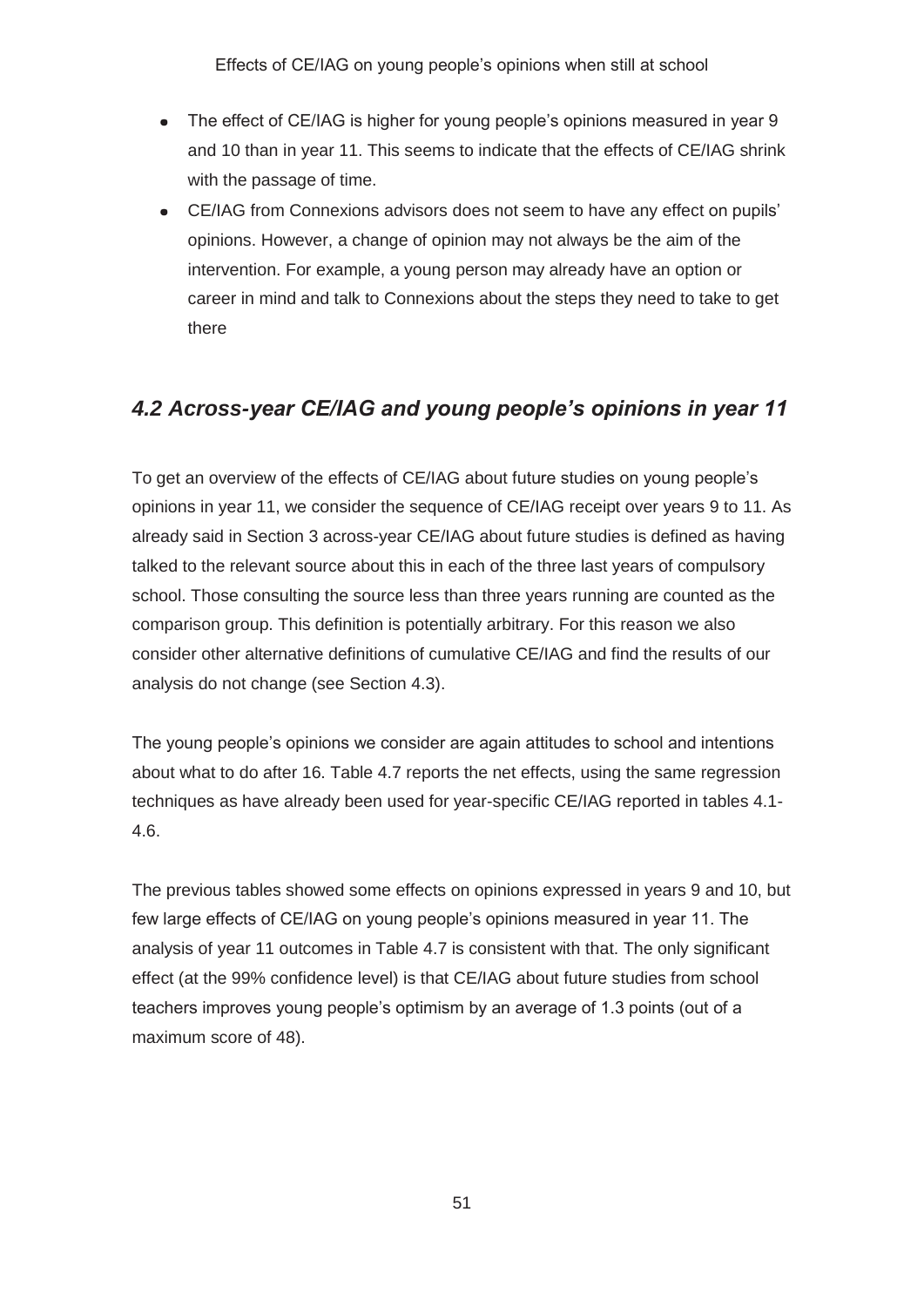| Year 11                       |          | CE/IAG Family CE/IAG School |       | <b>CE/IAG Connexions</b> |
|-------------------------------|----------|-----------------------------|-------|--------------------------|
| Attitudes to school           | 0.178    | 1.304                       | $***$ | 0.014                    |
| Planning to stay in education | $-0.013$ | 0.007                       |       | 0.012                    |
| No plans (don't know)         | 0.003    | 0.003                       |       | $-0.006$                 |

Table 4.7: Net effects of across-year CE/IAG about future studies, using regression estimation

One, two and three stars indicate statistical significance at 90%, 95% and 99% respectively.

 robustness of the results we also estimate these CE/IAG effects by using propensity score matching methods and we report the new estimated effects in Table 4.8. The effects reported in Table 4.7 are computed using regression estimation to control for the young people's background characteristics (demographic characteristics, family background characteristics, home resources, parent's role, school variables, neighbourhood characteristics, educational attainments and SEN). To check the

significant. The results on CE/IAG effects are very similar when using either the matching or regression estimation methods. In both Tables 4.7 and 4.8 we find a small but significant positive effect on attitudes to school (year 11) of across-year CE/IAG about future studies from school teachers. In both tables no other effects are statistically

Table 4.8: Net effects of across-year CE/IAG about future studies, using propensity score estimation

| Year 11                       | CE/IAG Family | CE/IAG School | <b>CE/IAG Connexions</b> |
|-------------------------------|---------------|---------------|--------------------------|
| Attitudes to school           | 0.261         | **<br>0.966   | $-0.026$                 |
| Planning to stay in education | 0.005         | $-0.000$      | 0.017                    |
| No plans (don't know)         | 0.005         | $-0.001$      | $-0.015$                 |

One, two and three stars indicate statistical significance at 90%, 95% and 99% respectively.

 The results so far make use of the questions about CE/IAG on future studies asked in each of waves 1 to 3 (Years 9-11). Further questions were asked in waves 2 and 3 (years 10 and 11) only about whether young people had talked to teachers or Connexions about possible training or apprenticeships. In Section 3, we defined across-year CE/IAG about training or apprenticeships as having talked with school teachers (or Connexions) in at least one of the two last years of compulsory education.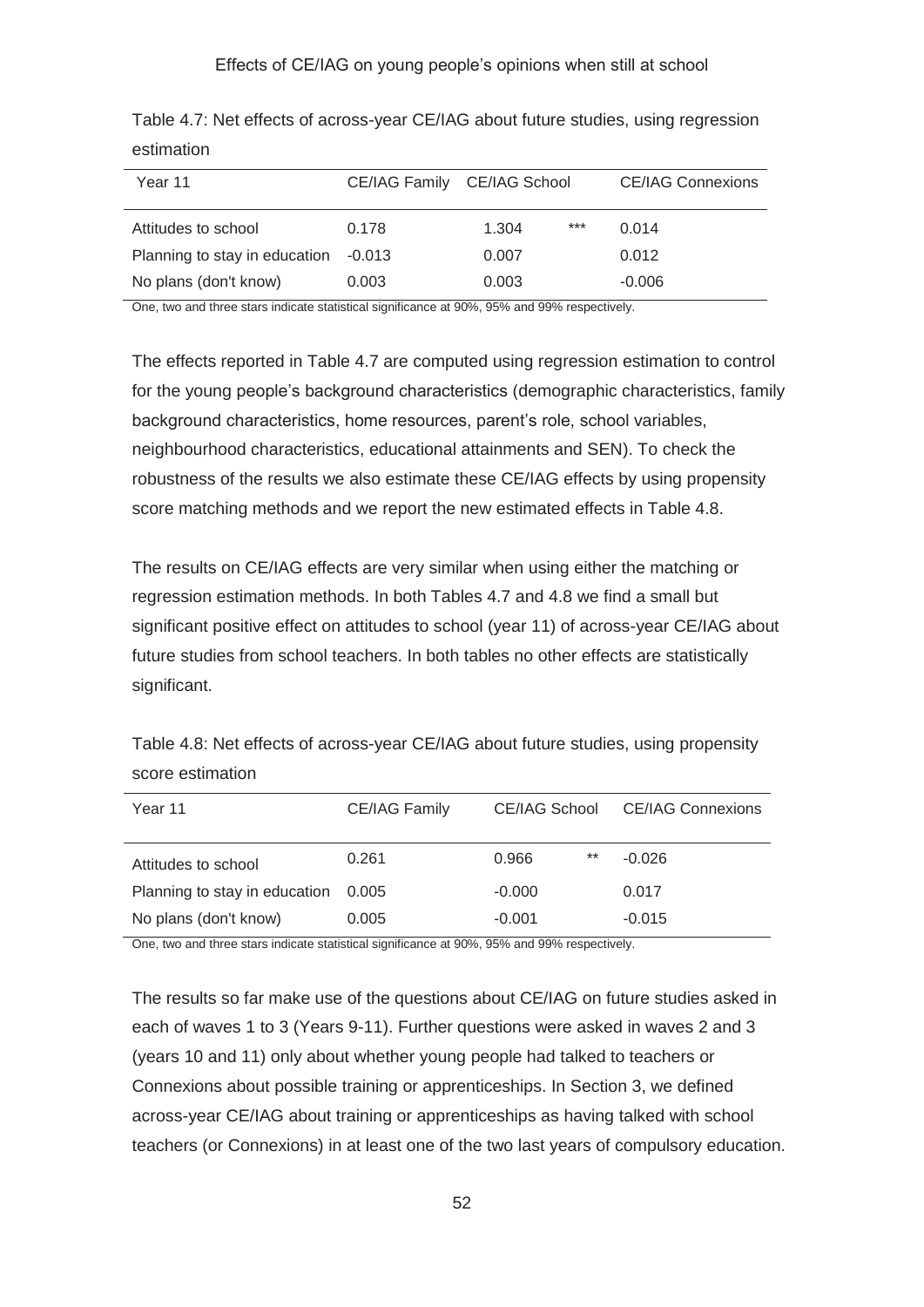about this to the relevant source in either year. This definition means that our comparison group consists of pupils who had not talked

 interested in following the training route. Whereas we would expect discussions of future studies to encourage an intention to remain in education, it is not clear what outcome should be expected when young people discuss training or apprenticeships. Advice givers might still emphasise the potential value of continuing in academic or vocational education; or, given the particular nature of the enquiry, might encourage or enable pupils to think positively about on-the-job training opportunities. It is possible that the minority of young people who had had such discussions are a self-selected group, who were particularly

 apprenticeships with school teachers were about 3 percentage points less likely to percentage points more likely to expect to take up some kind of training place. The effect is not large, though it is confirmed as statistically significant by both estimation who stay at school or enter college, this seems an acceptable outcome, given the The outcome, reported in Table 4.9, is that young people who had discussed training or expect to remain in education when asked at the end of year 11; and about 3 procedures. Although it does not contribute to increase the percentage of 16 year olds focussed content of CE/IAG about training or apprenticeships.

But the analysis suggests no significant net effects of CE/IAG about training or apprenticeships obtained from Connexions.

|                               | Regression estimation |               | Propensity score estimation |                |  |  |
|-------------------------------|-----------------------|---------------|-----------------------------|----------------|--|--|
| Year 11                       | CE/IAG                | CE/IAG        | CE/IAG                      | CE/IAG         |  |  |
|                               | School                | Connexions    | School                      | Connexions     |  |  |
| Attitudes to school           | $-0.292$              | $-0.239$      | $-0.053$                    | 0.110          |  |  |
| Planning to stay in education | $-0.035$              | *<br>$-0.002$ | $-0.030$                    | $***$<br>0.007 |  |  |
| Planning to work              | $-0.003$              | 0.004         | $-0.004$                    | $-0.007$       |  |  |
| Planning to get training      | 0.031                 | *<br>$-0.007$ | 0.029                       | $***$<br>0.007 |  |  |
| No plans (don't know)         | 0.004                 | 0.005         | 0.003                       | $-0.003$       |  |  |

Table 4.9: Net effects of across-year CE/IAG about training or apprenticeships on pre-16 opinions

One, two and three stars indicate statistical significance at 90%, 95% and 99% respectively.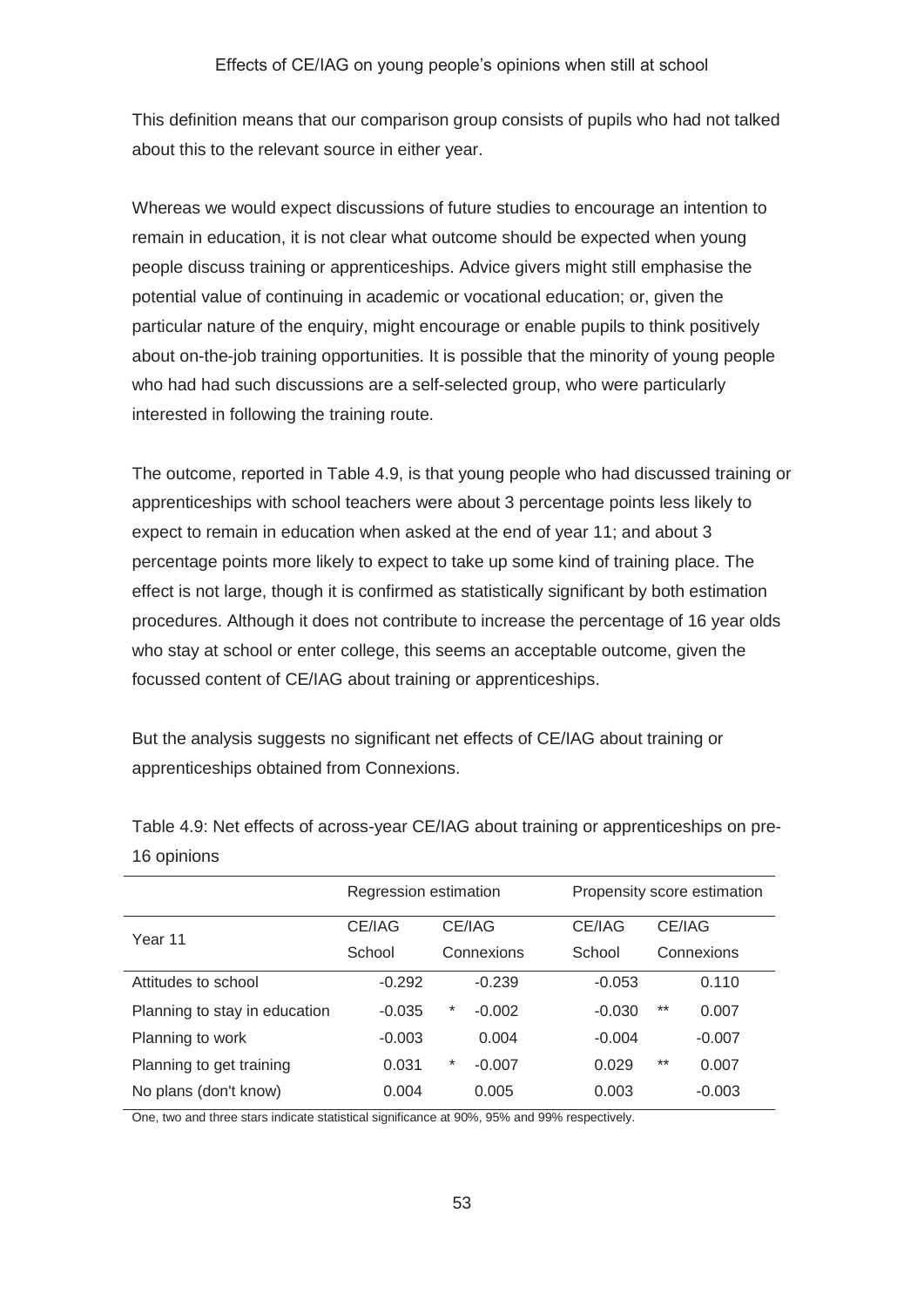Section 3), it is of interest to compare the effects of CE/IAG across sources by focusing on these disadvantaged young people and this is what we will do in Section 6. In conclusion, CE/IAG from school teachers seems more effective, but not by a huge amount, than CE/IAG from Connexions advisors. Given that Connexions CE/IAG has been targeted more on young people with lower educational attainments and SEN (see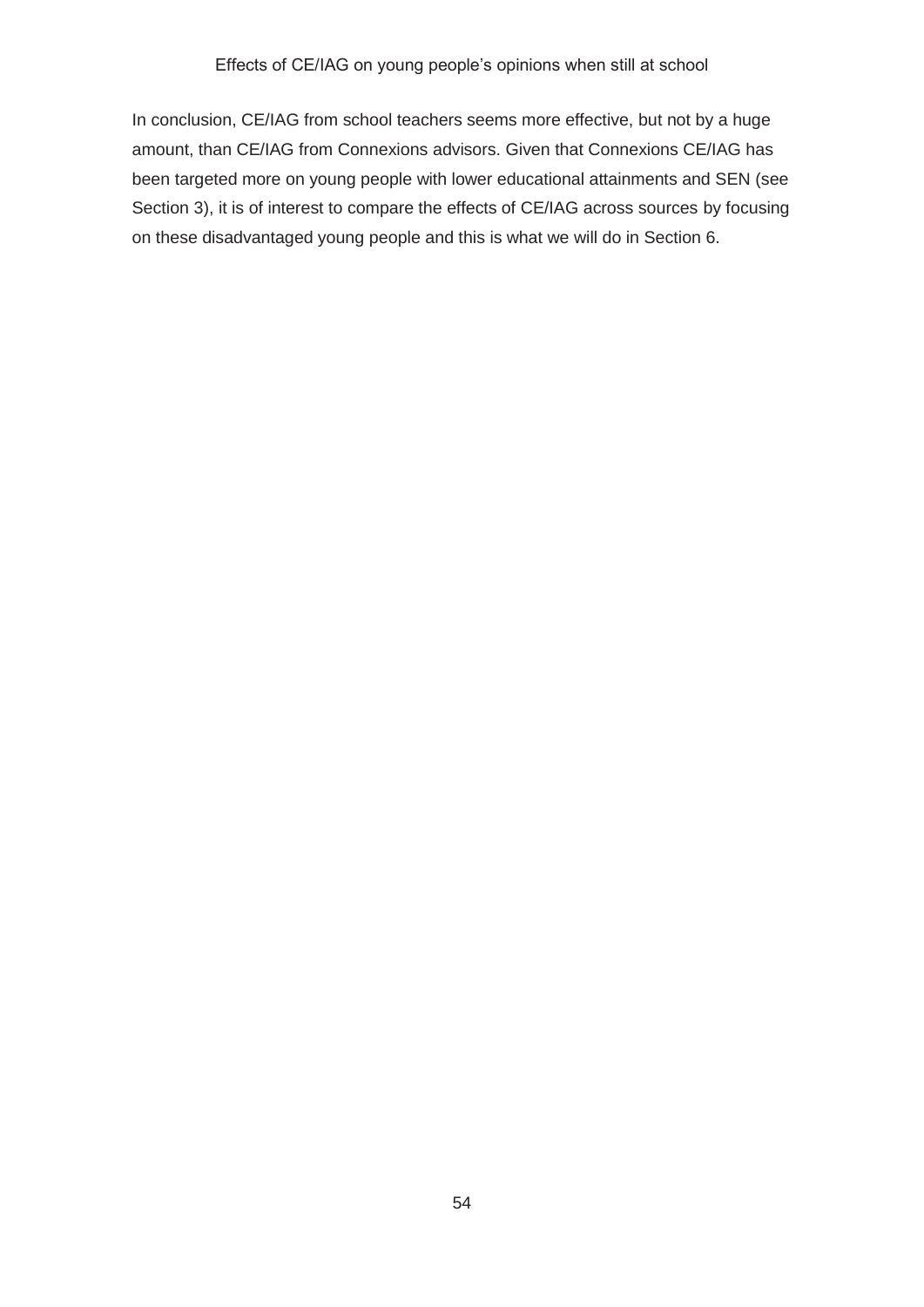# *4.3 Sensitivity analysis*

alternative summary definitions of cumulative CE/IAG receipt are adopted.<sup>15</sup> Any method of summarizing CE/IAG received by pupils over years 9, 10 and 11 in one single across-year definition is to some extent arbitrary. For this reason we carried out sensitivity analyses to check whether an evaluation of the CE/IAG effect changes if

 for an increase in significance of the effect of CE/IAG on future studies from family produce any significant effect. Since CE/IAG about future studies provided in year 11 does not seem to have any effect on any of the young people's opinions considered (attitudes to school, or expectations about what they would do after 16), we also consider across-year CE/IAG about future studies defined using only inputs in years 9 and 10. Then we define across-year CE/IAG from each source on the basis of the pupil having talks with family members (school teachers or Connexions advisors) about his/her plan for future studies in both years 9 and 10. The comparison group consists of those who talked to the relevant source only once, or not at all, in years 9 or 10, regardless of what happened in year 11. We did not find any substantial difference in the results, except members and from school teachers on attitudes to school in year 11 (3 and 5 percentage points respectively). CE/IAG from Connexions advisors still does not

produce any significant effect.<br>Since CE/IAG from Connexions advisors is not as frequent as CE/IAG from family members or school teachers, we also decided to replicate the results using a third definition of CE/IAG. In this case, we defined across-year CE/IAG from Connexions advisors as having talked with Connexions advisors in either year 9, or year 10 or both. Again we did not find any significant effect of CE/IAG on any of the young people's opinions.

 Furthermore, we also took account of the *quality* of CE/IAG self-reported by pupils in point scale from not at all useful (1) to very useful (5). When adopting this definition we young people's opinions (see Table 4.10). 'Good quality' CE/IAG from family and year 9. Pupils were asked to report the usefulness of the CE/IAG they received on a 5 find that 'good quality' CE/IAG from Connexions advisors has a positive effect on attitudes to school, but of only at 90% level of significance and no effects on other

-

 $15$  Results of these sensitivity checks are available from the authors on request.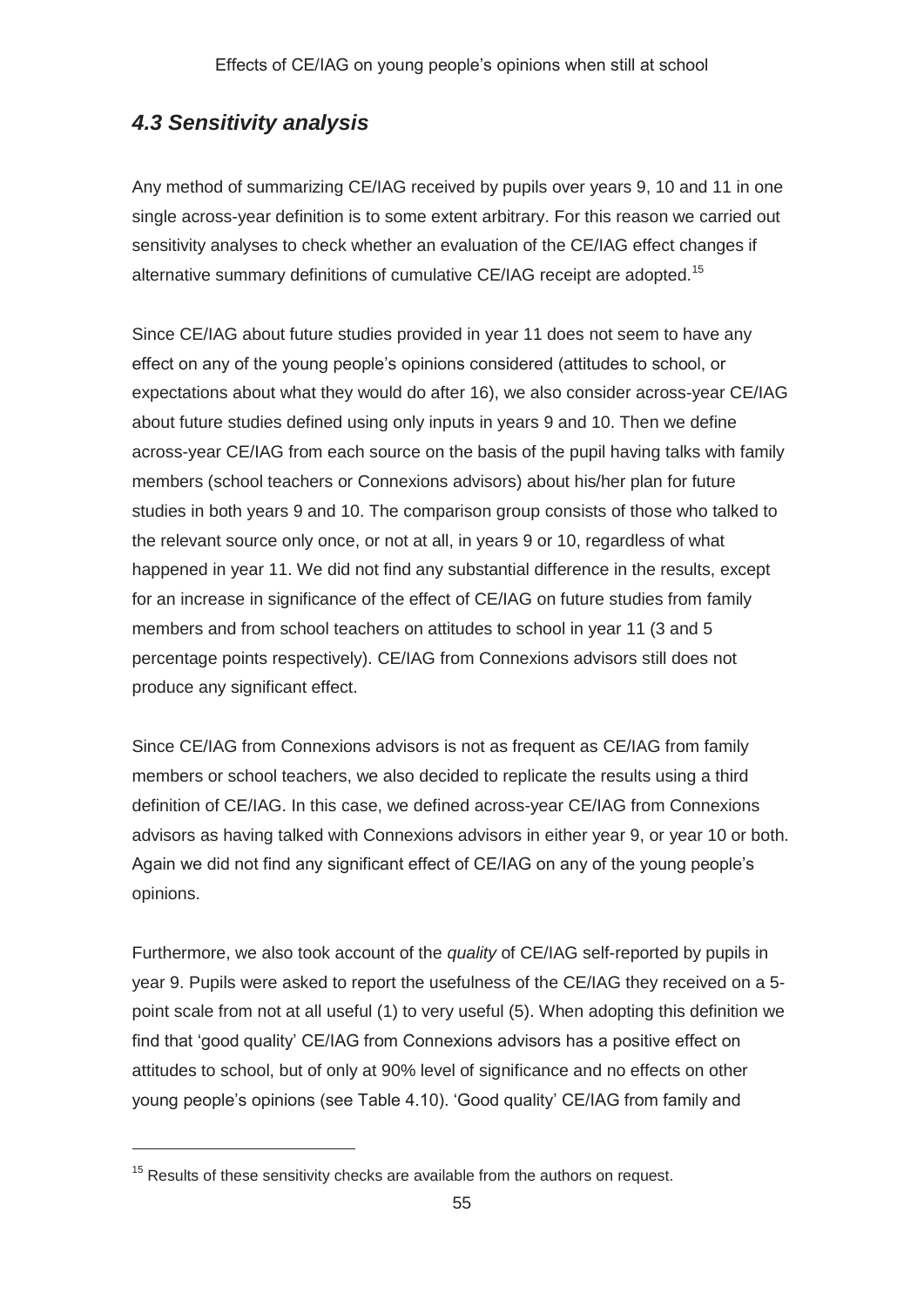school seem to have a larger positive effect on attitudes but no effect on other opinions.

Table 4.10: Net effects of the quality of CE/IAG about future studies in year 9, using regression estimation

| Year 11                       |        | CE/IAG Family CE/IAG School |       | <b>CE/IAG Connexions</b> |          |        |
|-------------------------------|--------|-----------------------------|-------|--------------------------|----------|--------|
| Attitudes to school           | 0.582  | ***                         | 0.855 | $***$                    | 0.086    | $\ast$ |
| Planning to stay in education | -0.003 |                             | 0.001 |                          | 0.002    |        |
| No plans (don't know)         | 0.001  |                             | 0.002 |                          | $-0.000$ |        |

One, two and three stars indicate statistical significance at 90%, 95% and 99% respectively.

 We also used the quantity of CE/IAG received and reported by pupils in year 9 and 10. This variable measures the frequency of CE/IAG received and takes values from 1 (not at all) to 5 (a lot). As for the quality, the quantity of CE/IAG is a subjective variable with understand the effect of CE/IAG. We sum the quantity of CE/IAG received in year 9 effect on attitudes to school (see Table 4.11). potential measurement errors and not easily comparable across pupils and sources. That said, these subjective variables can still provide useful information to better and 10 and evaluate its effect on pupils' opinions. We find little effect of CE/IAG quantity on opinions, except for CE/IAG from family and school which has a positive

effect on attitudes to school (see Table 4.11).<br>Table 4.11: Net effects of the quantity of CE/IAG about future studies in year 9 and 10, using regression estimation

| Year 11                       |        | CE/IAG Family CE/IAG School |          |     | <b>CE/IAG Connexions</b> |
|-------------------------------|--------|-----------------------------|----------|-----|--------------------------|
| Attitudes to school           | 0.392  | ***                         | 0.908    | *** | $-0.191$                 |
| Planning to stay in education | -0.001 |                             | $-0.002$ |     | 0.000                    |
| No plans (don't know)         | 0.001  |                             | $-0.000$ |     | 0.001                    |

One, two and three stars indicate statistical significance at 90%, 95% and 99% respectively.

 (from 0 to 100 per cent), we can use the school percentages receiving Connexions was likely to have advice from this source. We proceed in two steps: first we compute a Finally, we use an alternative technique to check whether there is any causal effect of Connexions CE/IAG on young people's opinions. Since the proportion of young people receiving CE/IAG from Connexions advisors varies substantially from school to school CE/IAG in year 9, 10 and 11 as a predictor for whether any particular young person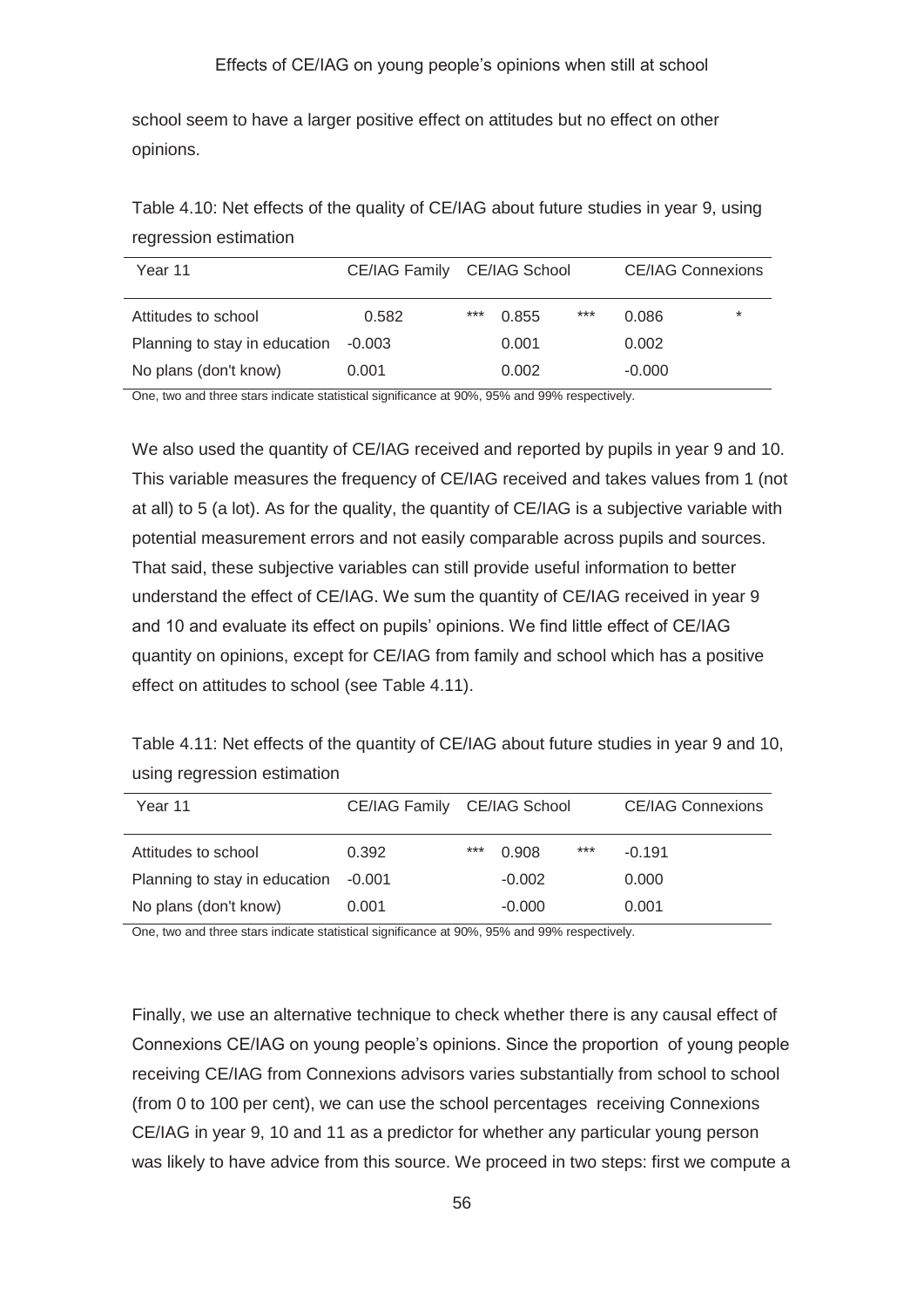prediction of CE/IAG experience at individual level using these predictors and the young people's background variables; second we regress the young people's outcomes on the set of background variables and the *predicted* Connexions CE/IAG, which is being used as a proxy for actual Connexions CE/IAG receipt. This indirect approach is known as 'instrumental variable estimation', and is designed to avoid the possibility that individual young people with particular hopes and expectations were the ones most likely to seek or accept advice. The CE/IAG variables predicted on the basis of school characteristics are strongly correlated with the probability of receiving CE/IAG at individual level; but it is assumed that they are not directly correlated with young people's outcomes once school characteristics have been controlled for. This analysis still failed to identify any significant effect of Connexions CE/IAG on young people's opinion-outcomes, even when considering 'high quality' CE/IAG (as defined above).

# *4.4 Conclusions*

This chapter has looked at the influence of CE/IAG received in years 9 to 11 on young people's opinions expressed over roughly the same period. Both the inputs (CE/IAG) and the outcomes (opinions) are measured before the point at which young people actually decide what to do in year 12.

The young people's opinions we considered are:

- attitudes to school.
- intention to stay in education, to take a training place or apprenticeship, to work,
- not knowing what they will do after year 11,

Our main findings are summarized below.

- There are some clear signs that talking to either family members, or to school teachers, about future studies in the course of years 9 or 10 has some positive effects on attitudes to school, and the intention to stay in education and reduces pupils' probability of not knowing what they would do after year 11.
- Pupils who spoke to school teachers about the possibility of training or apprenticeships were rather less likely to expect to remain in full-time education, but similarly more likely to intend to get training places, than those who had not had such discussions.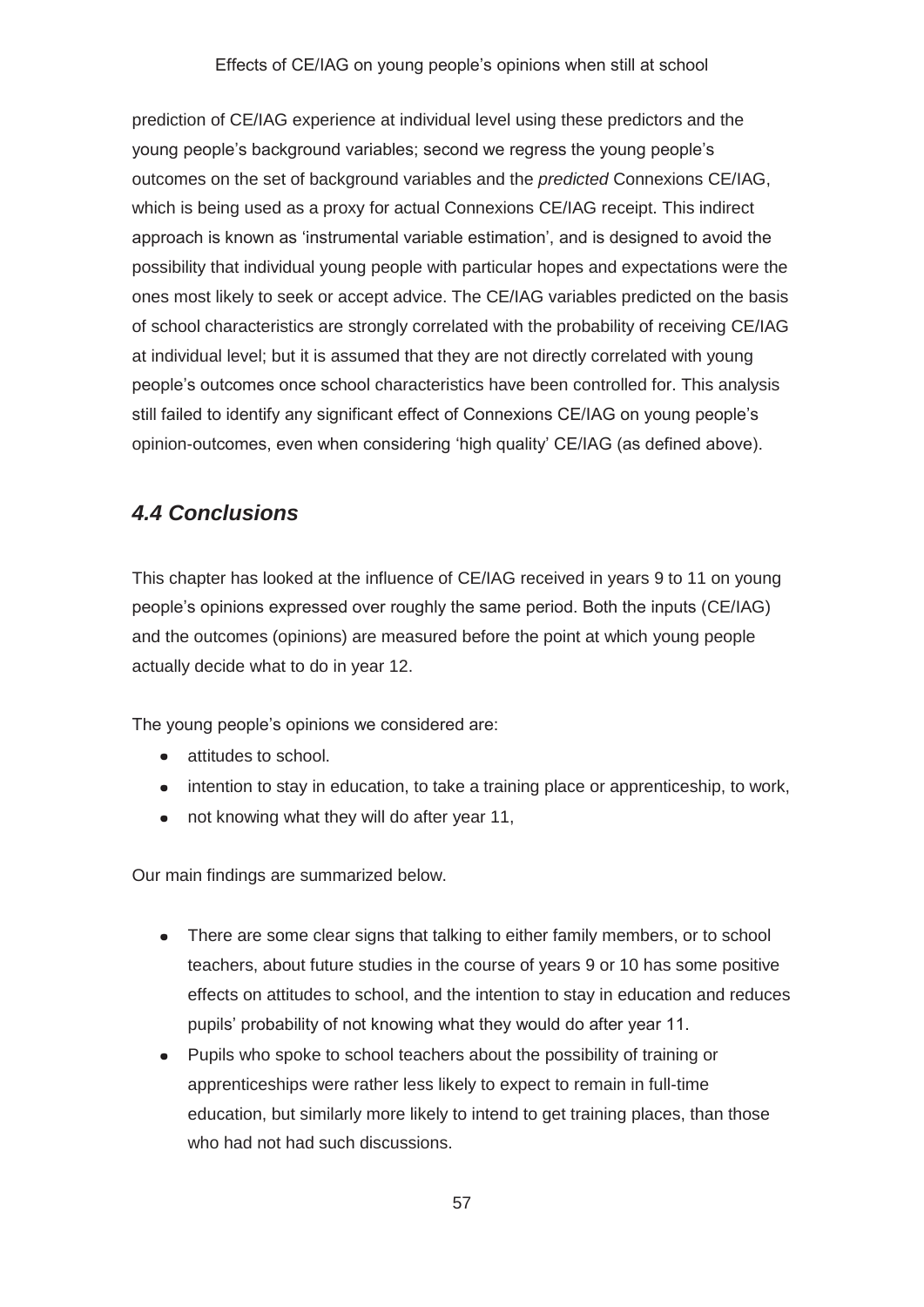- CE/IAG (about either future studies or training/apprenticeships) from Connexions does not seem to have any measurable effect on young people's opinions;
- There is no measurable effect on opinions of CE/IAG received in year 11.

 There is no measurable effect on opinions of CE/IAG received in year 11. The fact that CE/IAG in year 11 has no measurable effect on opinions in addition to the effective. effects of CE/IAG received in year 9 and 10 may indicate that CE/IAG during the last year of compulsory school is too late. Pupils in year 11 have probably already taken their decision and received adequate CE/IAG about future studies. This could suggest that early provision of CE/IAG about future studies and training/apprenticeships is more effective. 58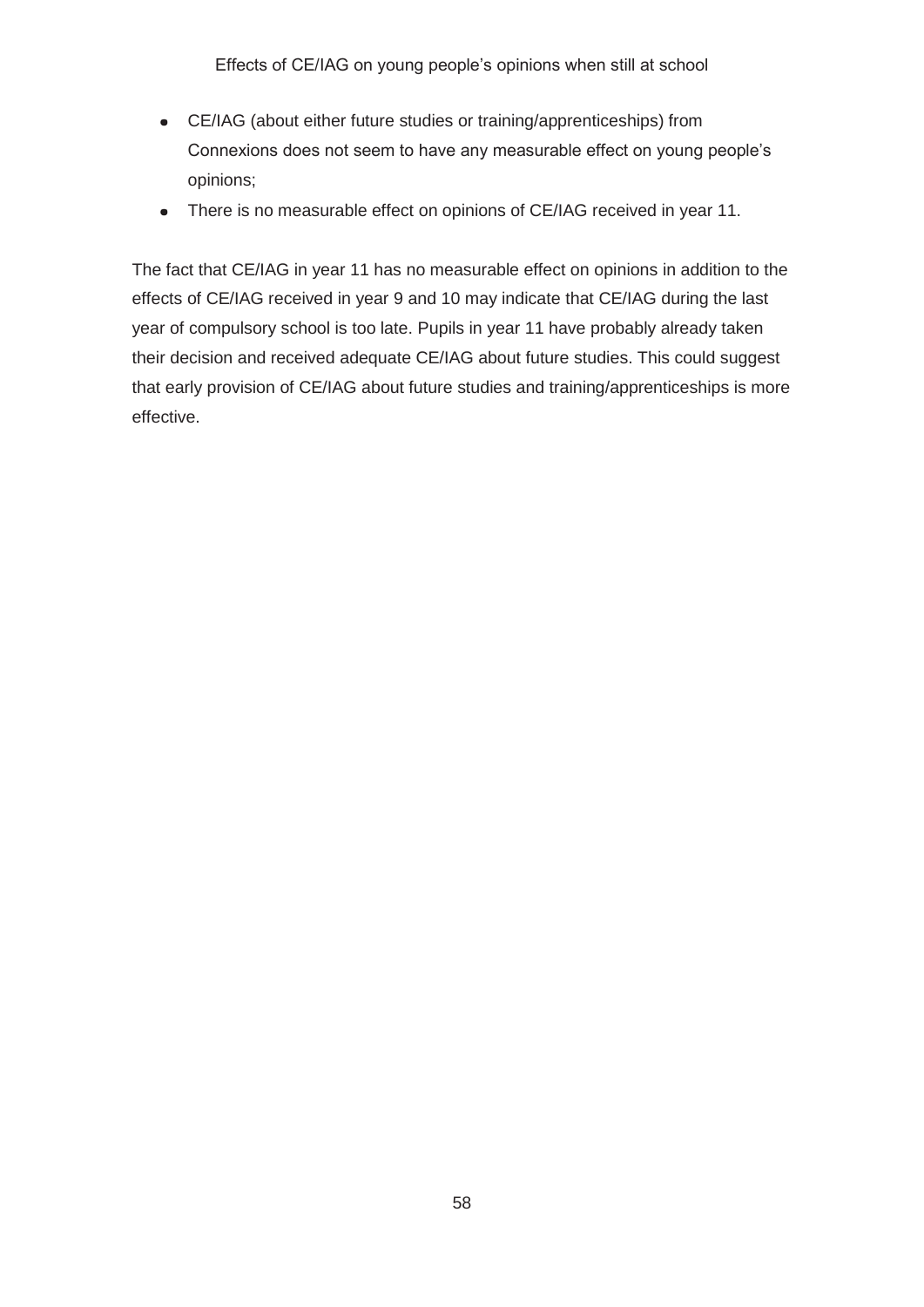# **5. Effects of CE/IAG on young people's post-16 outcomes**

 education. To this end we consider young people's post-16 decisions and destinations. In this chapter we consider the net effects of CE/IAG experienced over years 9, 10 and 11 on young people's post-16 outcomes. Chapter 4 suggested that CE/IAG had shortterm effects on young people's opinions, at least in years 9 and 10. The main aim now is to assess whether CE/IAG received by pupils during the compulsory school period has a long-term effect on their outcomes after they reach the end of compulsory

### *5.1 Young people's post-16 outcomes*

The LSYPE distinguished four types of post-16 destination as reported in waves 4 and 5 (years 12 and 13)

- Full-time education this is generally regarded as the choice that could lead to more successful long term outcomes for the majority of young people
- alternative activity, especially for young people with vocational, rather than Work with training – training activities will remain an option for 16 and 17 yearolds under the proposals for raising the participation age. This is an appropriate academic interests.
- young people unless it includes a training element. The boundaries between Work without training – it is assumed that work is not a desirable objective for work with and without training are probably unclear.
- NEET (not in employment, education or training) this is an 'activity' strongly associated with very poor future prospects.

 CE/IAG on the average amounts of time spent in each role over the period are There are three measures of each of these activities. The one mainly analysed here is the number of months spent in each of the four activities during the 21 month period between September 2006 (year 12) and May 2007 (year 13). The estimated effects of highlighted in bold in Tables 5.1-5.3.

 at waves 4 and 5 of the LSYPE (interviews were carried out between June and August Young people were also asked what they were doing at the moment, when interviewed in 2007 and 2008). The categories for the main activities change slightly between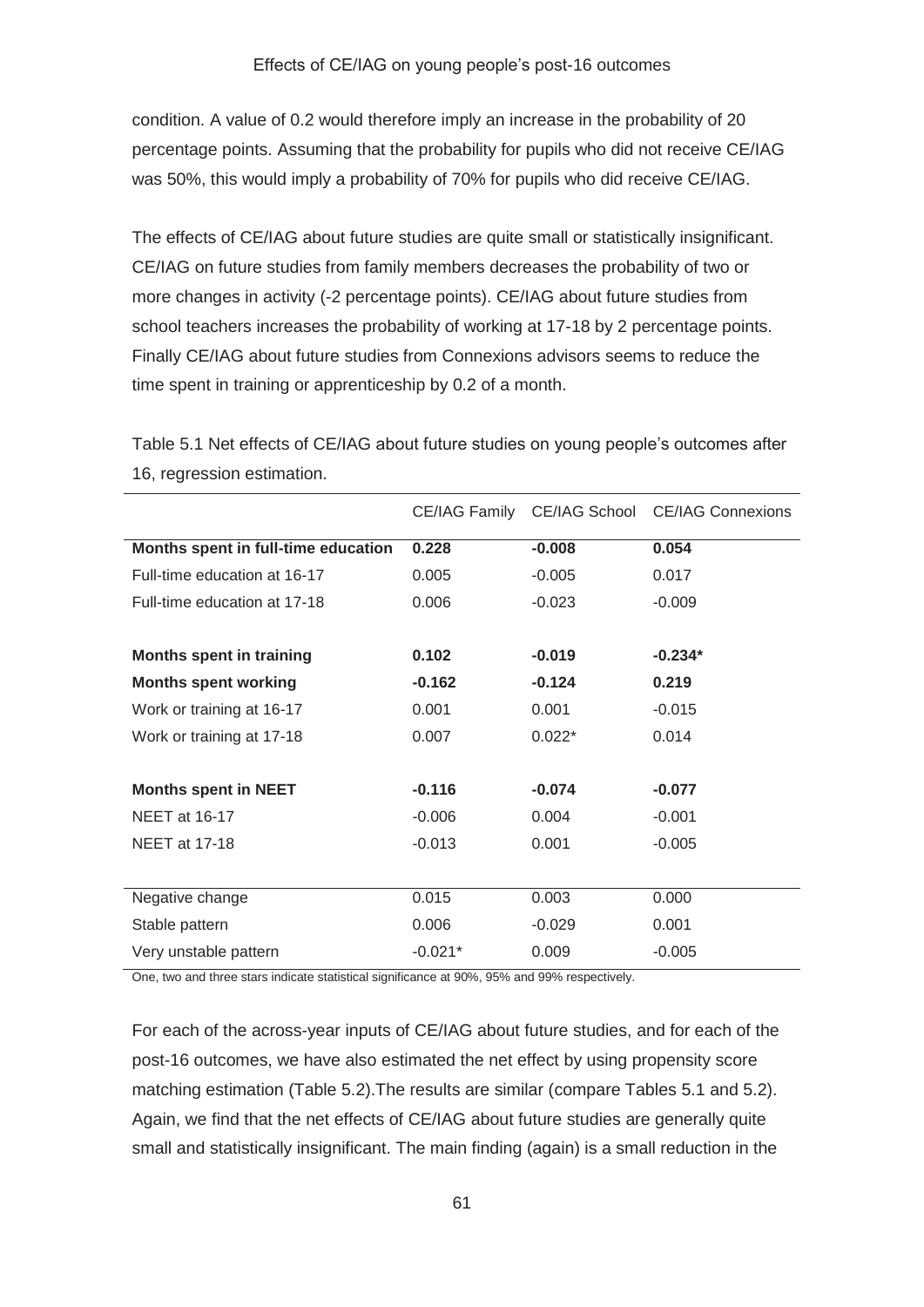## 4.3 Sensitivity analysis

Any method of summarizing CE/IAG received by pupils over years 9, 10 and 11 in one single across-year definition is to some extent arbitrary. For this reason we carried out sensitivity analyses to check whether an evaluation of the CE/IAG effect changes if alternative summary definitions of cumulative CE/IAG receipt are adopted.<sup>15</sup>

Since CE/IAG about future studies provided in year 11 does not seem to have any effect on any of the young peoples opinions considered (attitudes to school, or expectations about what they would do after 16), we also consider across-year CE/IAG about future studies defined using only inputs in years 9 and 10. Then we define across-year CE/IAG from each source on the basis of the pupil having talks with family members (school teachers or Connexions advisors) about his/her plan for future studies in both years 9 and 10. The comparison group consists of those who talked to the relevant source only once, or not at all, in years 9 or 10, regardless of what happened in year 11. We did not find any substantial difference in the results, except for an increase in significance of the effect of CE/IAG on future studies from family members and from school teachers on attitudes to school in year 11 (3 and 5 percentage points respectively). CE/IAG from Connexions advisors still does not produce any significant effect.

Since CE/IAG from Connexions advisors is not as frequent as CE/IAG from family members or school teachers, we also decided to replicate the results using a third definition of CE/IAG. In this case, we defined across-year CE/IAG from Connexions advisors as having talked with Connexions advisors in either year 9, or year 10 or both. Again we did not find any significant effet CE/IAG on any of the young peoples opinions.

Furthermore, we also took account of the quality of CE/IAG self-reported by pupils in year 9. Pupils were asked to report the usefulness of the CE/IAG they received on a 5point scale from not at all useful (1) to very useful (5). When adopting this definition we find that good quality'CE/IAG from Connexions advisors has a positive effect on attitudes to school, but of only at 90% level of significance and no effects on other young peoples opinions (see Table 4.10Good quality'CE/IAG from family and

<sup>&</sup>lt;sup>15</sup> Results of these sensitivity checks are available from the authors on request.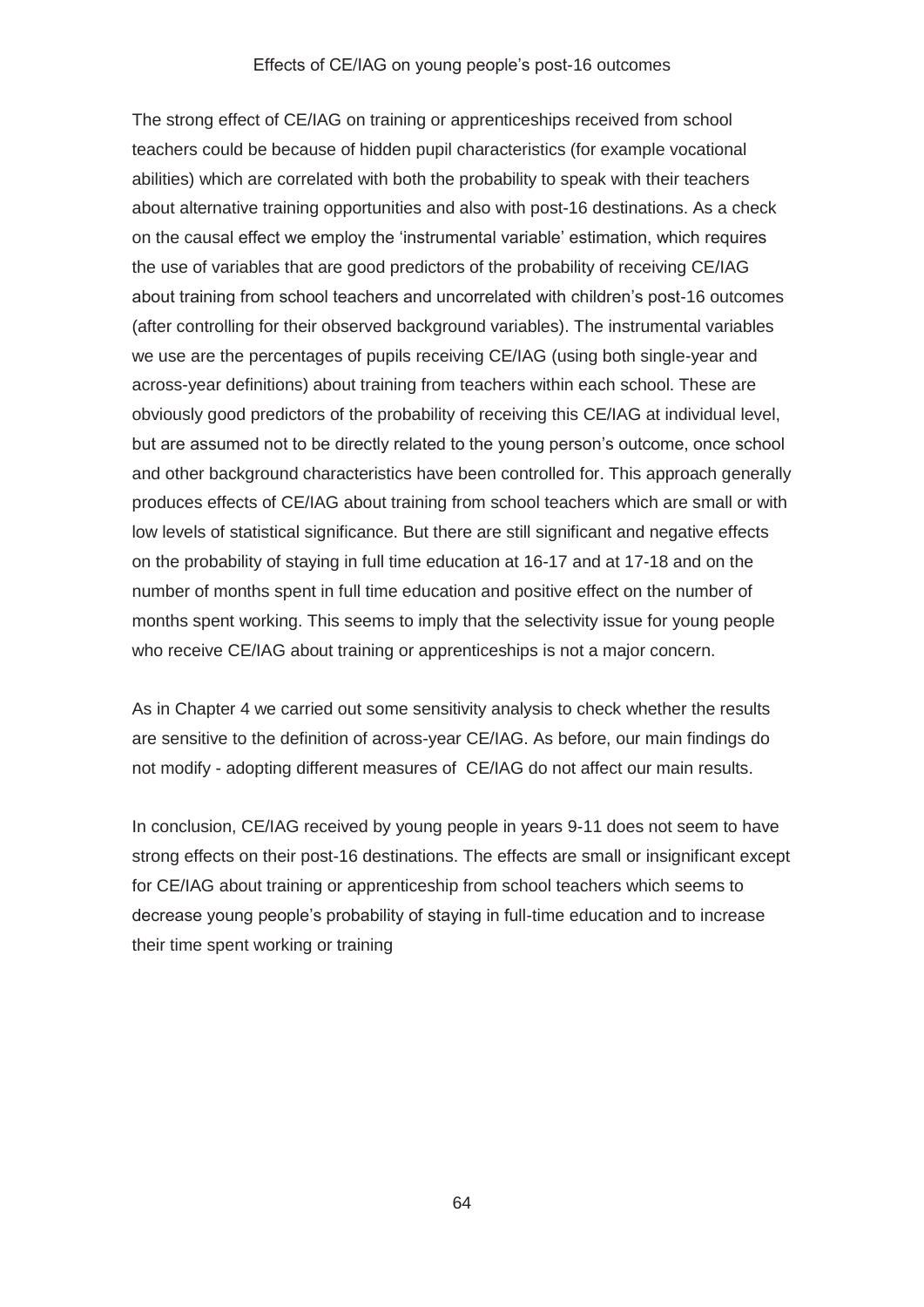Table 4.3 Gross and net effects of CE/IAG from Connexions advisors on attitudes to school (ranging from 0 to 48)

| CE/IAG received from Connexions advisors in |          |                     |           |  |  |  |
|---------------------------------------------|----------|---------------------|-----------|--|--|--|
|                                             | (year 9) | (year 10)           | (year 11) |  |  |  |
| Gross effect on attitudes measured in       |          |                     |           |  |  |  |
|                                             |          |                     |           |  |  |  |
| year9                                       | 0.147    |                     |           |  |  |  |
| year10                                      | 0.087    | $\star$<br>$-0.270$ |           |  |  |  |
| year11                                      | 0.058    | $-0.204$            | 0.199     |  |  |  |
|                                             |          |                     |           |  |  |  |
| Net effect on attitudes measured in         |          |                     |           |  |  |  |
|                                             |          |                     |           |  |  |  |
| year9                                       | 0.196    |                     |           |  |  |  |
| year10                                      | 0.158    | $-0.078$            |           |  |  |  |
| year11                                      | $-0.063$ | $-0.078$            | 0.156     |  |  |  |
|                                             |          |                     |           |  |  |  |

One, two and three stars indicate statistical significance at 90%, 95% and 99% respectively.

Comparing Tables 4.1 to 4.3, we can conclude that CE/IAG from family members and school teachers produce a similar positive effect on attitudes to school. The highest net effect is observed for CE/IAG (both from family members and school teachers) in year 9 on attitudes to school in year 9, and it implies an increase in attitudes to school of about 6 percentage points.

In Tables 4.4 to 4.6 we report the effects of different sources of CE/IAG on the probabilities of young people saying that they plan to stay in full time education.<sup>14</sup> The layout of the tables is exactly equivalent to Tables 4.1 to 4.3, except that the outcome

<sup>&</sup>lt;sup>14</sup> Tables 4.4 to 4.6 are based on linear probability models in which the coefficients can be interpreted as an increase in the probability of the outcome under consideration. Significance is denoted by stars in the normal way.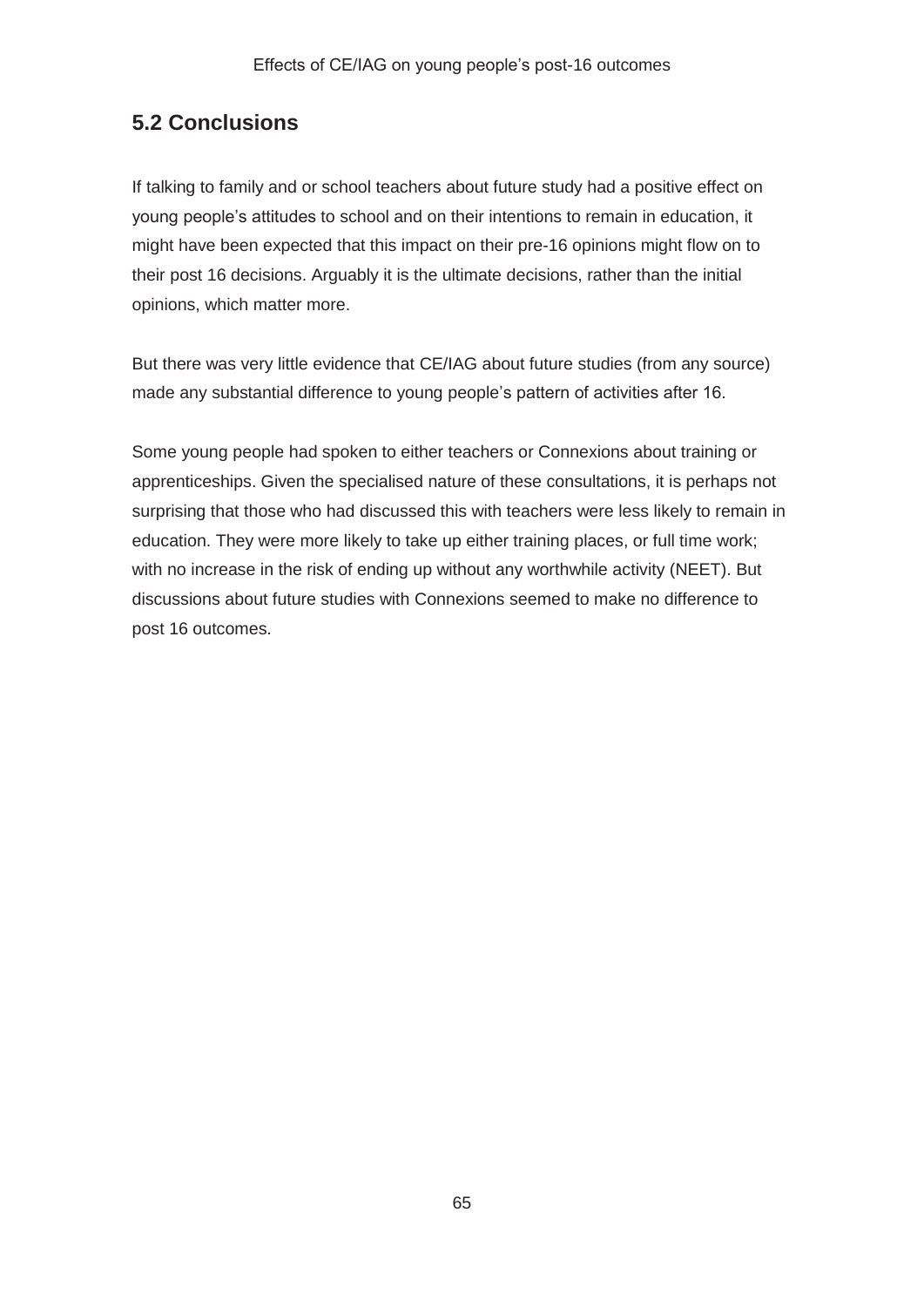# **6. Is CE/IAG effective for young people at risk of poor outcomes?**

 people's opinions and post 16 choices, across all the young people in the age group studied by the LSYPE. It can be argued, though, that some young people, already on high-aiming trajectories, do not need much CE/IAG in the pre-16 period, and that it have a potential option to target their services on students more at risk of poor outcomes. The analysis so far has estimated the average impact of CE/IAG provision on young would make little difference to them. But pupils on low-aiming trajectories might need more CE/IAG, and it should make more of a difference. While family CE/IAG is obviously targeted by parents on their own children, both schools and Connexions

 choices, and provide one good measure to define subgroups of young people at risk of attainment defined as having a KS2 score in the lowest 20 per cent at the end of vear 6. Educational attainments are generally predictive of future career and educational poor outcomes. Our first subgroup of young people at risk is defined as those with low

Our second subgroup of young people at risk is defined as pupils recorded by schools as having special educational needs (SEN) - again about 20% of the whole sample.

### **6.1 Empirical results**

We start by showing that these two sub groups do indeed have poorer outcomes (of the kind analysed in Chapters 4 and 5) than their less disadvantaged comparison groups (Table 6.1). Pupils with low attainments have less positive attitudes to school, a much higher risk of experiencing a period of NEET (especially at age 17-18), and of having very unstable post-16 destination patterns.

they seem to outperform young people with low educational attainments.<br>
66 Pupils with SEN also have poorer outcomes than their non-SEN comparison group, but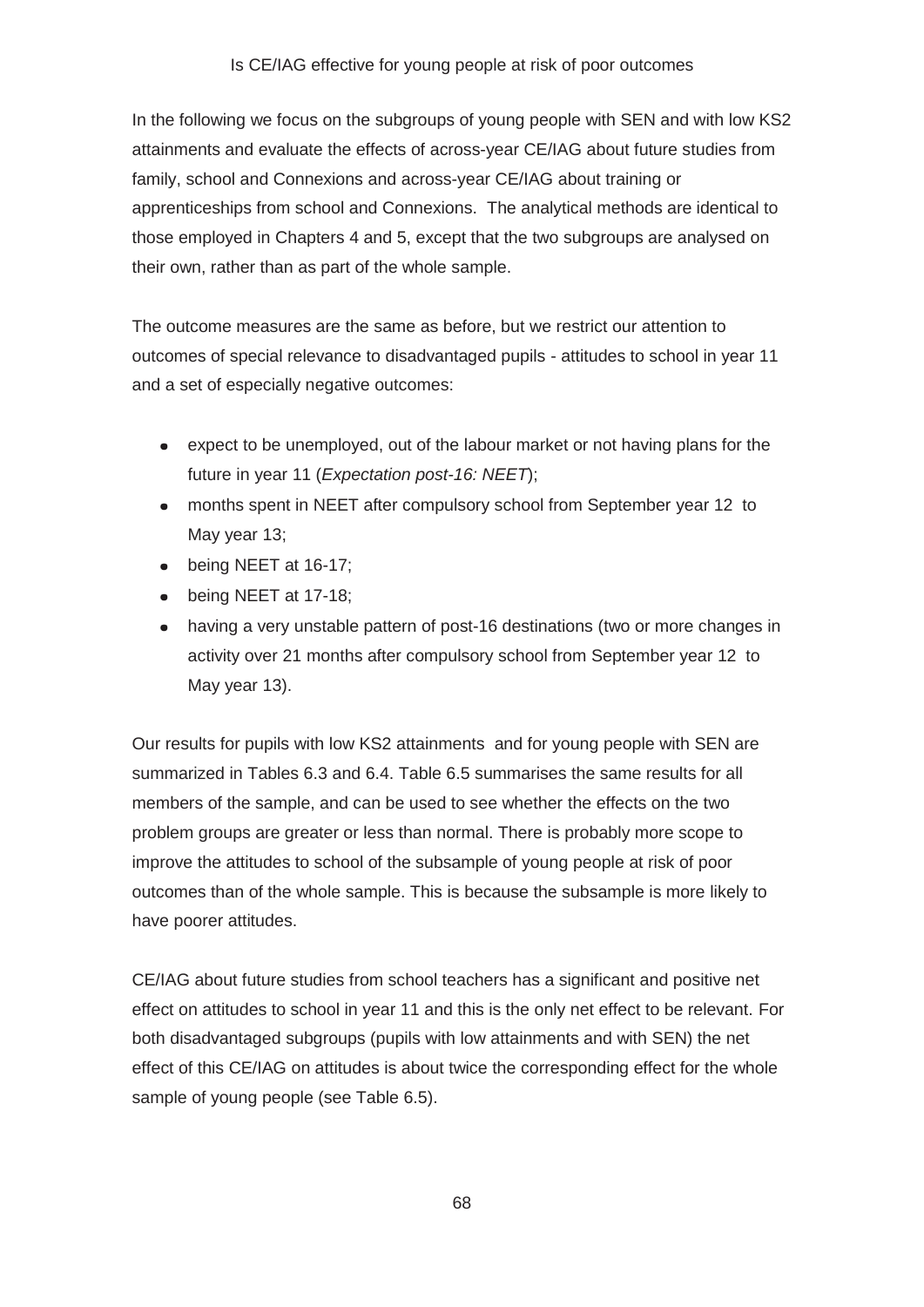Apart from that, we find that CE/IAG inputs have in general small effects on post 16 young people's outcomes – too small for the survey to measure them with any confidence. This same conclusion is as true for the two low performing sub-groups, as well as for the cohort as a whole.<sup>19</sup>

|                               | (FTE)            | Talking about plans for future studies | Talking about<br>training/apprenticeships |                  |                      |
|-------------------------------|------------------|----------------------------------------|-------------------------------------------|------------------|----------------------|
|                               | CE/IAG<br>Family | CE/IAG<br>School                       | CE/IAG<br>Connexions                      | CE/IAG<br>School | CE/IAG<br>Connexions |
| <b>Attitudes</b><br>to school | 0.376            | $***$<br>3.143                         | $-0.007$                                  | $-0.812$         | 0.045                |
| Expectation<br>post-16: NEET  | 0.011            | 0.004                                  | $-0.003$                                  | $-0.009$         | 0.027                |
| Neet months                   | $-0.340$         | 0.463                                  | $-0.894$<br>$^{\star}$                    | 0.287            | 0.317                |
| Neet at 16-17                 | $-0.051$         | 0.006                                  | $-0.020$                                  | 0.002            | 0.025                |
| Neet at 17-18                 | 0.005            | 0.009                                  | $-0.039$                                  | 0.039            | 0.007                |
| Very unstable<br>pattern      | $-0.052$         | 0.001                                  | $-0.040$                                  | 0.061            | $-0.045$             |

Table 6.3 Net effects of across-year CE/IAG for the subgroup of pupils with low KS2 attainments

One, two and three stars indicate statistical significance at 90%, 95% and 99% respectively.

-

 people not speaking English as main language, boys, girls, FSM, pupils in school with low  $19$  We also replicated the same types of analysis for the following other subgroups: young average KS3 to KS4 value added. The CE/IAG net effects are always insignificant, but CE/IAG about future studies from school teachers tends to have a significant positive net effect on attitudes to school in year 11.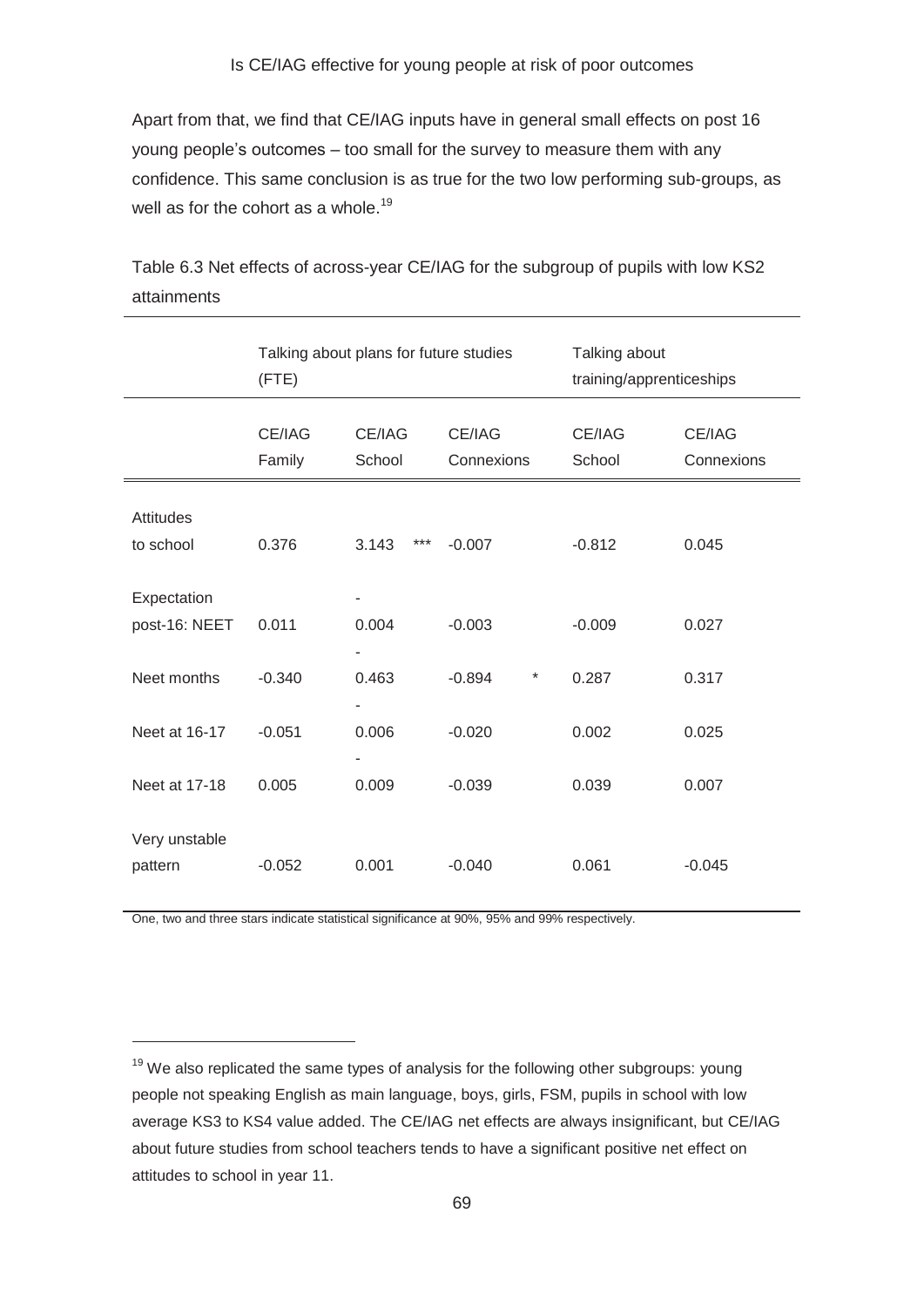### Is CE/IAG effective for young people at risk of poor outcomes

|                          | Talking about plans for future studies |              |            | Talking about            |            |  |
|--------------------------|----------------------------------------|--------------|------------|--------------------------|------------|--|
|                          | (FTE)                                  |              |            | training/apprenticeships |            |  |
|                          |                                        |              |            |                          |            |  |
|                          | CE/IAG                                 | CE/IAG       | CE/IAG     | CE/IAG                   | CE/IAG     |  |
|                          | Family                                 | School       | Connexions | School                   | Connexions |  |
| Attitudes to school      |                                        |              |            |                          |            |  |
| year 11                  | $-0.397$                               | ***<br>2.763 | $-0.567$   | $-0.633$                 | 0.702      |  |
|                          |                                        |              |            |                          |            |  |
| <b>Expectation post-</b> |                                        |              |            |                          |            |  |
| <b>16: NEET</b>          | 0.010                                  | 0.002        | $-0.009$   | 0.015                    | 0.011      |  |
|                          |                                        | ٠            |            |                          |            |  |
| Neet months              | $-0.238$                               | 0.131        | $-0.168$   | $-0.087$                 | 0.142      |  |
|                          |                                        | ٠            |            |                          |            |  |
| Neet at 16-17            | $-0.003$                               | 0.003        | $-0.030$   | $-0.030$                 | 0.018      |  |
| Neet at 17-18            | $-0.008$                               | 0.017        | 0.000      | 0.019                    | 0.009      |  |
|                          |                                        |              |            |                          |            |  |
| Very unstable            |                                        |              |            |                          |            |  |
| pattern                  | $-0.046$                               | 0.005        | $-0.021$   | 0.000                    | $-0.026$   |  |

#### Table 6.4 Net effects of across-year CE/IAG for the subgroup of pupils with SEN

One, two and three stars indicate statistical significance at 90%, 95% and 99% respectively.

|                          |          | Talking about plans for future studies | Talking about |                          |                |  |
|--------------------------|----------|----------------------------------------|---------------|--------------------------|----------------|--|
|                          | (FTE)    |                                        |               | training/apprenticeships |                |  |
|                          |          |                                        |               |                          |                |  |
|                          | CE/IAG   | CE/IAG                                 | CE/IAG        | CE/IAG                   | CE/IAG         |  |
|                          | Family   | School                                 | Connexions    | School                   | Connexions     |  |
| Attitudes to school      |          |                                        |               |                          |                |  |
| year 11                  | 0.178    | $***$<br>1.304                         | 0.014         | $-0.292$                 | $-0.239$       |  |
|                          |          |                                        |               |                          |                |  |
| <b>Expectation post-</b> |          |                                        |               |                          |                |  |
| 16: NEET                 | 0.005    | 0.001                                  | $-0.003$      | 0.006                    | 0.005          |  |
| Neet months              | $-0.116$ | $-0.074$                               | $-0.077$      | $-0.034$                 | 0.131          |  |
| Neet at 16-17            | $-0.006$ | 0.004                                  | $-0.001$      | 0.006                    | $-0.001$       |  |
| Neet at 17-18            | $-0.013$ | 0.001                                  | $-0.005$      | $-0.001$                 | $***$<br>0.019 |  |
|                          |          |                                        |               |                          |                |  |
| Very unstable            |          |                                        |               |                          |                |  |
| pattern                  | $-0.021$ | 0.009                                  | $-0.005$      | 0.016                    | $-0.007$       |  |

# One, two and three stars indicate statistical significance at 90%, 95% and 99% respectively.<br>Table 6.5 Net effects of across-year CE/IAG for the whole sample of pupils

One, two and three stars indicate statistical significance at 90%, 95% and 99% respectively.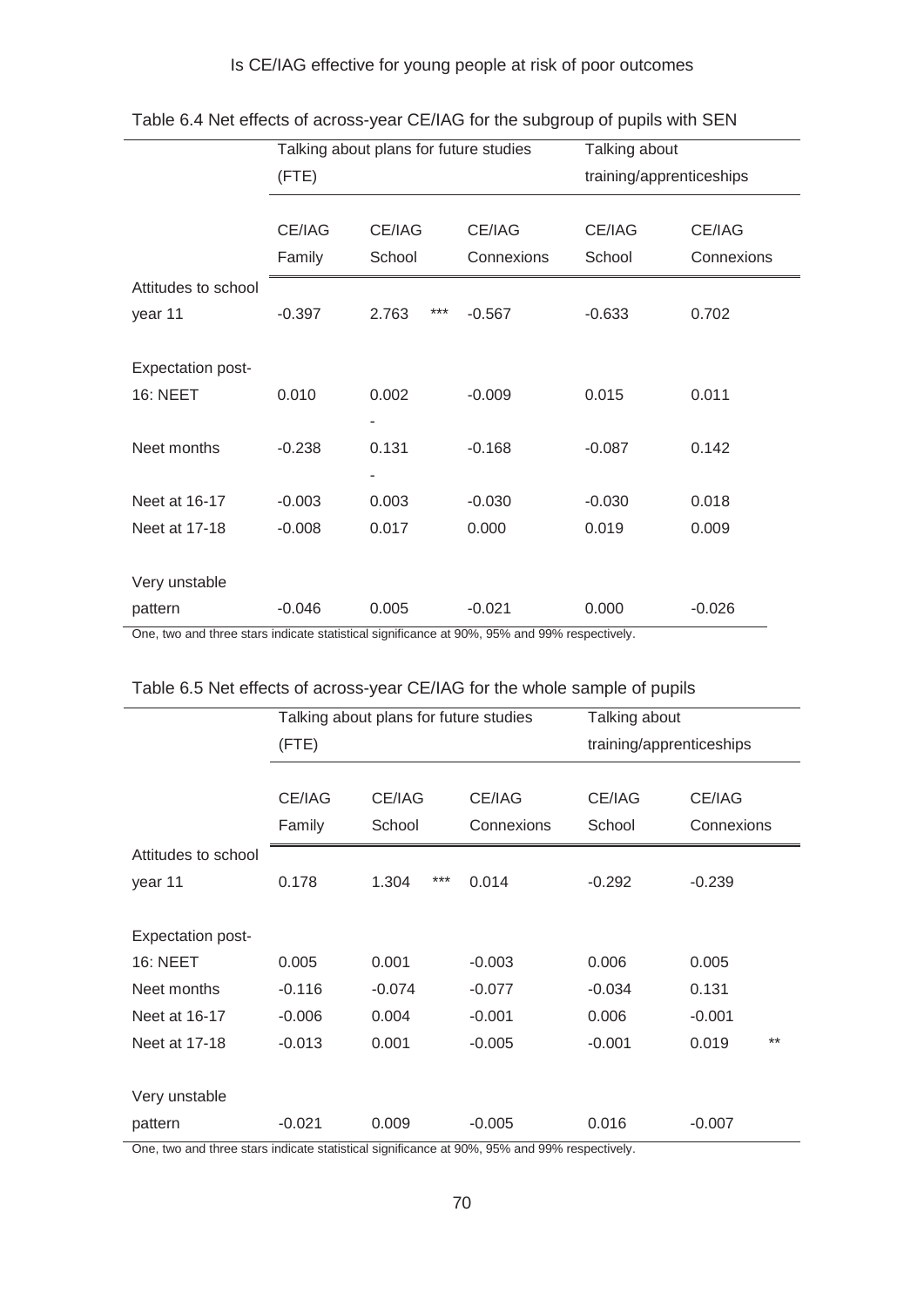# **6.2 Conclusions**

It can be argued that young people with poor expectations of educational success are most in need of effective CE/IAG services. We have tested this issue by focussing on two groups of potentially disadvantaged young people – those with low attainment at key stage 2, and those reported to have special educational needs.

 outcomes in terms of attitudes to school, the risk of NEET, and unstable post-16 This chapter has confirmed that the two sub-groups identified do indeed have poor careers.

 their more advantaged counterparts); whereas they received the same CE/IAG from receive CE/IAG about training or apprenticeships from both schools and Connexions. for the cohort as a whole. The analysis of disadvantaged groups indicated that some of They received less CE/IAG about future studies from family and school teachers (than Connexions. These disadvantaged young people were also slightly more likely to The context for this issue is that CE/IAG had very few significant effects on outcomes the effects may have been a little larger but (given that a much smaller sample is being analysed) remained insignificant in the statistical sense.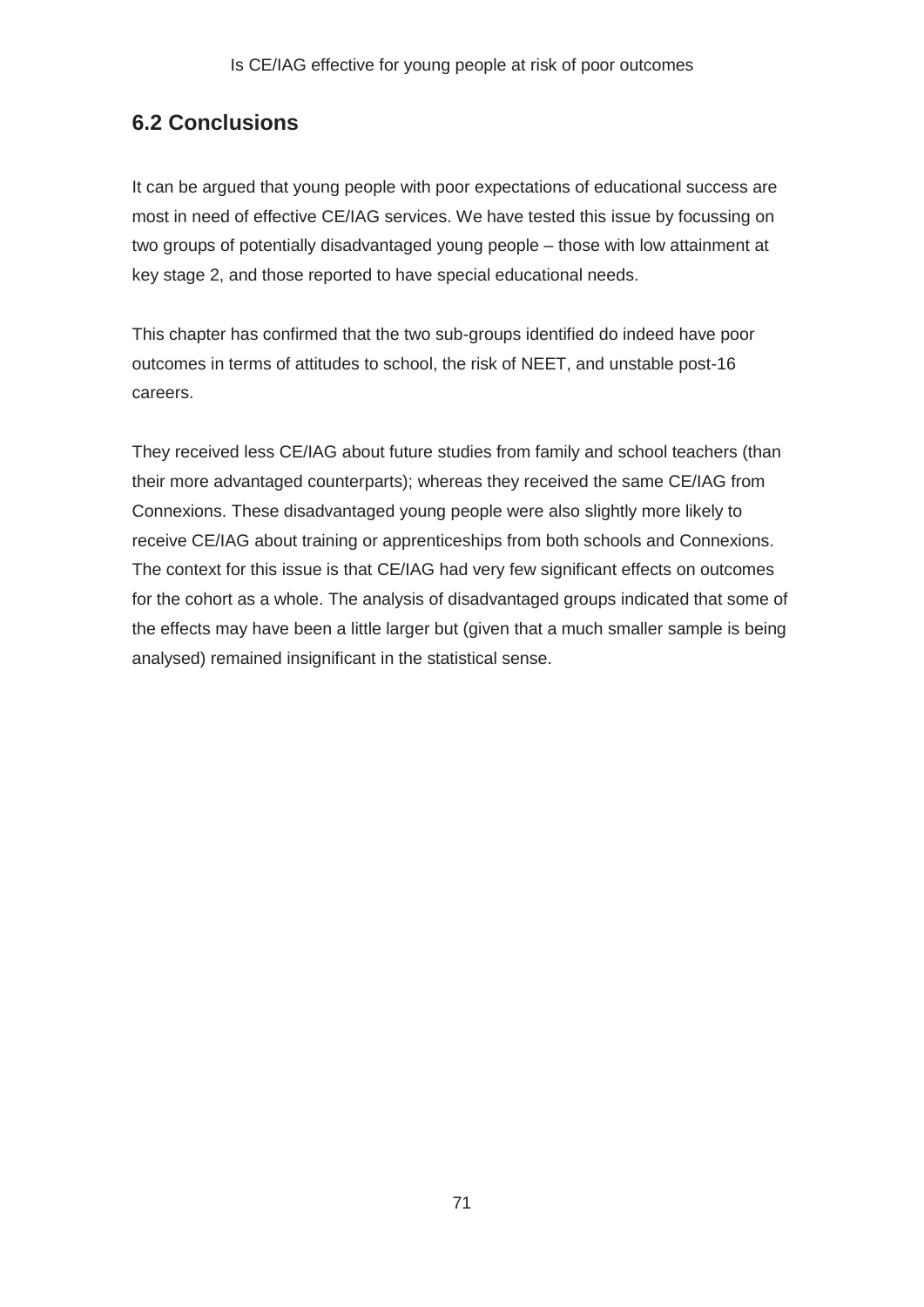# **7. Discussion and conclusions**

#### $7.1$ *7.1 Aims*

 education to the labour market. Under the current system, they have to decide at the Many young people's long-term life chances are determined during the transition from age of 16 whether to stay at school in the sixth form, continue their full-time education at college, undertake work-related training, or find a job without a training element. The set of choices will be different, but no less important, as the compulsory participation age is raised to 18 over the next few years. Careers education, information, advice and guidance (CE/IAG) is intended to encourage young people to make suitable educational and career decisions, and to minimise the potential costs associated with uninformed and unsuccessful choices.

 guidance from their families, from their schools, and from the Connexions service, during the final three years of compulsory schooling (years 9, 10 and 11). Second, it aims to estimate the effect of CE/IAG in terms of the difference it makes both to young others, it is not always clear what decisions they would have taken, if no CE/IAG had effect of the services provided, taking account of the potential effects of other This research, based on the Longitudinal Survey of Young People in England (LSYPE) has been designed, first, to show how many young people have had advice and people's attitudes and expectations (while still pre-16), and to their eventual post-16 decisions. Because some types of young person have more access to CE/IAG than been available. Complex analytical techniques have been needed to estimate the net influences at the level of the individual, the family and the school.

#### *7.2 Headlines*

In spite of imperfections in the data available, the research has outlined some clear conclusions. Table 7.1 summarizes our findings about net effects of different types of CE/IAG on young people's outcomes.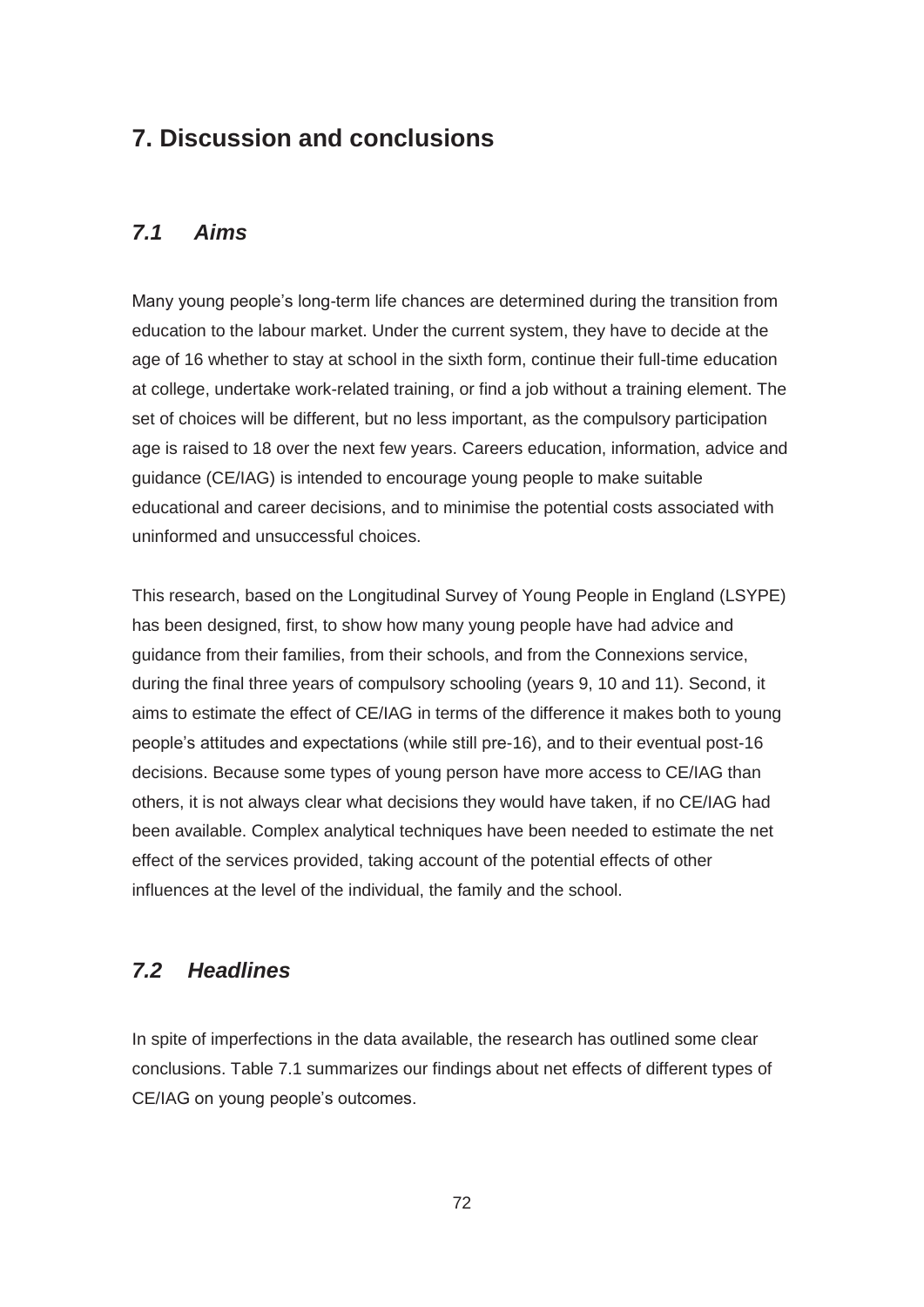|                                         |                                                          |            |        | Talking about |       |             |                          |
|-----------------------------------------|----------------------------------------------------------|------------|--------|---------------|-------|-------------|--------------------------|
|                                         | Talking about future studies                             |            |        |               |       |             | training/apprenticeships |
|                                         | CE/IA                                                    |            |        |               |       |             |                          |
|                                         |                                                          |            | G      | CE/IAG        |       | CE/IAG      | CE/IAG                   |
|                                         | CE/IAG Family                                            |            | School | Connexions    |       | School      | Connexions               |
|                                         | Young people's opinions (CE/IAG in year 9, whole sample) |            |        |               |       |             |                          |
| Attitudes to school Y9                  | 3.196 ***                                                | $3.130***$ |        | 0.196         |       |             |                          |
| Attitudes to school Y10                 | 2.295***                                                 | $2.219***$ |        | 0.158         |       |             |                          |
| Attitudes to school Y11                 | 1.643***                                                 | 1.963***   |        | $-0.063$      |       |             |                          |
|                                         | Young people's opinions (across-year CE/IAG)             |            |        |               |       |             |                          |
|                                         | Whole sample of young people                             |            |        |               |       |             |                          |
| Attitudes to school Y11                 | 0.178                                                    | $3.143***$ |        | $-0.007$      |       | $-0.812$    | 0.046                    |
|                                         | Young people with SEN                                    |            |        |               |       |             |                          |
| Attitudes to school Y11                 | 0.376                                                    | $2.763***$ |        | $-0.567$      |       | $-0.6330$   | 0.702                    |
|                                         | Young people with low KS2 attainments                    |            |        |               |       |             |                          |
| Attitudes to school Y11                 | $-0.189$                                                 | $2.725***$ |        | 0.129         |       | $-0.361$    | $-0.581$                 |
|                                         | Young people's post-16 destinations (whole sample)       |            |        |               |       |             |                          |
| Month spent in NEET                     | $-0.116$                                                 | $-0.074$   |        | $-0.077$      |       | $-0.034$    | 0.131                    |
| <b>NEET at 16-17</b>                    | $-0.006$                                                 | 0.004      |        | $-0.001$      | 0.006 |             | $-0.001$                 |
| <b>NEET at 17-18</b>                    | $-0.013$                                                 | 0.001      |        | $-0.005$      |       | $-0.001$    | 0.019                    |
| Months spent in full-<br>time education | 0.228                                                    | $-0.008$   |        | 0.054         |       | $-0.877***$ | $-0.279$                 |
| Full-time education at<br>$16 - 17$     | 0.005                                                    | $-0.005$   |        | 0.017         |       | $-0.059***$ | $-0.004$                 |
| Full-time education at<br>$17 - 18$     | 0.006                                                    | $-0.023$   |        | $-0.009$      |       | $-0.032**$  | $-0.024*$                |
| Months spent working                    | $-0.162$                                                 | $-0.124$   |        | 0.219         |       | $0.483***$  | 0.054                    |
| Months spent in<br>training             | 0.102                                                    | $-0.019$   |        | $-0.234*$     |       | $0.436***$  | 0.124                    |
| Work/ training at 16-17                 | 0.001                                                    | 0.001      |        | $-0.015$      |       | $0.054***$  | 0.005                    |
| Work/ training at 17-18                 | 0.007                                                    | $0.022*$   |        | 0.014         |       | $0.033**$   | 0.005                    |
|                                         | Post-16 changes in the main activity (whole sample)      |            |        |               |       |             |                          |
| Negative change                         | 0.015                                                    | 0.003      |        | 0.000         |       | $0.025***$  | 0.001                    |
| Stable pattern                          | 0.006                                                    | $-0.029$   |        | 0.001         |       | $-0.023*$   | 0.010                    |
| Very unstable pattern                   | $-0.021*$                                                | 0.009      |        | $-0.005$      |       | $0.016*$    | $-0.007$                 |

#### Table 7.1 Net effects of CE/IAG on young people's outcomes

 One, two and three stars indicate statistical significance at 90%, 95% and 99% respectively. We consider across-year CE/IAG except in the first three rows where we consider CE/IAG received in year 9.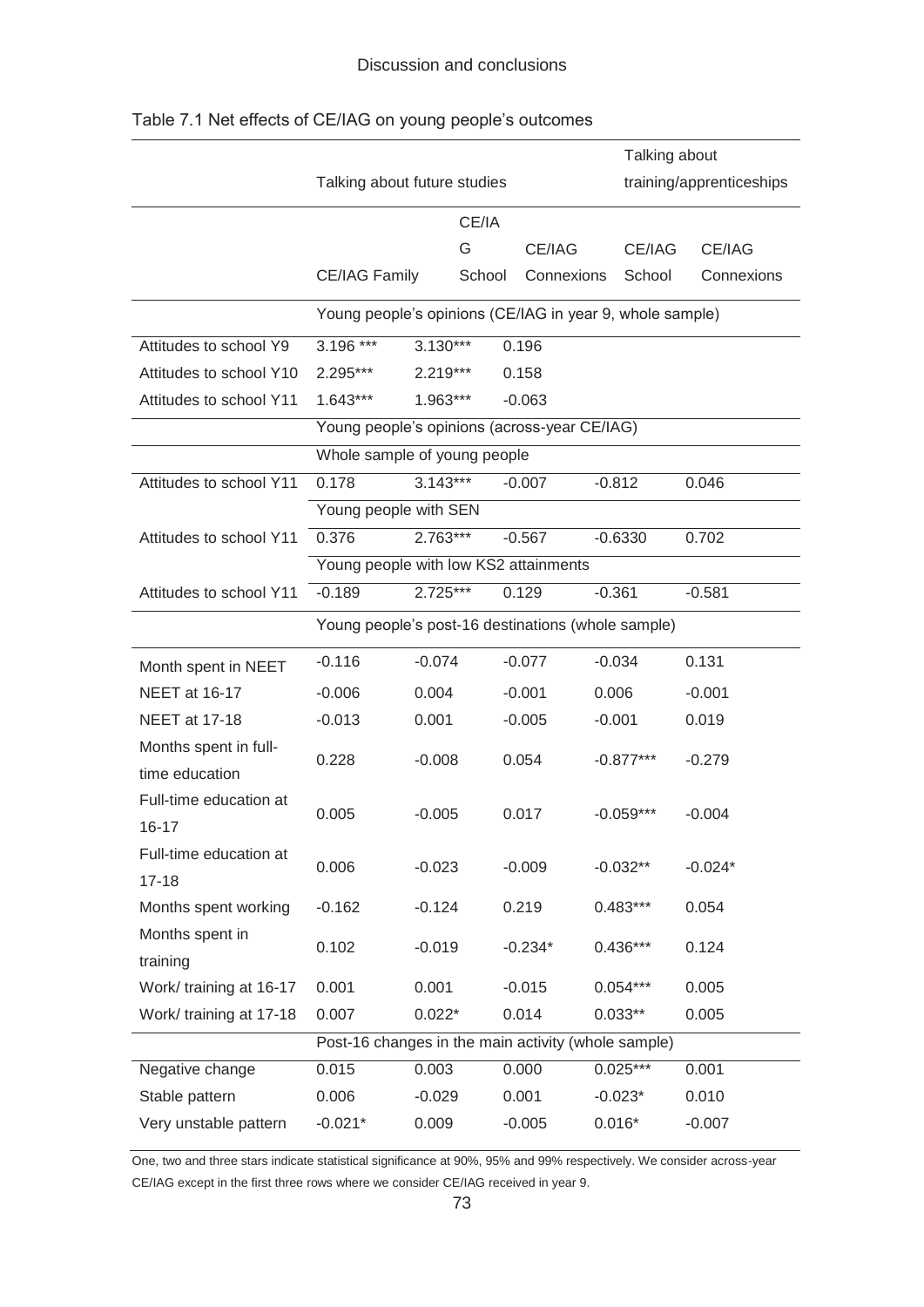The headlines are:

- 6. Educational advice from home and school impacts on young people's opinions while still at school (see Table 7.1 first two blocks).
- make after reaching the minimum school leaving age (see Table 7.1 last two 7. But it is very difficult to detect any lasting effect on the choices they actually blocks).
- and on eventual choices (see third column in Table 7.1). However, we need to 8. Advice from Connexions has a negligible impact on both short-term opinions bear in mind that information regarding careers and training is not the only focus of IAG delivered by Connexions.
- 9. Advice about training opportunities seems to have a positive influence on participation in work and training (see fourth and fifth columns in Table 7.1).
- Table 3.8), and that the effects are stronger, for low achievers, but the 10. There is some evidence that CE/IAG from Connexions provision is greater (see differences are not large (see for example the effect on attitudes to school in year 11 in the second block in Table 7.1).

These five headlines are discussed in more detail in the following paragraphs.

# **Educational advice from home and school impacts on young people's opinions while still at school**

 Almost all young people said that they had talked to their family about future study choices during years 9, 10 or 11; a substantial majority had talked about this to teachers or other school staff.

 similar in magnitude, and remained significant after taking account of other influences Not surprisingly, those who had had a lot of such advice had more positive attitudes to school, and were more inclined to expect to remain in education post-16, than those who had had little or none. The apparent effects of these two sources of CE/IAG were on both CE/IAG and on young people's opinions.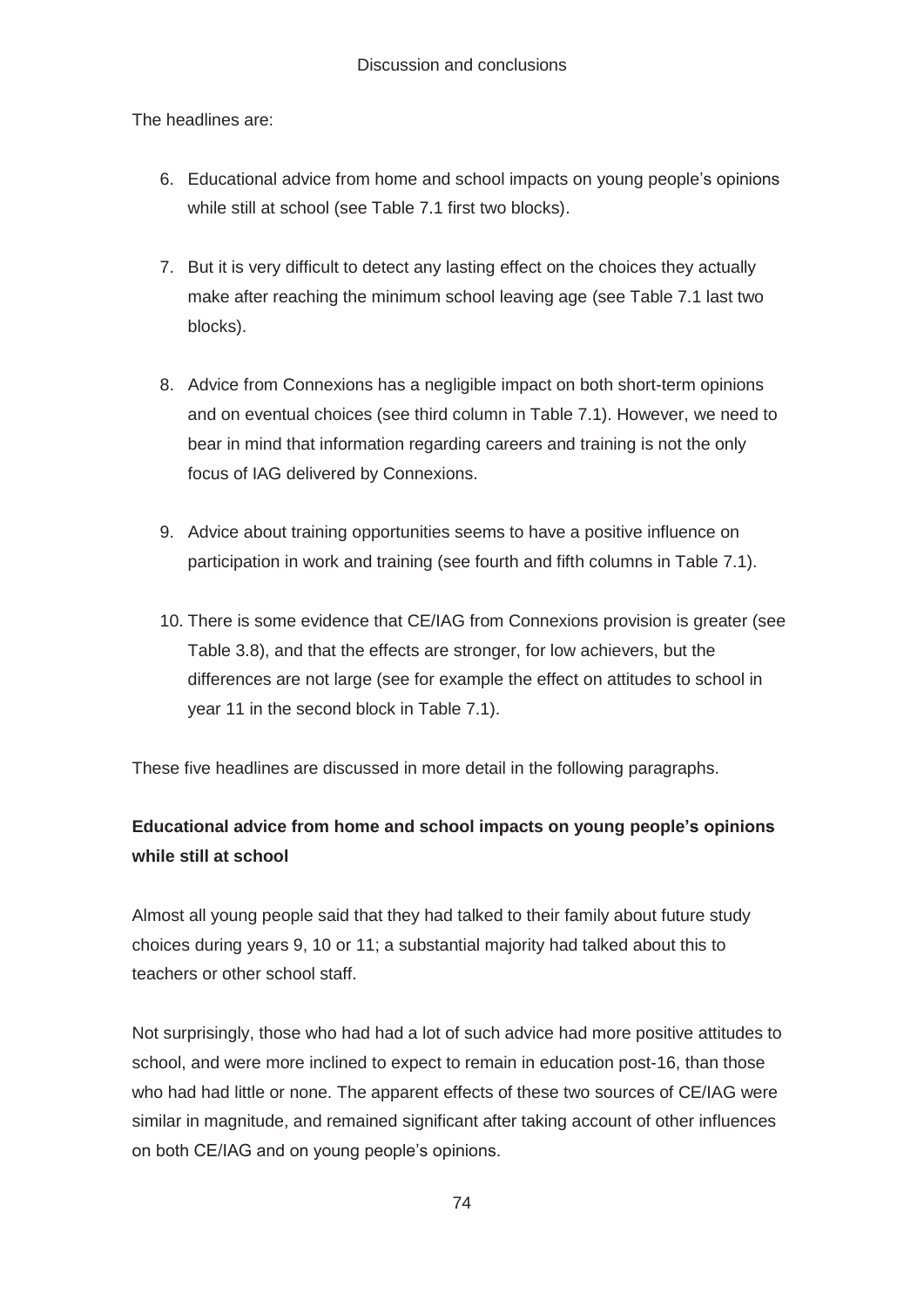#### Discussion and conclusions

Both sources shared a similar pattern over time. Advice reported during year 9 had a strong positive effect on opinions recorded at the end of year 9, but the effect of early advice weakened as time went on through years 10 and 11. Also, advice received in year 10 had less of an immediate effect than year 9 advice; and year 11 advice was less effective again. In fact opinions held in year 11 remained more strongly affected by advice given in year 9 than by advice given in year 11, even though the effect of the former had withered over the period.

 The overall conclusion is that CE/IAG from family and school seemed to have positive 'Seemed to' because we cannot be sure whether LSYPE respondents' narrative of the and expectations at the time they took part in the survey. If those with enthusiastic produce a similar pattern of results to those just summarised. In the end, the pattern of effects on young people's educational perspectives during the pre-GCSE period. guidance they received from these sources was not coloured, in part, by their attitudes underlying views of education tended to talk up the reception of CE/IAG, while those with pessimistic or cynical underlying views tended to talk it down, then that could provision does not allow the analysis to nail down the CE/IAG effect with absolute certainty. The signals are nevertheless encouraging to the provision of CE/IAG both directly in schools and indirectly through parents.

#### **It is very difficult to detect any lasting effect of CE/IAG on the choices young people actually make after reaching the minimum school leaving age**

 At first sight young people who received CE/IAG from their family in each of the last true (only less so) when young people who had lots of CE/IAG from teachers are three years of compulsory school were significantly more likely to be in full-time education post-16 than those who lacked this kind of family support. The same was compared with those who had little or none.

 But it turned out that most of this apparent effect could be explained by the fact that the confidence; the effect of teacher CE/IAG had disappeared altogether. The formal types of young people who had most advice and guidance were the same types of young people who had the best chance of remaining in full-time education anyway. Once individual, family and school characteristics had been taken into account, the effect of parental CE/IAG was still positive, but too small to be measured with conclusion is that neither family- nor school-provided CE/IAG had any effect on actual post 16 outcomes.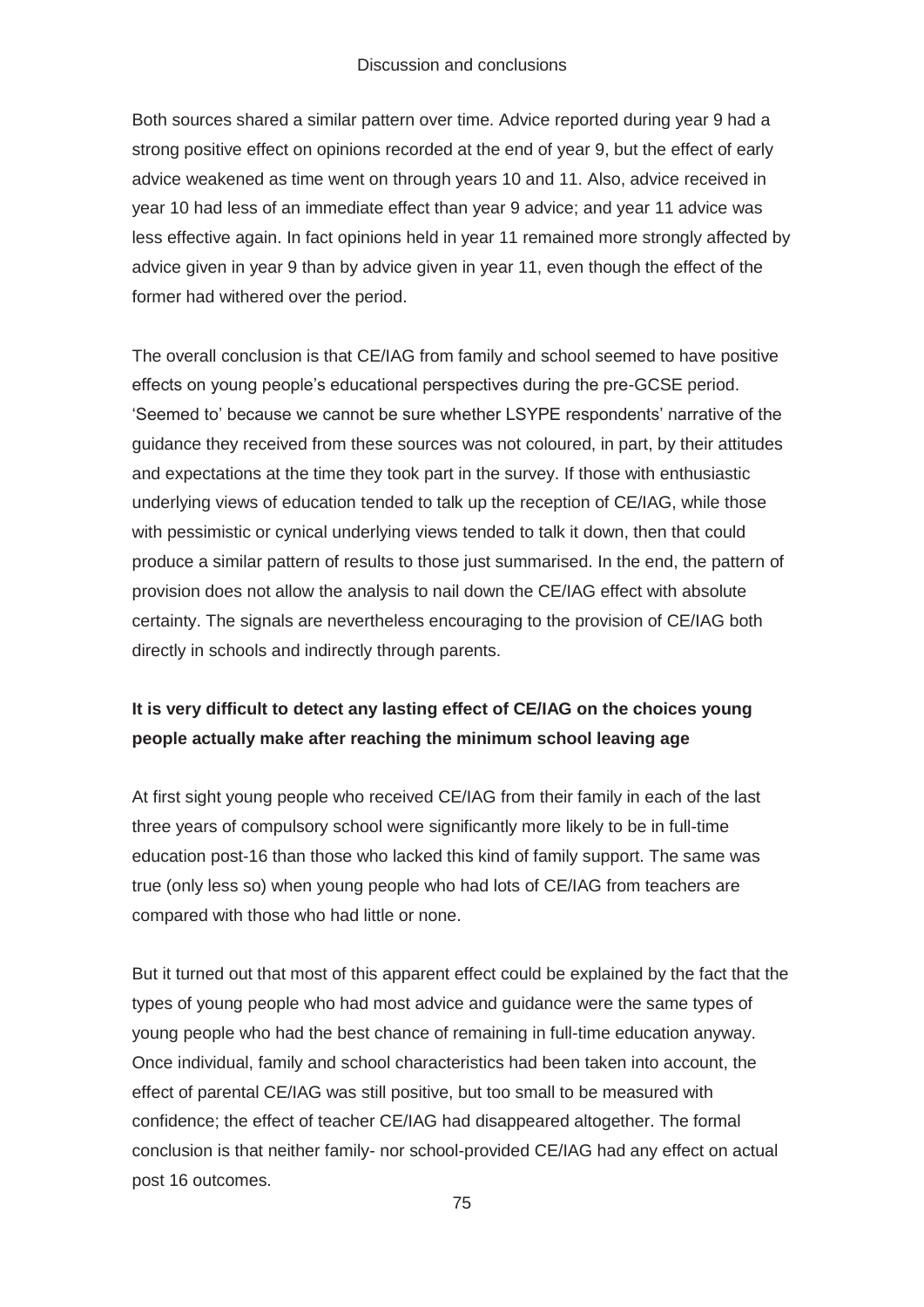on their actual behaviour. There are various possible explanations for this apparent directly between years 9 and 11) continues through to years 12 and 13, so that the educational and employment opportunities) are so powerful that there is no room for The contrast, then, is between the apparently beneficial effect of these two sources of CE/IAG on young people's short-term opinions, and the apparently non-existent effect inconsistency. Perhaps the dwindling effect of CE/IAG as the years pass (as observed initial impact has reduced to nil by the end of the sequence. Perhaps the marginal improvement in pre-16 attitudes is not strong enough to affect post-16 outcomes. Perhaps the structural influences on post-16 outcomes (eg GCSE results, local marginal shifts in attitudes and expectations to play any part.

 Whatever the process at work, the fact remains that optimistic conclusions about the impact of CE/IAG drawn during the pre-16 period are not confirmed in the post-16 period. It is not uncommon for evaluations of advice services to conclude that the providers and receivers of advice feel positively about the experience; and that hopes for a positive outcome are raised. But it is much more difficult to establish that those hopes are realised in terms of an actual change in the desired outcomes.

The issue for discussion in this context is whether family- and school-provided CE/IAG should be judged at least partially successful because of the short-term positive effect on opinions identified by this analysis; or whether the lack of any identifiable impact on the actual decisions at issue suggests a less optimistic conclusion.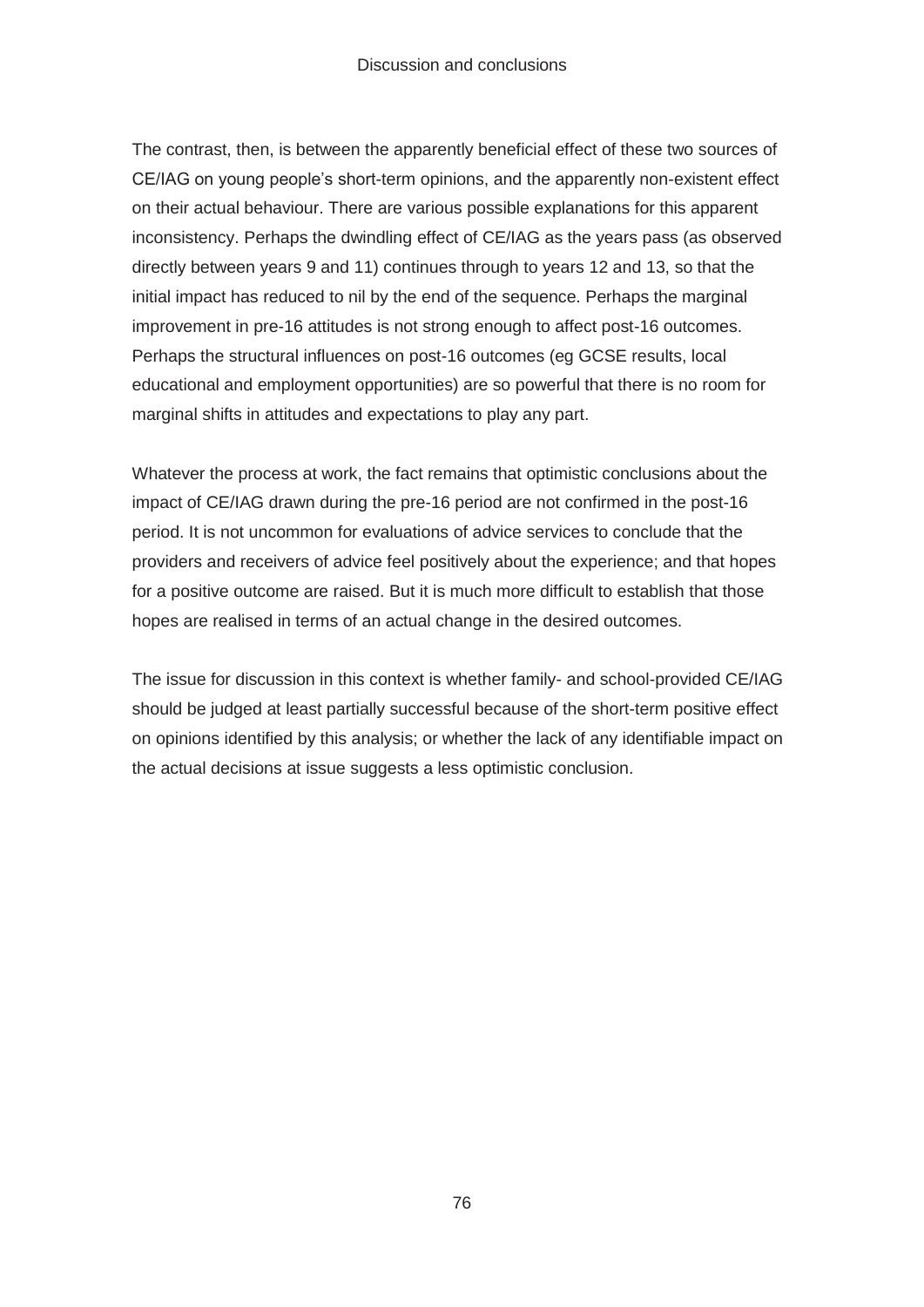## **Advice from Connexions has a negligible impact on both short-term opinions and on eventual choices**

 The findings discussed so far in this concluding section have been confined to the touch with young people all the time. We now turn to CE/IAG provided by Connexions Connexions is likely to be episodic, in contrast to the continuous supply of advice recall accurately whether they did or did not take part in any such sessions. (On the effects of CE/IAG provided by family members and by school staff – people who are in which is a specialist source of careers information, advice and guidance dedicated to young people, and set within a much wider IAG role. By its nature CE/IAG from available from parents, and potentially available from teachers. Because it is episodic, the supply is likely to be more limited (but the treatment potentially more concentrated and provided as and when needed); and survey respondents may be more likely to other hand, the variations in the question sequences in waves 1, 2 and 3 of the LSYPE leave it rather less than clear exactly who did or did not receive CE/IAG over years 9 through 11.)

 of years 9, 10 and 11, than said the same about CE/IAG from within their school. Very As expected, fewer young people said that they had CE/IAG from Connexions in each few had had Connexions advice in all three years running up to the minimum school leaving age.

 increasing their expectations of staying on after 16, equivalent measures of the short-Whereas the analysis strongly suggested that CE/IAG from family and school affected young people's opinions, in the direction of improving their attitudes to school and term effect of Connexions were small or negligible. There is no significant evidence that those who spoke to Connexions advisors were any more positively inclined towards school or continuing education than those who did not.

 Similarly, the apparent contribution of Connexions CE/IAG to boost staying-on rates other influences only reinforced the conclusion that the Connexions effect was was much smaller than those observed for family- and school-provided CE/IAG, even before controlling for other factors, and in any case insignificant. Taking account of negligible.

77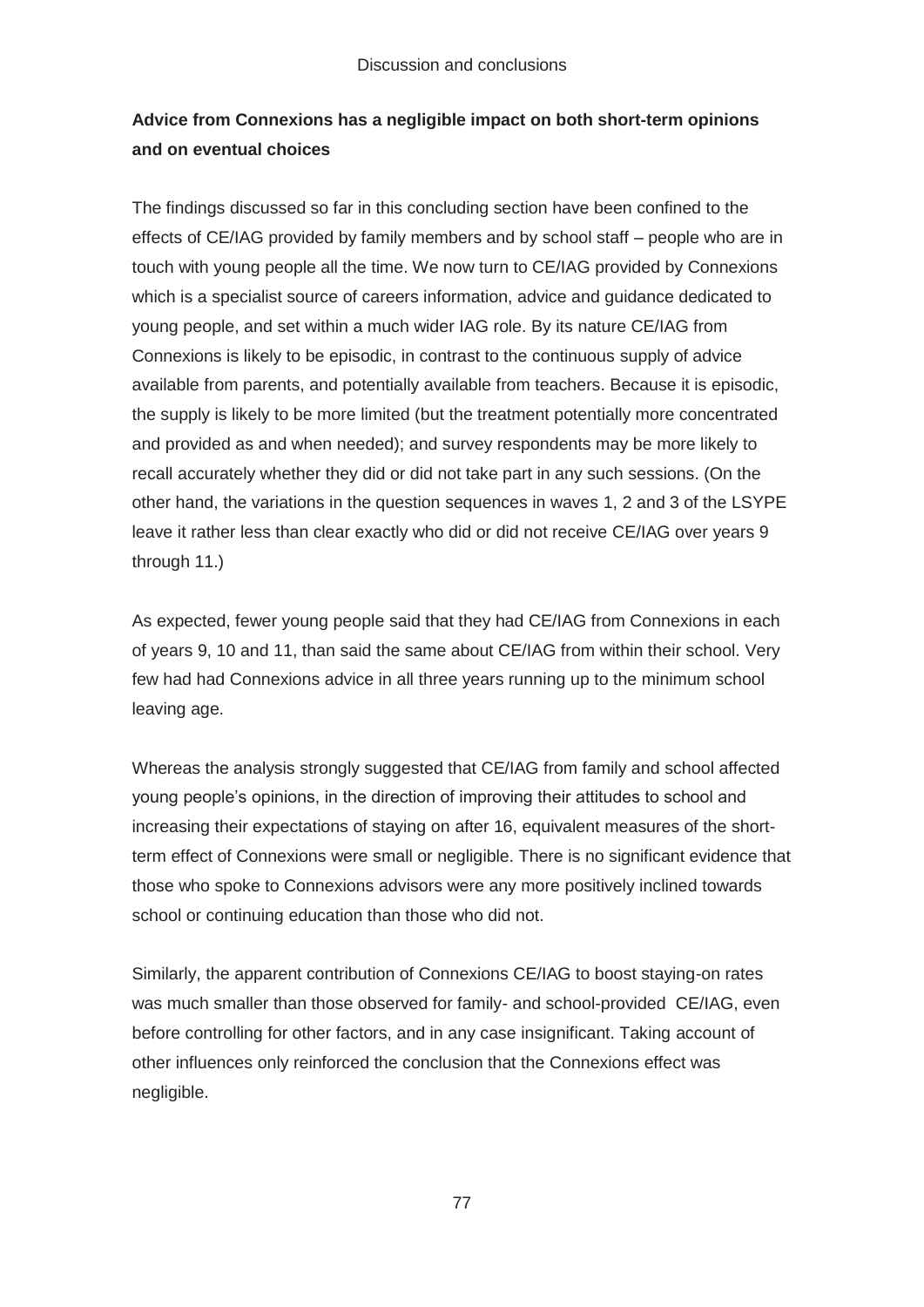The apparent lack of any effect of Connexions on either short-term attitudes or on actual long-term decisions is surprising and disappointing. The finding needs to be interpreted with some care.

- It is possible that alternative measures of Connexions CE/IAG derived from the none of which alter the main conclusion. LSYPE data might provide alternative insights into the effects of varying patterns of experience. But we have undertaken a range of sensitivity tests,
- Similarly, we have looked for evidence that Connexions is more effectively targeted on potentially disadvantaged young people, but there is no strong evidence that the impact varies between groups.
- that there is no effect. • It is difficult to prove that something does not happen. In this case, we can say that there is no evidence of a Connexions effect; but we cannot state positively
- local authorities' control in 2008, but it continued to be a national service. This difference – it cannot be assumed that the apparently negative findings of the • Policy and practice change. In fact Connexions was a national service delivered by 47 partnerships when the LSYPE sample was passing through years 9, 10 and 11 (in 2004, 2005 and 2006). The service was broken up and assigned to might lead to more variable, but perhaps better targeted, provision. But the onus will be on future research to establish that the new service makes a current study no longer apply.

# **Advice about** *training* **opportunities appears to have a negative influence on future participation in** *education***. But there are some signs that it may reduce the number of school leavers who fail to take part in any training or employment.**

 were asked if they had 'talked about plans for future studies' with any of the three sources. CE/IAG on this topic might naturally lead to 'future study' and is expected to the respondent had talked to people about 'getting a training place or apprenticeship'. CE/IAG on this topic might naturally lead to more young people taking up work-related The findings reviewed so far relate to survey questions in which LSYPE respondents be associated with higher staying-on rates. But other survey questions asked whether training.

 opportunities seem more likely to spend time in work or training than those who had not Young people who talked to a teacher or other school staff member about training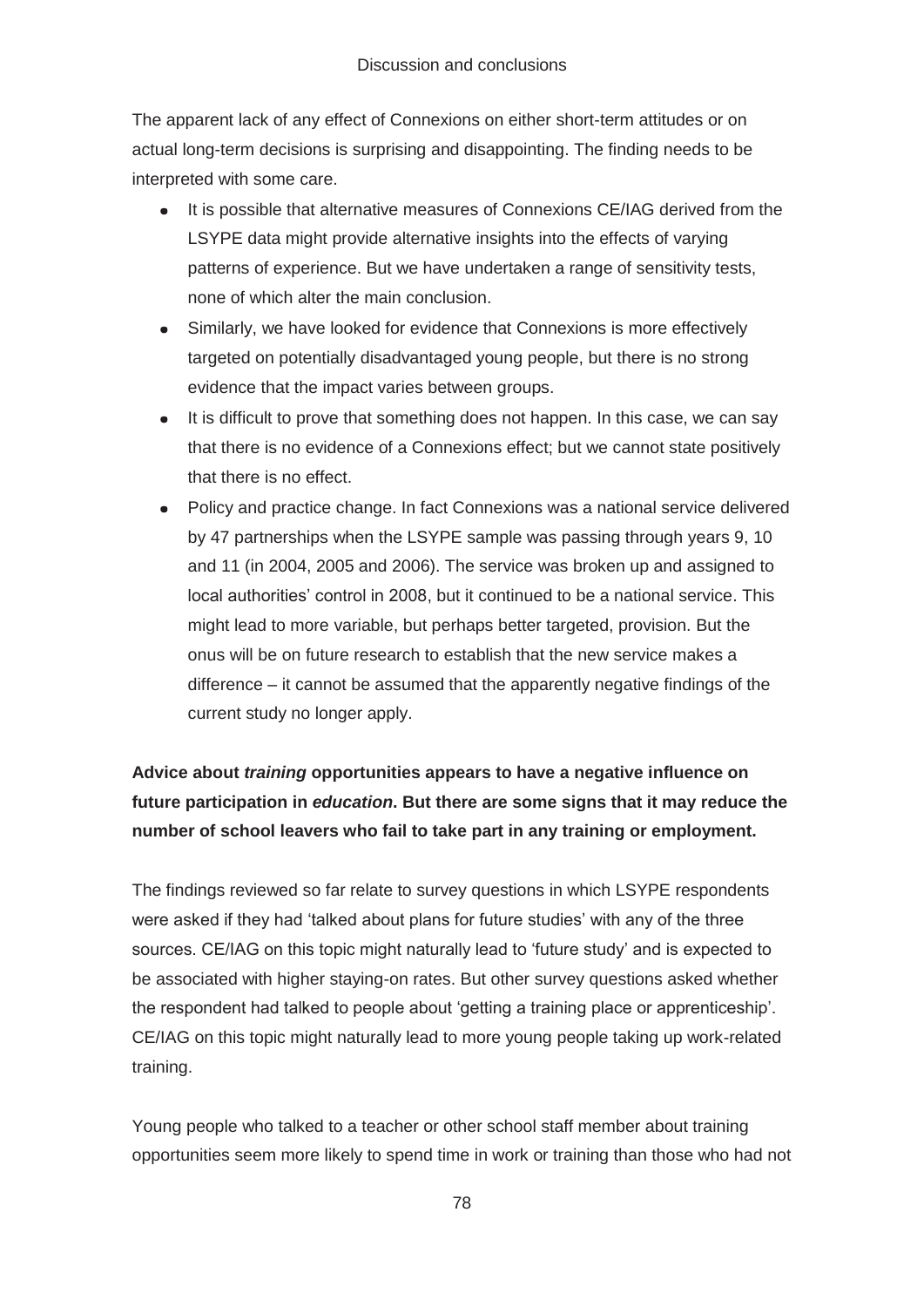had such a discussion. There is an obvious difficulty of disentangling cause and effect, since young people who had decided to leave school might be the ones who seek, or are offered, advice about training. But the finding survives multivariate analysis controlling for the individual, family and school characteristics which are known to be associated with post school outcomes. It still survives (more weakly) when considering instrumental variables' estimation, ie when replacing the amount of CE/IAG reported by the individual with its best predictor computed using the frequency of training advice within the school and the child's background variables. So the signs are that schools active in providing advice about training and apprenticeships encourage some of their pupils to consider employment and training routes as an alternative to staying on in education.

Advice about training provided by Connexions follows a similar pattern, but more weakly. It is not possible to identify any effect of Connexions advice in this area with any confidence.

 Given that advice on training might be counter-productive to the main aim of getting more young people to stay on in education, it might nevertheless be hoped that good advice might improve the rate at which those leaving school end up with training places. It is difficult to interpret the findings, but there is at least an indication that training advice provided by schools has the beneficial effect of reducing the amount of time 16-18 year olds spend as NEET, *relative* to the amount of time they spend in apprenticeships or employment.

# **There is some evidence that CE/IAG provision is greater, and that the effects may be stronger, for low achievers, but the differences are not large enough to measure accurately.**

It can be argued that many young people in years 9 to 11 are already clearly on track to further and higher education. They do not need information, advice and guidance at this stage, and it would make no difference to their immediate post-16 choices. According to this argument, the role of CE/IAG in the pre-16 period should be evaluated for its impact on young people who might otherwise be at risk of abandoning the educational trajectory at the first opportunity.

 The research has tested this more targeted view of the impact of CE/IAG by focussing on two overlapping groups of young people known to be at risk of poor outcomes: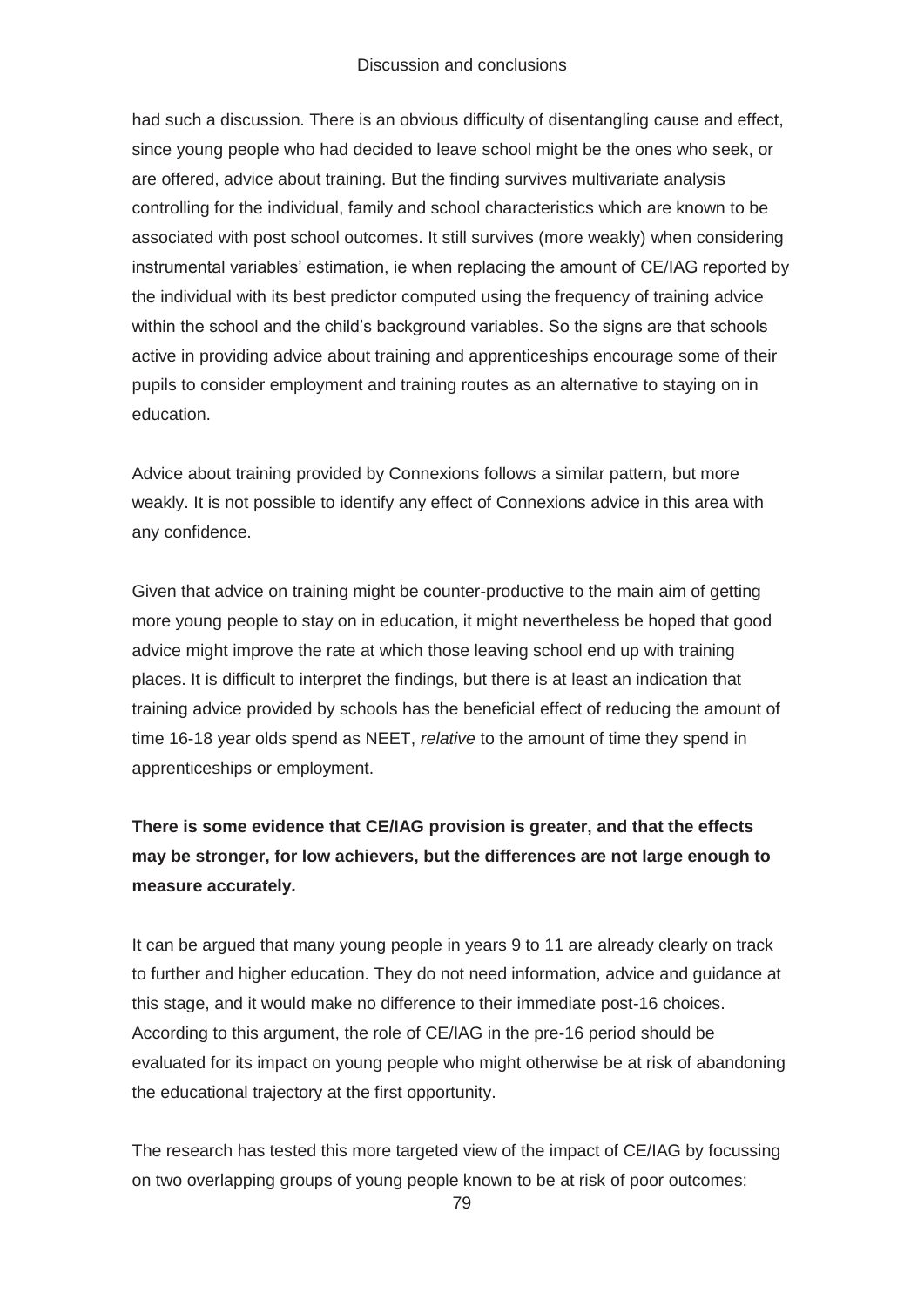those with low KS2 attainments at the end of year 6; and those reported to have special educational needs.

 were consistently more likely to report advice about training opportunities from both Members of these disadvantaged groups were slightly less likely to have talked to parents or teachers about future studies, than their non-disadvantaged counterparts, but the availability of Connexions advice about educational choices was about the same for disadvantaged and non-disadvantaged pupils. The disadvantaged groups school and Connexions, although the differences were nowhere near large enough to suggest that such CE/IAG is heavily concentrated on low achievers.

 CE/IAG spent less time in NEET than similarly disadvantaged pupils who had not. The A technical difficulty is that these indicators of disadvantage (low KS2 attainments and SEN) are already so predictive of weak post-16 trajectories that it is difficult to find any other sets of characteristics which contribute to an explanation of variations in outcomes within these groups. The multivariate analysis suggested that disadvantaged pupils who had discussed future studies with any of the three potential sources of size of these effects often appeared to be larger than those observed for young people as a combined group. But in no case was the size of the effect large enough to be measured with confidence as better than zero.

 need of it – but the LSYPE data do not provide robust support for such an This means that CE/IAG may have a greater impact on those young people most in interpretation.

80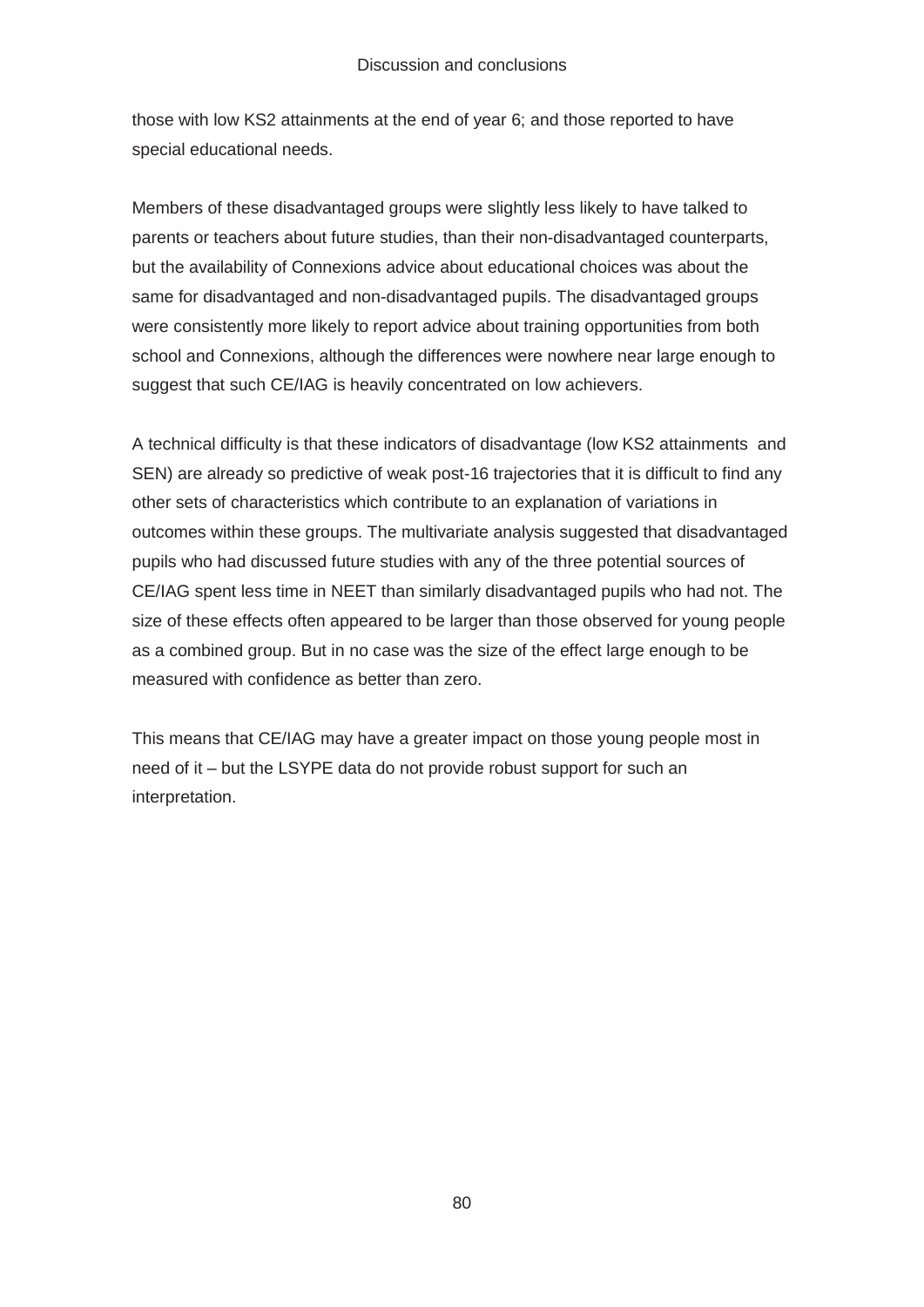# **Bibliography20**

Becker G. (1975), *Human Capital*, New York: Columbia University Press.

Cabinet Office (2009), Unleashing Aspiration: The Final Report of the Panel on Fair Access to the Professions.

 Callanan M., Kinsella R., Graham J., Turczuk O., Finch S. (2009), Pupils with declining attainments at key stage 3 and 4, Research Report DCSF-RR086, Department for Children, School and Families.

Chowdry H., Carwford C., Goodman A. (2009), Drivers and barriers to educational success, *Research Report DCSF-RR102*, Department for Children, School and Families.

 DCSF (2009a), Quality, Choice and Aspiration: A Strategy for Young People Advice and Guidance, Building Britain's Future.

DCSF (2009b), Quality Standard's for Young People's Information, advice and Guidance (CE/IAG). Not yet published

DCSF (2009c), Statutory Guidance: Impartial Career Education.

- DCSF (2009c), Statutory Guidance: Impartial Career Education.<br>DCSF (2009d), LSYPE User guide to the datasets: Wave One to Wave Four, prepared by NatCen.
- DfES (2007), Raising Expectations: staying in education and training post-16, TSO (The Stationery Office).
- Foskett, N. and Hemsley-Brown, J. (2001), Choosing Futures: Young People's Decision-making in Education, Training and Career Markets. London: Routledge Falmer.
- Foskett N., Dike M, Maringe F. (2004), The Influence of the School in the Decision to Children, School and Families. Participate in Learning Post-16, Research Report RR538, Department for

 Children, School and Families. Fredricks J.A., Blumenfeld P.C., Paris A.H. (2004) School engagement: potential of the concept, state of the evidence, *Review of Educational Research*, 74(1) 59-109.

 Glanville, J.L. and Wildhagen, T. (2007) The Measurement of School Engagement. Assessing Dimensionality and Measurement Invariance across Race and Ethnicity. *Educational and Psychological Measurement* 67(6): 1019-1041.

 and Engagement with Learning 2008, Research Report DCSF-RR059. 20 Not that not all of these references are directly cited in the text. Gilby N., Hamlyn B., Hanson T., Romanou E., Mackey T., Clark J., Trikka N., Harrison M., (2008), National Survey of Parents and Children. Family Life, Aspirations

-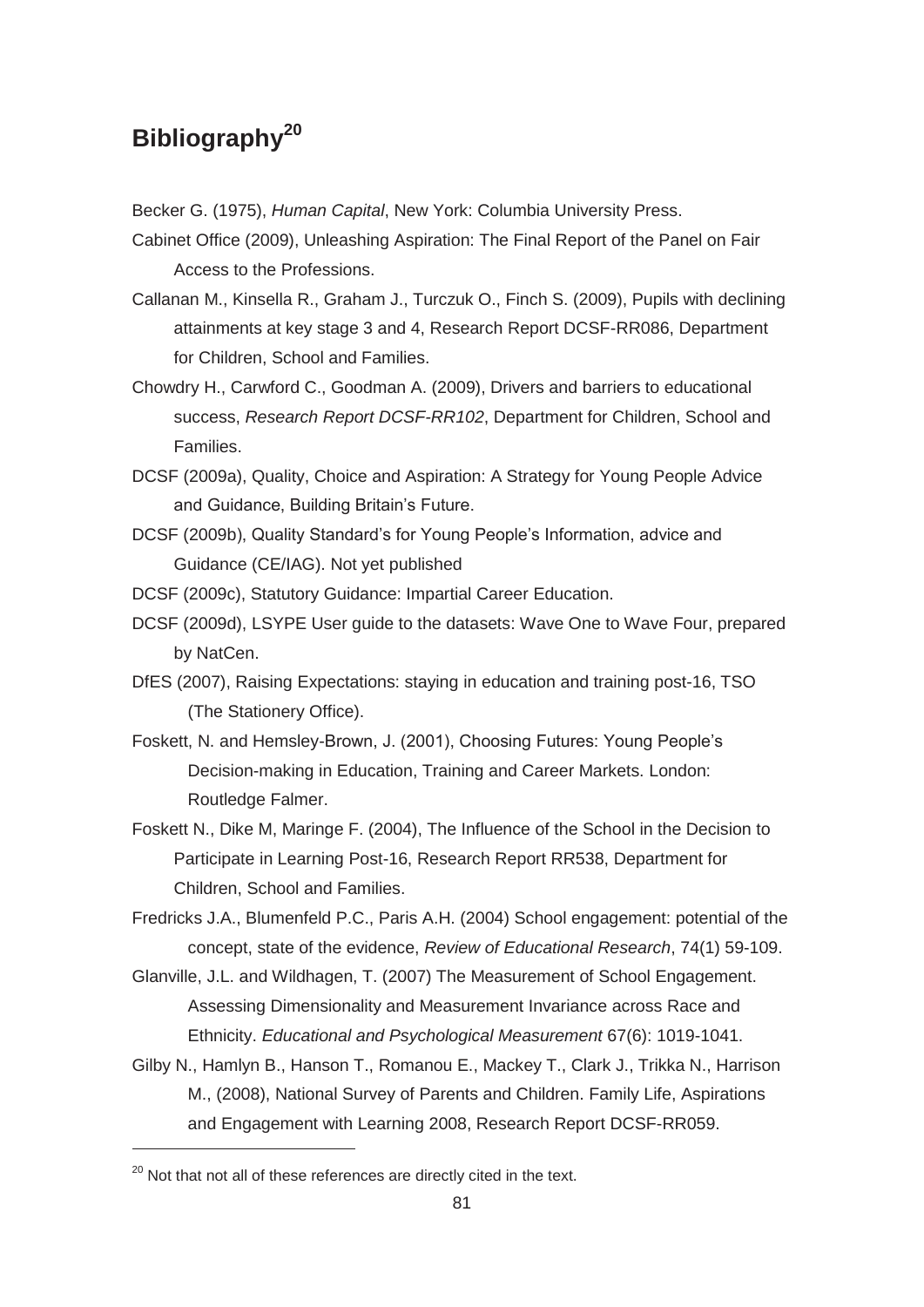- Government Equalities Office (2010), An Anatomy of Economic Inequality in the UK: report of the National Equality Panel, CASE Report 60.
- Hirano, K., Imbens, G. and Ridder, G. (2003) Efficient estimation of average treatment effects using the estimated propensity score. *Econometrica*, 71, 1307-1338.
- Janosz, M., Archambault, I., Morizot, J., Pagani, L.S., (2008) School Engagement Trajectories and Their Differential Predictive Relations to Dropout. *Journal of Social Issues* 64(1): 21-40
- Hoggarth L., Smith D.I. (2004), Understanding the Impact of Connexions on Young People at Risk. *Department of Education and Skills*, Research Report RR607
- Education Marketing, School of Education, University of Southampton. Macrae S., Maguire M., Ball S. (1996), Opportunity Knocks: choice in the post-16 education and training market, in Markets in Education: Policy and Practice,, vole 2,: Markets in Post Compulsory Education, Centre for Research in

Micklewright, J. (1989), Choice at sixteen, *Economica*, 56(221): 25–39

- Mo, Y. and Singh, K. (2008) Parents' Relationship and Involvement: Effects on Students' School Engagement and Performance. *Research in Middle Level Education Online* 31(10): 1-11.
- Morris M. (2004), The case for careers educational and guidance for 14-19 years olds, *National Foundation for Educational Research*.
- Morris M., Rutt S. (2006) Evaluation of Aimhigher: Excellence Challenge Longitudinal Pupil Analysis Report, Research Report RR814, Department for Children, School and Families.
- Ogbu, J. U. (2003). *Black American students in an affluent suburb: A study of academic disengagement.* Mahwah, NJ: Lawrence Erlbaum.
- Patrick, H., Ryan, A.M. and Kaplan, A. (2007) Early Adolescents' Perceptions of the Classroom Social Environment, Motivational Beliefs, and Engagement. *Journal of Educational Psychology* 99(1): 83-98.
- Payne J. (2003) Choice at the end of compulsory schooling: a research review, Department for Education and Skills Research Report RR414.
- Cultural Practice. *Journal of Education and Work* 16(1): 69-86. Raffo, C. (2003) Disaffected Young People and the Work-Related Curriculum at Key Stage 4: Issues of Social Capital Development and Learning as a Form of
- Rice P. (1999), The impact of local labour markets on investment in further education: Evidence from the England and Wales youth cohort studies, *Journal of Population Economics*, 12(2): 287-312.
- Rosenbaum, P. and Rubin B.D. (1983) The central role of the propensity score in observational studies for causal effects, *Biometrika*, 70, 1, pp 41-55. 82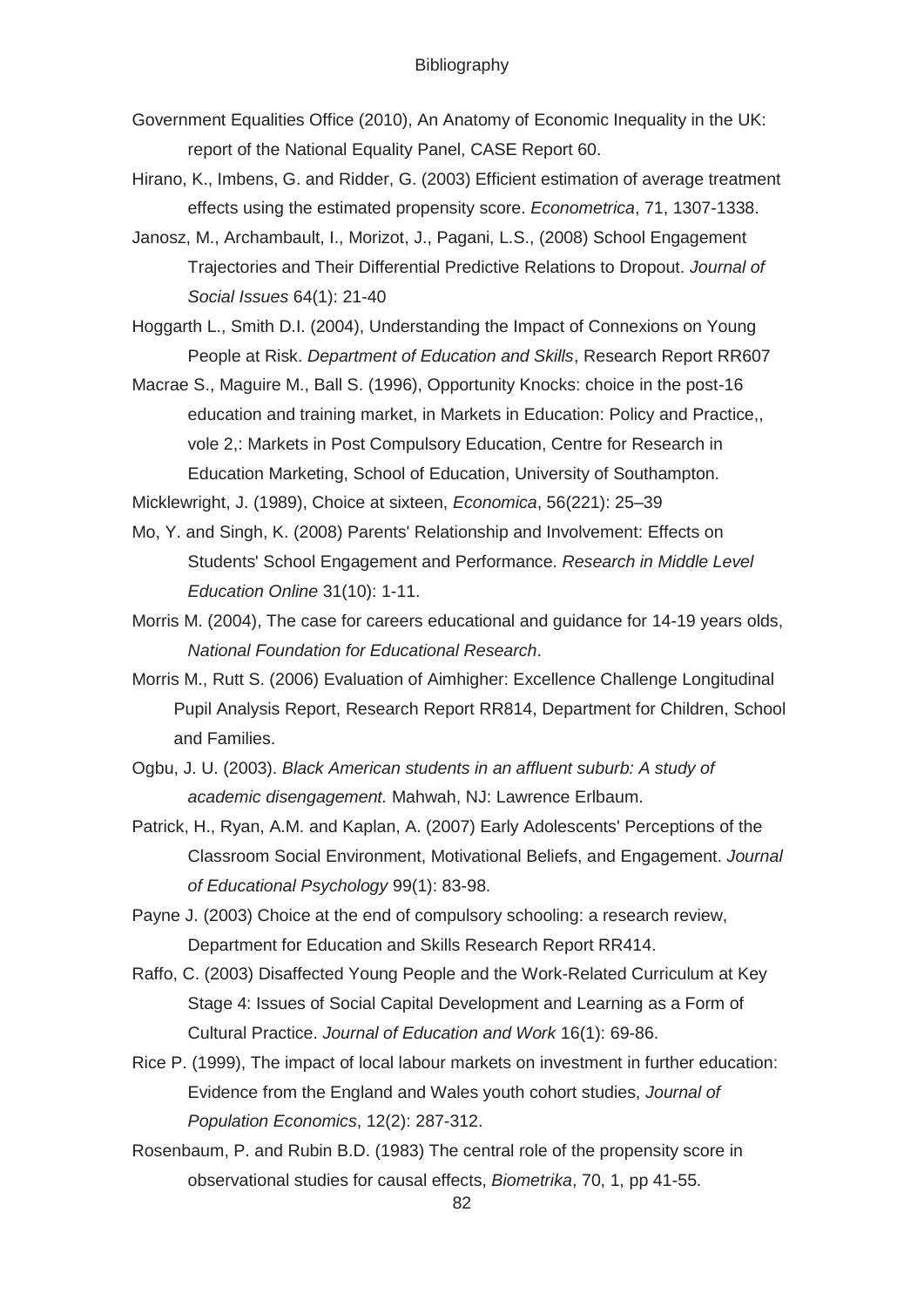- Steedman, H. and Stoney, S. (2004) Disengagement 14-16: Context and Evidence, CEP Discussion Paper No. 654.
- Torgerson C., See B.H., Low G., Wright K., Gorard S. (2007) What are the factors that strategies are effective in encouraging participation?, EPPI-Centre Report no, drive high post-16 participation of many minority ethic groups, and what 1506R.
- the factors that promote high post-16 participation of many minority ethnic Torgerson C., Gorard S., Low G., Ainsworth H., See B.H., Wright K. (2008), What are groups? EPPI-Centre, Report no. 1608.
- Wright S. (2005), Young people's decision-making in 14-19 education and training: a review of the literature, *The Nuffield Review of 14-19 Education and Training*.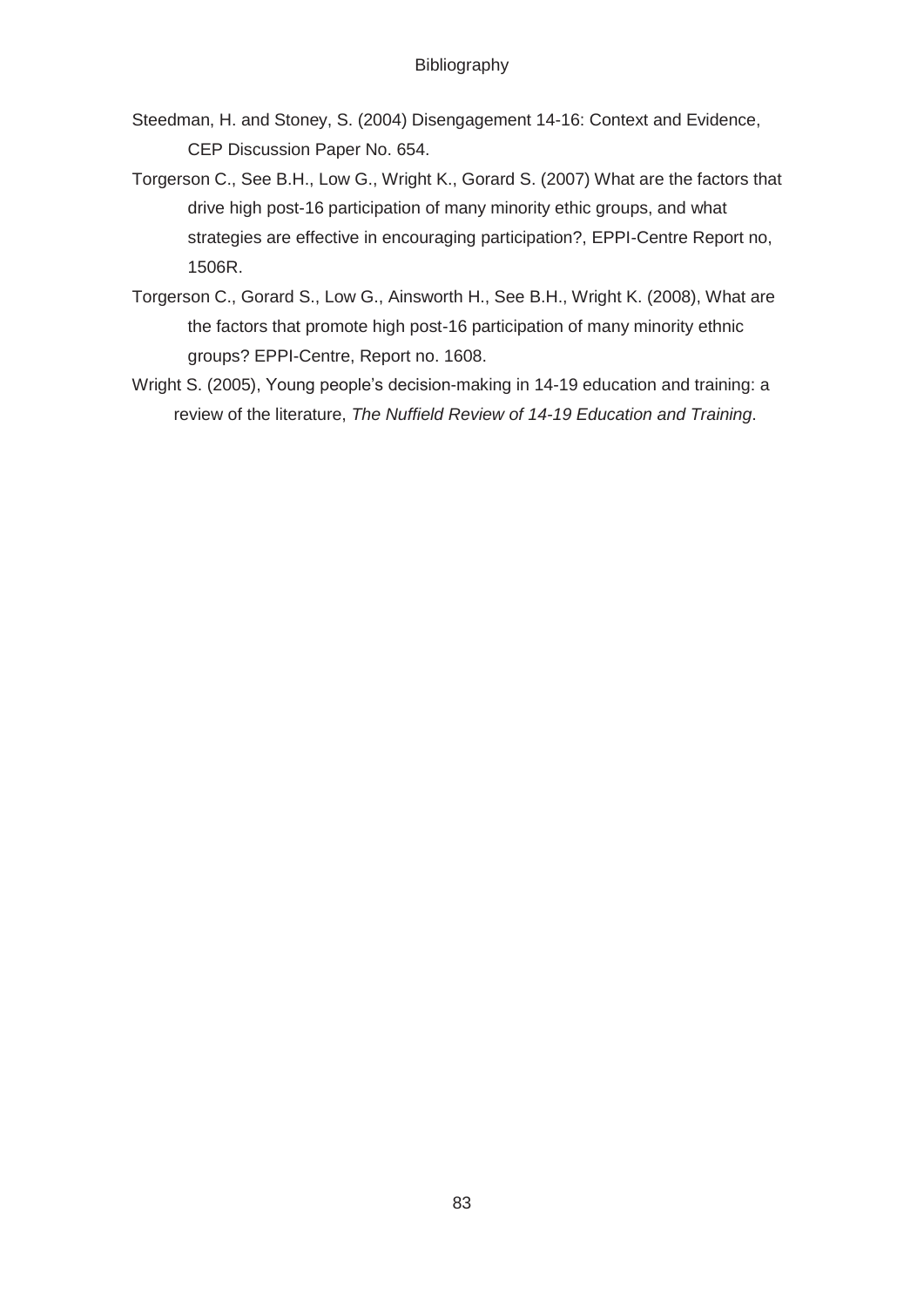# **Appendix A: Survey questions used to measure CE/IAG**

#### *Talking to Connexions Advisors*

 questions. This variable is defined separately for waves 1, 2 and 3 and is based on the following

■ Wave 1

 person, on the phone or as part of a group? Have you ever talked to a Connexions Service Personal Advisor (PA) either in

■ Wave 2

Since we last spoke to you in [month] of last year have you talked to a Connexions Service Personal Advisor (PA) either in person, on the phone or as part of a group?

■ Wave 3

Since we last spoke to you in [month] of last year have you talked to a Connexions Service Personal Advisor either in person, on the phone or as part of a group? This does not include occasions when a Connexions Service Personal Advisor has just given a talk. (wave 3)

# *Talking to family members, Connexions people or teachers about plans for studying in the future*

 These variables are defined separately for waves 1, 2 and 3 using the following LSYPE questions.

■ Wave 1

 Thinking about your plans for studying in the future, how often do you talk about these

- (a) With a Connexions Service Personal Advisor (PA) or someone else from Connexions?
- (b) With teachers as part of a lesson?
- (c) With teachers outside lessons?
- (d) With members of your family e.g. your mum or dad, a brother or a sister?

The possible answers are: (1) Not at all, (2) Not very often, (3) A little, (4) Quite a lot, (5) A lot, and Don't know.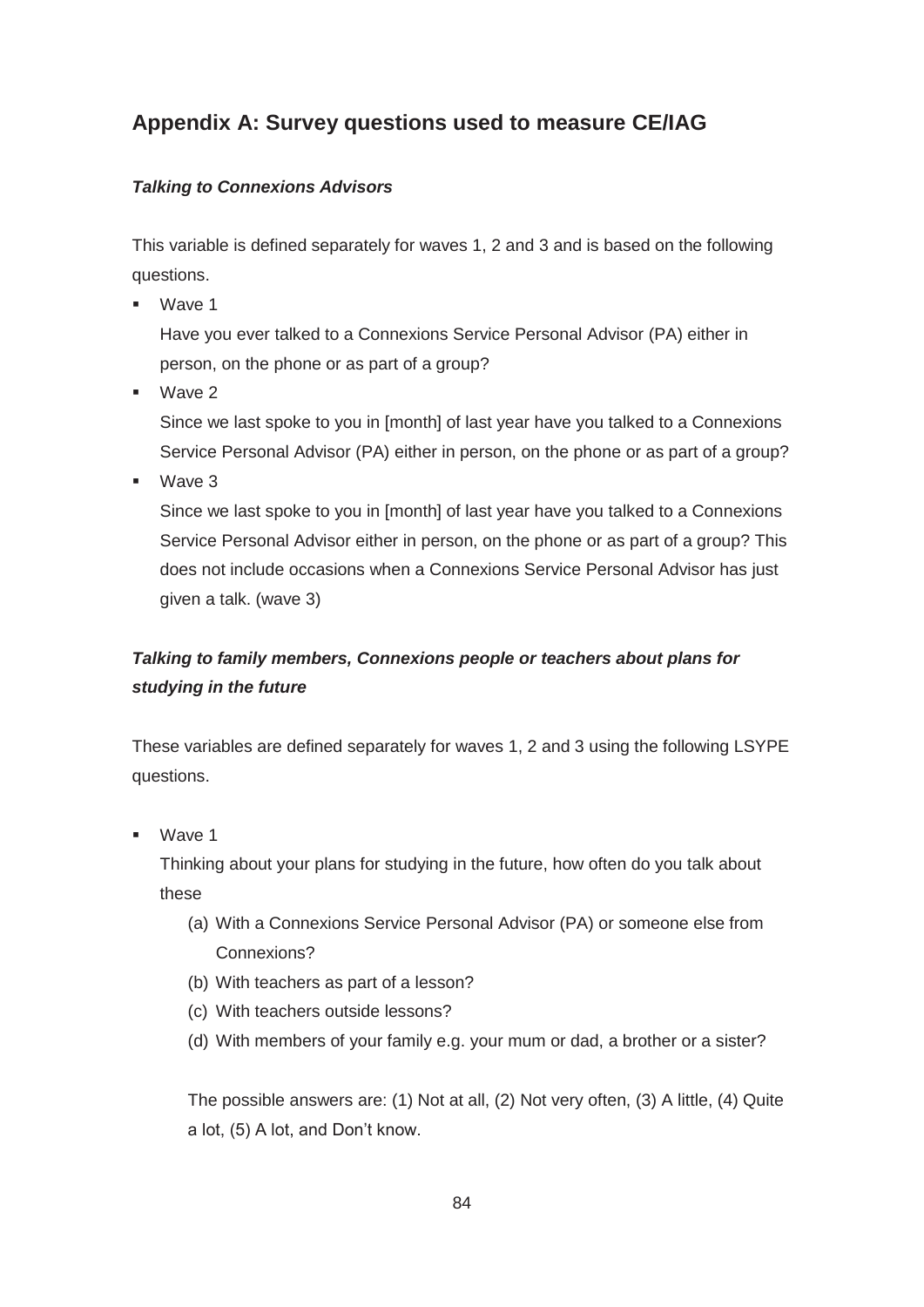#### Appendix A: Survey questions used to measure CE/IAG

■ Wave 2

about this Thinking about what you might do after you finish Year 11, how often do you talk

- about this (a) With a Connexions Service Personal Advisor (PA) or someone else from Connexions?
	- (b) With teachers as part of a lesson?
	- (c) With teachers outside lessons?
	- (d) With members of your family e.g. your mum or dad, a brother or a sister?

The possible answers are: (1) Not at all, (2) Not very often, (3) A little, (4) Quite a lot, (5) A lot, and Don't know.

■ Wave 3

 Which, if any, of the following people have you talked/did you talk to in year 11 about whether or not to stay on in full time education?

- 1. A careers adviser or careers teacher at your school
- 2. Other teachers at your school
- 3. A Connexions Personal adviser
- 4. Someone else at Connexions
- 5. Someone else (specify)

None of these

Don't know

 not to stay on in full time education? Which of the following have you talked/did you talk to in year 11 about whether or

- 1. Parent
- 2. Older brother or sister
- 3. Other family member
- 4. Friends

None of these Don't Know

# *Talking to Connexions people or teachers about getting a training place or apprenticeship*

These variables can be derived separately for wave 2 and 3 from the questions below.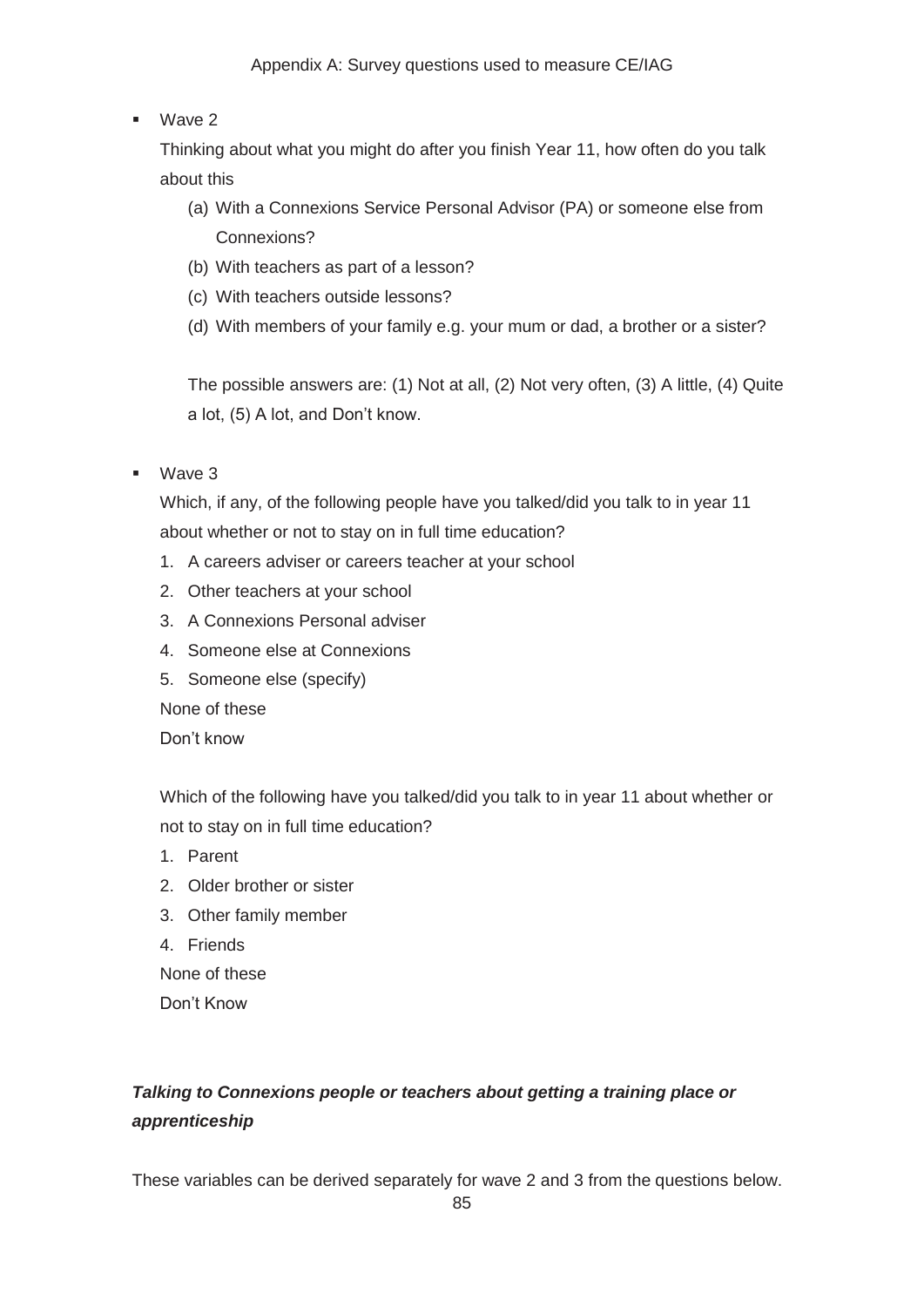■ Wave 2

 Since you started year 10, have you talked to anyone about starting an apprenticeship or getting a training place to learn a trade or skill after you finish Year 11?

#### People who answer yes are asked also

Which of the following people have you talked to about this?

- 1. My parent(s)
- 2. Other family member (brother, sister, uncle etc.)
- 3. School careers advisor
- 4. Teacher at school
- 5. A Connexions Personal Advisor
- 6. Someone else from Connexions
- 7. A local employer
- 8. Someone else (SPECIFY)

Don't know

Refused

■ Wave 3

 Which, if any, of the following have you talked/did you talk to in year 11 about the possibility of you getting a training place or apprenticeship?

- 1. A careers adviser of careers teacher at your school
- 2. Other teachers at your school
- 3. A Connexions Personal adviser
- 4. Someone else at Connexions
- 5. Someone else (specify)

None of these

Don't know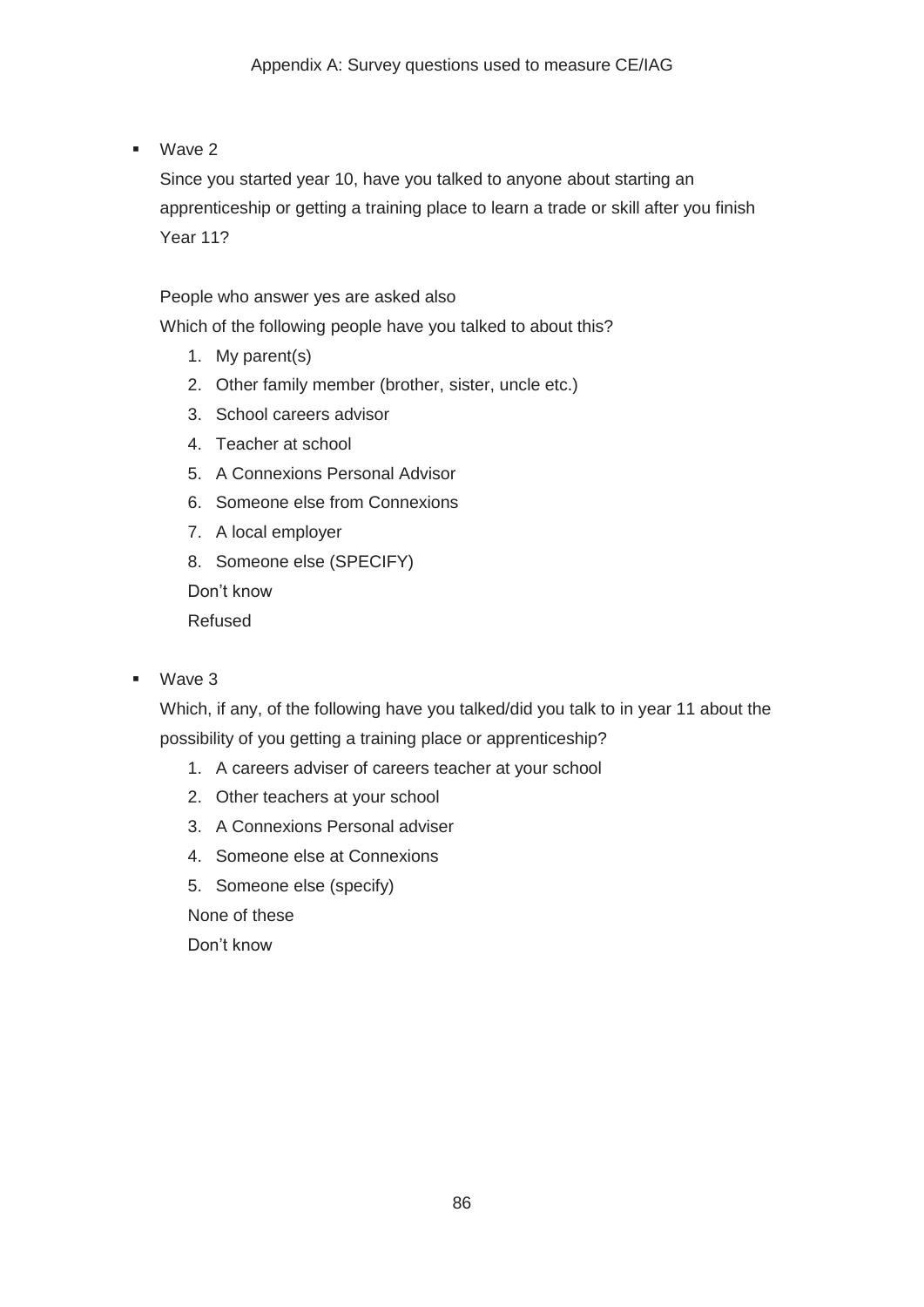| Personal demographic            |                |                                                                                                                                                                           |
|---------------------------------|----------------|---------------------------------------------------------------------------------------------------------------------------------------------------------------------------|
| variables                       |                |                                                                                                                                                                           |
| Ethnicity                       | W <sub>1</sub> | White, Indian, Pakistan, Bangladesh,<br>Caribbean, African, Mixed, Others.                                                                                                |
| Gender                          | W <sub>1</sub> | Boys and girls                                                                                                                                                            |
| Language spoken at home         | W <sub>1</sub> | English is not main language, English is<br>main language (including bilingual)                                                                                           |
| Number of sibling               | W <sub>1</sub> | Number of siblings living in the household                                                                                                                                |
| Single parent household         | W <sub>1</sub> | single parent household based on the<br>(natural, step, adoptive or foster) parents of<br>the young person.                                                               |
|                                 |                |                                                                                                                                                                           |
| <b>Special educational need</b> |                |                                                                                                                                                                           |
| <b>SEN</b>                      | W <sub>1</sub> | Whether the young person was ever<br>identified (by anyone) as having special<br>educational needs                                                                        |
| <b>Family background</b>        |                |                                                                                                                                                                           |
| Parental occupation position    | W <sub>1</sub> | Highest occupation in the family:<br>Never worked/long term unemployed<br>Routine occupations<br>High managerial and professional occupation<br>Other types of occupation |
| Education                       | W <sub>1</sub> | Highest qualifications obtained by the young<br>87                                                                                                                        |

# **Appendix B: Description of control and outcomes variables**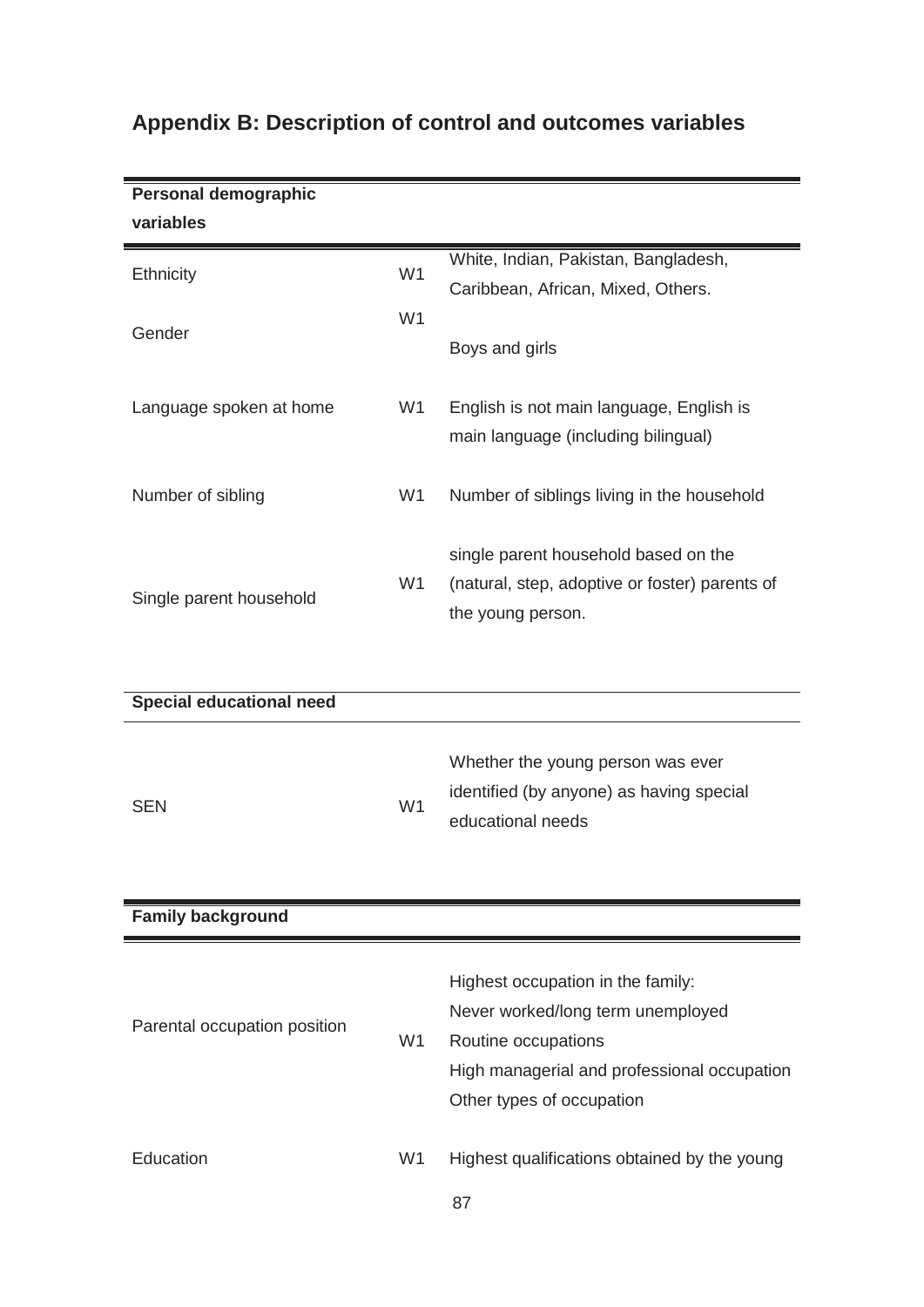person's mother and father: No qualification Medium level of education Degree or equivalent

| Home resources                  |                |                                                                                                                                                      |
|---------------------------------|----------------|------------------------------------------------------------------------------------------------------------------------------------------------------|
| Equivalised household's income  | W <sub>1</sub> | Equivalised household income using OECD1<br>scale                                                                                                    |
| Internet at home                | W <sub>1</sub> | Whether can access internet from home                                                                                                                |
| Computer at home                | W <sub>1</sub> | Whether have home computer in household                                                                                                              |
| Free school meal                | W <sub>1</sub> | Free school meal eligibility                                                                                                                         |
| Type of house tenure            | W <sub>1</sub> | Owned (outright, mortage, bank loan)<br>Rented from a council or new town or from a<br>housing association<br>Rented privately, rent free, or others |
| Private tuition fees            | W <sub>1</sub> | Whether in the last twelve months MP has<br>paid for private classes in subjects also<br>taught at YP's school                                       |
| Self-reported measure on how    | W <sub>1</sub> |                                                                                                                                                      |
| well household is managing on   |                | Dummy for people getting into difficulties                                                                                                           |
| income                          |                |                                                                                                                                                      |
|                                 |                |                                                                                                                                                      |
| <b>School's composition and</b> |                |                                                                                                                                                      |
| characteristics                 |                |                                                                                                                                                      |
| Sixth form                      | 2004           | Whether school has a Sixth form                                                                                                                      |

| <b>Quality of the school</b> |      |                                         |
|------------------------------|------|-----------------------------------------|
|                              | 2004 |                                         |
| Ofsted                       | 2004 | More recent Ofsted evaluation available |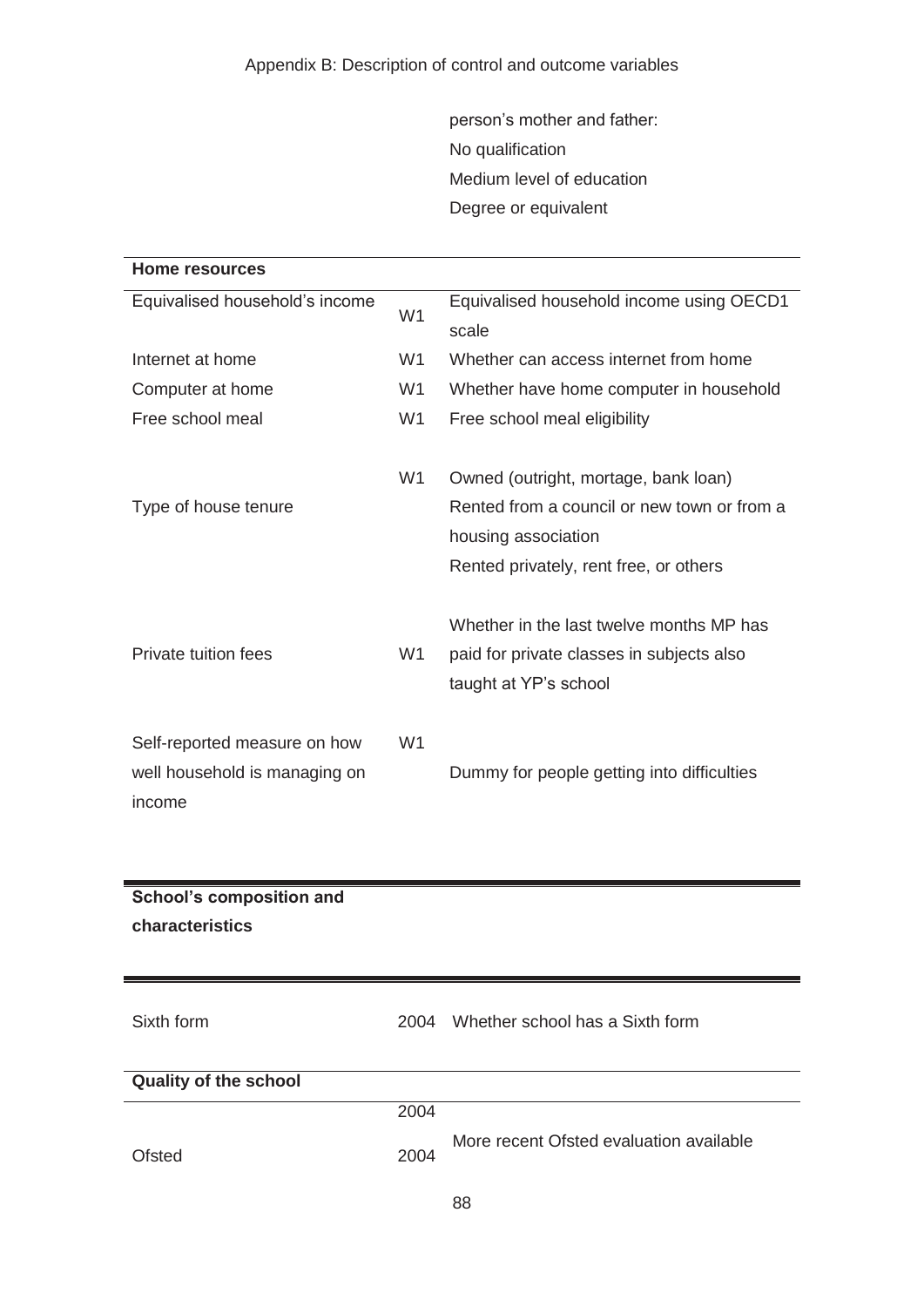# Appendix B: Description of control and outcome variables

| Pupil-teacher ratio                        | 2004 | Pupil: teacher ratio - 2004                                                          |  |  |
|--------------------------------------------|------|--------------------------------------------------------------------------------------|--|--|
| Key Stage 2 average point score            | 2004 | School level KS2 average point score for<br>contextual value added - KS3 cohort      |  |  |
| <b>Composition</b>                         |      |                                                                                      |  |  |
| Students eligible for free school<br>meals | 2004 | % of pupils known to be eligible for free<br>school meals                            |  |  |
| Students with Special needs                | 2004 | % of pupils with special needs with<br>statements.                                   |  |  |
| Language                                   | 2004 | % of pupils whose first language is known or<br>believed to be English               |  |  |
| <b>Ethnicity</b>                           | 2004 | Percentage of pupils classified as White, as<br>Mixed, as Asian, as Black, as other. |  |  |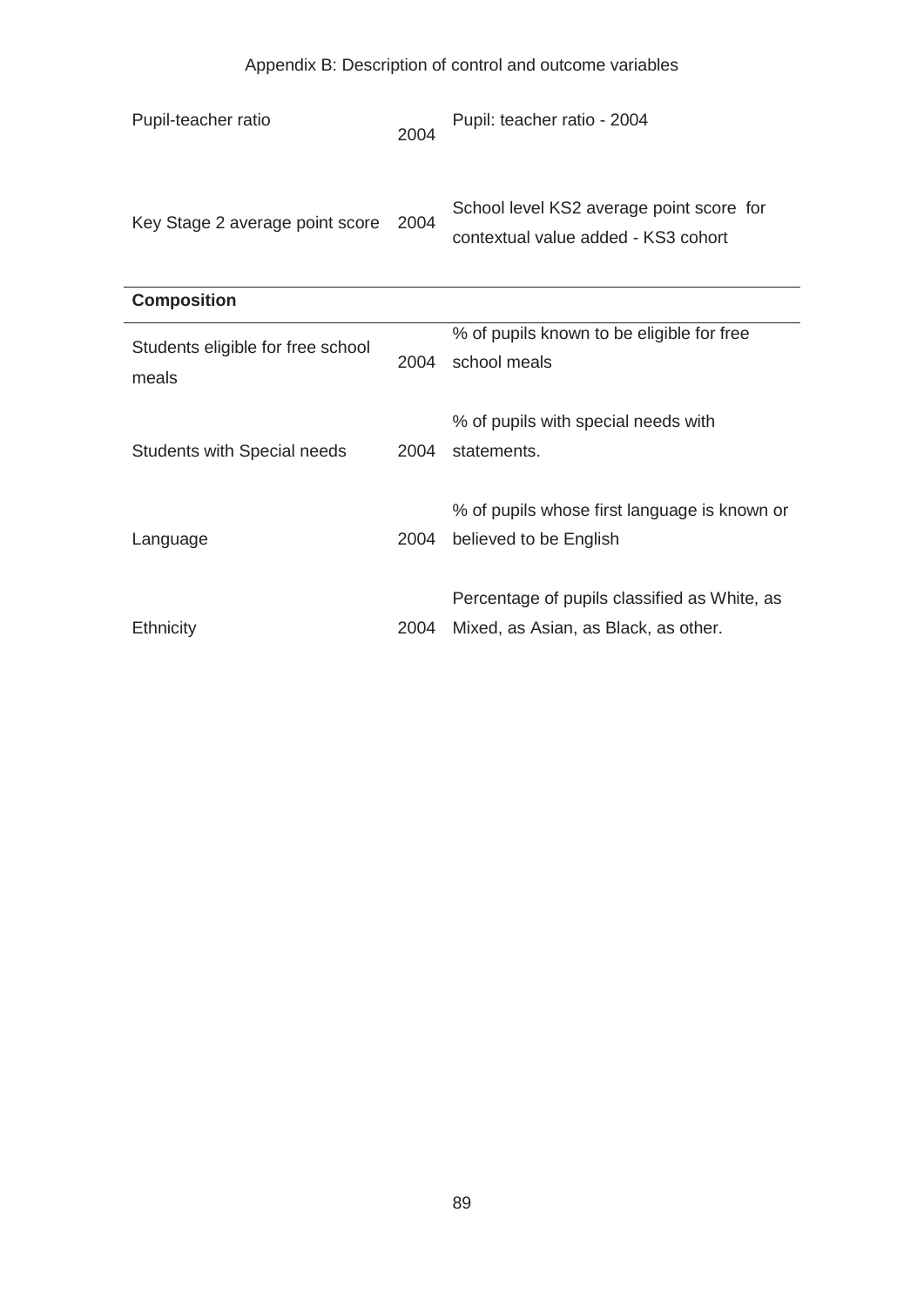| Neighbourhood                   |                |                                              |
|---------------------------------|----------------|----------------------------------------------|
| characteristics                 |                |                                              |
|                                 |                |                                              |
|                                 |                |                                              |
| Indices of Multiple Deprivation | 2004           | <b>IMD</b> score                             |
| Income Deprivation Affecting    |                |                                              |
| Children Index                  | 2004           | <b>IDACI</b> score                           |
|                                 |                |                                              |
|                                 |                |                                              |
| <b>Past school attainments</b>  |                |                                              |
| Key Stage 2 average point score |                | ks2 average point score (using fine grading) |
|                                 |                | for contextual value added                   |
|                                 |                |                                              |
| Parents' attitudes and          |                |                                              |
| parents-child relationship      |                |                                              |
|                                 |                |                                              |
|                                 |                |                                              |
| <b>Parenting style: family</b>  |                |                                              |
| interaction and quality         |                |                                              |
| relationship MP-YP              |                |                                              |
|                                 |                |                                              |
|                                 |                |                                              |
|                                 |                | Frequency parent-child talking about school  |
| Parental discipline             | W <sub>1</sub> | report (never-every time)                    |
|                                 |                |                                              |
|                                 |                | How often had family meal in last 7 days     |
| Parenting style towards family  |                | How often spent evening together at home     |
| togetherness                    |                | as family                                    |
| $(scale 1-6)$                   | W <sub>1</sub> | How often go out together as a family        |
|                                 |                |                                              |
|                                 |                | (excluding shopping)                         |

#### **Parental educational attitudes**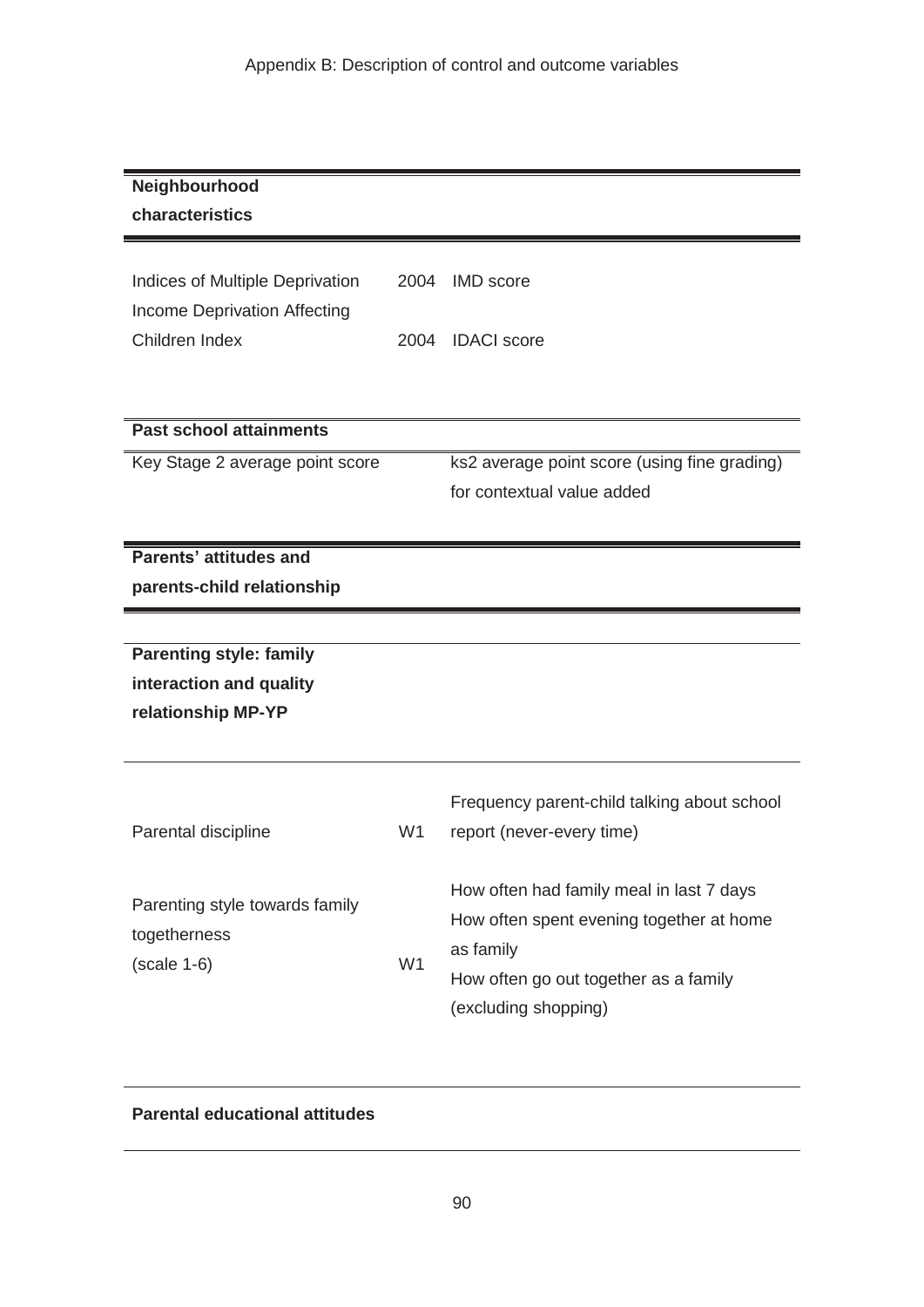| Appendix B: Description of control and outcome variables |                |                                                                        |  |
|----------------------------------------------------------|----------------|------------------------------------------------------------------------|--|
| Parental attitudes toward school<br>$(scale 1-4)$        | W <sub>1</sub> | Nowadays you need qualifications in order to<br>get a job worth having |  |
| Parental involvement in school<br>life                   | W <sub>1</sub> | How personally involved main parent feels in<br>YP's school life.      |  |
| <b>Parental educational</b>                              |                |                                                                        |  |
| aspirations and expectations                             |                |                                                                        |  |
| Parental educational aspirations                         | W1             | What would you like YP to do at 16? Stay in<br>FTE education           |  |
| Parental expectations                                    | W <sub>1</sub> | Likelihood of YP going into Higher Education                           |  |
| <b>Outcomes</b>                                          |                |                                                                        |  |
|                                                          |                |                                                                        |  |
| <b>Intermediate Outcomes</b>                             |                |                                                                        |  |
| <b>Student attitudes toward</b>                          |                |                                                                        |  |

| school                            |                |                                                |
|-----------------------------------|----------------|------------------------------------------------|
| Attitude toward school            | W <sub>1</sub> | I am happy when I am at school                 |
| (range from 0-48) is given by the | W <sub>2</sub> | The work I do in lessons is interesting to me  |
| sum of answers given to a series  | W <sub>3</sub> | On the whole I like being at school            |
| of questions on how the young     |                | Most of the time I don't want to go to school  |
| person feels about school         |                | In a lesson, I often count the minutes till it |
|                                   |                | ends                                           |
|                                   |                | Lam bored in lessons                           |
|                                   |                | School is a waste of time for me               |
|                                   |                | The work I do in lesson is a waste of time     |
|                                   |                | School work is worth doing                     |
|                                   |                | I work as hard as I can in school              |
|                                   |                | I get good marks for my work                   |
|                                   |                | People think my school is a good school        |
|                                   |                |                                                |
| Aspiration/Intention to progress  | W <sub>1</sub> | Stay on in FTE                                 |
| to higher education after year 11 | W <sub>2</sub> | Leave FTE but return to FTE                    |
|                                   |                | 91                                             |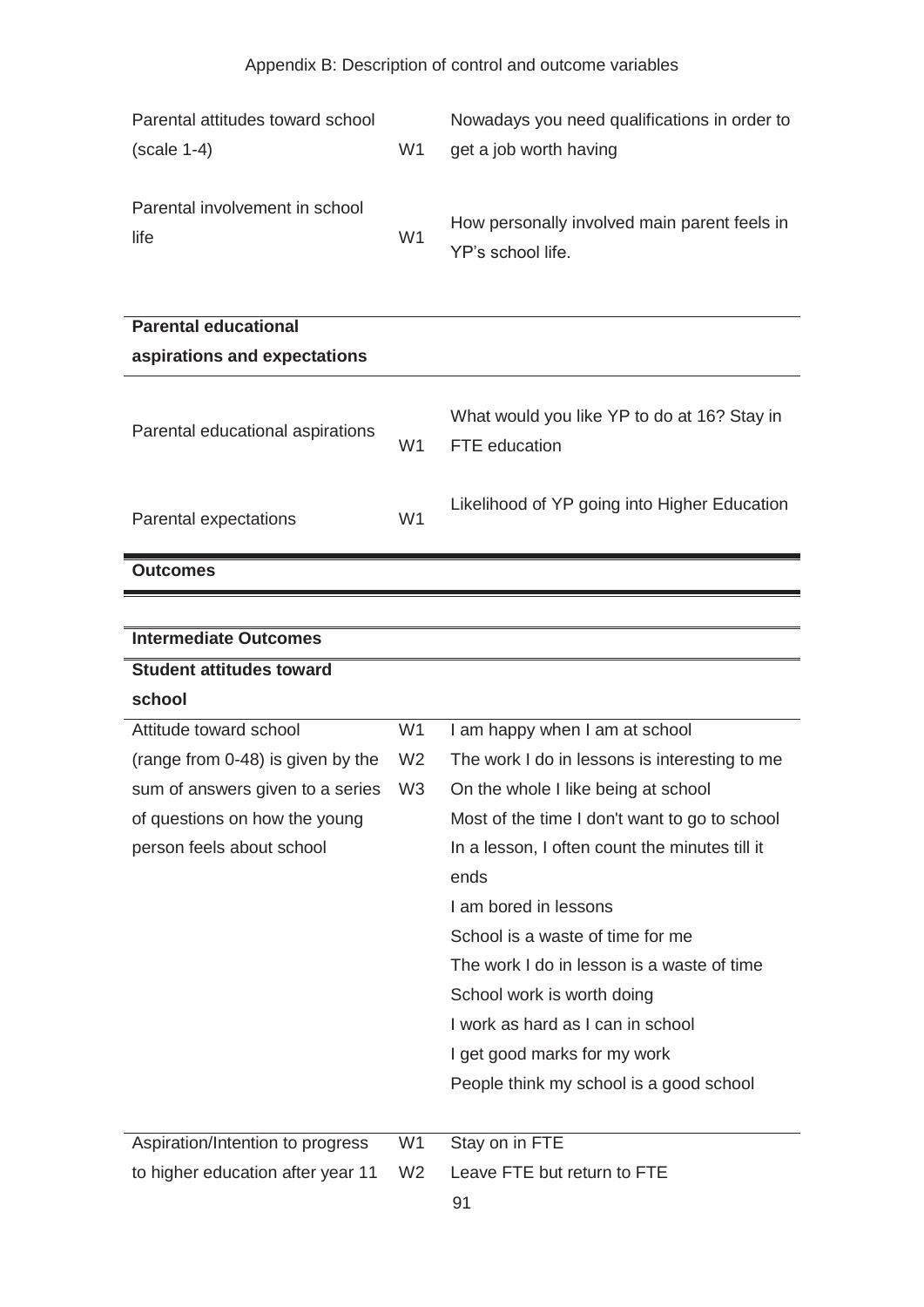Appendix B: Description of control and outcome variables

W3 Work full-time Learn a trade/training **Others** Don't know

**NEET**  apprenticeship from Sep 2006 to May 2008 **Post-16 outcomes Destination post-16**  Main activity at 16/17 W4 Full-time education Work or training **Destination post-17**  Full-time education Main activity at 17/18 W5 Neet Work or training Months spent in full time education W5 Number of months spent in full time education from Sep 2006 to May 2008 Months spent working W5 Number of months spent in work from Sep 2006 to May 2008 Months spent in training/apprenticeships W5 Number of months spent in training or Months spent being NEET W5 Number of months spent being NEET training or apprenticeship from Sep 2006 to May 2008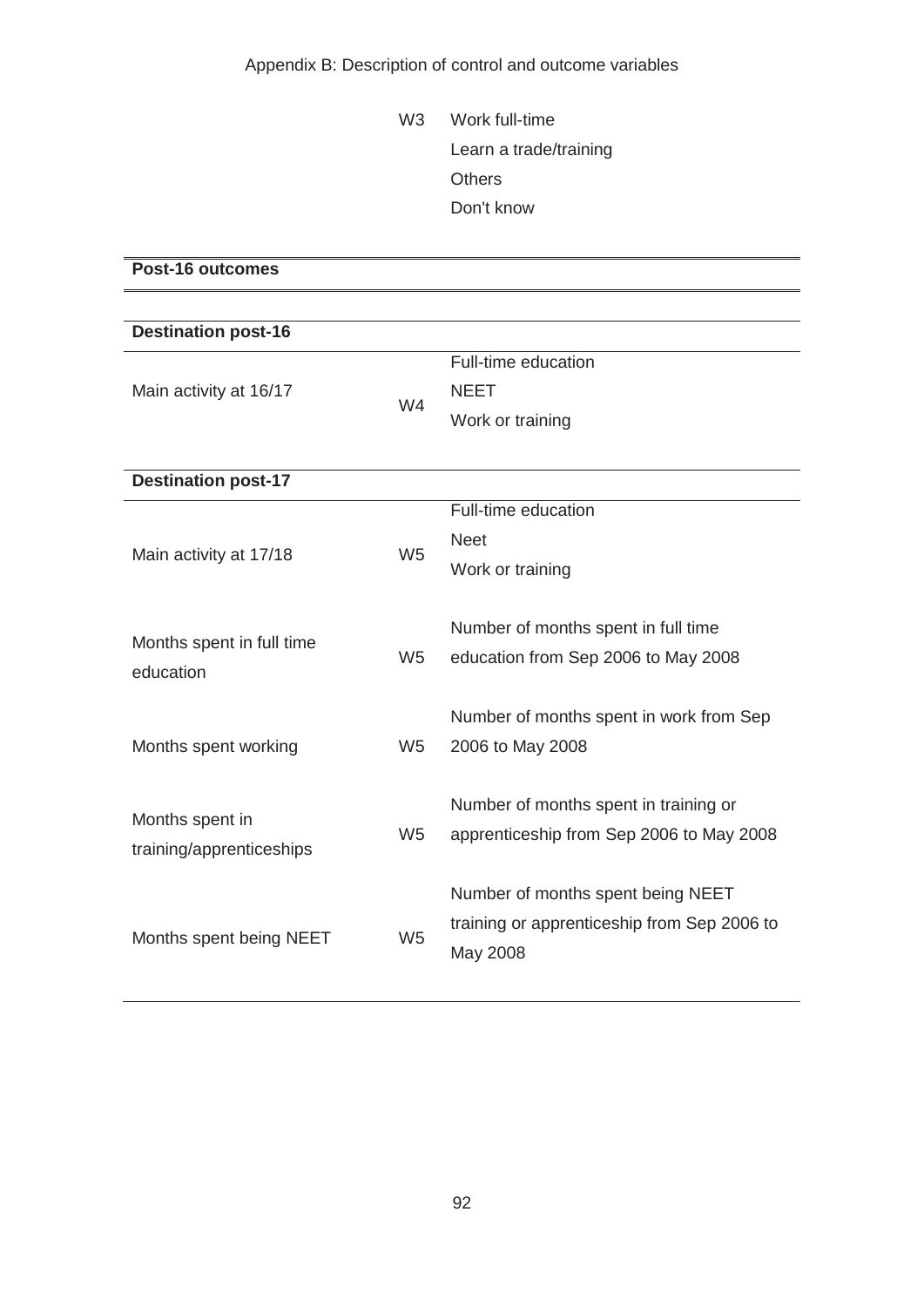# Appendix C: Comparability of CE/IAG questions

 In the following table we report the percentage of people receiving CE/IAG from various information on CE/IAG in the LSYPE. sources separately by year. CE/IAG seem to have different year-patterns by different sources and this may in part reflect changes in the questions used to collect

|                                         | Year 9 | Year 10 | Year 11 |
|-----------------------------------------|--------|---------|---------|
| CE/IAG about plans for future studies   |        |         |         |
| from family members                     | 96     | 96      | 90      |
| from school teachers                    | 89     | 86      | 65      |
| from Connexions advisors                | 33     | 42      | 69      |
| from Connexions people                  | 32     | 44      | 20      |
| CE/IAG about training or apprenticeship |        |         |         |
| from school teachers                    |        | 12      | 20      |
| from Connexions people                  |        | 4       | 21      |

Table C.1 Percentage of young people receiving CE/IAG by year

Note: Connexions people include advisors or anybody else from Connexions.

 comparable across years. The major change is in year 11 when separate questions for So for example young people were asked, "Which, if any, of the following people have at Connexions, (4) Someone else (specify). The survey questions used to collect information on CE/IAG about plans for future studies from family members, school teachers and Connexion people are not each type of CE/IAG where replaced with multiple choice questions (see Appendix A). you talked in year 11 about whether or not to stay in full time education?" and the possible multiple choices were (1) a careers adviser or careers teacher at your school, (2) other teachers at your school, (3) a Connexions personal advisor, (4) someone else

 was not easy to answer. This may have caused underreporting and especially so for we suspect that the sharp decrease of CE/IAG from Connexions people from year 10 a genuine decline in CE/IAG.<br>93 18% of young people were not able to answer to the above multiple question and simply said they did not know. It seems therefore that this multiple choice question the less clearly identifiable CE/IAG such as from Connexions people. For this reason to year 11 in Figure 3.1 is more to attribute to a change in the survey questions than to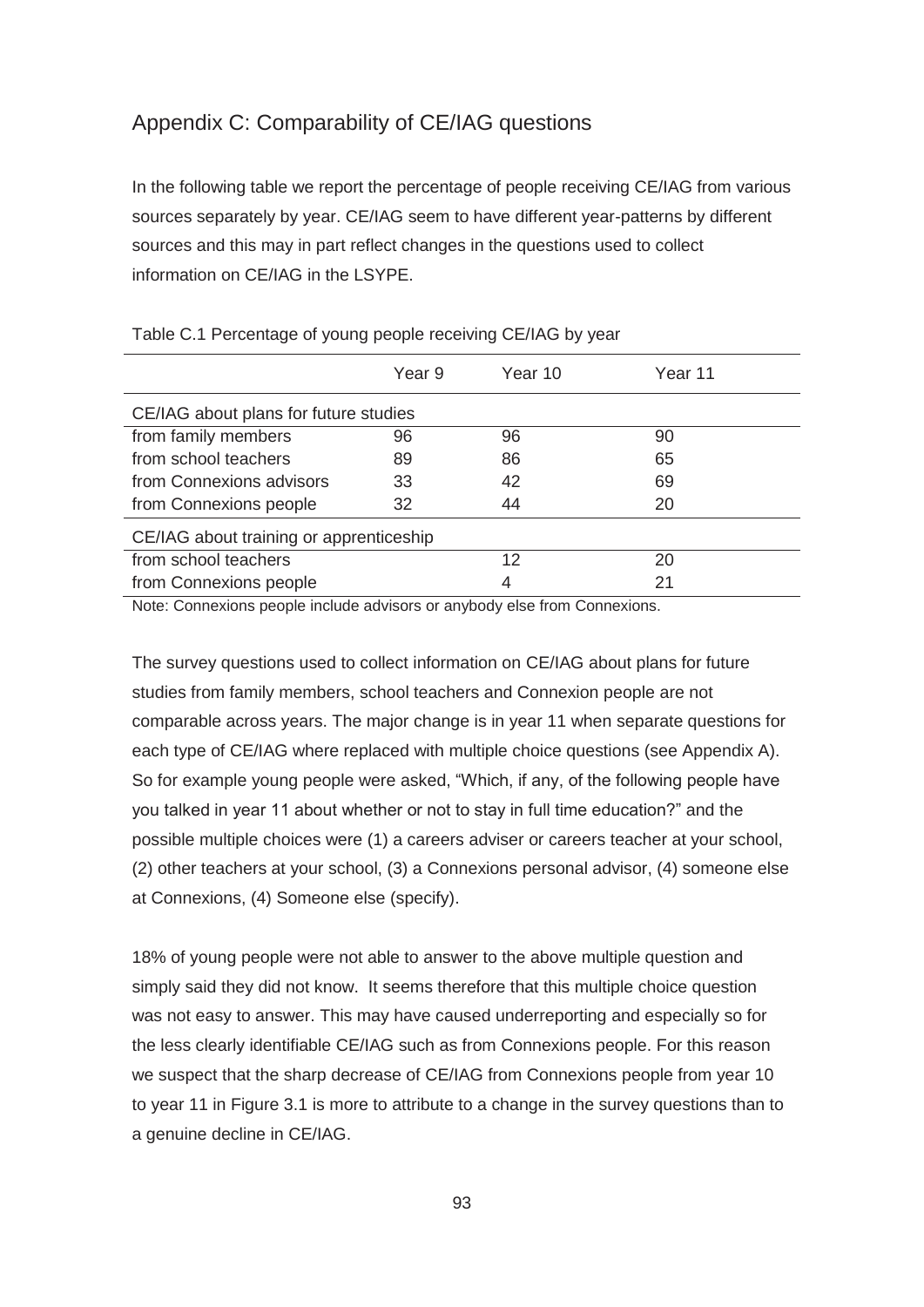We suspect that CE/IAG about future studies from school teachers may also have under-reporting may especially affect Connexions because it is the least frequently been under-reported in year 11, but we expect a smaller underreporting bias than in the case of CE/IAG from Connexions people. This expectation is again because of the multiple-choice questions used in year 11, which students tend to answer by indicating just one or two CE/IAG sources, not necessarily all the CE/IAG sources used. The used and the last named in the list of possible choices.

 LSYPE across years. Young people are asked to say who among a list of people they school advisors and teachers are the first and second choices in the list of options in year 11, whereas they are the third and fourth choices in year 10. On the other hand, we suspect an under-reporting of CE/IAG about training in year 10 with respect to year 11. This is again because of changes in the questions used in the talked about training or apprenticeships, and this list is much shorter in year 11 than in year 10. In year 10 it includes parents and other family members, teachers, advisors, Connexions people and local employers; whereas in year 11 it includes only teachers/advisors and Connexions people (see Appendix A). Furthermore, Connexions advisors and other people from Connexions are the third and fourth choices in the list of options in year 11, whereas they are the fifth and sixth choices in year 10. Similarly,

To take account of these comparability issues in our analysis we decided to:

- 1. to consider only CE/IAG from Connexions 'advisors'<sup>21</sup> and not to use the variable CE/IAG from Connexions 'people',
- 2. to check whether using information on CE/IAG about future studies only for years 9 and 10 (dropping the more "problematic" year 11) results change.

The good news is that results did not change see Section 4.3.

-

 questions, which are not multiple-choice questions and are more comparable across years (see The good news is that results did not change see Section 4.3. 21 This variable measures whether a pupil talked to Connexions personal advisor either in person, on the phone or as part of a group, and it is collected in the LSYPE through additional Appendix A for more details on these questions).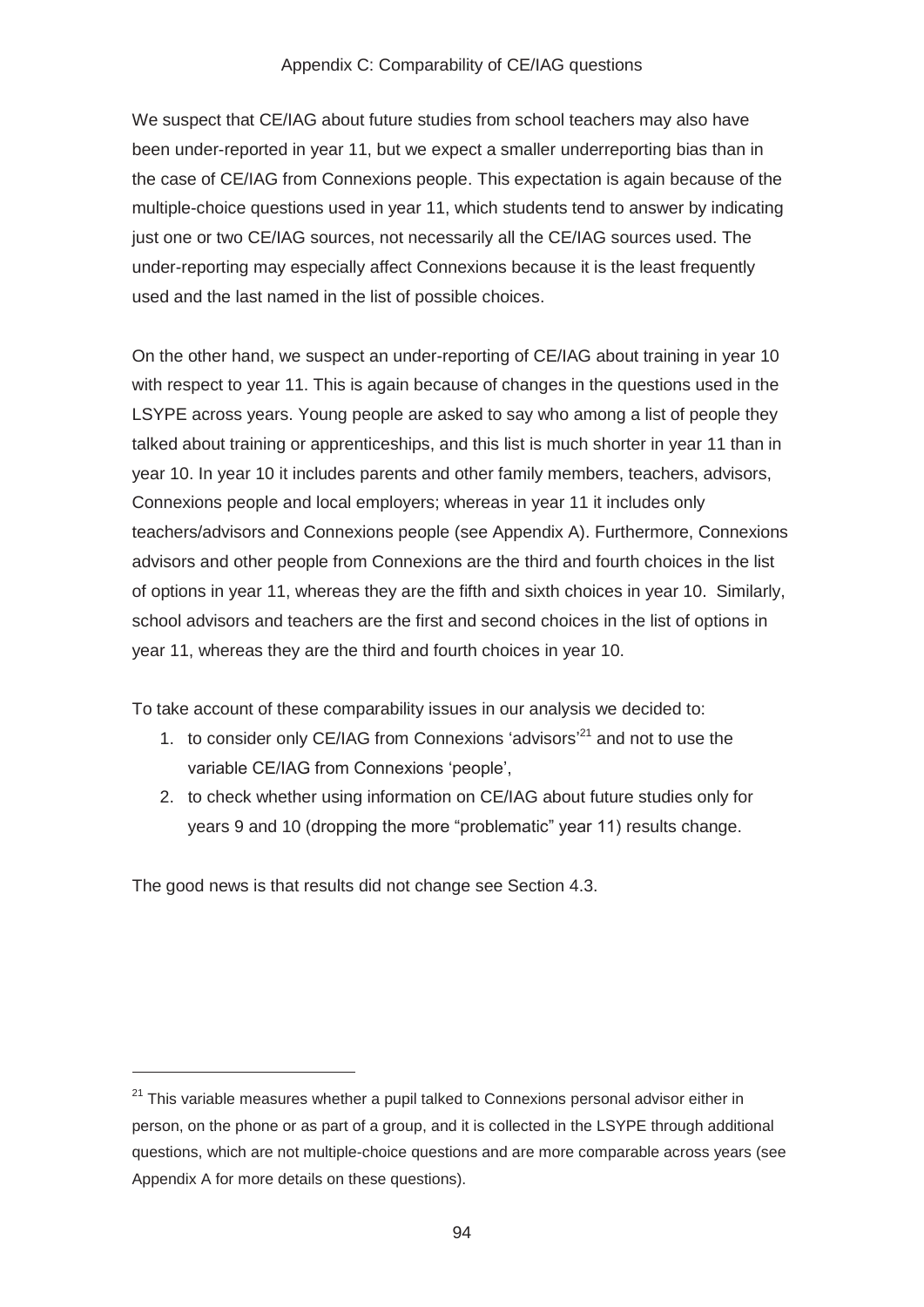#### **Appendix D: Methods of estimating the CE/IAG effect**

 outcomes. These are the regression and the propensity score matching methods. We use two main methods to estimate the CE/IAG effects on young people's

 school, or their probability of remaining in education post-16) according to a series of what we refer to the gross–effect – the raw difference in outcomes between young 'controlling for' - these other characteristics) is referred to as a net effect. We use this (children with the same characteristics) receiving and not receiving CE/IAG. 'Regression' involves calculating an equation (or formula) which estimates variations in the average outcome (for example young people's scores on a scale of attitudes to known characteristics of the young people being analysed. If the only predictor variable used in the equation was receipt of CE/IAG, then that would provide an estimate of people who did and did not receive CE/IAG. But if the equation also calculates the variations between young people with all sorts of other variable characteristics (by family background, previous school achievement and so on), then the remaining difference between those who did and did not receive CE/IAG (taking account of – or formula to predict the expected difference in outcomes between identical young people

An advantage of regression models is that it allows us easily to consider different sources and timing of CE/IAG at the same time, and to identify which matter more. So, for example it is possible to test whether early provision of CE/IAG is more effective than late provision and if CE/IAG received from family members is more important than CE/IAG from teachers and Connexions advisors.

 propensity score matching techniques to test key findings. This is a two-stage characteristics (by family background, previous school achievement and so on). Then Comparing the outcomes for these two samples isolates an CE/IAG effect, unconfounded by the potential influence of other factors. The propensity score Although regression analysis has the advantage of flexibility, it is not fully rigorous as a measure of causal effects. As a test of the robustness of the results, we have also used procedure. First, a regression equation is used to predict the probability that any individual will have received CE/IAG, on the basis of the series of variable the analyst constructs two sub-samples, both with exactly the same *chance* of receiving CE/IAG, one of which *actually had* received it, and the other *actually had not*. estimation consists of matching people who receive CE/IAG with people who do not

95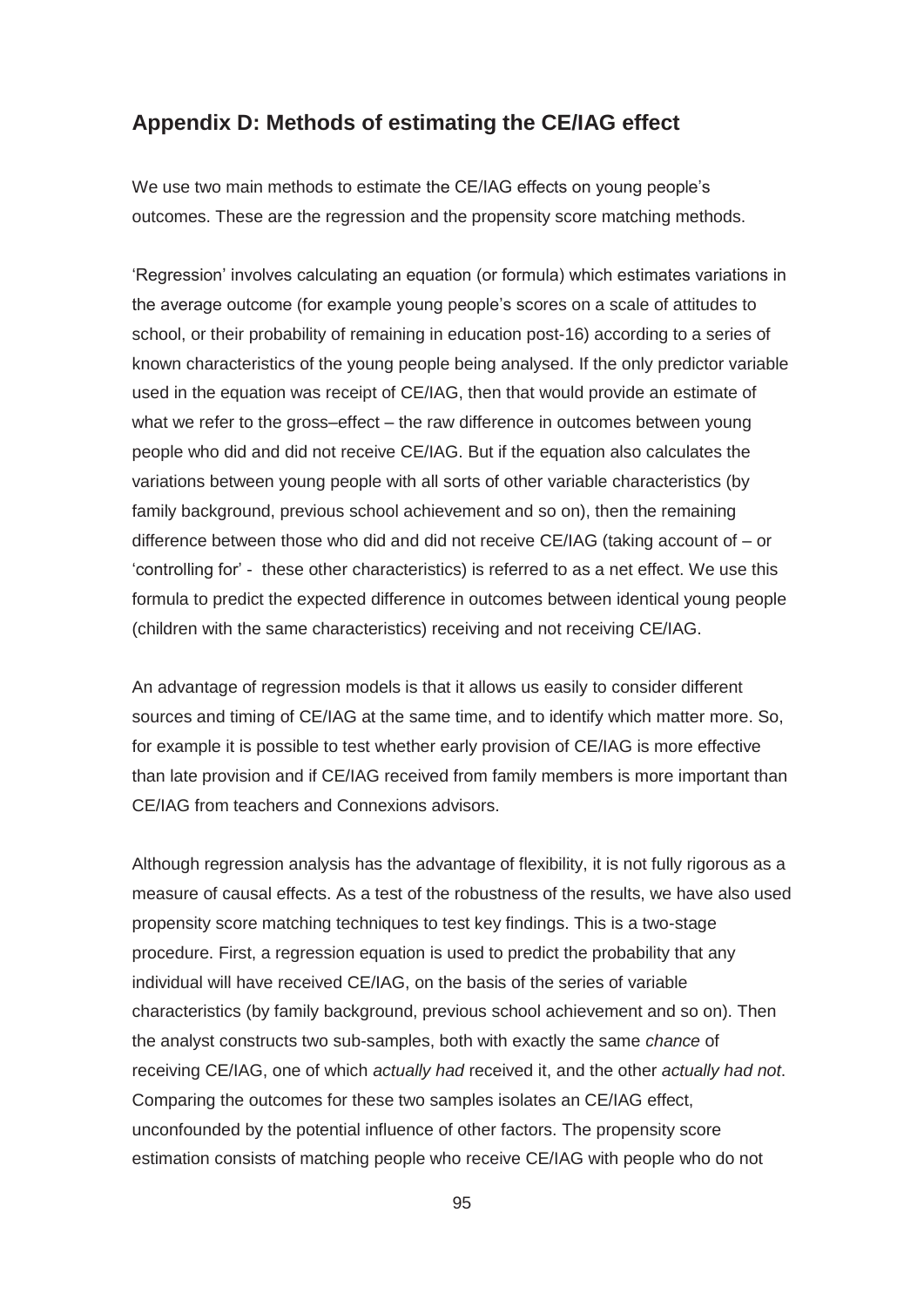do not receive it provides an estimate of the effect of CE/IAG on potential CE/IAG receivers. receive it but have potentially the same probability of receiving it. The comparison of the average outcome between pupils receiving CE/IAG and the matched people who

receivers.<br>Interpretation of the outputs from multivariate analysis as measures of causal analysed. To make this assumption credible we consider a large set of potential factors relationships requires that there are no unobserved (or omitted) characteristics which are correlated with both young people's CE/IAG receipt and with the outcomes being explaining young people's outcomes (see Section 2.5).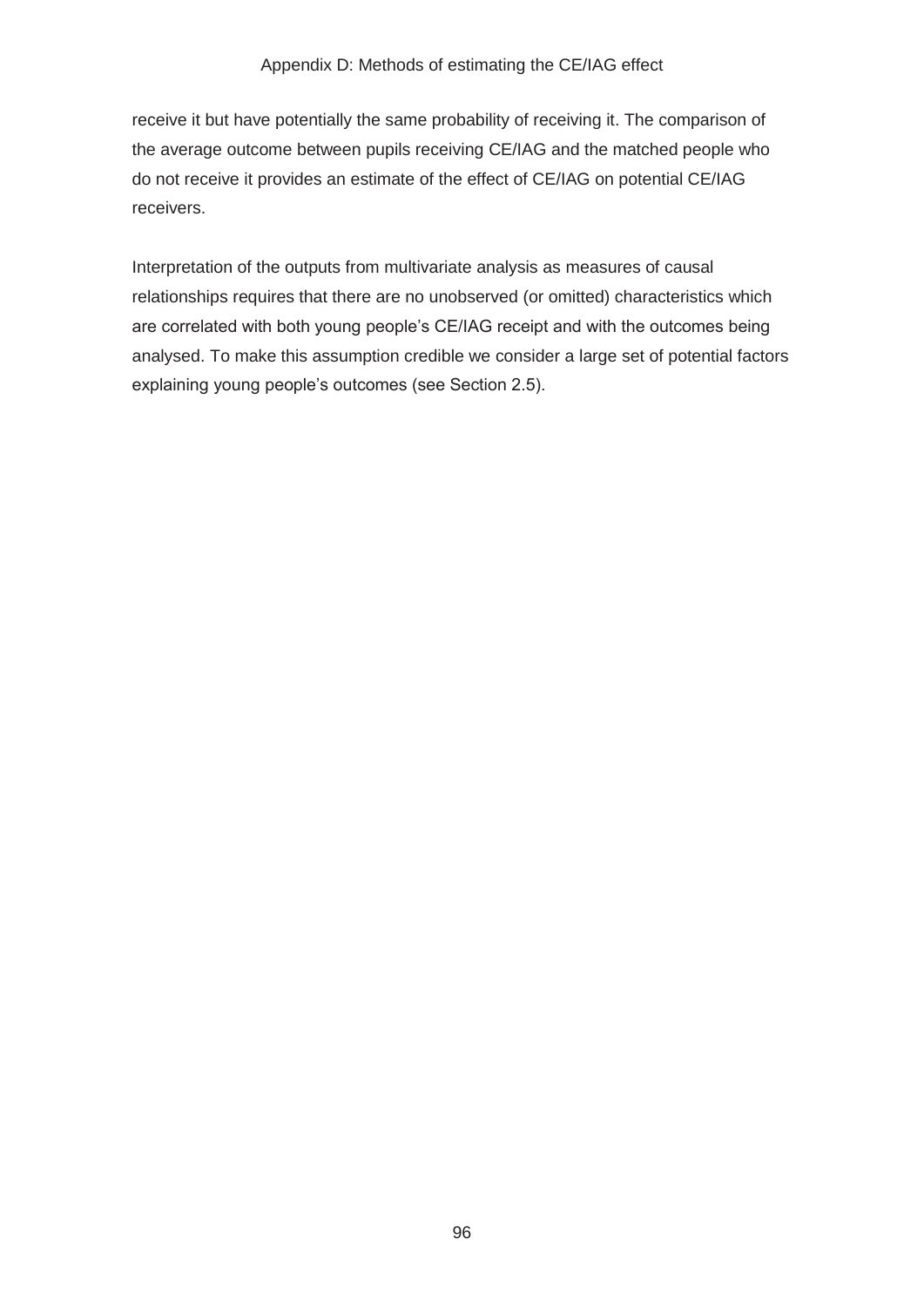# **Appendix E: Determinants of CE/IAG**

 Table E.1 Regression models explaining across-year CE/IAG: significance of groups of predictor variables

|               | Talking about plans for future<br>studies (FTE) |                                |                                    | <b>Talking about</b><br>training/apprenticeships |                                    |  |
|---------------|-------------------------------------------------|--------------------------------|------------------------------------|--------------------------------------------------|------------------------------------|--|
|               | <b>CE/IAG</b><br><b>Family</b>                  | <b>CE/IAG</b><br><b>School</b> | <b>CE/IAG</b><br><b>Connexions</b> | <b>CE/IAG</b><br><b>School</b>                   | <b>CE/IAG</b><br><b>Connexions</b> |  |
| Demographic   |                                                 |                                | $***$                              | $***$                                            |                                    |  |
| Family        | $***$                                           |                                |                                    | ***                                              | $***$                              |  |
| background    |                                                 |                                |                                    |                                                  |                                    |  |
| Home          |                                                 |                                |                                    |                                                  |                                    |  |
| resources     |                                                 |                                |                                    |                                                  |                                    |  |
| Parents' role | ***                                             |                                |                                    | ***                                              |                                    |  |
| School        |                                                 |                                | ***                                |                                                  |                                    |  |
| Neighbourhood |                                                 |                                |                                    |                                                  |                                    |  |
| Educational   |                                                 |                                |                                    | $***$                                            | $***$                              |  |
| attainment    |                                                 |                                |                                    |                                                  |                                    |  |
| <b>SEN</b>    | ***                                             |                                | ***                                |                                                  |                                    |  |
| All variables | ***                                             | $\star$                        | ***                                | ***                                              | $\star$                            |  |
| No Obs        | 7335                                            | 7292                           | 7307                               | 7343                                             | 7343                               |  |

#### **Determinants of the likelihood of receiving CE/IAG**

One, two and three stars indicate statistical significance at 90%, 95% and 99% respectively.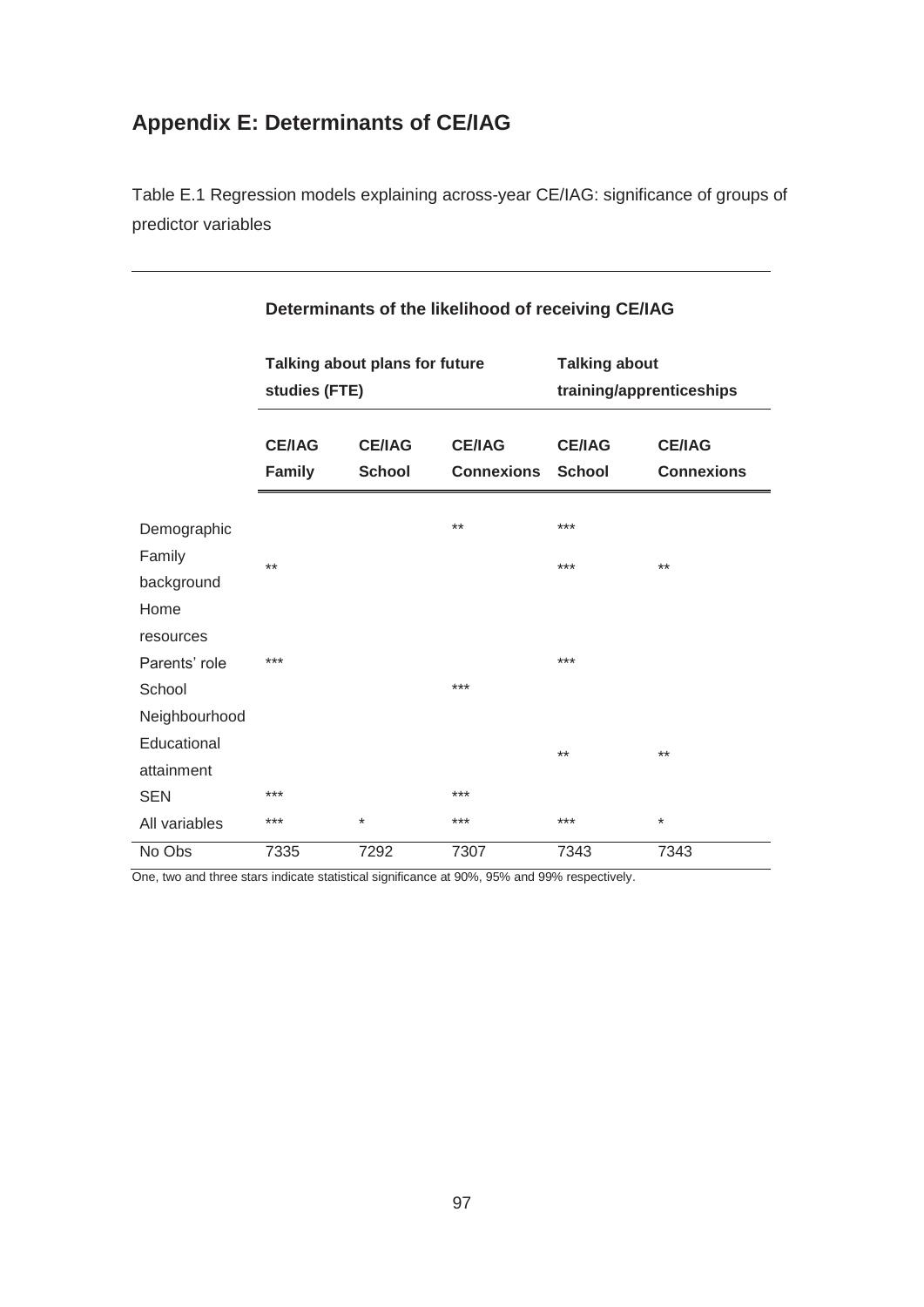Table E.2 Regression models explaining year specific CE/IAG on future studies from family members: significance of groups of predictor variables

## **Determinants of the likelihood of receiving CE/IAG Family**

|                   | year 9 | year 10 | year 11 |
|-------------------|--------|---------|---------|
|                   |        |         |         |
| Demographic       | $***$  |         |         |
| Family background |        |         | $***$   |
| Home resources    |        |         |         |
| Parents' role     | $***$  | $***$   |         |
| School            |        | $\star$ |         |
| Neighbourhood     |        |         |         |
| Educational       | ***    | $***$   |         |
| attainment        |        |         |         |
| <b>SEN</b>        |        | $***$   |         |
| All variables     | ***    | $***$   |         |
| No Obs            | 9410   | 8370    | 8263    |

#### **Talking about plans for future studies (FTE)**

One, two and three stars indicate statistical significance at 90%, 95% and 99% respectively.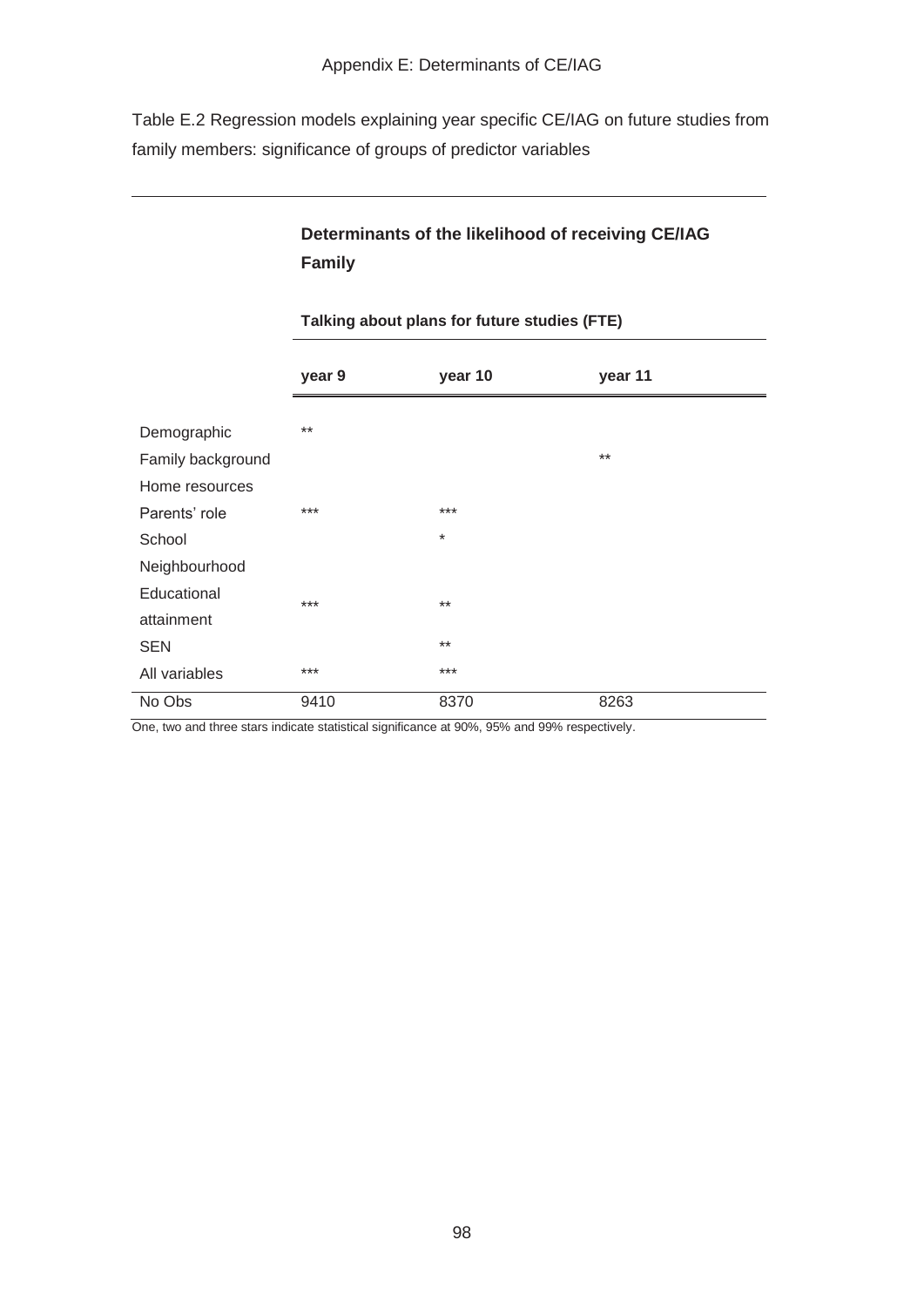Appendix E: Determinants of CE/IAG<br>Table E.3 Regression models explaining year specific CE/IAG on future studies from school teachers: significance of groups of predictor variables

|                        | Talking about plans for future studies (FTE) |         |         |  |
|------------------------|----------------------------------------------|---------|---------|--|
|                        | year 9                                       | year 10 | year 11 |  |
| Demographic            |                                              |         |         |  |
| Family background      |                                              |         |         |  |
| Home resources         |                                              |         |         |  |
| Parents' role          | $***$                                        | $***$   |         |  |
| School                 | $\star$                                      |         |         |  |
| Neighbourhood          |                                              |         |         |  |
| Educational attainment | ***                                          | $\ast$  |         |  |
| <b>SEN</b>             | $***$                                        |         |         |  |
| All variables          | ***                                          | $***$   |         |  |
| No Obs                 | 9386                                         | 8340    | 8263    |  |

#### **Determinants of the likelihood of receiving CE/IAG School**

One, two and three stars indicate statistical significance at 90%, 95% and 99% respectively.